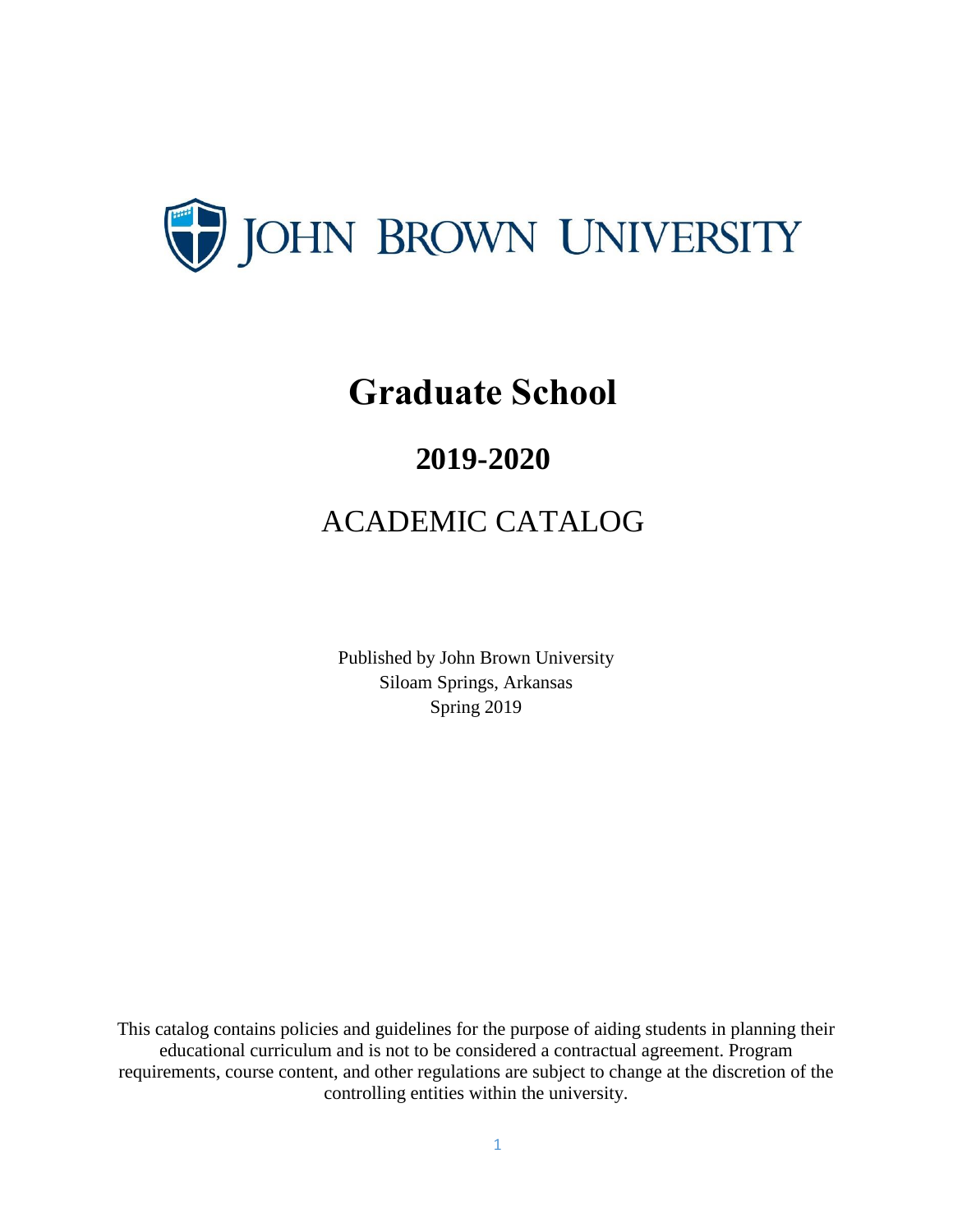# **Table of Contents**

| <b>University Profile</b> |  |
|---------------------------|--|

| $\circ$ |  |
|---------|--|
|         |  |
|         |  |

### **Admission**

# **Financial Planning**

## **Graduate School Profile**

# **Academic Program Requirements**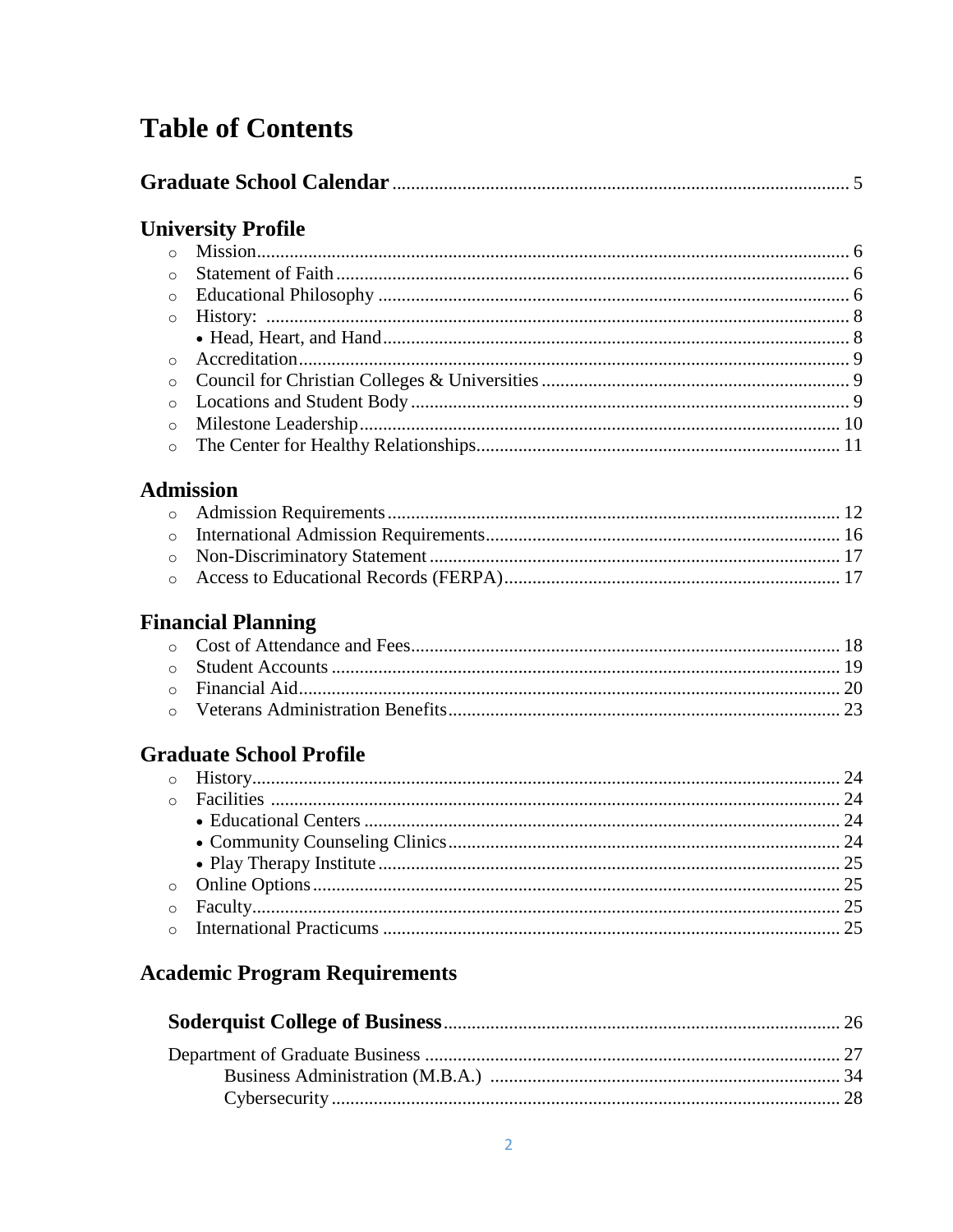| <b>Course Descriptions</b> |  |
|----------------------------|--|
|                            |  |
|                            |  |
|                            |  |

# **Academic Policies**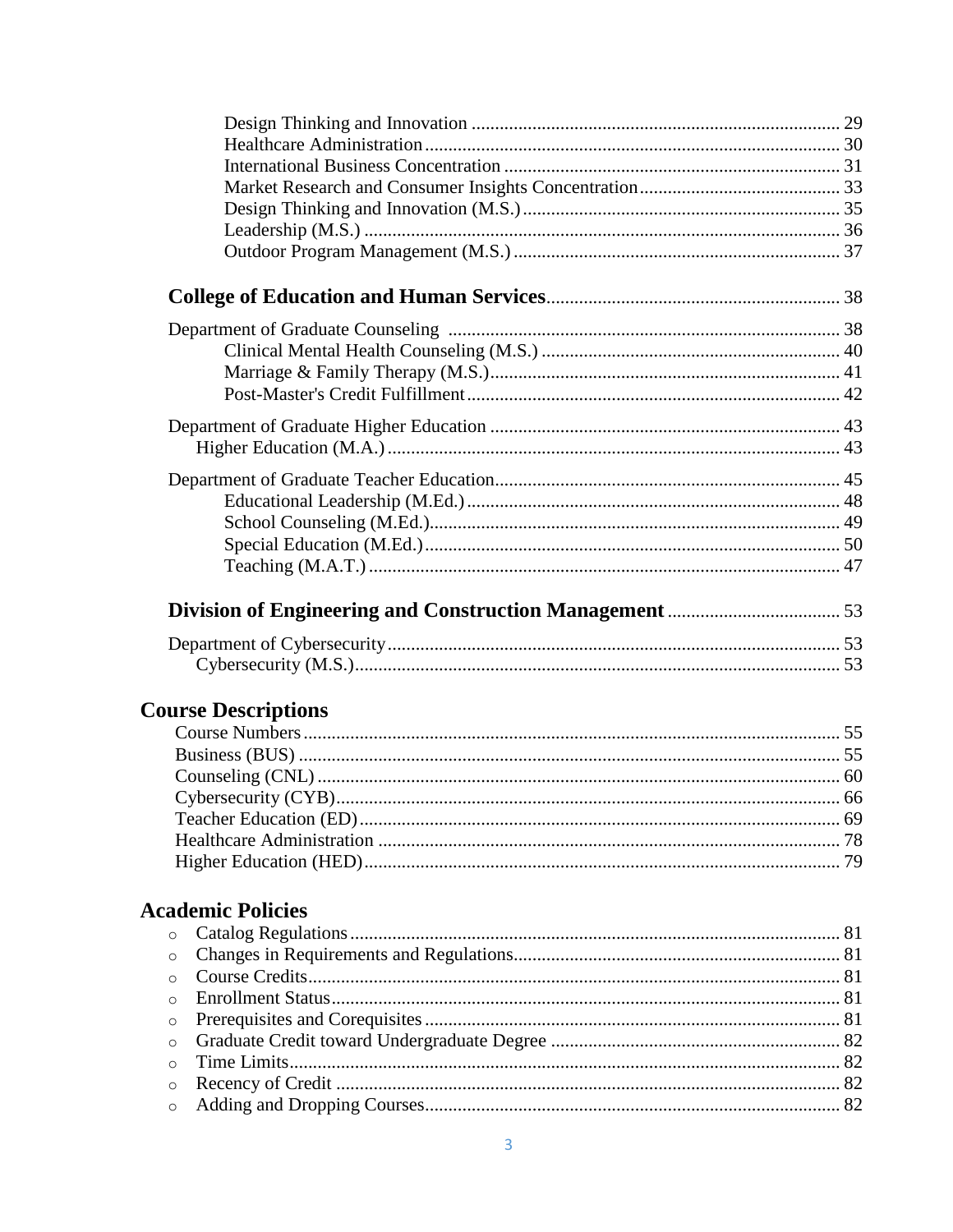| $\circ$ |  |
|---------|--|
|         |  |

## **Student Resources**

| $\circ$ | Resources for Learning |  |
|---------|------------------------|--|
|         |                        |  |
|         |                        |  |
| $\circ$ |                        |  |
|         |                        |  |
| $\circ$ |                        |  |
|         |                        |  |
|         |                        |  |
|         |                        |  |
|         |                        |  |
| $\circ$ |                        |  |
| $\circ$ |                        |  |
| $\circ$ |                        |  |

## Personnel

For information concerning the Traditional Undergraduate and the JBU Online Undergraduate programs, please refer to the respective 2019-2020 Traditional Undergraduate and JBU Online Undergraduate catalogs.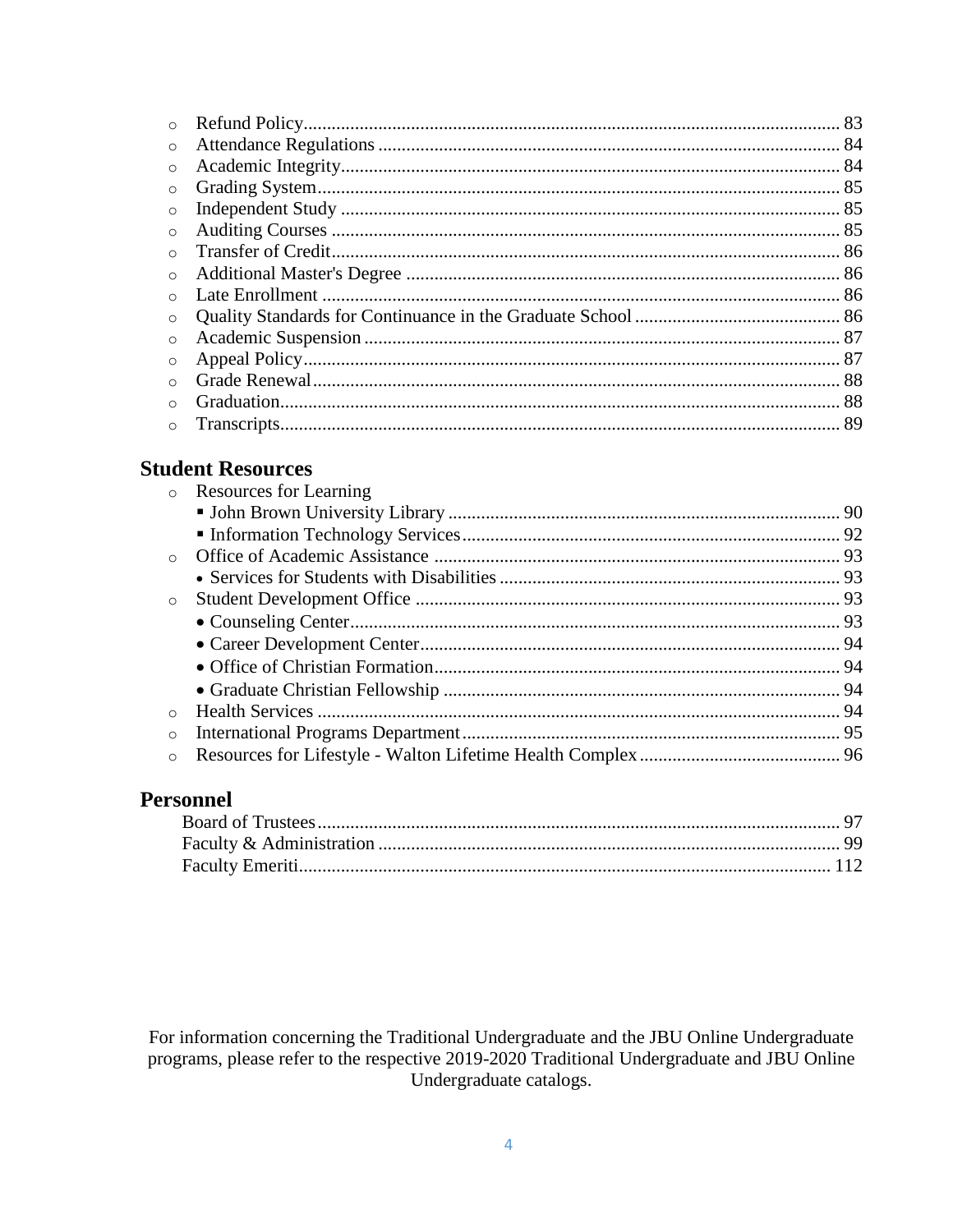# **Academic Calendar**

# **Important Dates for Graduate Students**

| <b>FALL 2018</b>   |                                     | <b>FALL 2019</b>   |
|--------------------|-------------------------------------|--------------------|
| M 8/20             | <b>Classes Begin</b>                | M 8/26             |
| M 9/3              | Labor Day Holiday                   | M 9/2              |
| F9/14              | *Last Day to Drop A-Section Classes | $F\,9/20$          |
| F 10/12            | *Last Day to Drop 16-Week Classes   | F 10/18            |
| F 10/12            | Last Day of A-Section Classes       | F 10/18            |
| M 10/15            | <b>B-Section Classes Begin</b>      | M 10/21            |
| F11/9              | *Last Day to Drop B-Section Classes | F11/15             |
| M 11/19 - F 11/23  | Thanksgiving Holidays               | M 11/25 - F 11/29  |
| F 12/14            | Last Day of Classes                 | F 12/20            |
| Sa 12/15           | <b>Commencement Exercises</b>       | Sa 12/21           |
| <b>SPRING 2019</b> |                                     | <b>SPRING 2020</b> |
| M 1/7              | <b>Classes Begin</b>                | M 1/13             |
| F2/1               | *Last Day to Drop A-Section Classes | F2/7               |
| F3/1               | *Last Day to Drop 16-Week Classes   | F3/6               |
| F3/1               | Last Day of A-Section Classes       | F3/6               |
| M 3/4              | <b>B-Section Classes Begin</b>      | M 3/9              |
| M 3/18 - F 3/22    | <b>Spring Break</b>                 | M 3/23 - F 3/27    |
| $F\,4/5$           | *Last Day to Drop B-Section Classes | M 4/13             |
| F4/19              | Good Friday Holiday                 | F4/10              |
| F 5/3              | Last Day of Classes                 | F 5/8              |
| Sa 5/4             | <b>Commencement Exercises</b>       | Sa 5/9             |
| <b>SUMMER 2019</b> |                                     | <b>SUMMER 2020</b> |
| M 5/6              | <b>Classes Begin</b>                | M 5/11             |
| M 5/27             | Memorial Day Holiday                | M 5/25             |
| F 5/31             | *Last Day to Drop A-Section Classes | F 6/5              |
| F 6/21             | Last Day of A-Section Classes       | F 6/26             |
| M 6/24             | <b>B-Section Classes Begin</b>      | M 7/6              |
| F 6/28             | *Last Day to Drop 14-Week Classes   | F 7/10             |
| M 7/1 - F 7/5      | Summer Break (2019)                 |                    |
|                    | Summer Break (2020)                 | M 6/29 - F 7/3     |
| M 7/26             | *Last Day to Drop B-Section Classes | F 7/31             |
| F 8/16             | Last Day of Classes                 | F 8/21             |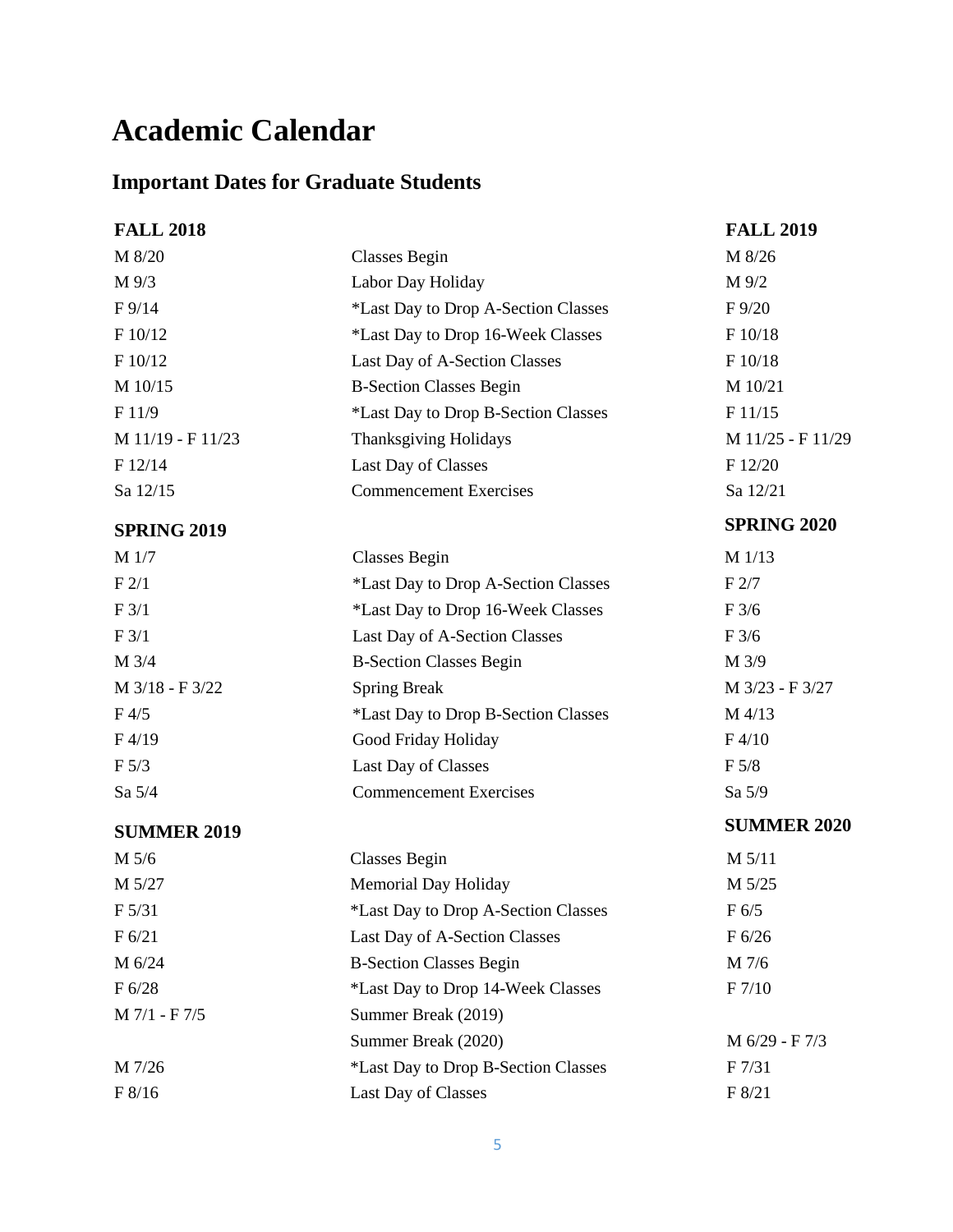# **Mission of the University**

The faculty and board of trustees have accepted the following statement as being an accurate expression of the university basic mission:

John Brown University provides Christ-centered education that prepares people to honor God and serve others by developing their intellectual, spiritual, and professional lives.

# **Statement of Faith**

The doctrinal position of the institution is contained in the following Articles of Faith which have been adopted by the National Association of Evangelical's:

- 1. We believe the Bible to be the inspired, the only infallible, authoritative word of God.
- 2. We believe that there is one God, eternally existent in three persons: Father, Son and Holy Spirit.
- 3. We believe in the deity of our Lord Jesus Christ, in His virgin birth, in His sinless life, in His miracles, in His vicarious and atoning death through His shed blood, in His bodily resurrection, in His ascension to the right hand of the Father, and in His personal return in power and glory.
- 4. We believe that for the salvation of lost and sinful people regeneration by the Holy Spirit is absolutely essential.
- 5. We believe in the present ministry of the Holy Spirit by whose indwelling the Christian is enabled to live a godly life.
- 6. We believe in the resurrection of both the saved and the lost; they that are saved unto the resurrection of life and they that are lost unto the resurrection of damnation.
- 7. We believe in the spiritual unity of believers in our Lord Jesus Christ.

# **Educational Philosophy**

The faculty has expressed its purpose as sending forth graduates

## **Whose lives reflect the love of Christ**

Through reverence toward God. Through consecration to Christ and His Church. Through knowledge of the Bible and appreciation of its principles. Through participation in Christian activities with talents, means, and time. Through tolerance, humility, and helpfulness to others.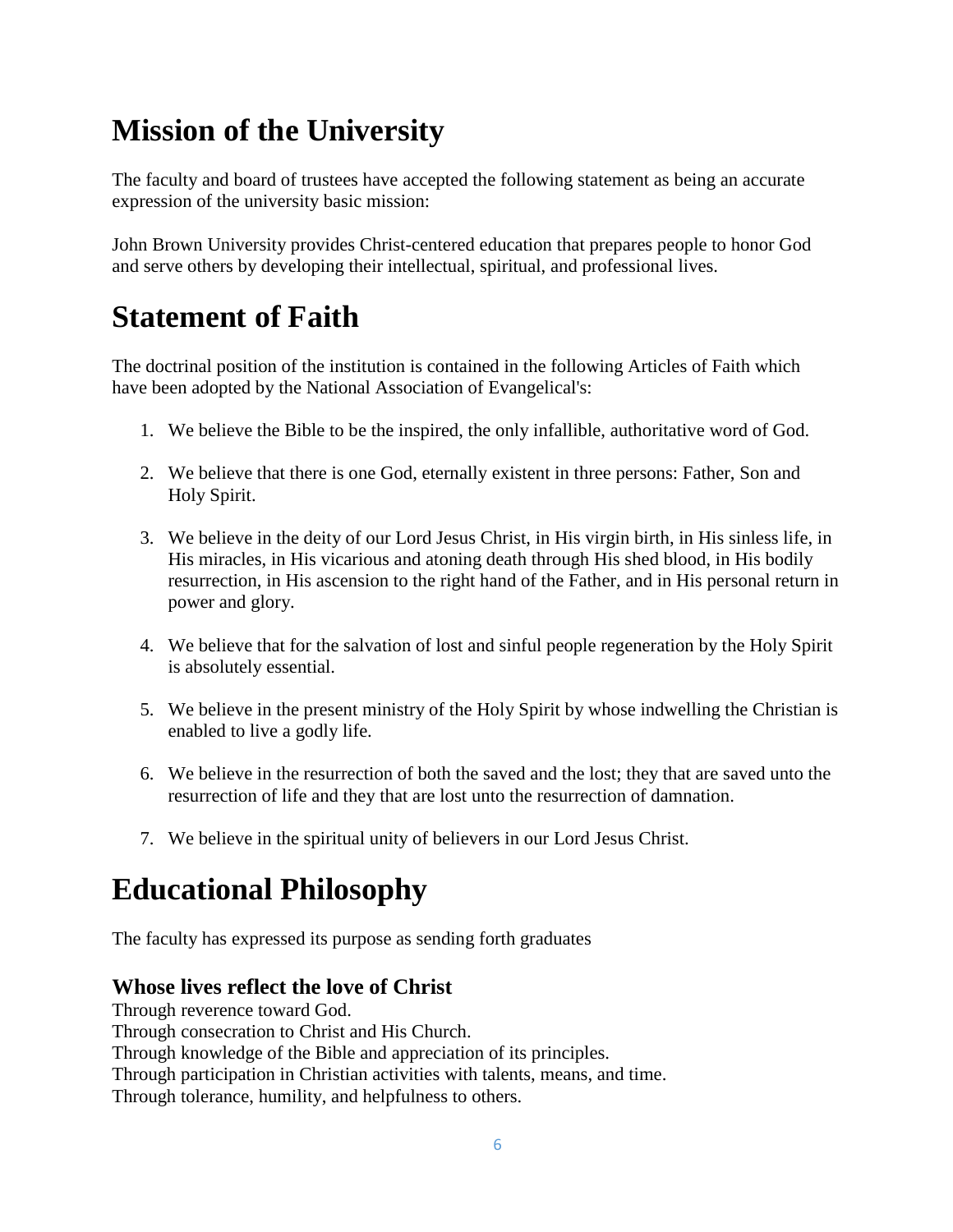### **Who possess intellectual integrity and an enthusiasm for continuing selfdevelopment**

Through use of mental processes which lead to intelligent decisions.

Through familiarization with sources of information.

Through utilization of knowledge.

Through mastery of means of communication of ideas.

## **Who are able to function effectively in a multicultural world**

Through a heightened awareness of diverse cultural contexts and values.

Through development of skills and attitudes necessary to interact, work, and minister with people of other cultures.

Through understanding the inclusiveness of God's Kingdom and the equality of all people before God.

Through formation of a Christian perspective of the world.

### **Who are eager and able to perform a share of the world's work**

Through their willing response to God's unique plan.

Through working in chosen vocations with skill, efficiency, and dedication.

Through a cooperative and understanding attitude toward fellow workers.

## **Who make worthy contributions to their communities**

Through active cooperation with other people toward general community improvement. Through promoting wholesome entertainment, adequate educational programs, and other phases of community welfare.

Through exercising their political privileges in the spirit of Christ.

Through practicing the high ideals of love and justice toward all people.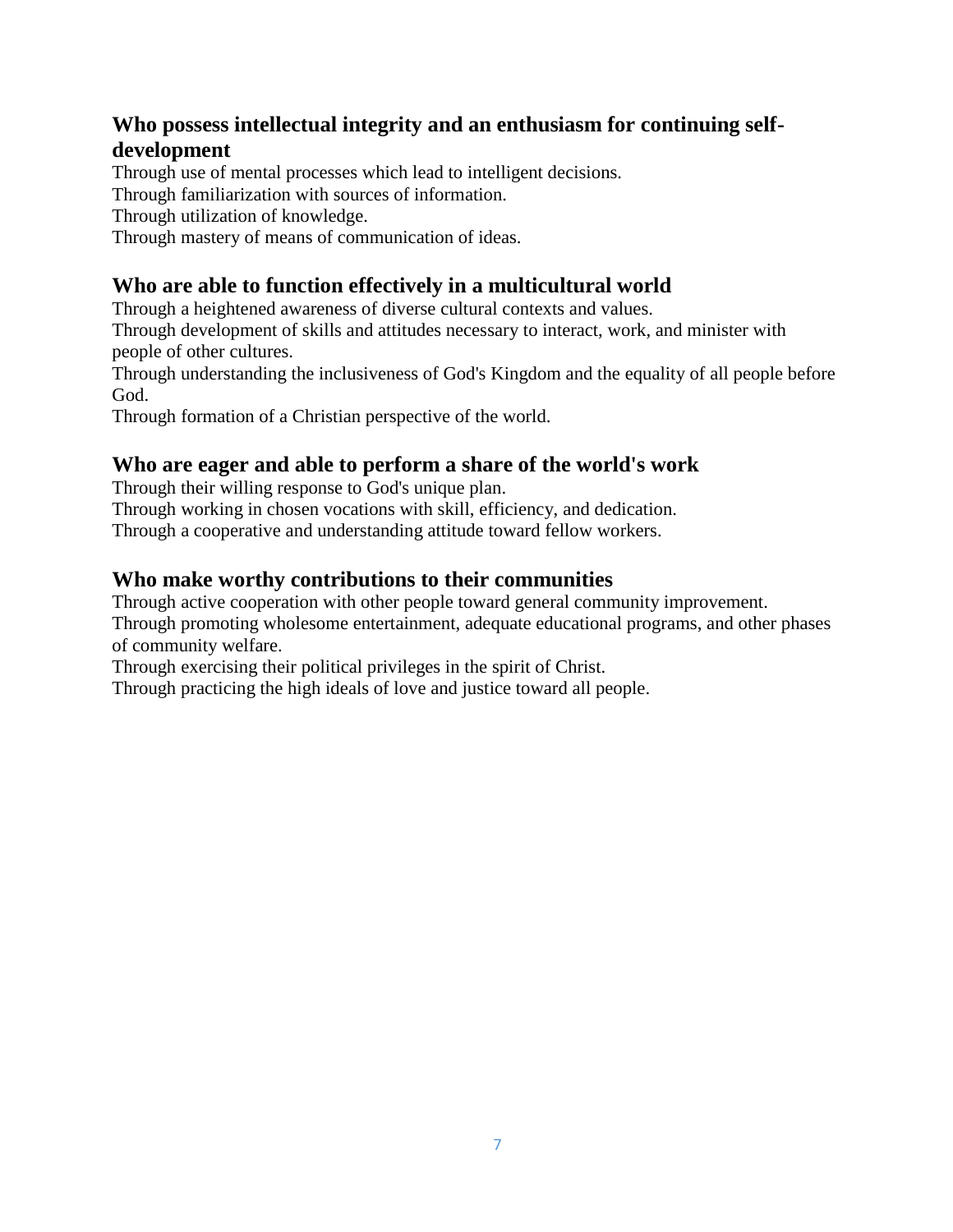# **History**

John Brown University's rich history began with enthusiastic author, educator, radio broadcaster, and evangelist, John E. Brown, who recognized the need for an academic institution that would prepare young people to serve Christ. In 1919, with a goal of educating the "Head, Heart, and Hand," John Brown laid the foundation for the institution that would later be called John Brown University. The vision of JBU has been carried through its 100 year history by the leadership of the founder, his son, John Brown Jr., his grandson, John Brown III, and Presidents George Ford, Lee Balzer, and now Charles Pollard.

### **Head**

The university offers an education based on a liberal arts core curriculum and 43 undergraduate majors. Also available at JBU are academic opportunities for professionals and graduates. A degree completion program (now known as JBU Online Undergraduate) was established in 1993 to meet the needs of working adults and allows them to complete their undergraduate degree. In 1995, JBU began offering graduate classes. The Graduate School offers master's degrees in Business, Counseling, Cybersecurity, Higher Education, and Teacher Education.

### **Heart**

Since its founding, JBU has sought to nourish the spiritual life of its students. Professors and students work together to integrate a Christian worldview with their understanding and practice of academic disciplines. Professors and staff also make themselves available to guide and mentor students in the faith.

Within the JBU community there are a variety of opportunities for students to deepen and live out their faith. Chapel services are held three times a week and feature dynamic worship and gifted guest speakers. A wide variety of ministry opportunities are offered to students through the Office of Christian Formation.

## **Hand**

Students also gain valuable professional and personal life-skills that equip them to serve in business, education, industry, the arts, and a variety of other fields. Students and graduates are encouraged to integrate faith in the workplace and in every area of their lives. While the scope of JBU's mission has grown over the last 100 years, the central direction of that mission has remained the same: "Christ Over All."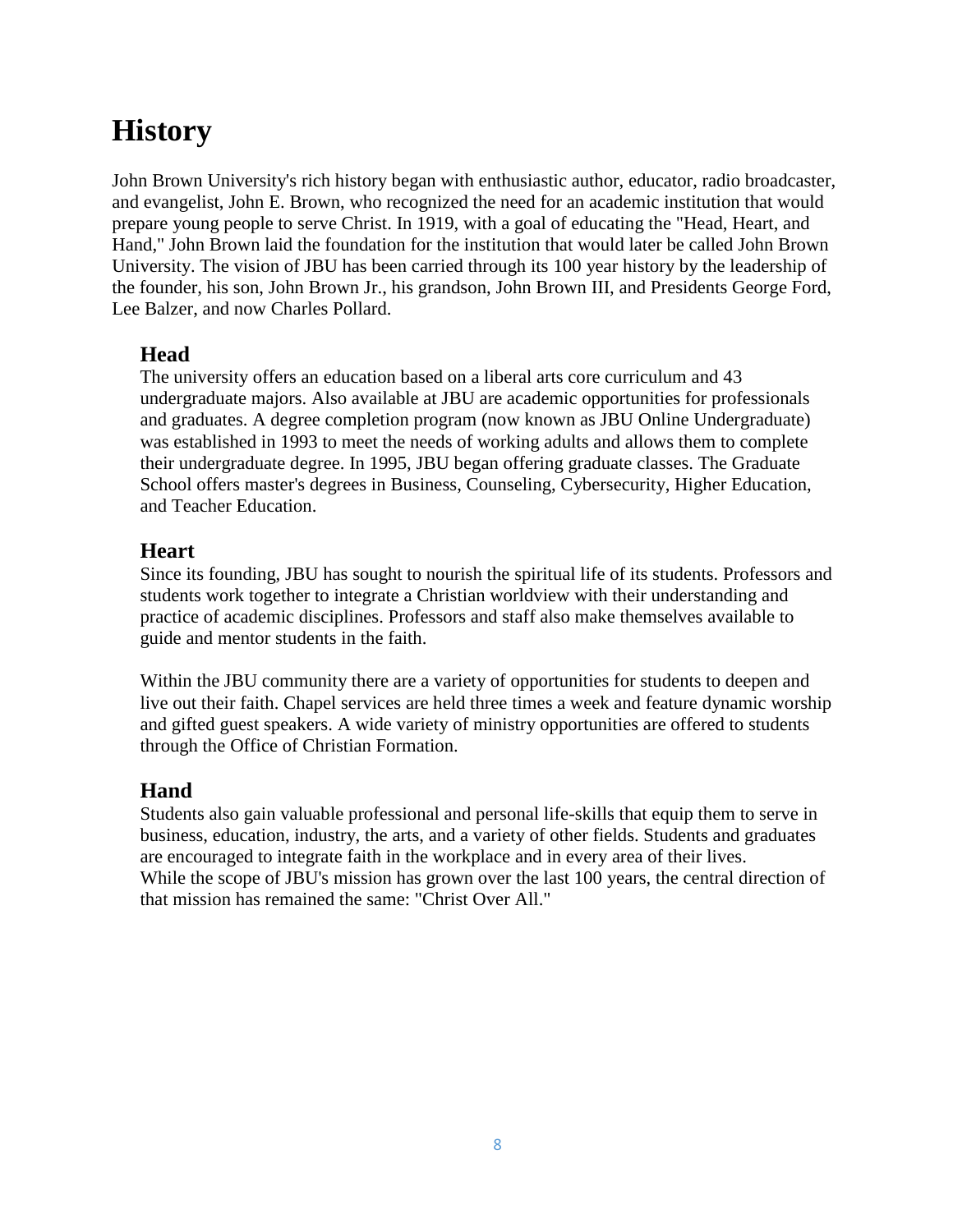# **Accreditation & Affiliations**

John Brown University is accredited by the Higher Learning Commission, https://www.hlcommission.org/, (800) 621-7440, and is approved by the Arkansas State Department of Education.

The education preparation programs are accredited by the National Council for Accreditation of Teacher Education (NCATE). On July 1, 2013 NCATE consolidated with the Teacher Education Accreditation Council (TEAC) and formed the Council for Accreditation of Educator Preparation (CAEP) as the new accrediting body for educator preparation http://www.caepnet.org, (202) 223-0077.

All business degree programs of the Soderquist College of Business are accredited by the Accreditation Council for Business Schools and Programs (ACBSP), http://www.acbsp.org, (913) 339-9356.

The United States Department of Justice has approved John Brown University for the education of foreign students.

# **Council for Christian Colleges & Universities**

John Brown University is a charter member of the Council for Christian Colleges & Universities (CCCU), a resource- and information-sharing association of 118 Christ-centered colleges and universities of the liberal arts and sciences. Member schools, which must be accredited four-year institutions, are committed to maintaining the highest academic standards within an environment which fosters moral and spiritual development in individuals and communities. Incorporated in 1982, the CCCU includes schools representing more than 30 denominations and offers numerous interchange programs in academics and assessment. Headquarters are at 329 Eighth Street NE, Washington, DC 20002, http://www.cccu.org, (202) 546-8913.

# **Locations**

Located in one of the fastest growing areas in the nation, John Brown University is an interdenominational Christian university. JBU faculty and staff work to provide a tremendous number of experiential learning opportunities for students, in and out of the classroom, that develop the "Head, Heart, and Hand." John Brown University's main campus is located in Siloam Springs, Arkansas. Educational Centers are located in key metropolitan areas of Arkansas: Rogers and Little Rock.

# **Student Body**

John Brown University's student body consists of over 1,350 in traditional programs, approximately 240 students participating in the JBU Online Undergraduate Program for adult learners, and approximately 610 enrollees in the Graduate School programs.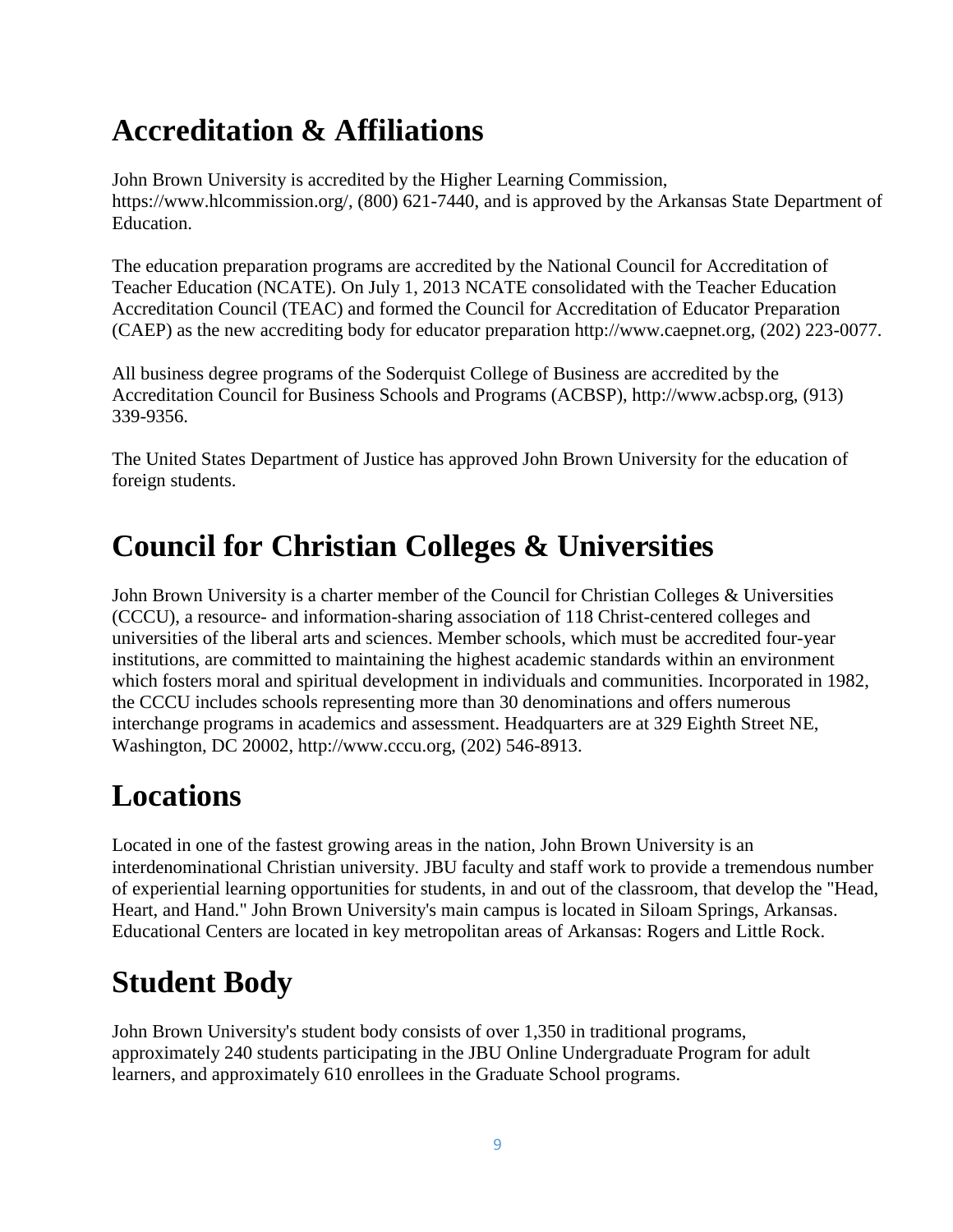# **Milestone Leadership**

Milestone Leadership has impacted people by delivering values-focused leadership training and development since 1998. Customizable leadership training programs are offered at the individual, team, and organizational level for corporate and nonprofit groups. Through programs such as the Leadership Circle for Suppliers, Senior Team Alignment, Strategic Planning, culture building and our flagship, Milestone Leadership Intensive, we successfully help leaders and their organizations accelerate performance to get further, faster.

Undergraduate and graduate students at John Brown University benefit as well from participating in targeted leadership development programs offered through Milestone Leadership.

Our two-year Soderquist Fellowship program is available to top applicants of John Brown University's Master of Business Administration, Master of Science in Leadership, and Master of Science in Design Thinking and Innovation programs. These students work full-time for Milestone Leadership, receiving full tuition and a stipend for a two-year experience while completing their graduate degrees. In their roles they contribute directly to our mission, gaining valuable experience working alongside veteran business leaders.

Our goal as an organization is to continue building leaders worth following. We are striving to develop leaders who have clarity in values and purpose, who recognize the importance of results as well as the people who achieve them. It is these who leaders create great places to work and impact their communities.

Visit [https://milestoneleadership.com](https://milestoneleadership.com/) to learn more.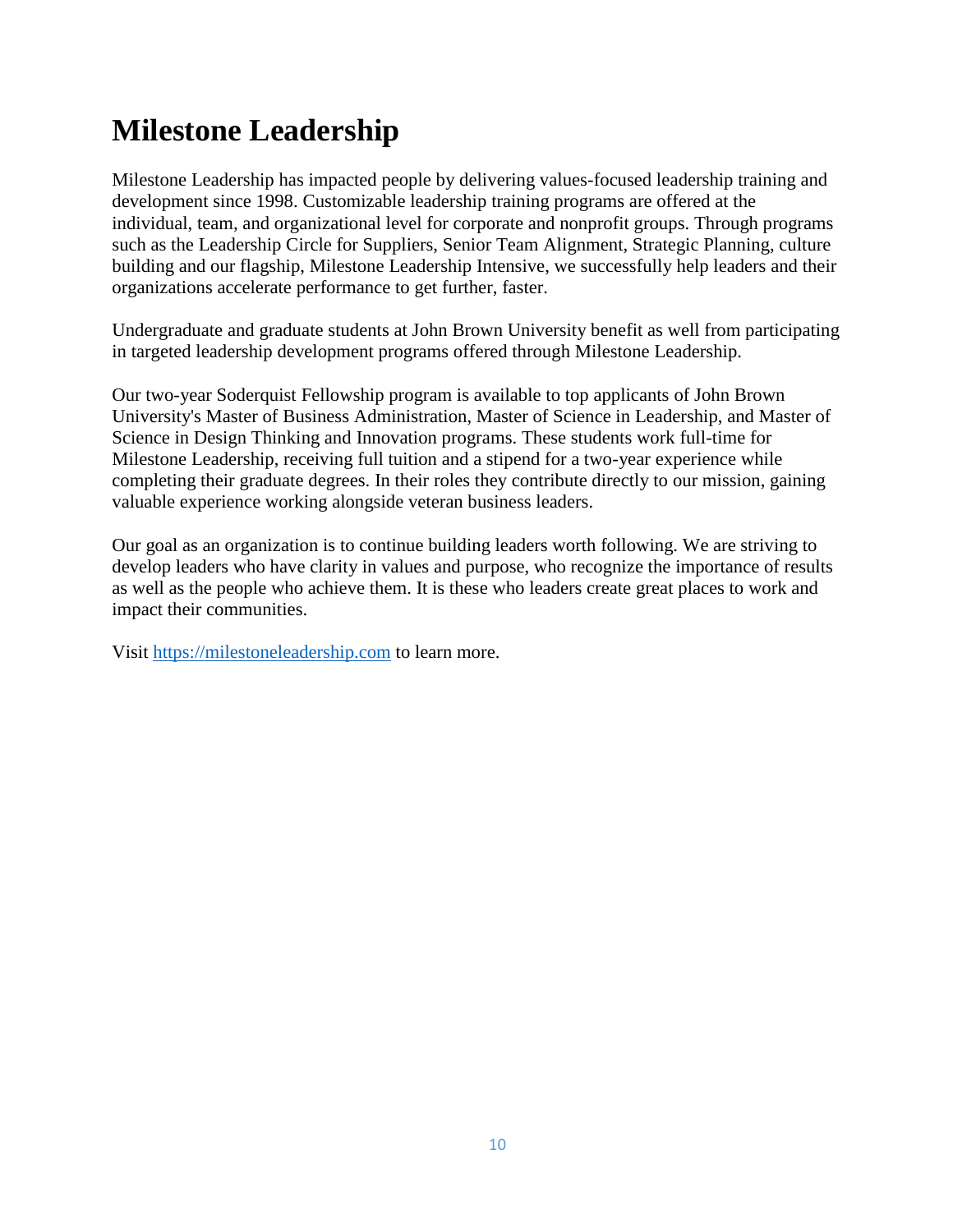# **The Center for Healthy Relationships**

The **CHR vision** is a world where everyone is equipped for a lifetime of healthy relationships.

The **CHR mission** is to provide individuals, couples, families and organizations with practical and innovative resources that encourage and empower the growth of healthy relationships in personal and professional settings.

#### The **CHR goals** include:

- 1. Design, develop and deliver "whole person" resources that encourage emotional, relational and spiritual growth and maturity in a person's mind, will and emotions-whole men and women with a growth-focused perspective living in abundance and reflecting the reality of God's power and presence in their lives.
- 2. Provide informational and training events designed to instill Christ-centered principles of healthy relationships across the life-cycle and social economic spectrum in ways that strengthen marriages and families, churches, schools, and corporations.
- 3. Provide innovative resources that promote healthy personal and professional relationships by increasing Emotional and Relational Intelligence (ERQ™), teaching healthy communication and conflict management skills, locally, regionally, nationally, and internationally.
- 4. Partner with community agencies through the CHR RelationshipsMatter Project to provide relationship programs and resources for underserved populations (generational poverty, lower-income, prisoners and parolees) and other special-needs groups.
- 5. Through the CHR ChurchStrong program actively support pastors, church, and parachurch leaders in assessing, through the CHR Church Relationship Assessment, the emotional, relational and spiritual state of a congregation, identify growth opportunities, provide education and enrichment to increase the effectiveness of existing marriage and other relationship ministries, and to equip leaders to facilitate the implementation of new and existing ministries.
- 6. Partner with institutions of higher education to help colleges and universities identify, through the CHR Student Relationships Assessment, the degree to which their efforts are making a measurable difference in the emotional, relational and spiritual lives of their students, and help them design ways to more effectively meet those needs.
- 7. Expand our ongoing efforts to increase the awareness of the personal and corporate value of healthy relationships, and help Northwest Arkansas become a place that is known for healthy marriages and strong families.

Visit [http://Liferelationships.com](http://liferelationships.com/) to learn more.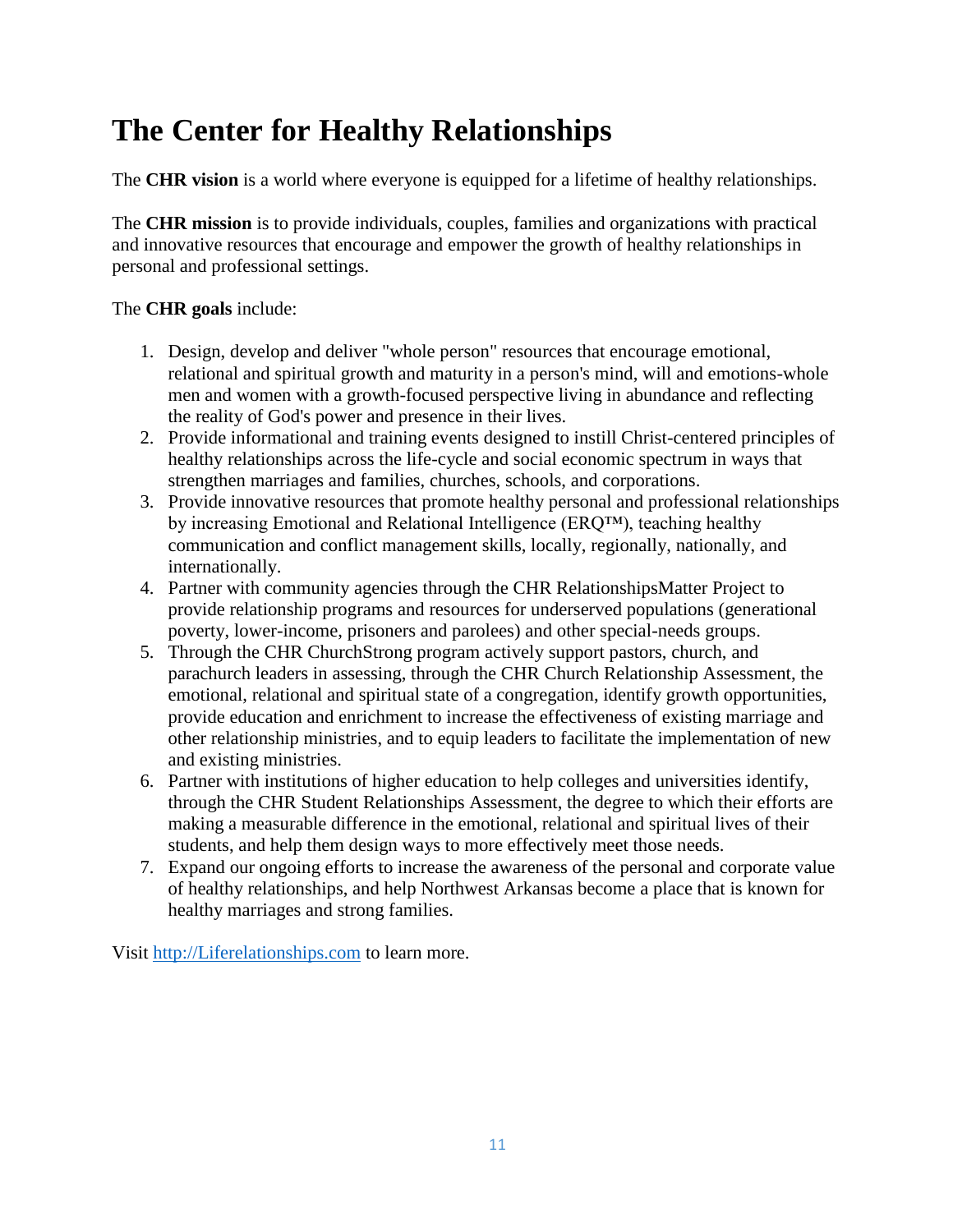# **Admission Requirements**

Graduate study at John Brown University emphasizes scholarship, research, and professional experience. A candidate seeking admission to graduate study must hold a bachelor's degree from a regionally accredited college or university and meet the following requirements:

- 1. Submit a completed graduate student application form with a \$35 non-refundable application fee. The application includes a 200-word essay regarding the applicant's professional plans and reasons for seeking acceptance into the program. Applications are available online at [www.jbu.edu/grad/admissions.](http://www.jbu.edu/grad/admissions)
- 2. Provide an official transcript from the college awarding the undergraduate degree. Provide official transcripts of graduate course work completed and/or degrees earned at any other institution, if applicable. Transcripts must be mailed by the college or university directly to the Registrar's Office at John Brown University.
- 3. Submit graduate recommendation forms from three persons who are not related to the applicant but are familiar with the applicant's character and scholarship.
- 4. Present acceptable graduate entry tests appropriate for the desired degree, as described below.
- 5. Provide additional information or participate in an admission interview if requested by the department head or dean.

# **Regular Admission Requirements by Program**

## **Business Programs**

- Bachelor's degree from a regionally accredited college or university with an undergraduate GPA of 3.0 or higher (4.0=A).
- Recommendation forms from three people who are not related to the applicant but familiar with the applicant's character and scholarship.
- No entrance exam is required.
- Applicants with a Bachelor's degree from a regionally accredited college or university with an undergraduate GPA of at least 2.75 but less than 3.0 on a 4.0 scale will be considered for provisional acceptance. Students whose GPA is below 2.75 may petition for provisional acceptance in writing. Petitions for admission will be reviewed by the graduate business department head and the graduate dean.

## **Counseling Programs**

 Bachelor's degree from a regionally accredited college or university with an undergraduate GPA of 3.0 or higher (4.0=A).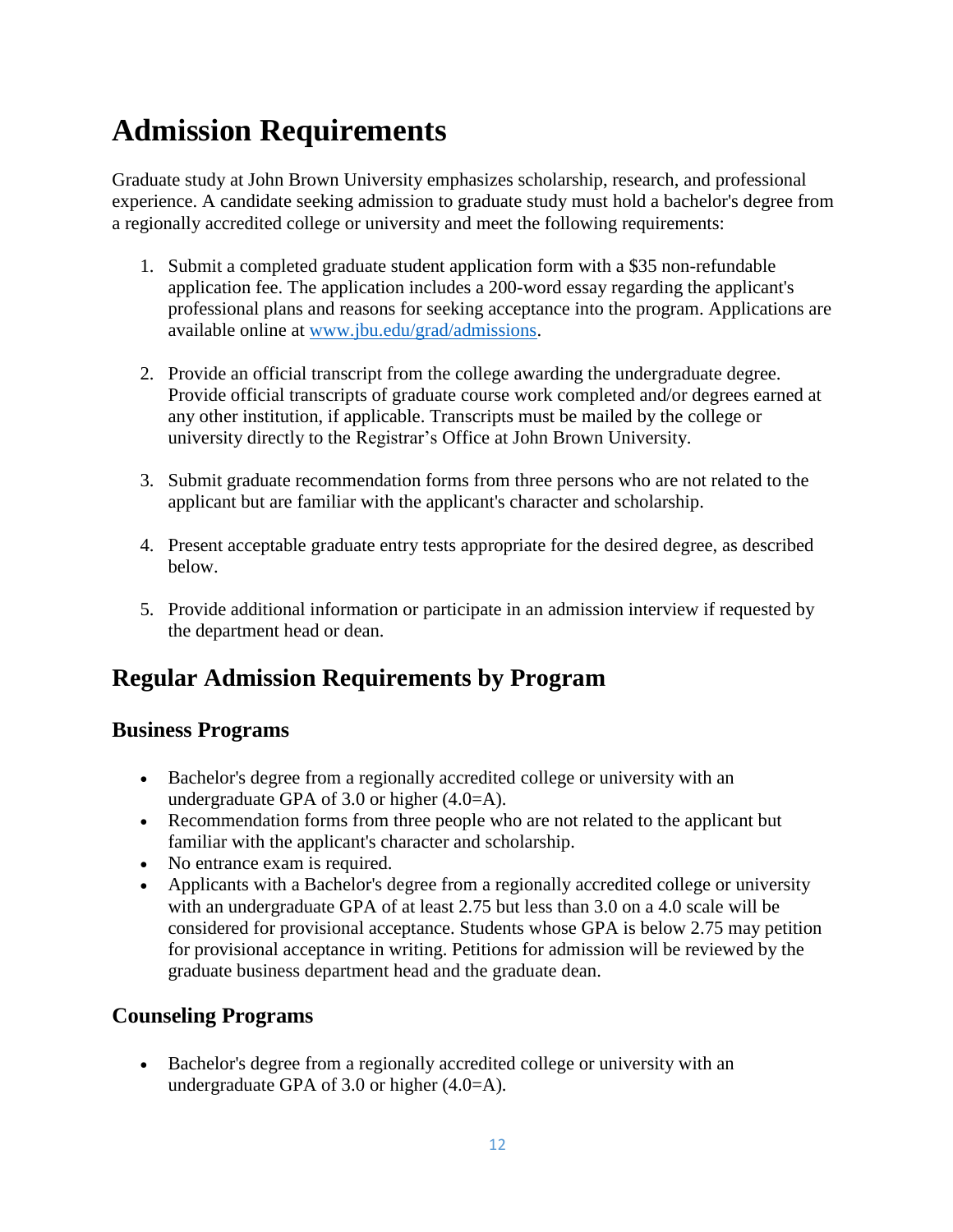- GRE entrance exam score of 290 or higher with a minimum verbal score of 145. (Waived for applicants who hold an earned graduate degree from an accredited institution in a related field.)
- Applicants with a Bachelor's degree from a regionally accredited college or university with an undergraduate GPA of at least 2.75 but less than 3.0 on a 4.0 scale will be considered for provisional acceptance. Students whose GPA is below 2.75 may petition for provisional acceptance in writing. Petitions for admission will be reviewed by the graduate counseling department head and the graduate dean.

## **Cybersecurity Program**

- Bachelor's degree from a regionally accredited college or university with an undergraduate grade point average (GPA) of 3.0 or higher  $(4.0=A)$ .
- Evidence of competency in the areas of computer programming, algebra and networks. Examples of evidence could include an undergraduate degree in a relevant field (such as computer programming, computer science, information systems/information systems management, information technology, mathematics/applied mathematics, or engineering) or the successful completion of undergraduate courses, CLEP exams, technical certifications or professional experience in these fields.
- Applicants with a Bachelor's degree from a regionally accredited college or university with an undergraduate GPA of at least 2.75 but less than 3.0 on a 4.0 scale will be considered for provisional acceptance. Students whose GPA is below 2.75 may petition for provisional acceptance in writing. Petitions for admission will be reviewed by the graduate cybersecurity department head and the graduate dean.
- No entrance exam is required.
- Students in the M.S. in Cybersecurity Program will be required to pass a criminal background check.

## **Higher Education Program**

- Bachelor's degree from a regionally accredited college or university with an undergraduate grade point average (GPA) of 3.0 or higher (4.0=A).
- Applicants with a Bachelor's degree from a regionally accredited college or university with an undergraduate GPA of at least 2.75 but less than 3.0 on a 4.0 scale will be considered for provisional acceptance. Students whose GPA is below 2.75 may petition for provisional acceptance in writing. Petitions for admission will be reviewed by the graduate higher education department head and the graduate dean.

## **Teacher Education Programs**

M.A.T. in Teaching

 Bachelor's degree from a regionally accredited college or university with an undergraduate grade point average of 3.0 or higher with at least 18 hours of course work related to a selected teaching content area.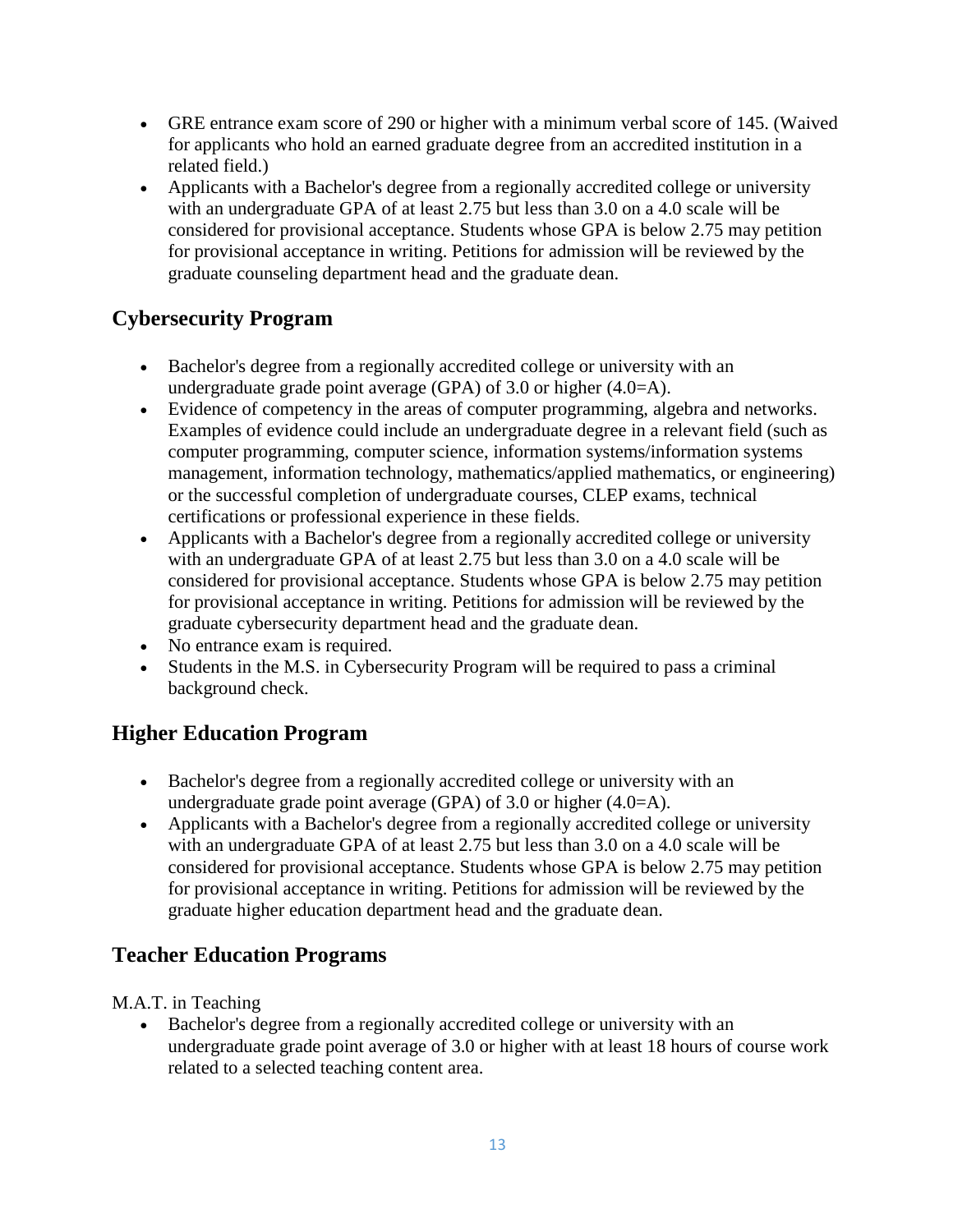- GRE, ACT, SAT, or Praxis exams (see below for required scores). Test scores must have been earned within six years of application to the Graduate School. These minimum scores are for regular student admission. Students might still be accepted on a provisional basis.
- Applicants with a Bachelor's degree from a regionally accredited college or university with an undergraduate GPA of at least 2.75 but less than 3.0 on a 4.0 scale will be considered for provisional acceptance. Students whose GPA is below 2.75 may petition for provisional acceptance in writing. Petitions for admission will be reviewed by the graduate teacher education department head and the graduate dean.

M.Ed. in Educational Leadership

- Bachelor's degree from a regionally accredited college or university with an undergraduate grade point average of 3.0.
- Current teaching license.
- Three years of teaching experience.
- Applicants with a Bachelor's degree from a regionally accredited college or university with an undergraduate GPA of at least 2.75 but less than 3.0 on a 4.0 scale will be considered for provisional acceptance. Students whose GPA is below 2.75 may petition for provisional acceptance in writing. Petitions for admission will be reviewed by the graduate teacher education department head and the graduate dean.
- No entrance exam required.

M.Ed. in Special Education

- Bachelor's degree from a regionally accredited college or university with an undergraduate grade point average of 3.0 or an earned graduate degree from an accredited institution.
- Current teaching license.
- Applicants with a Bachelor's degree from a regionally accredited college or university with an undergraduate GPA of at least 2.75 but less than 3.0 on a 4.0 scale will be considered for provisional acceptance. Students whose GPA is below 2.75 may petition for provisional acceptance in writing. Petitions for admission will be reviewed by the graduate teacher education department head and the graduate dean.
- No entrance exam required.

M.Ed. in School Counseling

- Bachelor's degree from a regionally accredited college or university with an undergraduate GPA of 3.0 or higher.
- Current teaching license or meet the score requirements of either the GRE, ACT, SAT, or Praxis Core listed below. Test scores must have been earned within six years of application to the Graduate School.
- Applicants with a Bachelor's degree from a regionally accredited college or university with an undergraduate GPA of at least 2.75 but less than 3.0 on a 4.0 scale will be considered for provisional acceptance. Students whose GPA is below 2.75 may petition for provisional acceptance in writing. Petitions for admission will be reviewed by the graduate teacher education department head and the graduate dean.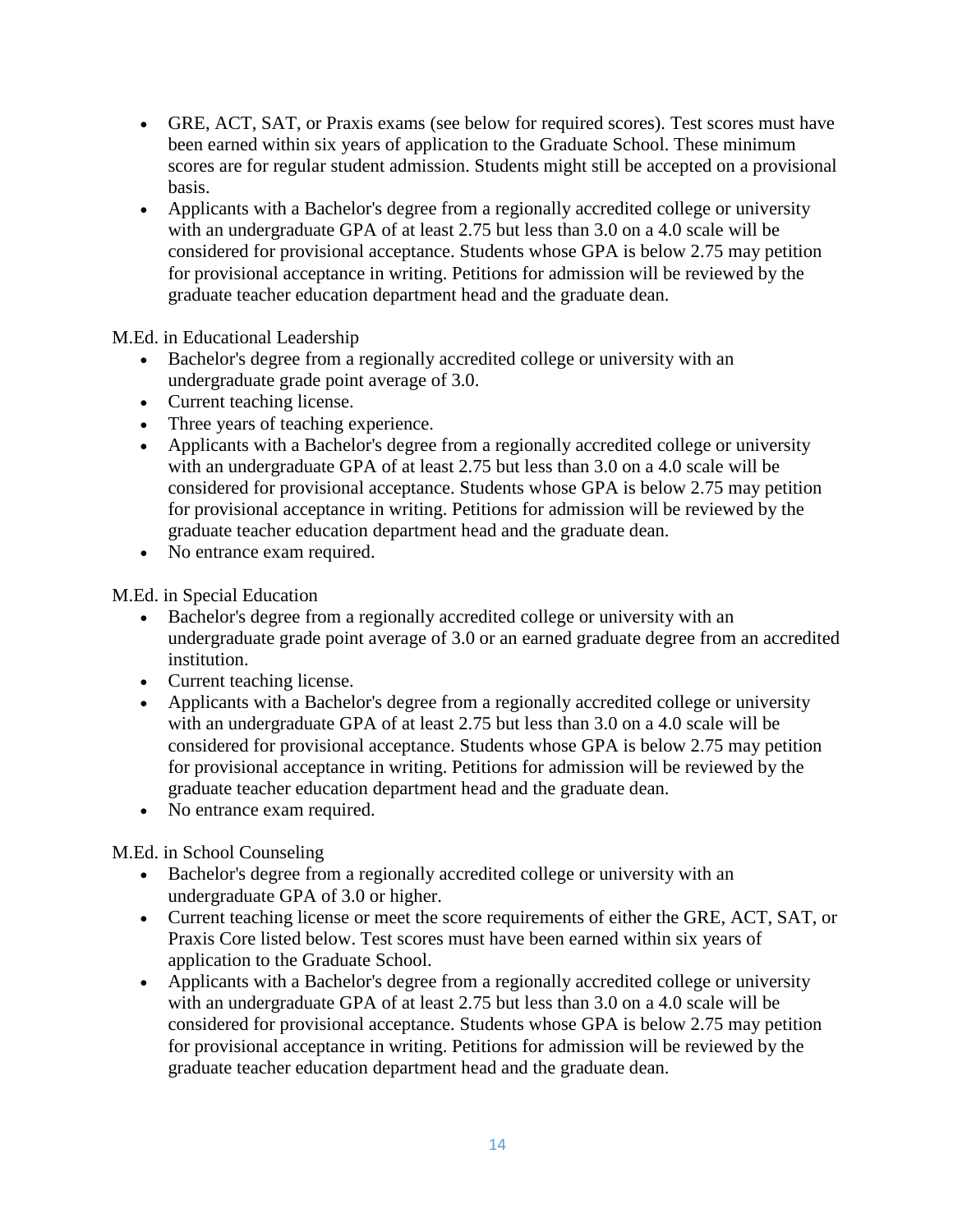Students must demonstrate competency in math and reading. This can be demonstrated by providing any combination of scores that meet or exceed the following minimum cut scores in each of the areas.

|         | GRE | $\sim$ | <b>SAT</b> | <b>Praxis Core</b> |
|---------|-----|--------|------------|--------------------|
| Math    | 150 | ∠∪     | - م        | 160                |
| Reading | 150 | ∠∪     | 543        | 160                |

## **Admission Status**

Applications for graduate admission are reviewed by the respective department head and the dean. Students are admitted to graduate study under one of the following statuses:

### **Regular Status**

Admission to regular status requires both an undergraduate grade point average of 3.0 or higher (4.0=A) and fulfillment of entrance exam requirement.

### **Provisional Status**

An applicant who does not meet all the criteria for regular admission but who demonstrates potential for success in a graduate program may be admitted under provisional status. Appropriate graduate credit earned while in this status will apply toward fulfilling degree requirements. If the applicant satisfactorily completes the first 12 semester hours with at least a 3.0 cumulative grade point average and receives the recommendation of the department head, regular status will be granted; otherwise, the student may be dismissed.

### **Non-Degree Status**

Individuals wishing to enroll without pursuing a degree and who qualify for admission under regular status should complete a non-degree application. Non-degree students are required to pay for all instruction and other services at the regular rate. The student may not become a degree candidate under this status. Credits earned may count toward a degree only after the student reapplies and is accepted for admission under regular status. The reapplication process must include all relevant transcripts and applicable exam scores.

A maximum of twelve hours may be completed under non-degree status. Permission to take more than twelve hours requires approval by the respective department head and the graduate dean. Students enrolled in degree programs have priority over non-degree students in class registrations and on waitlists.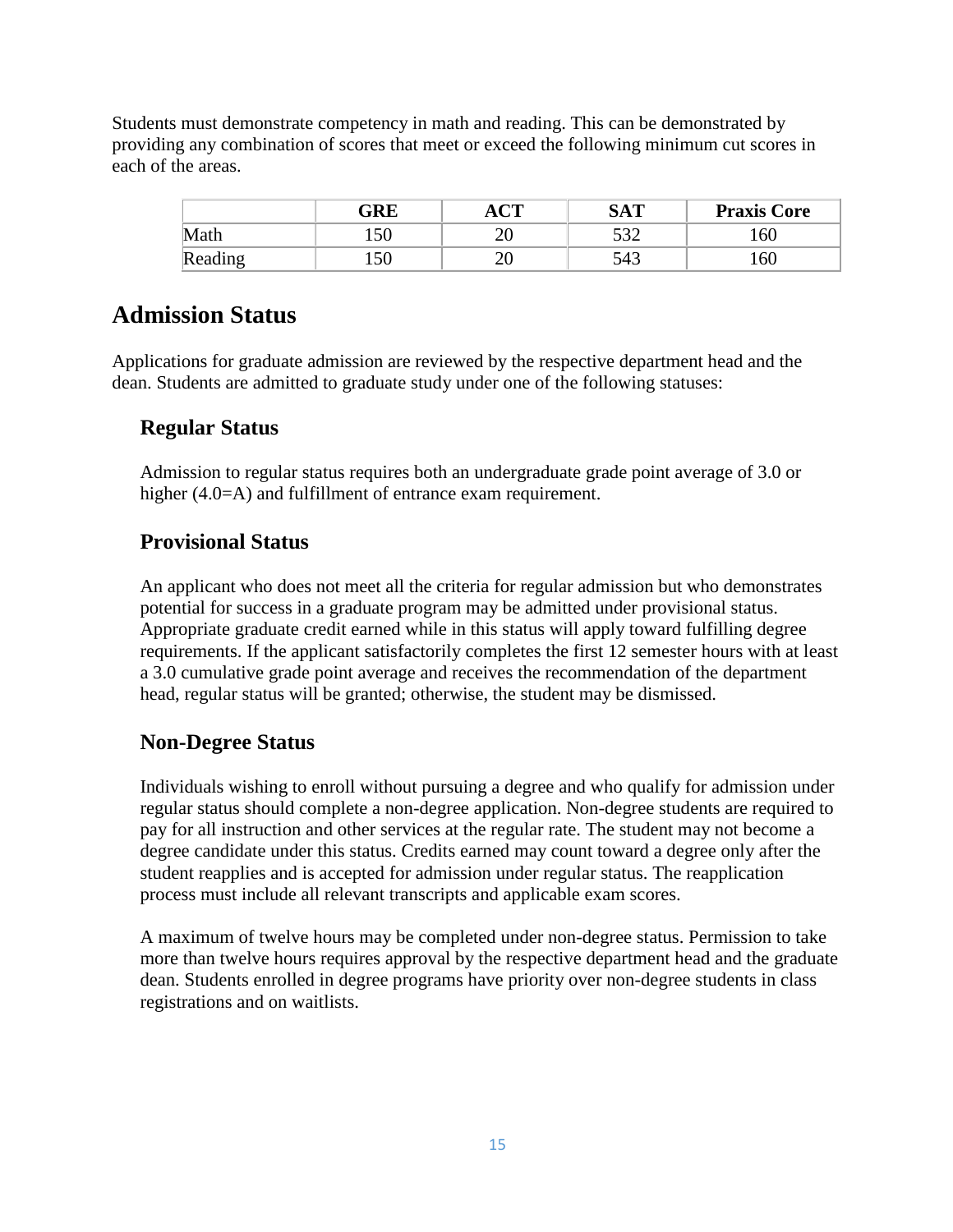# **International Admission Requirements**

John Brown University admits international students who meet the general admission criteria, hold the equivalent of a bachelor's degree from an accredited or recognized university, and have demonstrated proficiency in English.

Applicants from non-English speaking countries take the Test of English as a Foreign Language (TOEFL) administered by the Educational Testing Service at the nearest examination center or the International English Language Testing System (IELTS) test. The minimum score for admission is 80 or higher on the web-based TOEFL exam or 6.5 or higher on the IELTS exam. International applicants must do the following:

- 1. Submit a completed graduate student application along with a \$35 (US) non-refundable international application fee. The application includes a 200-word essay regarding the applicant's professional plans and reasons for seeking acceptance into the program.
- 2. Provide an official transcript from the college awarding the undergraduate degree. Provide official transcripts of graduate course work completed and/or degrees earned at any other institution, if applicable. Transcripts must be mailed by the college or university directly to the Registrar's Office at John Brown University. Non-English academic records must include certified translation into English.
- 3. Submit graduate recommendation forms from three persons who are not related to the applicant but are familiar with the applicant's character and scholarship.
- 4. International students whose undergraduate degree is not from a U.S. regionally accredited college or university must take a GRE entrance exam and achieve the required minimum scores for entrance into the Graduate School.
- 5. Provide immunization records including dates of two measles/rubella vaccinations, current Tuberculosis (TB) screening performed in the US if student is born or has lived in an area where TB is endemic for more than six months, and proof of U.S. health insurance.
- 6. Submit official TOEFL score or IELTS score. Must receive an 80 or higher on the TOEFL internet-based test; 6.5 or higher on IELTS exam.
- 7. Provide official documents showing ability to pay college costs, or an Affidavit of Support (United States Citizenship and Immigration Services Form I-134, available through the International Programs office) completed by a U.S. sponsor.
- 8. Submit deposit covering the cost of tuition for one year. Deposit is 100% refundable if student does not enroll.
- 9. Provide additional information or participate in an admission interview if requested by the department head or dean.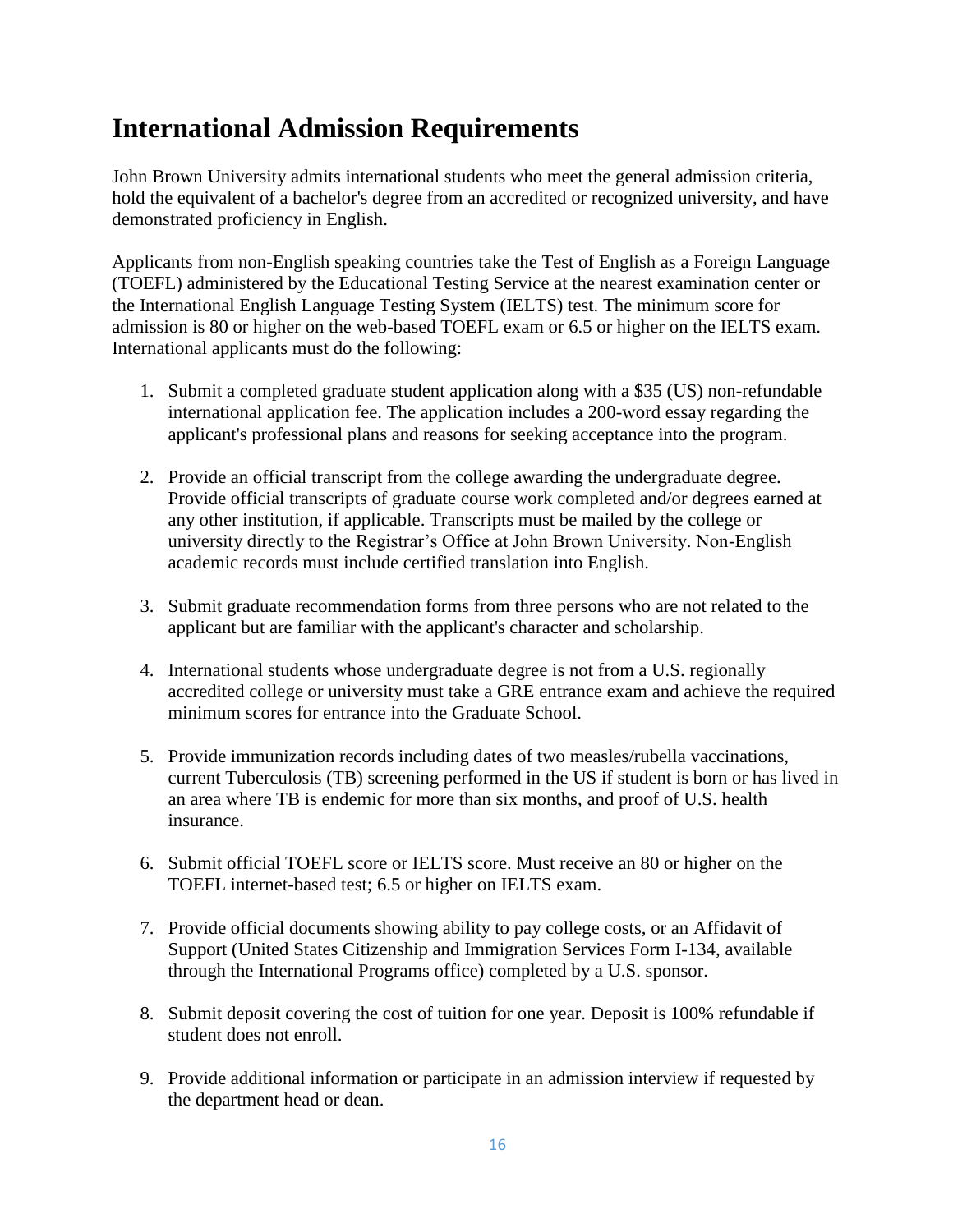The International Programs Office will issue an Immigration Form I-20. This allows the student to apply for the F-1 student visa at an American Embassy.

# **Nondiscriminatory Statement**

John Brown University admits persons to its programs and activities without regard to race, color, national or ethnic origin, or gender. The university does not discriminate on the basis of race, color, national or ethnic origin, physical or mental disability, or gender in the administration of education policies, admission policies, scholarship and loan programs, athletics, and other school-sponsored programs.

# **Access to Educational Records**

The Family Educational Rights and Privacy Act of 1974 (FERPA) extends to all former and presently enrolled students at John Brown University the right of access to certain educational records maintained by the institution.

Student rights include:

- 1. inspection and review,
- 2. explanation or interpretation of content,
- 3. duplication of the record at a standard fee, and
- 4. a formal hearing, if necessary, to challenge the content of any such record.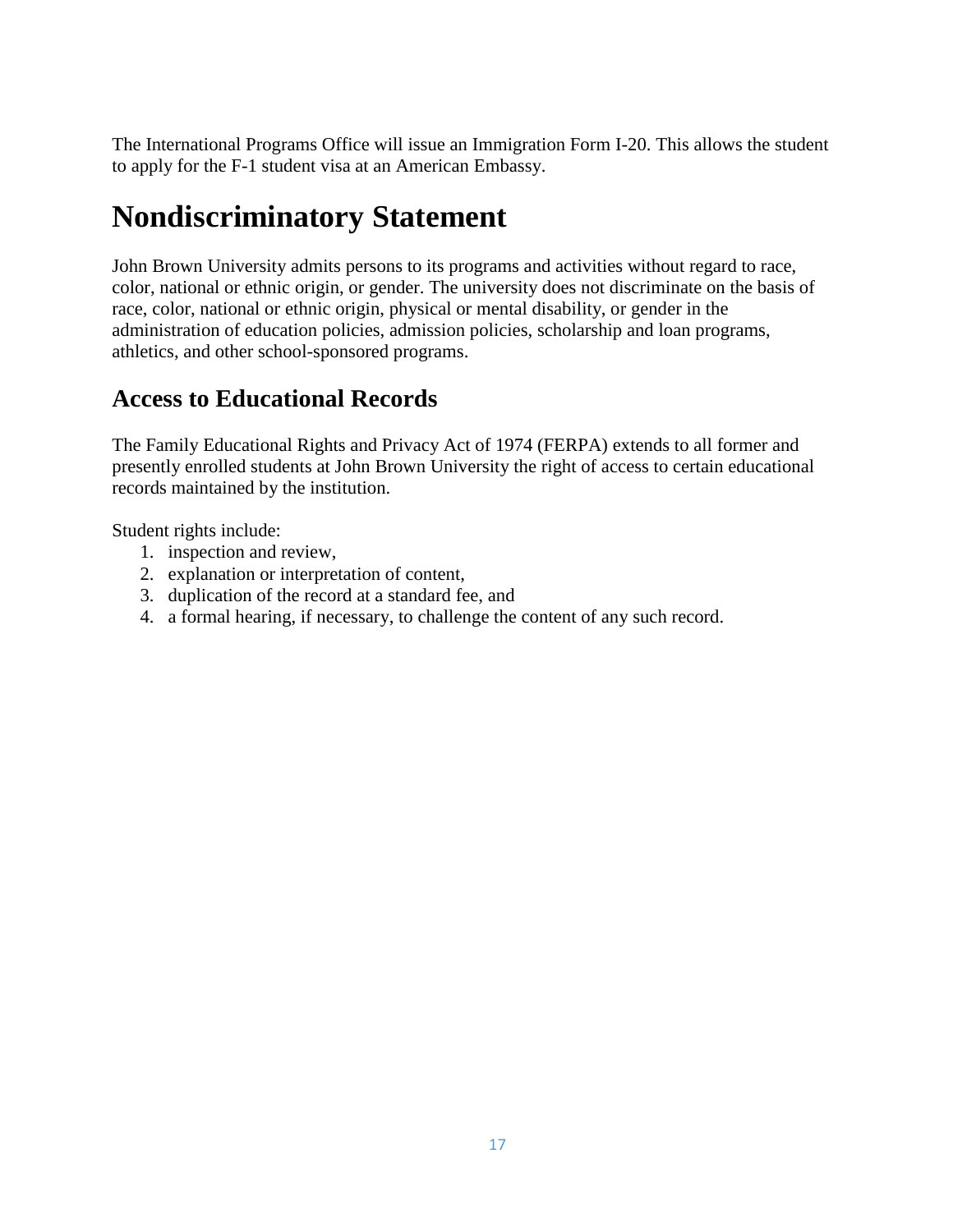# **Cost of Attendance**

## **2019-2020 Graduate School Tuition**

| <b>Business</b>                               | \$600/credit hour |
|-----------------------------------------------|-------------------|
| Counseling (including School Counseling)      | \$560/credit hour |
| Cybersecurity                                 | \$600/credit hour |
| <b>Teacher Education and Higher Education</b> | \$460/credit hour |

## **General Fees**

#### **Application Fee \$35**

Applications for admission to the graduate programs of the university should be accompanied by a non-refundable application fee.

#### **Independent Study Fee \$132/credit hour**

#### **Official Transcript Fee \$5**

The first official transcript is issued without charge. A fee is charged for all subsequently issued official transcripts.

#### **Late Registration Fee \$50**

Students who register for classes after the designated registration period are subject to a late fee.

#### **Payment Plan Enrollment Fee \$5/semester**

#### **Graduation Application Fee \$35**

Each graduating student is required to pay this fee, without regard to commencement participation. The fee will appear on the student's account at the time the application for graduation has been submitted. In addition, students who participate in commencement will be required to purchase regalia through the bookstore.

#### **Auto Registration No Charge**

Any vehicle that will be parked on campus in Siloam Springs must have a JBU parking sticker. This sticker is valid for one academic year, fall semester through summer term III. Students may register online and the registration fee is waived for graduate students. Those graduate students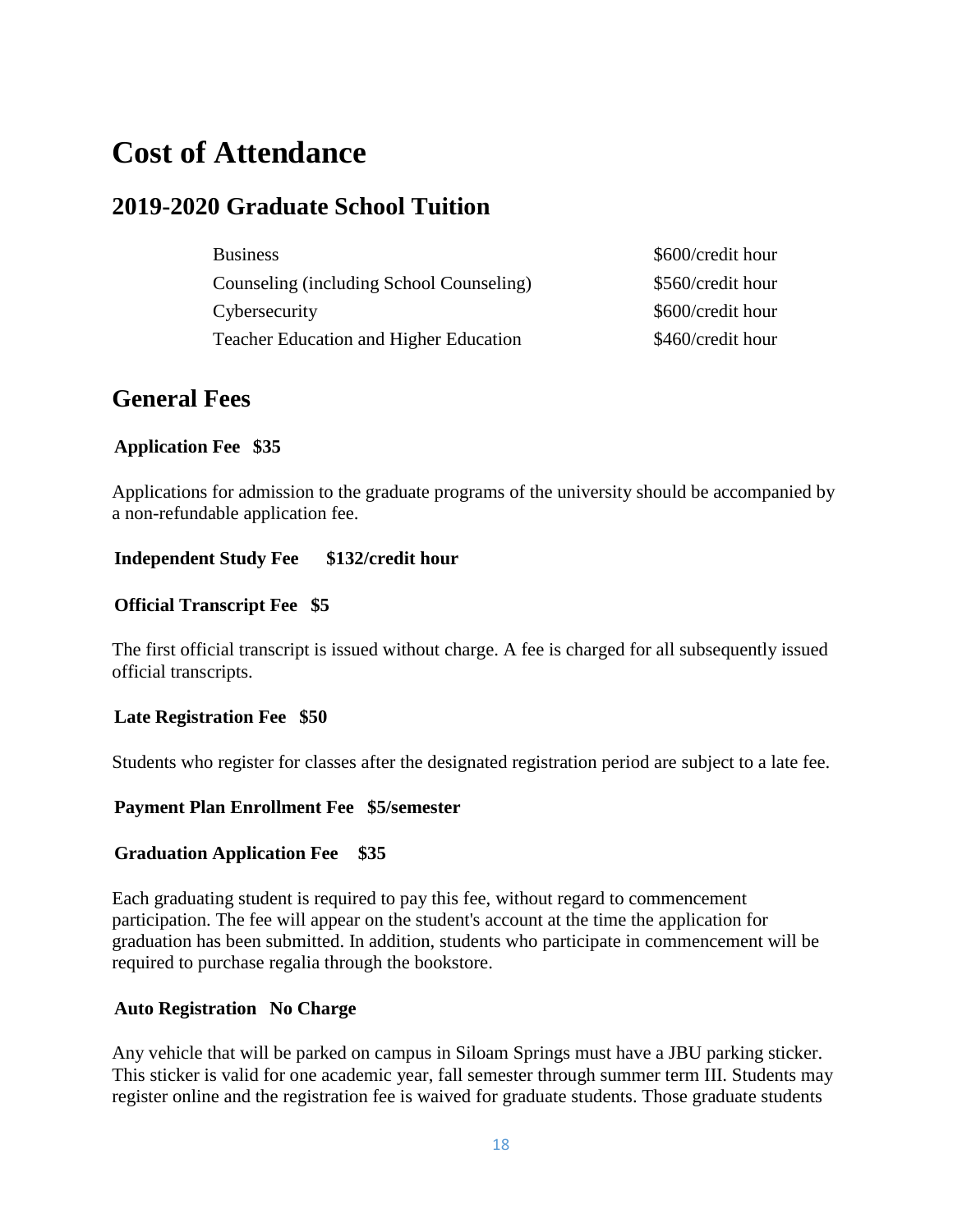attending classes on JBU's Siloam Springs' campus or visiting there regularly will need parking decals.

If you do not go to the Siloam Springs' campus regularly, but need to visit for any reason between 8:00 am and 5:00 pm on a weekday, you will need to request a temporary parking permit from the administrative assistant for your program area. They will email you a temporary permit that you will print and display on your dash to avoid citation.

For more information, refer to Campus Safety on the web, email campussafety@jbu.edu, or call (479) 524-7403.

### **Valuables**

The university does not assume any responsibility for lost or stolen property, nor does it carry fire, theft, or damage insurance on the personal property of students.

#### **Student Accounts**

Students have two payment options. The first option is to pay in full (net of pending financial aid) five days prior to the start of the term. The second option is to self-enroll in a payment plan before the term begins. Plan payments are due on the 5th of each month to pay in full by the last month in your term. A \$5 enrollment fee applies. If a student sets up automatic payments, the enrollment fee is waived. Payment plan balances will accrue interest at 5% annual percentage rate. The university reserves the right to change the fee structure as needed to fund the payment plan program. Certain non-traditional terms are not eligible for payment plans. Paper check, E-check, VISA, MasterCard, Discover, and American Express are accepted.

Students who fail to comply with their current payment schedule are subject to termination of enrollment. Official transcripts of academic credits are not released while any balance is owed JBU. The university engages professional collection agencies when collecting delinquent accounts. The Student Accounts Representative may be contacted at studentaccounts@jbu.edu.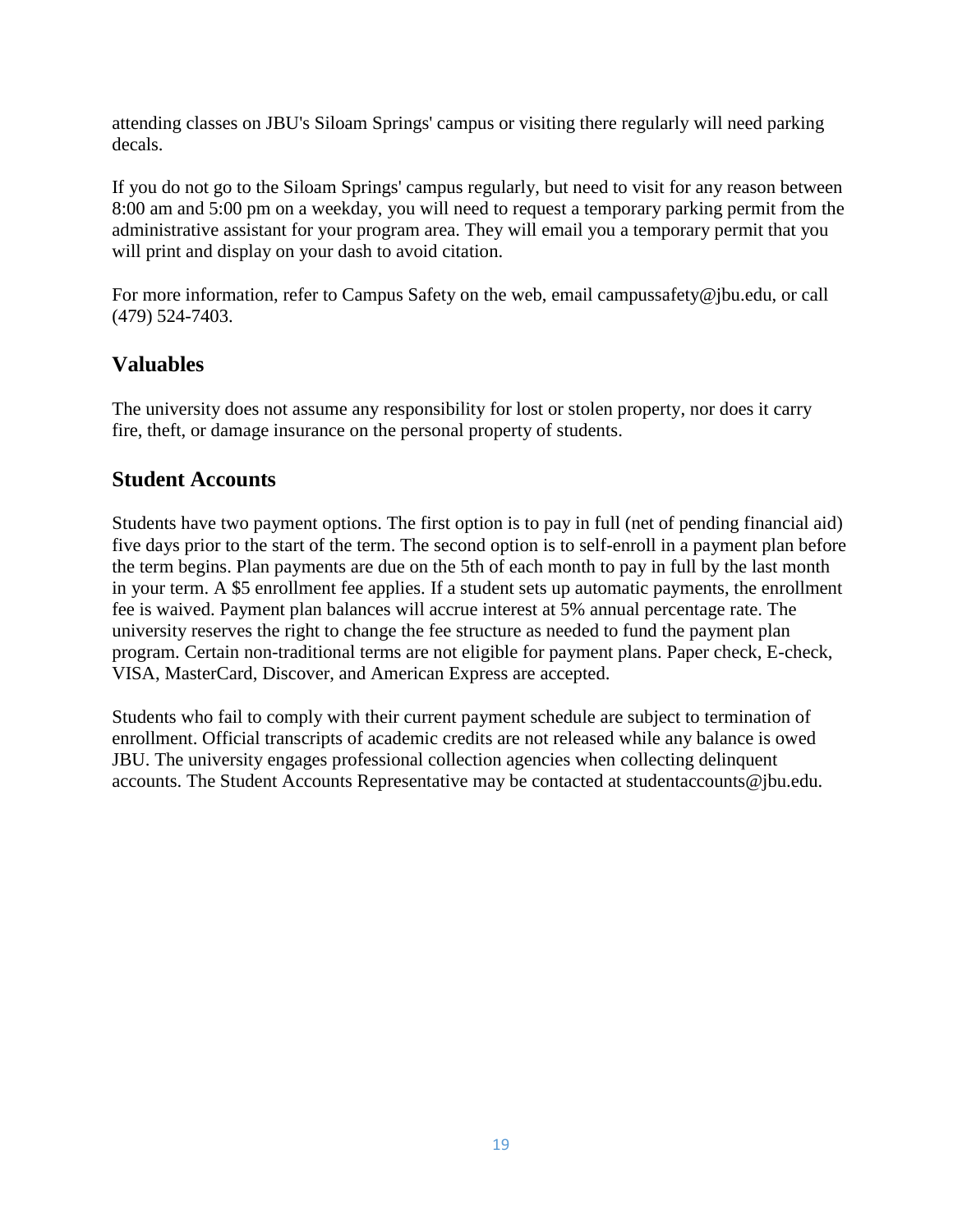# **Financial Planning**

Each year a majority of graduate students attending John Brown University benefit from federal loans. Students enrolled at least half-time and seeking financial aid are required to complete the Free Application for Federal Student Aid (FAFSA) at www.fafsa.gov. For additional information, visit the web at jbu.edu/grad/financial\_aid/. To ensure that financial aid eligibility is determined in a timely manner, submit the FAFSA at least eight weeks prior to registration. Only eligible US citizens or non-citizens pursuing master's degrees or certificates are eligible for aid.

Based on information supplied by a student's FAFSA results, the Financial Aid Office will determine each student's financial aid award offer. Consideration for financial assistance will occur only after the student has received a tentative or final acceptance through the Admissions Office. Returning students will be awarded assistance if they are making satisfactory academic progress. To continue to receive financial aid, application for aid must be made each year.

# **Financial Aid Policy**

All students enrolled at John Brown University who receive financial aid through JBU or the federal Title IV Assistance Programs must meet the satisfactory academic progress requirements as defined below in order to be eligible for further aid.

### **Satisfactory Academic Progress**

In order to be eligible to apply for financial assistance, a student must meet the qualitative and quantitative SAP standards.

- 1. The GPA Standard (Qualitative)
	- o Undergraduate students must achieve and maintain a cumulative grade point average of at least a 2.0 ('C' average) or must have an academic standing consistent with JBU's requirements for graduation.
	- o Graduate students must achieve and maintain a cumulative grade point average of at least a 3.0 to continue in the JBU Graduate Program and be eligible to receive aid.
- 2. The Pace of Progress Standard (Quantitative)
	- $\circ$  Students must pass a minimum of 67% of the credits attempted during their academic career.
		- In accordance with Federal Student Aid requirements, the Financial Aid Office allows the student the opportunity to receive federal aid for only one retake of a class. A repeated course is counted as attempted and successfully completed if a passing grade is earned.
	- o Undergraduate students cannot attempt more than 150% of the credits required for completion of the student's degree.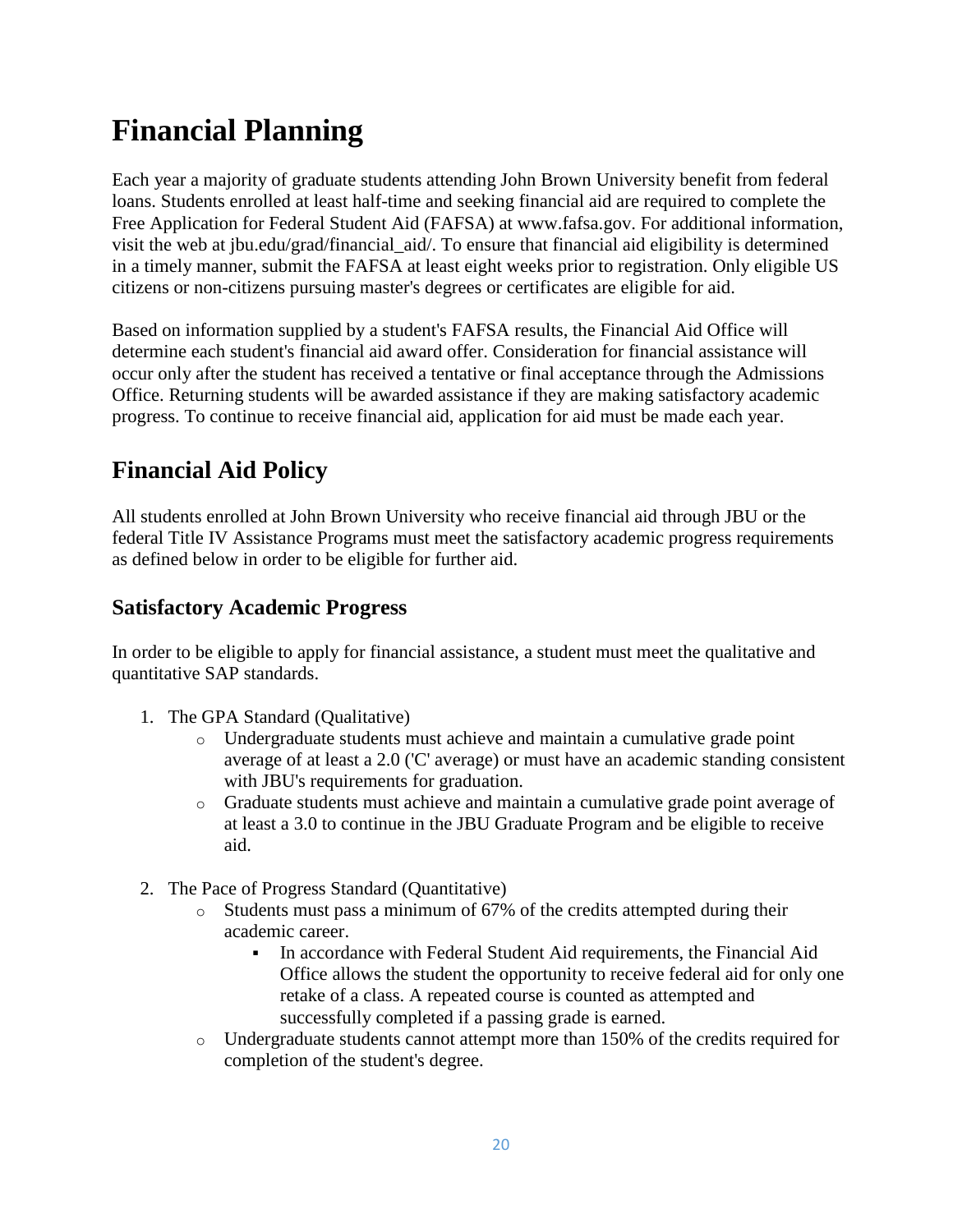In the case of a transfer student who may have earned credits at another institution, only the credits that apply to the student's degree will be considered as part of the 150% degree maximum.

### **Appeal Process**

If a student does not successfully meet the satisfactory academic progress standards, the Financial Aid Office will notify the students in writing of his or her suspension of financial aid. The Financial Aid office will email students with this notification and the email will additionally contain the institutional policy regarding appeals procedures. The student may submit a written appeal to the Director of Financial Aid within 30 calendar days of the notification of their financial aid status suspension.

Submission of an appeal does not guarantee that probationary status will be granted to a student who does not meet SAP requirements. The Director reviews appeals on a case-by-case basis and upon completion of the appeal review, the student will be notified by the Financial Aid Office of the decision.

While the Director may allow for other mitigating circumstances depending on the merit of the appeal, some examples where the university makes allowances for mitigating circumstances include:

- 1. Death in the family or death of a close friend
- 2. Serious illness of a family member
- 3. Medical complications or prolonged illness of the student
- 4. Inability to attend classes due to unexpected lack of transportation
- 5. Serious financial problems requiring excessive hours of employment

Upon successful appeal, a student is allowed a probation period of one year to meet the SAP requirements in which the student will continue to receive assistance. If a student does not meet SAP requirements upon completion of their probation period, they are ineligible to receive financial aid under the Title IV, HEA program requirements.

Additionally, if a student has extenuating circumstances that require an extension of time to complete a degree, the student may submit a written appeal to the Financial Aid Committee for review of the Pace of Progress Standard.

An appeal for financial aid eligibility is a separate process from the appeal process for academic suspension conducted through the Office of the Registrar. A successful appeal with the Office of the Registrar after academic suspension does not necessarily reinstate a student's financial aid.

### **Additional SAP Considerations**

• *Incompletes:* An incomplete (T) is counted as an attempted class that was not successfully completed.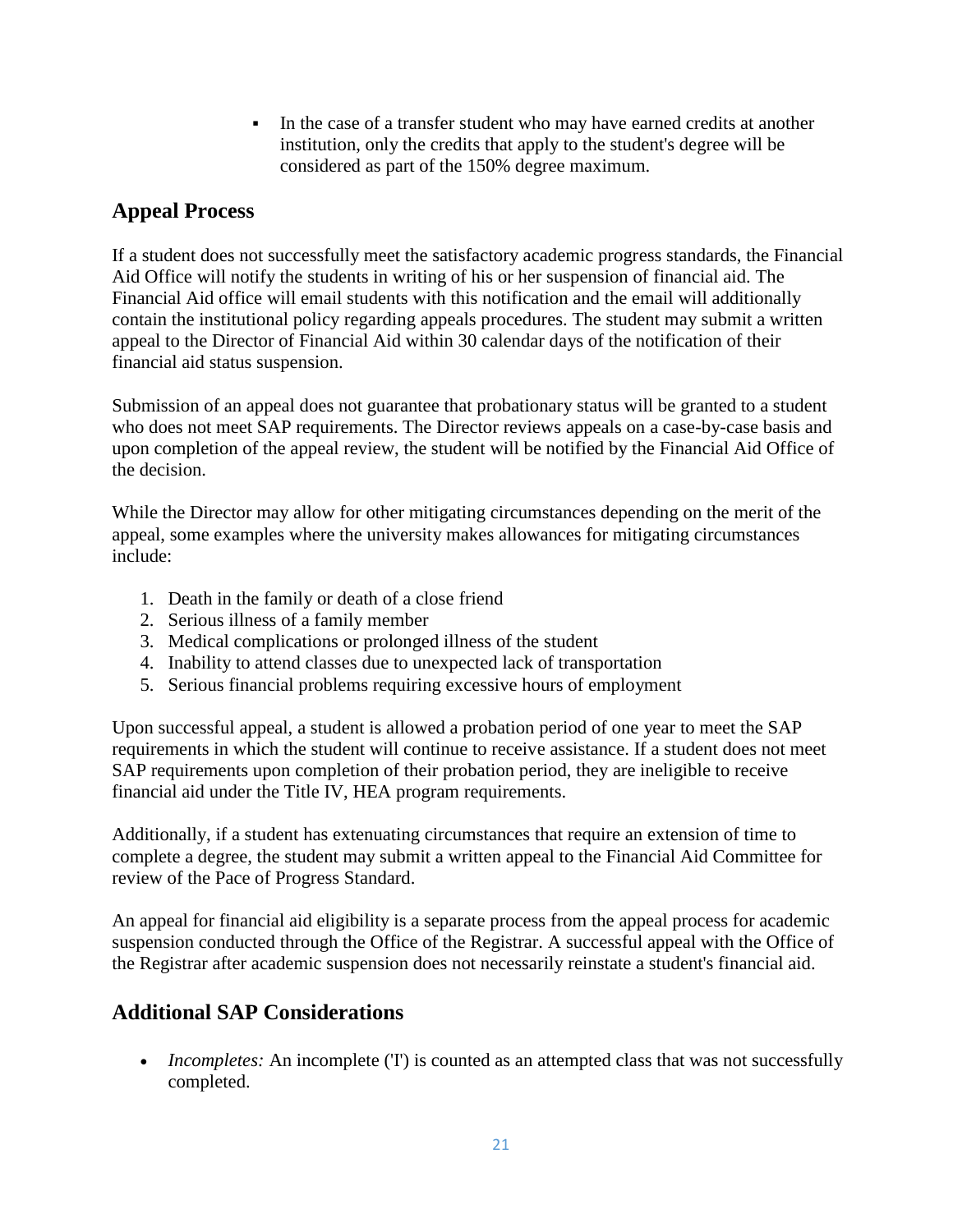- Per traditional undergraduate academic policy, an incomplete grade must be made up within 30 days after the official grade reporting date. After the 30 days, the incomplete grade will be changed to the grade of 'F' and can only be changed upon approval of the instructor and the Dean of Undergraduate Studies. In extenuating circumstances, the instructor may request an extension date from the Associate Dean of Academic Services.
- *Withdrawals:* a withdrawal ('W') is counted as an attempted class that was not successfully completed.
- For semester-based JBU Online Undergraduate students, a withdrawal is counted as an attempted class that was not successfully completed. However, for term-based JBU Online Undergraduate students, a withdrawal received during the add/drop period does not factor into the SAP calculation; withdrawal after the add/drop period immediately incur an 'F' and count as an attempted class that was not successfully completed.
- *Not-for-credit remedial course work* and *audited courses* are not counted in SAP calculations.
- *Transfer hours:* Transfer hours that apply to a student's degree count as hours attempted and completed, but they are not considered in the calculation of cumulative GPA.
- *Students pursuing a second degree:* Students pursuing a second degree are not eligible for the Pell Grant. Students are only eligible for loans up to 150% of the hours required to obtain their degree. Students who have completed a degree, but who have not enrolled in a new degree program are not eligible for financial aid.
- *Determining official or unofficial withdrawal:* JBU has several procedures in place for determining whether or not a student officially withdrew for students who received all 'F' or 'I' grades in a term.
	- o Undergraduate: Professors and advisors initially monitor students for absences, though they are not required to take attendance. If a lengthy absence is observed by either the professor, advisor, or other faculty or staff members, the student is reported to the Office of the Registrar. The Registrar then notifies the student with a letter indicating that the student will be officially withdrawn unless they begin to consistently attend classes. If a student does not respond to the Registrar's contact, the student is removed from classes and is officially withdrawn. At this time, the Financial Aid Office is notified by the Registrar of the student's official withdrawal.

When a graduate or undergraduate student fails to attend classes and fails to notify proper administrators that they wish to withdraw, the university utilizes one of two methods to address these situations. First, the professor notifies the administration that a student failed to attend or, in the case of an online class, failed to submit assignments. After the administration appropriately reviews the situation to confirm that the student will not continue in the class, the administration sends a withdrawal form to each of the campus offices affected, including the Financial Aid Office. For graduate students, the administration is either the administrative assistant in the Office of the Graduate School or the administrative assistant in the respective Division of the Graduate School. For undergraduate students, professors should submit an Ally Alert.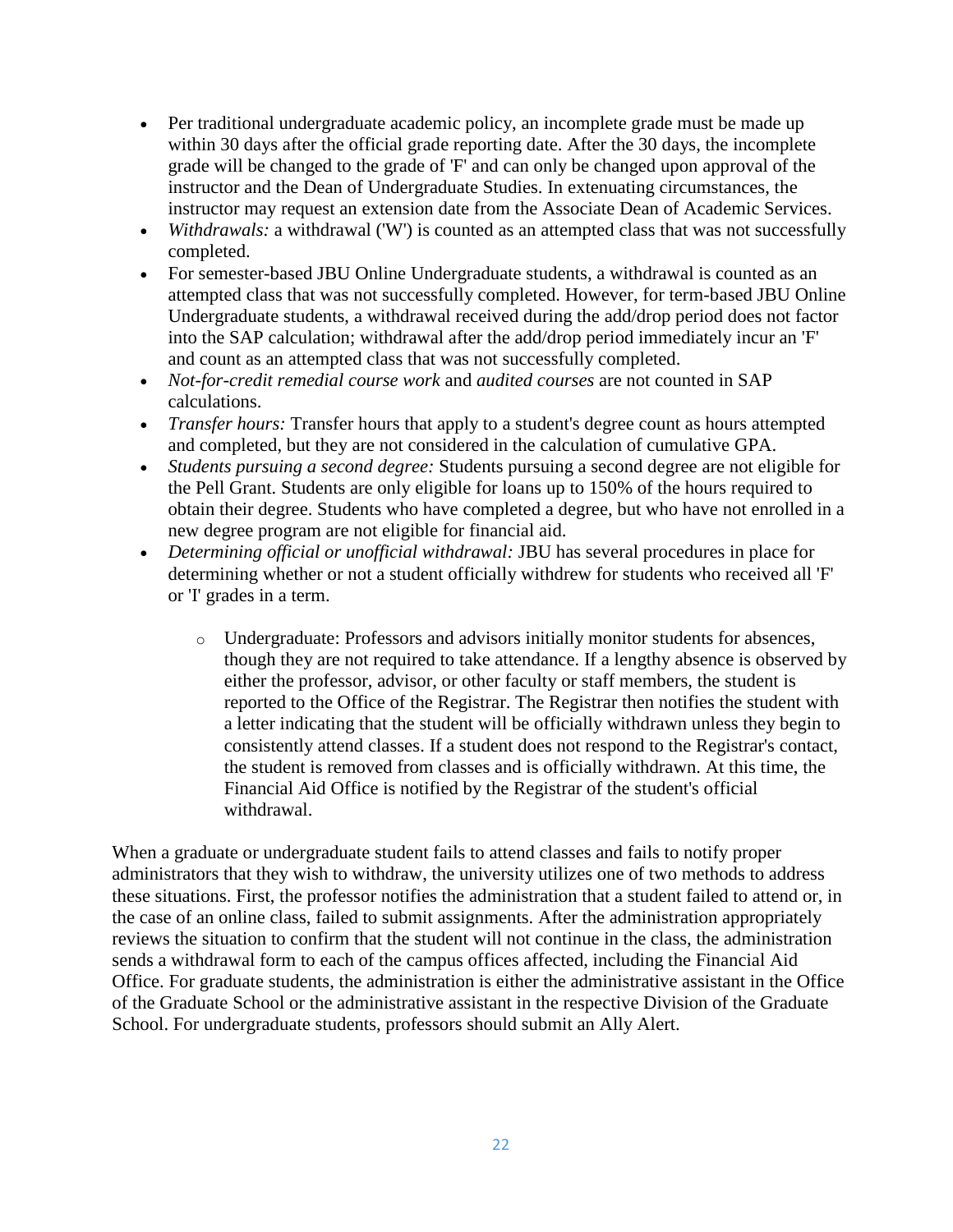# **Veterans Administration Benefits**

John Brown University is an approved institution for veterans and veterans' beneficiaries training. Veterans, widows, and children of veterans who lost their lives in service, or veterans who are now disabled as a result of service should contact the nearest Veterans Administration Regional Office as far in advance of enrollment date as possible for assistance in securing VA benefits. Information regarding this program may be obtained from the VA Certifying Official at jmcgarrah@jbu.edu, in the Registrar's Office.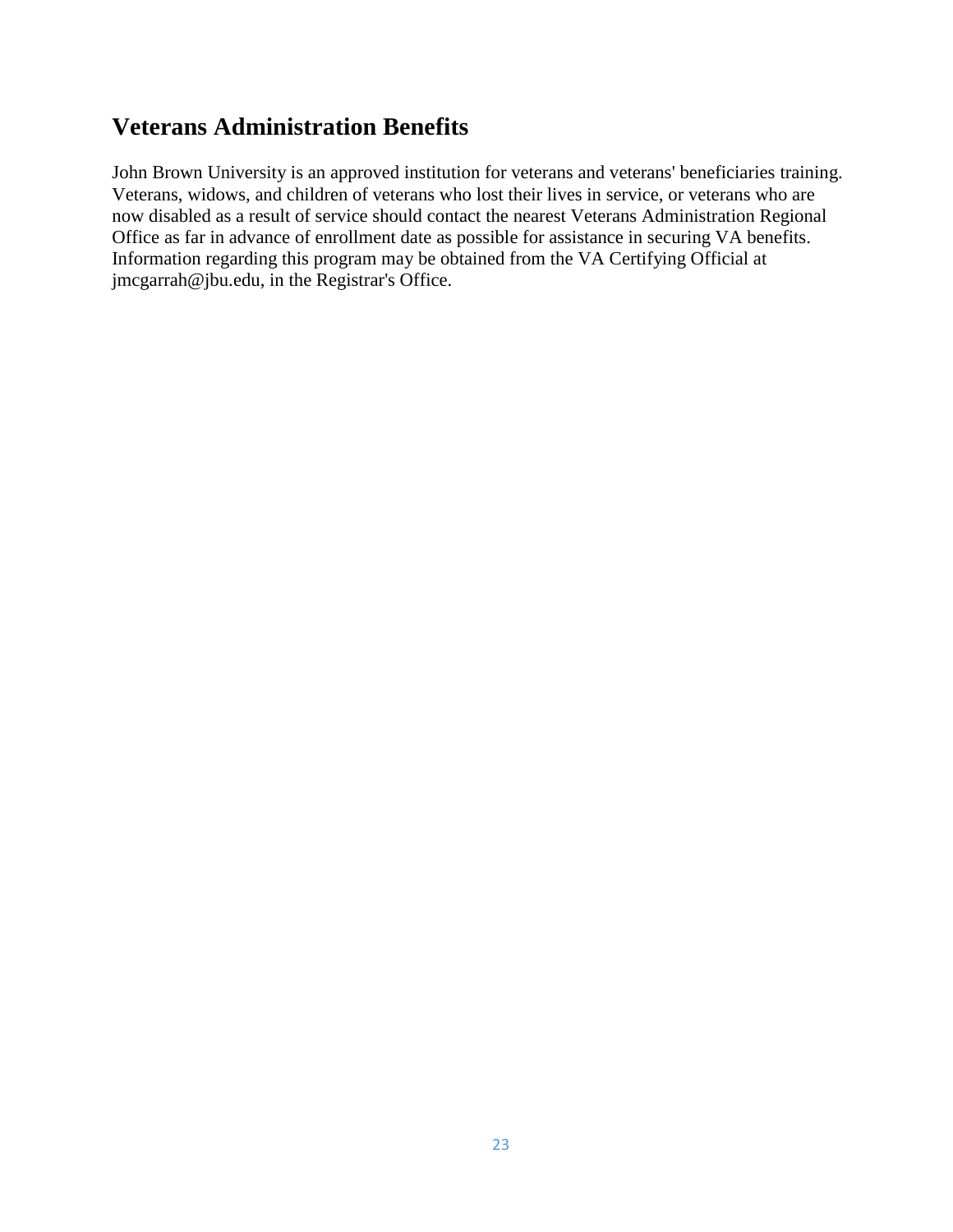# **Graduate School Overview**

#### Duke (dean)

The Graduate School comprises the students, faculty, staff, programs, policies, and facilities affiliated with master's level education at John Brown University. The Graduate School works with JBU's academic colleges and divisions to support graduate degree and certificate programs in a variety of disciplines.

# **History**

In 1995, John Brown University began offering graduate courses leading to the Master of Science (M.S.) in Counseling. Graduate degrees in business were first offered in 1999 with the creation of the M.S. in Leadership and Ethics and later the Master of Business Administration (M.B.A.). Today the Graduate School offers M.A., M.A.T., M.B.A., M.Ed., and M.S. degrees in Business, Clinical Mental Health Counseling, Cybersecurity, Design Thinking and Innovation, Educational Leadership, Higher Education, Leadership, Marriage and Family Therapy, Outdoor Program Management, School Counseling, Special Education, and Teaching.

International study opportunities for graduate students began in 2005 with a ten-day Graduate Business experience in Belfast, Northern Ireland. In the years since, students in the Graduate School have participated in focused international study courses in Guatemala, China, Brazil, South Africa, the United Kingdom, and Ireland. International travel experiences have become a hallmark of many JBU graduate programs.

# **Facilities**

## **Educational Centers**

Graduate classes are offered in several locations throughout Arkansas: the main campus in Siloam Springs, the Rogers Center, and the Counseling Education Center@Little Rock. The centers are designed for adult students and are outfitted with seminar style classrooms, computers with Internet access, and the latest in technical equipment.

## **Community Counseling Clinics**

As a counseling center with offices in Siloam Springs and Little Rock, JBU's Community Counseling Clinics are an integral part of the Department of Graduate Counseling programs. The clinics provide a valuable service to the community by offering affordable counseling to anyone in the community. The counselors include both licensed counselors and graduate students working to fulfill their internship requirements in the final stage of their counseling degree program.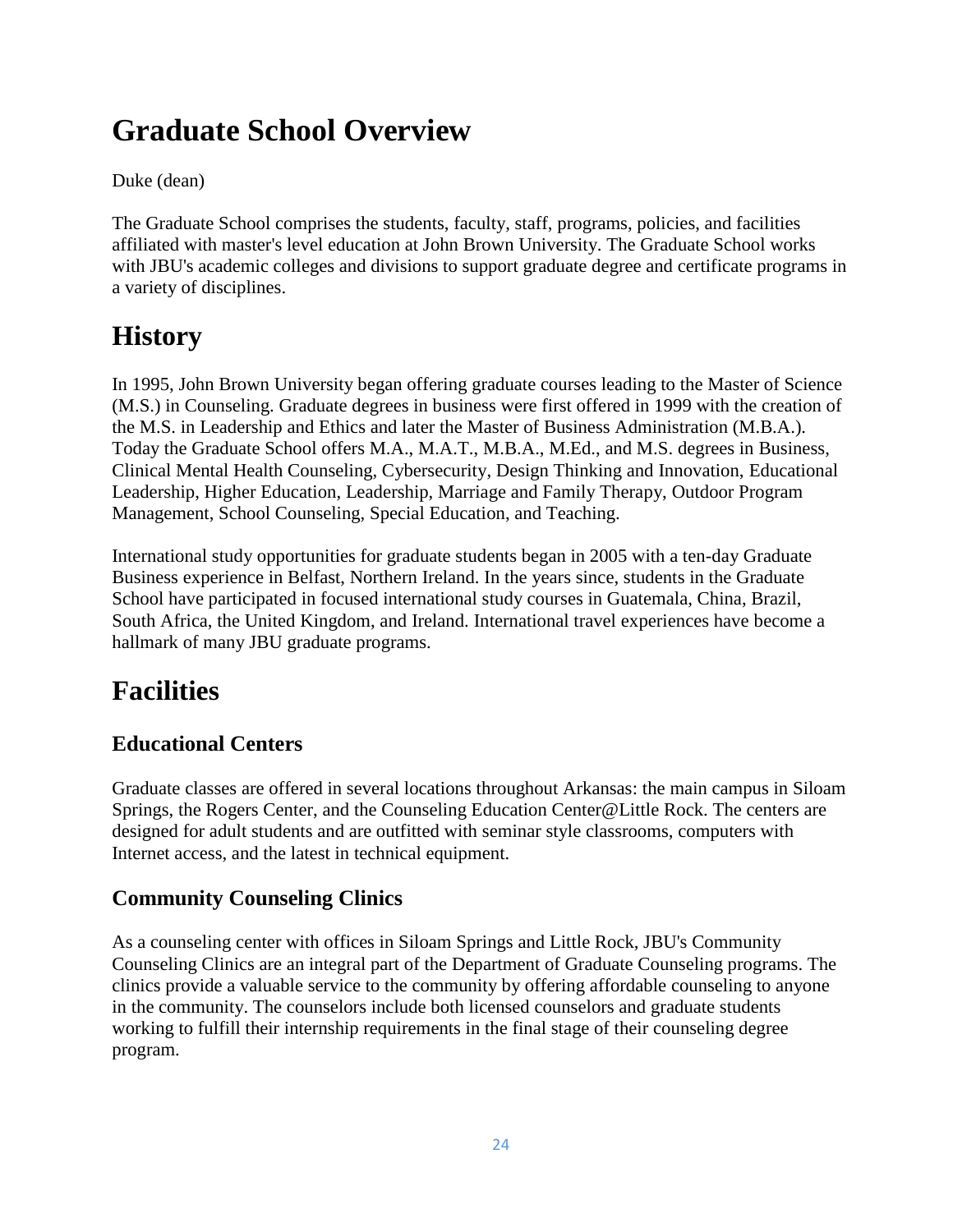### **Play Therapy Institute**

The Play Therapy Institute is housed in the Tucker Hill Play Therapy Wing of the Community Counseling Clinic located on JBU's main campus. The 2,400 square-foot Tucker Hill Play Therapy Wing includes therapy suites specifically designed to deliver play therapy services. The suites include sandtray rooms, family-sized play therapy suites and a parental consultation suite. The Play Therapy Institute has been designated as an approved provider of play therapy education by the Association for Play Therapy (APT Approved Provider number 13-350).

### **Online Options**

Many graduate classes are offered online. All requirements for online courses may be accomplished using Internet-based interactions, which allow students to learn in their preferred location and environment.

### **Faculty**

Graduate faculty includes both full-time faculty and adjunct professors, all of whom have relevant experience in the fields they teach.

### **International Practicums**

Graduate students may earn graduate credit through study abroad opportunities offered by JBU. Travel locations have included places such as Central and South America, China, and Ireland where students are immersed in the culture. The practicums consist of pre- and post-trip classes and course work, the travel experience and, in some cases, project development.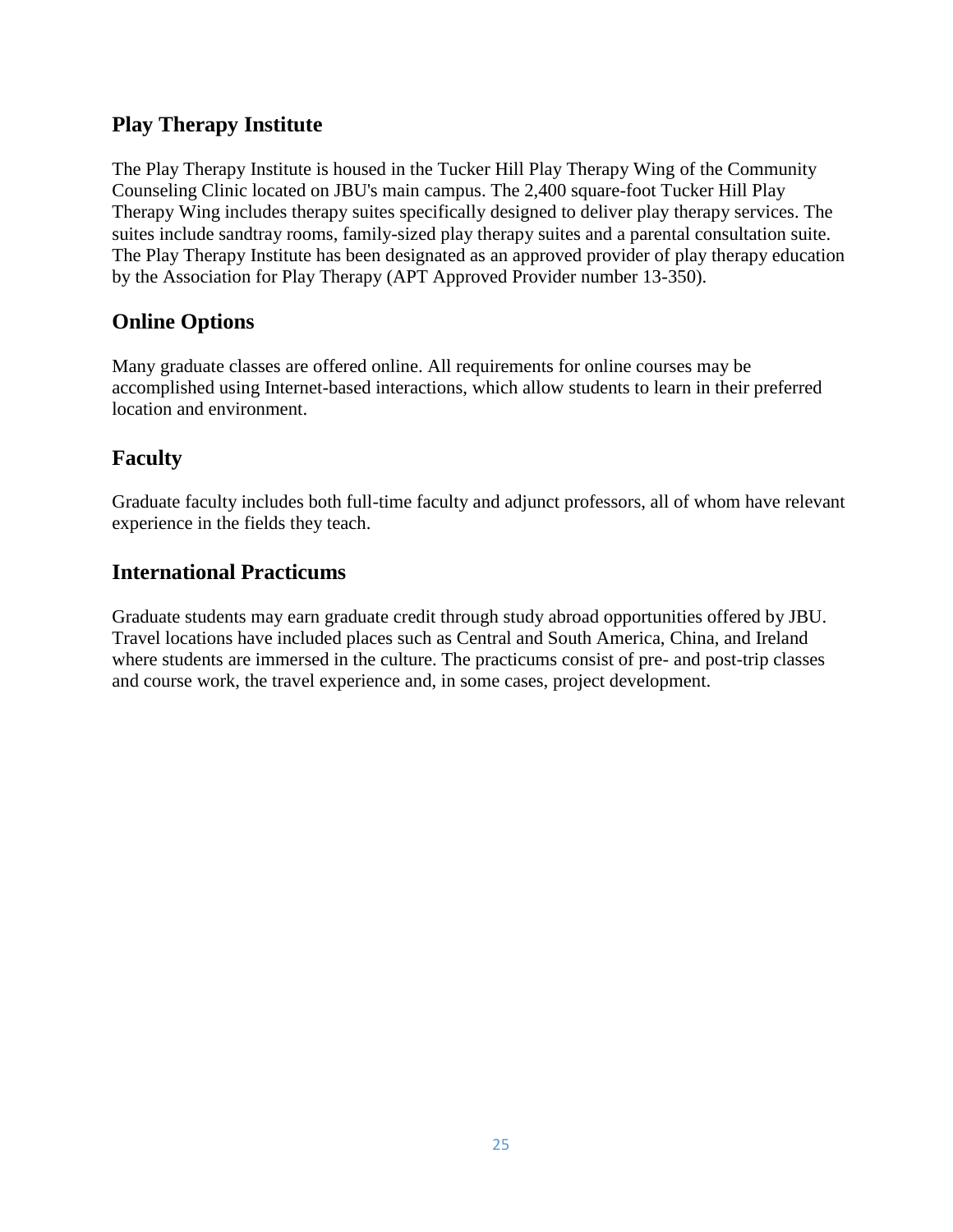# **Soderquist College of Business**

#### Ladner (dean)

The Soderquist College of Business at John Brown University consists of the Department of Business (Undergraduate and Online Undergraduate) and the Department of Graduate Business programs. The Soderquist College of Business has adopted the following vision, mission, and core values, which have been embraced by each Department within the College.

### **Vision of the Soderquist College of Business**

*To be nationally recognized as a leader in Christian higher education in business through the accomplishments of our students, our contributions to the academy and industry, and our impact on the world.*

### **Mission of the Soderquist College of Business**

*We provide challenging, practical business education from a Christian perspective, equipping students to succeed in their lifework and impact their world.*

### **Core Values of the Soderquist College of Business**

**Christian Faith:** *We are committed to John Brown University Articles of Faith.*

#### **Relationships:**

*We value our relationship with God which guides collaboration, respect, and trust among all.*

**Teaching and Learning:** *We are passionate about excellence in teaching and lifelong learning.*

#### **Global Focus:**

*We value global perspectives and experiences that stretch our understanding of business and provide opportunities to impact the world.*

**Intellectual Curiosity:** *We value an active investigative pursuit of knowledge.*

#### **Gratitude:**

*We promote a culture of being thankful to God and each other.*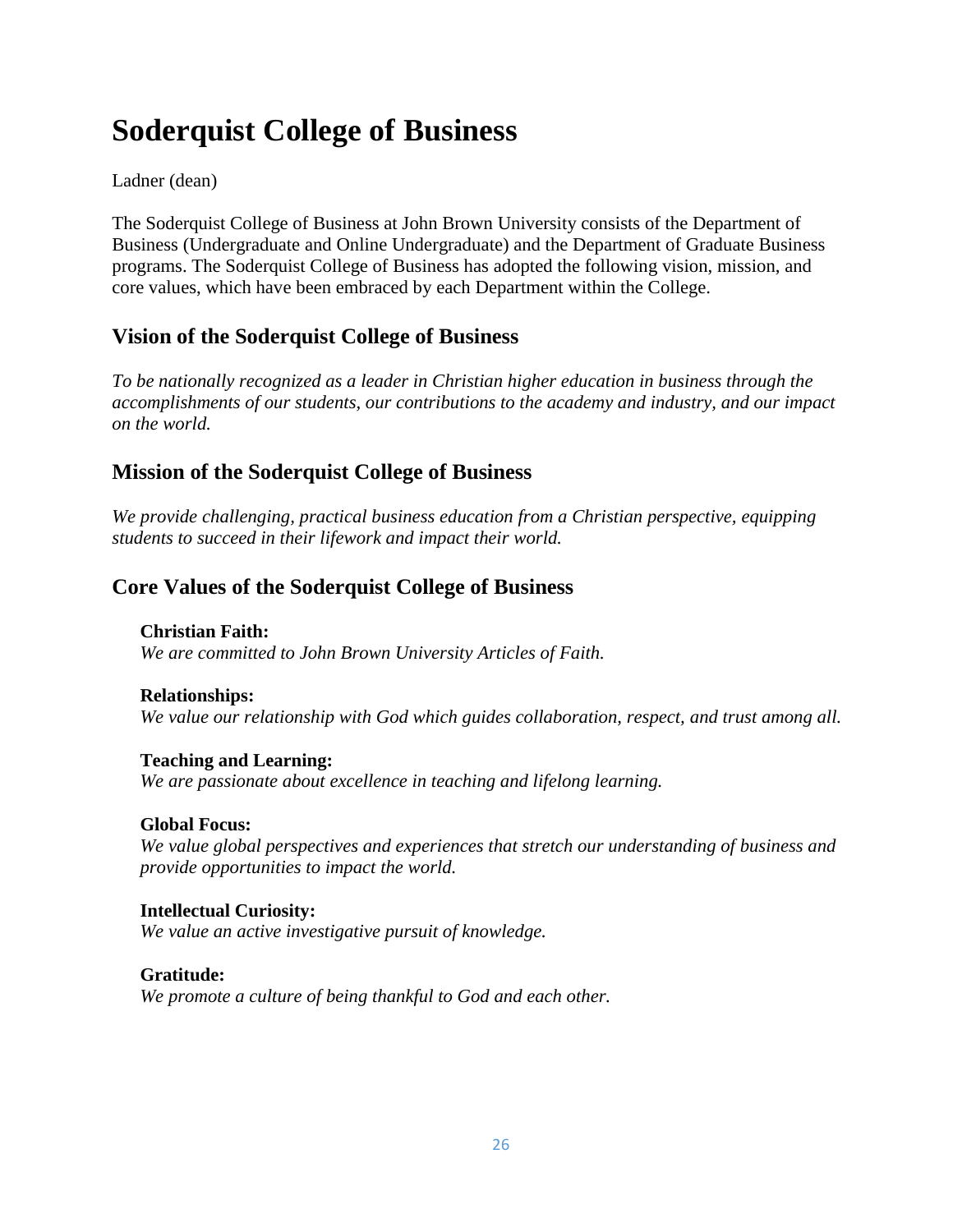# **Department of Graduate Business**

Gatlin, Heinrich, Jackson, Ladner (department head), McCollum, Pierce, Reimer, Togami, Waldron, Walenciak

In every segment of society today there is a need for leaders who have relevant skills, high integrity, and strong character. With several degree options to choose from, including both MBA and MS degrees, the Graduate Business programs are designed to equip people to lead with excellence.

Organizations-and the people who lead them-shape our future. People who are committed to developing excellent business, management, and leadership skills have the greatest potential to achieve higher levels of success and make a positive, sustainable impact in our communities and upon the world. The purpose of the John Brown University graduate business programs is to help students develop a portfolio of business and management skills and leadership strengths that will enable them to excel in their areas of calling, enable and empower their colleagues, and be "light and salt" in the world. With JBU's culture of training the head, heart, and hand infused into its programs, JBU graduates are uniquely prepared to offer leadership with character, competence, and conscience.

Through interaction with faculty and practitioners, students learn to analyze diverse business situations, solve complex problems, and provide strategic leadership to organizations. Students will strengthen their management skills in accounting, marketing, economics, and finance, and they will develop leadership skills in the areas of team building, innovation, organizational change, process improvement, project management, and overall organizational effectiveness.

As part of the graduate program, students may elect to obtain an M.B.A. with no additional concentration (general) or a concentration in Cybersecurity, Design Thinking and Innovation, Healthcare Administration, International Business, or Market Research and Consumer Insights. The MS options include Design Thinking and Innovation, Leadership and Outdoor Program Management.

The M.B.A. program is offered in two tracks for each of the concentrations: a 36-hour track and a 45-hour track. The 36-hour track is for those who have an undergraduate degree or minor in business or a related field with appropriate coursework in management/marketing, accounting, finance, economics and statistics; the 45-hour track is for students who do not have the appropriate undergraduate coursework.

All of the M.S. programs are 30 hours and share the same 18 hour core requirements.

Designed with the working professional in mind, graduate business classes are available in various formats. Students may choose to study online, at one of our physical locations, or in some combination of the two. Most courses are eight weeks in duration. Other program enhancements include studies trips to China and Guatemala. Through our partnership with Milestone Leadership, students also have access to an executive-level leadership development program.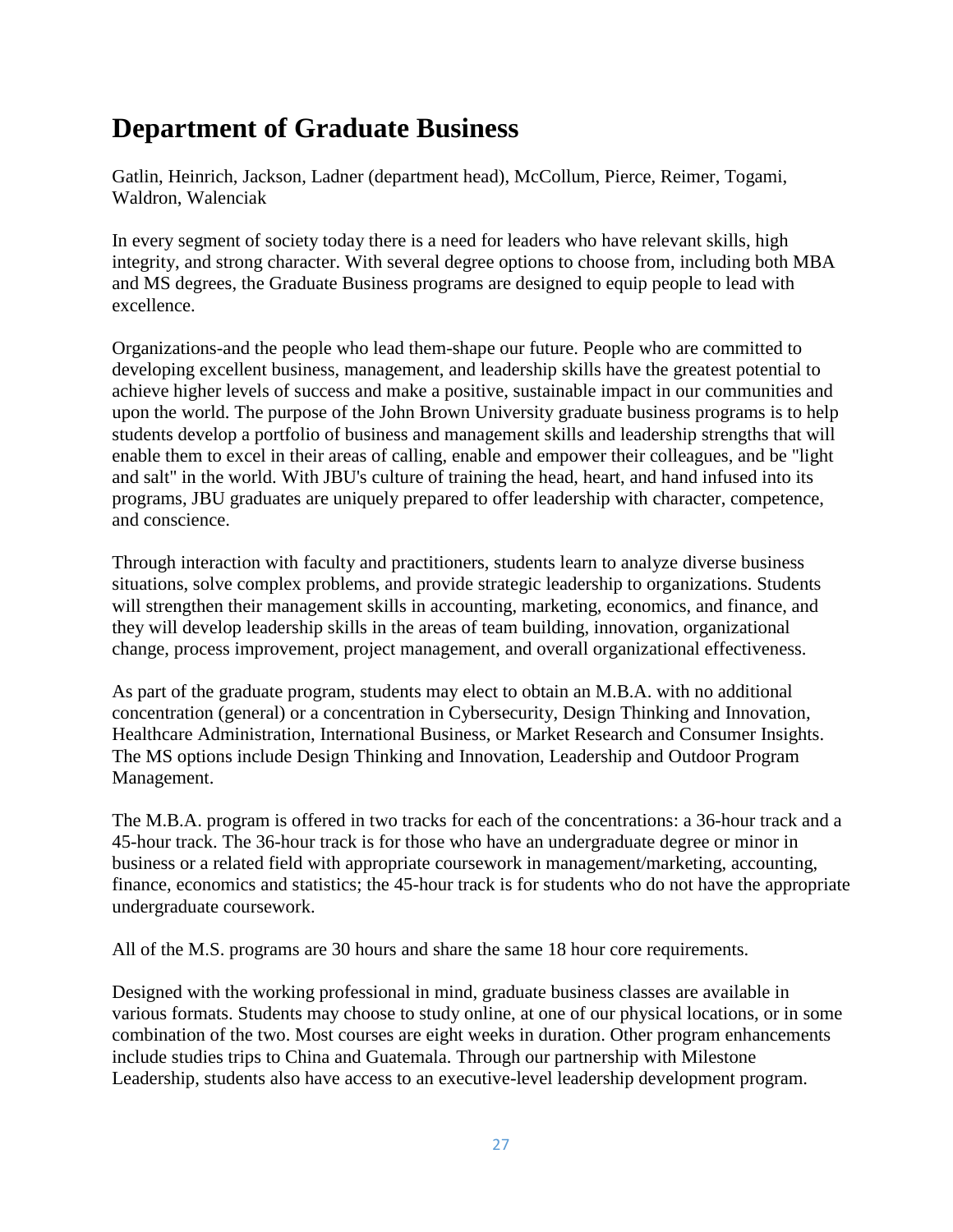All undergraduate and graduate business degree programs of the Soderquist College of Business are accredited by or are candidates for accreditation by the Accreditation Council for Business Schools and Programs (ACBSP), http://acbsp.org, (913) 339-9356.

# **Master of Business Administration**

The M.B.A. Program combines functional training in essential business skills with training in leadership, ethics, and global business. The M.B.A. degree can be taken on its own or paired with a concentration in Cybersecurity, Design Thinking and Innovation, Healthcare Administration, International Business, or Market Research and Consumer Insights. These programs develop and prepare leaders from a broad range of undergraduate majors.

## **Requirements for the Master of Business Administration (M.B.A.) degree with concentration in Cybersecurity (36 hours)**

MBA Core Requirements - 21 hours

- BUS 7013 Managerial Accounting
- BUS 7033 Organizational Management and Leadership
- BUS 7113 Marketing Strategies
- BUS 7223 Managerial Economics
- BUS 8003 Managerial Finance
- BUS 8033 Christian Foundations of Business
- BUS 8043 Quantitative Methods for Business

Concentration in Cybersecurity - 15 hours

- CYB 7103 Cybersecurity Foundations
- CYB 7113 Legal Issues and Ethics
- CYB 7233 Information Technology Risk Management
- CYB 8113 Security Policies and Privacy
- CYB 8913 Advanced Topics in Cybersecurity

Minimum semester hours - 36

## **Requirements for the Master of Business Administration (M.B.A.) degree with concentration in Cybersecurity (45 hours)**

Foundational Course Requirements - 9 hours

- BUS 6003 Foundations of Accounting & Finance
- BUS 6013 Foundations of Quantitative Methods
- BUS 6023 Foundations of Economic Theory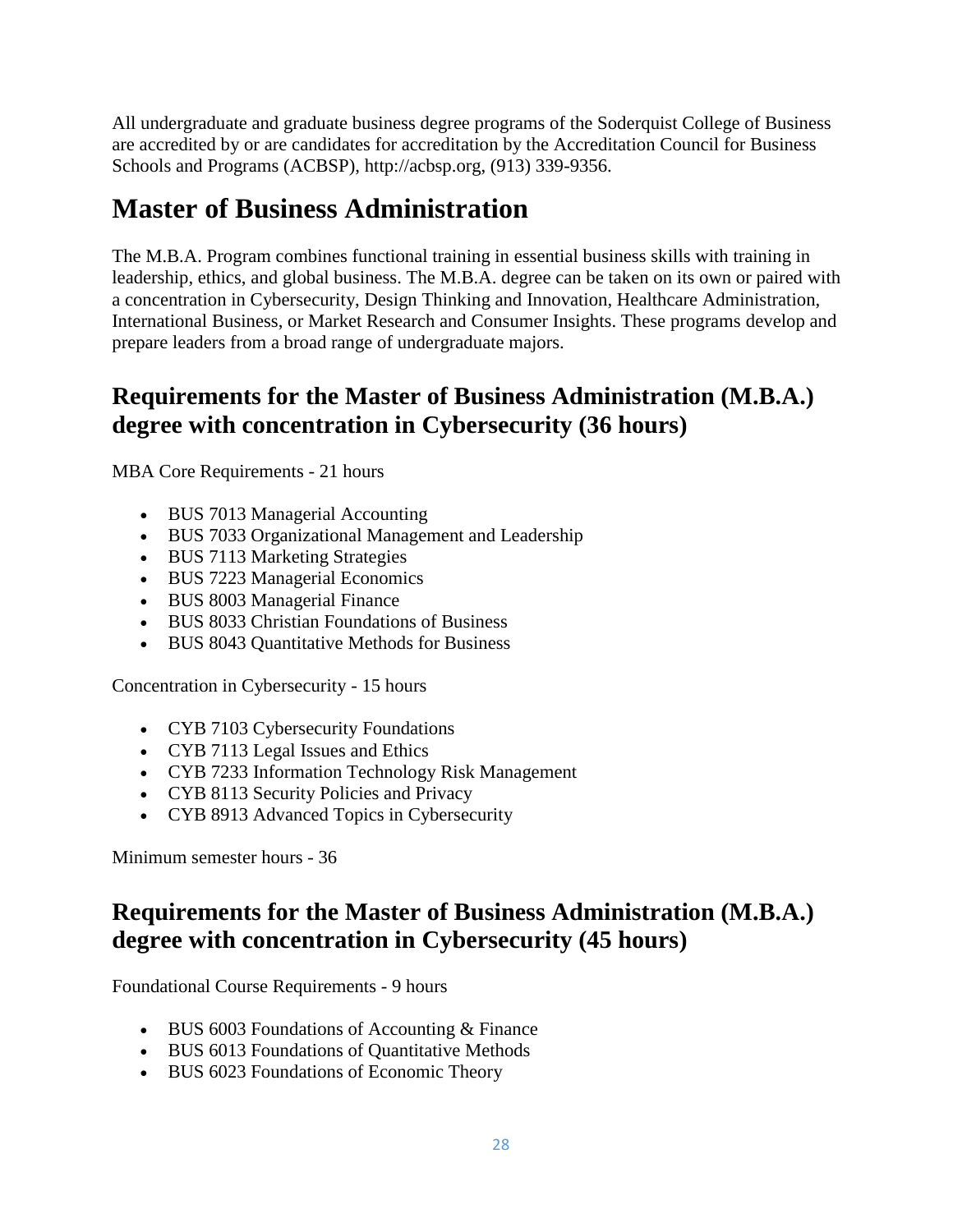MBA Core Requirements - 21 hours

- BUS 7013 Managerial Accounting
- BUS 7033 Organizational Management and Leadership
- BUS 7113 Marketing Strategies
- BUS 7223 Managerial Economics
- BUS 8003 Managerial Finance
- BUS 8033 Christian Foundations of Business
- BUS 8043 Quantitative Methods for Business

Concentration in Cybersecurity - 15 hours

- CYB 7103 Cybersecurity Foundations
- CYB 7113 Legal Issues and Ethics
- CYB 7233 Information Technology Risk Management
- CYB 8113 Security Policies and Privacy
- CYB 8913 Advanced Topics in Cybersecurity

Minimum semester hours - 45

## **Requirements for the Master of Business Administration (M.B.A.) degree with concentration in Design Thinking and Innovation (36 hours)**

MBA Core Requirements - 24 hours

- BUS 7013 Managerial Accounting
- BUS 7033 Organizational Management and Leadership
- BUS 7113 Marketing Strategies
- BUS 7223 Managerial Economics
- BUS 8003 Managerial Finance
- BUS 8033 Christian Foundations of Business
- BUS 8043 Quantitative Methods for Business
- BUS 8793 Designing & Executing Strategies

Concentration in Design Thinking and Innovation - 12 hours

- BUS 7243 Design Research
- BUS 7253 Design Thinking Methods
- BUS 8023 Project Management
- BUS 8613 Seminar in Design Thinking & Innovation

Minimum semester hours - 36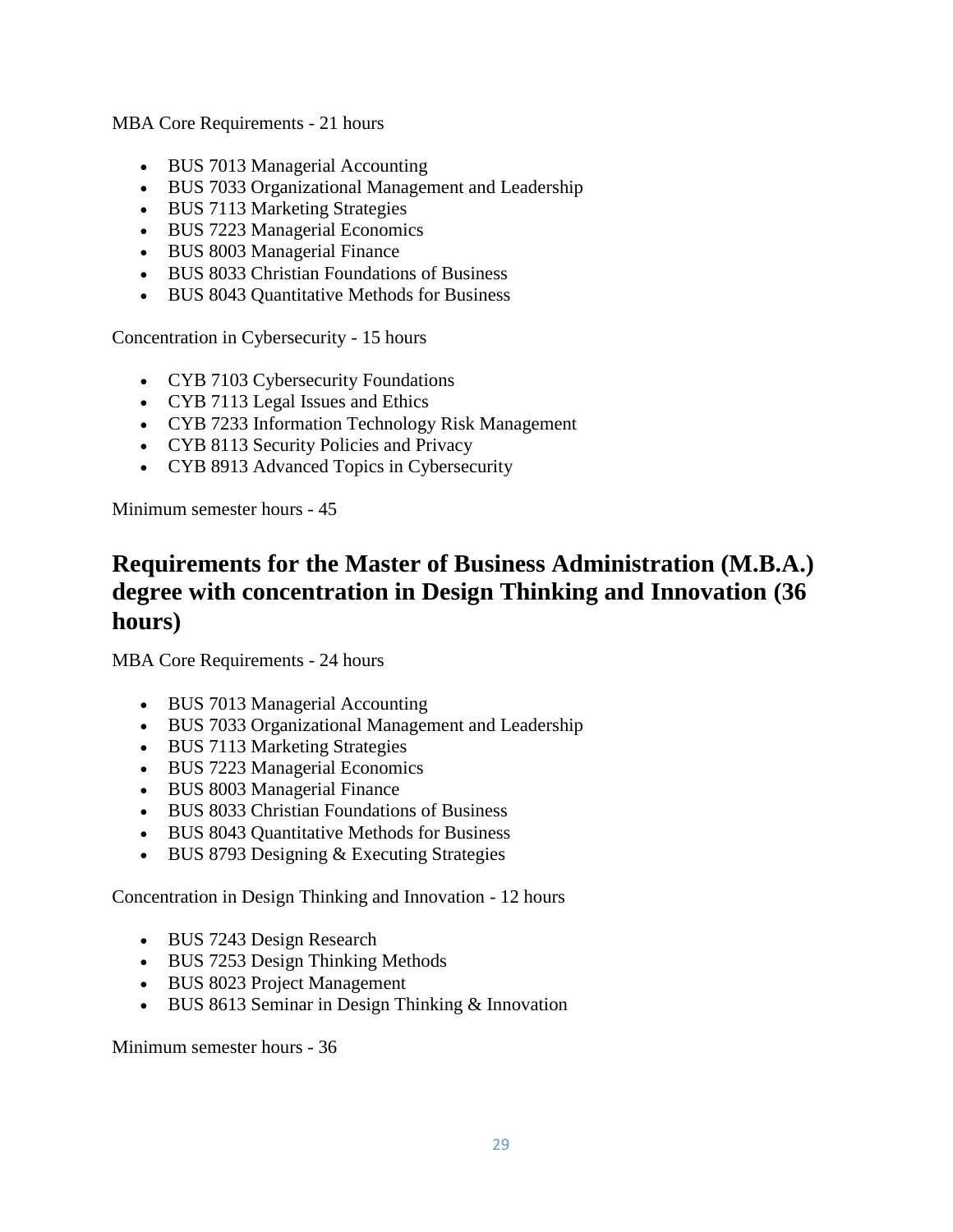# **Requirements for the Master of Business Administration (M.B.A.) degree with concentration in Design Thinking and Innovation (45 hours)**

Foundational Course Requirements - 9 hours

- BUS 6003 Foundations of Accounting & Finance
- BUS 6013 Foundations of Quantitative Methods
- BUS 6023 Foundations of Economic Theory

MBA Core Requirements - 24 hours

- BUS 7013 Managerial Accounting
- BUS 7033 Organizational Management and Leadership
- BUS 7113 Marketing Strategies
- BUS 7223 Managerial Economics
- BUS 8003 Managerial Finance
- BUS 8033 Christian Foundations of Business
- BUS 8043 Quantitative Methods for Business
- BUS 8793 Designing & Executing Strategies

Concentration in Design Thinking and Innovation - 12 hours

- BUS 7243 Design Research
- BUS 7253 Design Thinking Methods
- BUS 8023 Project Management
- BUS 8613 Seminar in Design Thinking & Innovation

Minimum semester hours - 45

## **Requirements for the Master of Business Administration (M.B.A.) degree with concentration in Healthcare Administration (36 hours)**

MBA Core Requirements - 18 hours

- BUS 7113 Marketing Strategies
- BUS 7223 Managerial Economics
- BUS 8003 Managerial Finance
- BUS 8033 Christian Foundations of Business
- BUS 8043 Quantitative Methods for Business
- BUS 8793 Designing & Executing Strategies

Concentration in Healthcare Administration - 18 hours

HCA 7013 Financial Management of Healthcare Organizations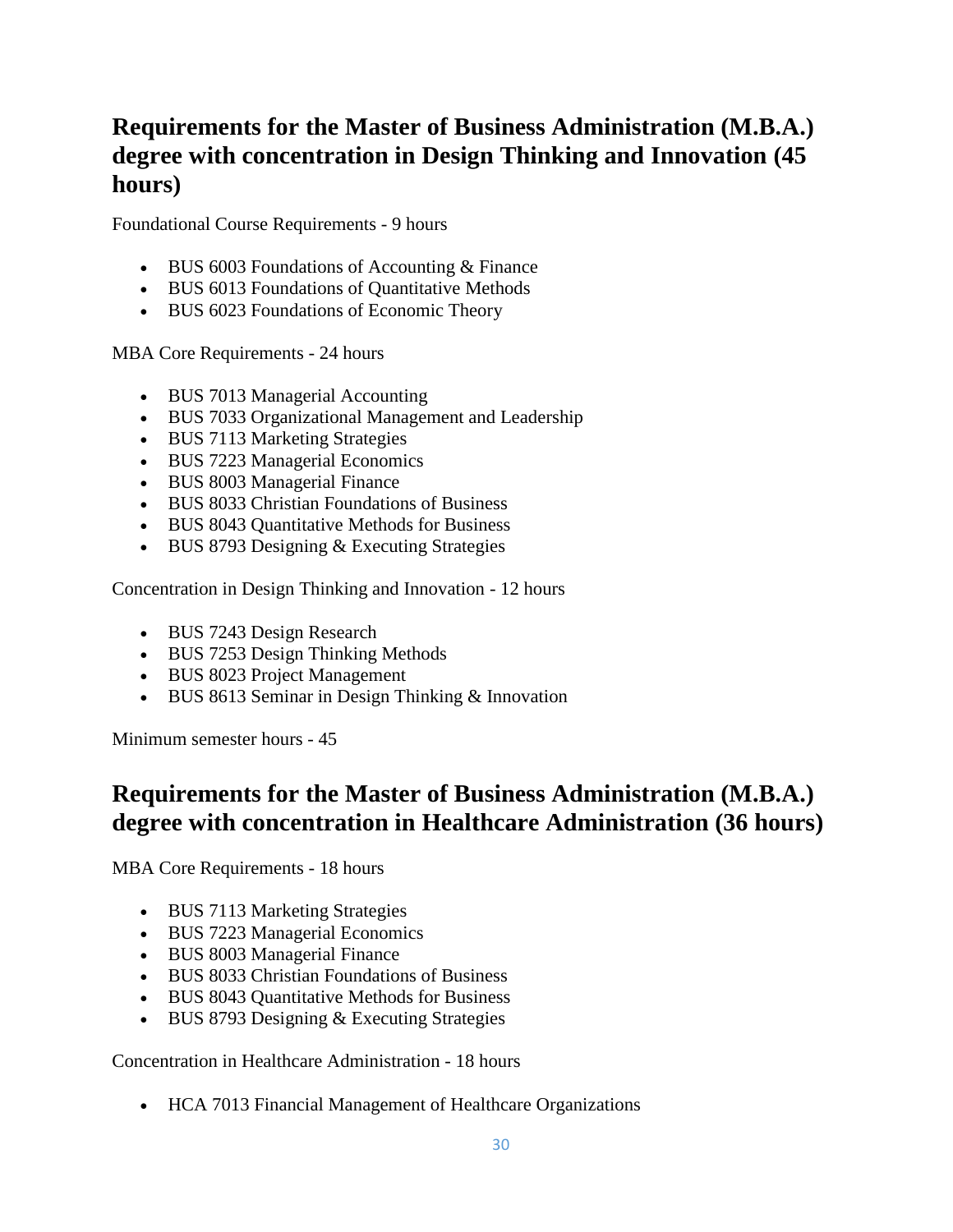- HCA 7253 Healthcare Law & Ethics
- HCA 7503 Healthcare Operations & Patient Care Management
- HCA 8513 Healthcare Analytics
- HCA 8623 Seminar in Healthcare Administration
- HCA 8993 Strategic Management in Healthcare Organizations

Minimum semester hours - 36

## **Requirements for the Master of Business Administration (M.B.A.) degree with concentration in Healthcare Administration (45 hours)**

Foundational Course Requirements - 9 hours

- BUS 6003 Foundations of Accounting & Finance
- BUS 6013 Foundations of Quantitative Methods
- BUS 6023 Foundations of Economic Theory

MBA Core Requirements - 18 hours

- BUS 7113 Marketing Strategies
- BUS 7223 Managerial Economics
- BUS 8003 Managerial Finance
- BUS 8033 Christian Foundations of Business
- BUS 8043 Quantitative Methods for Business
- BUS 8793 Designing & Executing Strategies

Concentration in Healthcare Administration - 18 hours

- HCA 7013 Financial Management of Healthcare Organizations
- HCA 7253 Healthcare Law & Ethics
- HCA 7503 Healthcare Operations & Patient Care Management
- HCA 8513 Healthcare Analytics
- HCA 8623 Seminar in Healthcare Administration
- HCA 8993 Strategic Management in Healthcare Organizations

Minimum semester hours - 45

## **Requirements for the Master of Business Administration (M.B.A.) degree with concentration in International Business (36 hours)**

MBA Core Requirements - 24 hours

- BUS 7013 Managerial Accounting
- BUS 7033 Organizational Management and Leadership
- BUS 7113 Marketing Strategies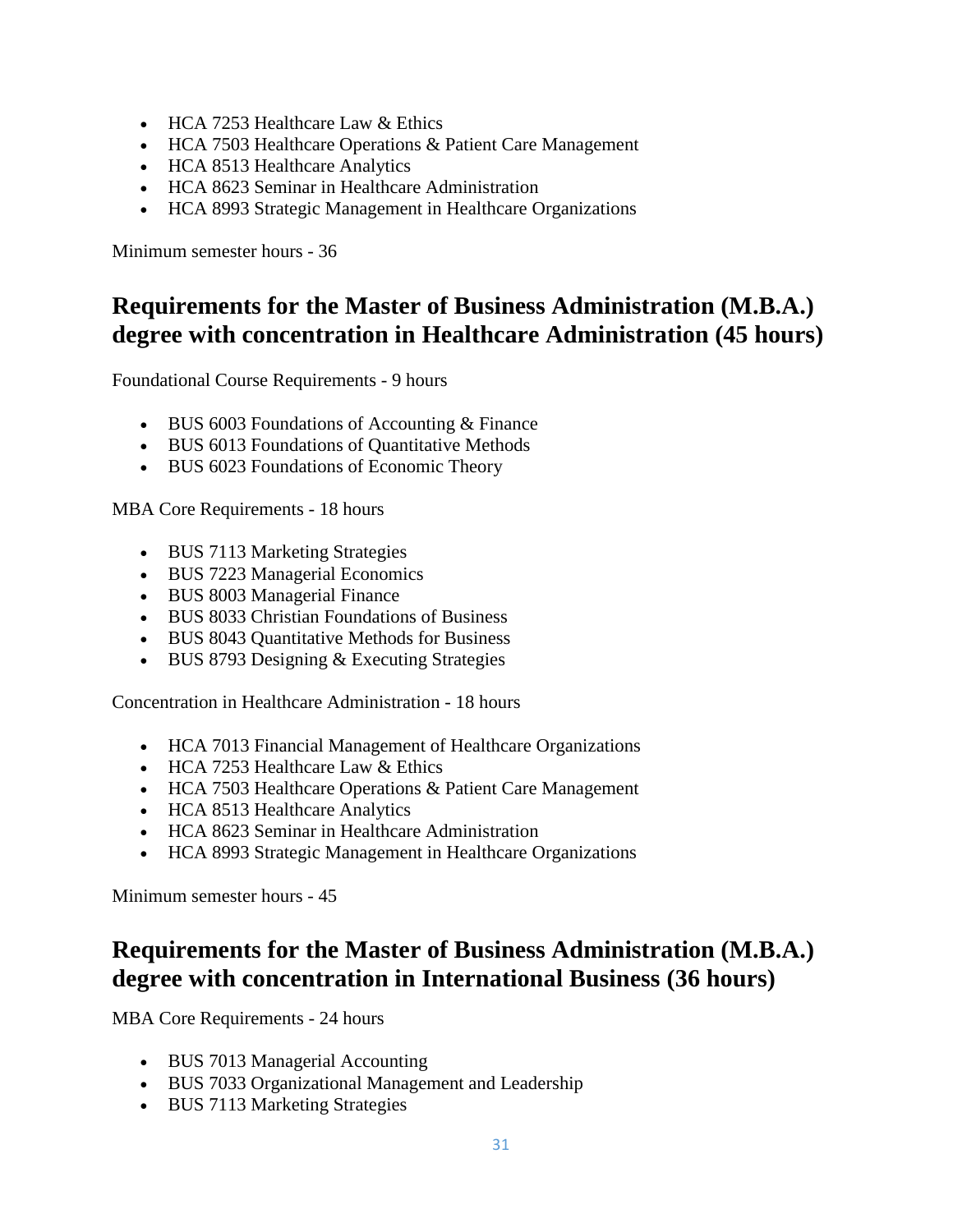- BUS 7223 Managerial Economics
- BUS 8003 Managerial Finance
- BUS 8033 Christian Foundations of Business
- BUS 8043 Quantitative Methods for Business
- BUS 8793 Designing & Executing Strategies

Concentration in International Business - 12 hours

- BUS 7213 Global Leadership and Ethics
- BUS 8113 Global Supply Chain Management
- BUS 8263 International Business Practicum
- BUS 8343 Strategies for Emerging Markets

Minimum semester hours – 36

## **Requirements for the Master of Business Administration (M.B.A.) degree with concentration in International Business (45 hours)**

Foundational Course Requirements - 9 hours

- BUS 6003 Foundations of Accounting & Finance
- BUS 6013 Foundations of Quantitative Methods
- BUS 6023 Foundations of Economic Theory

MBA Core Requirements - 24 hours

- BUS 7013 Managerial Accounting
- BUS 7033 Organizational Management and Leadership
- BUS 7113 Marketing Strategies
- BUS 7223 Managerial Economics
- BUS 8003 Managerial Finance
- BUS 8033 Christian Foundations of Business
- BUS 8043 Quantitative Methods for Business
- BUS 8793 Designing & Executing Strategies

Concentration in International Business - 12 hours

- BUS 7213 Global Leadership and Ethics
- BUS 8113 Global Supply Chain Management
- BUS 8263 International Business Practicum
- BUS 8343 Strategies for Emerging Markets

Minimum semester hours - 45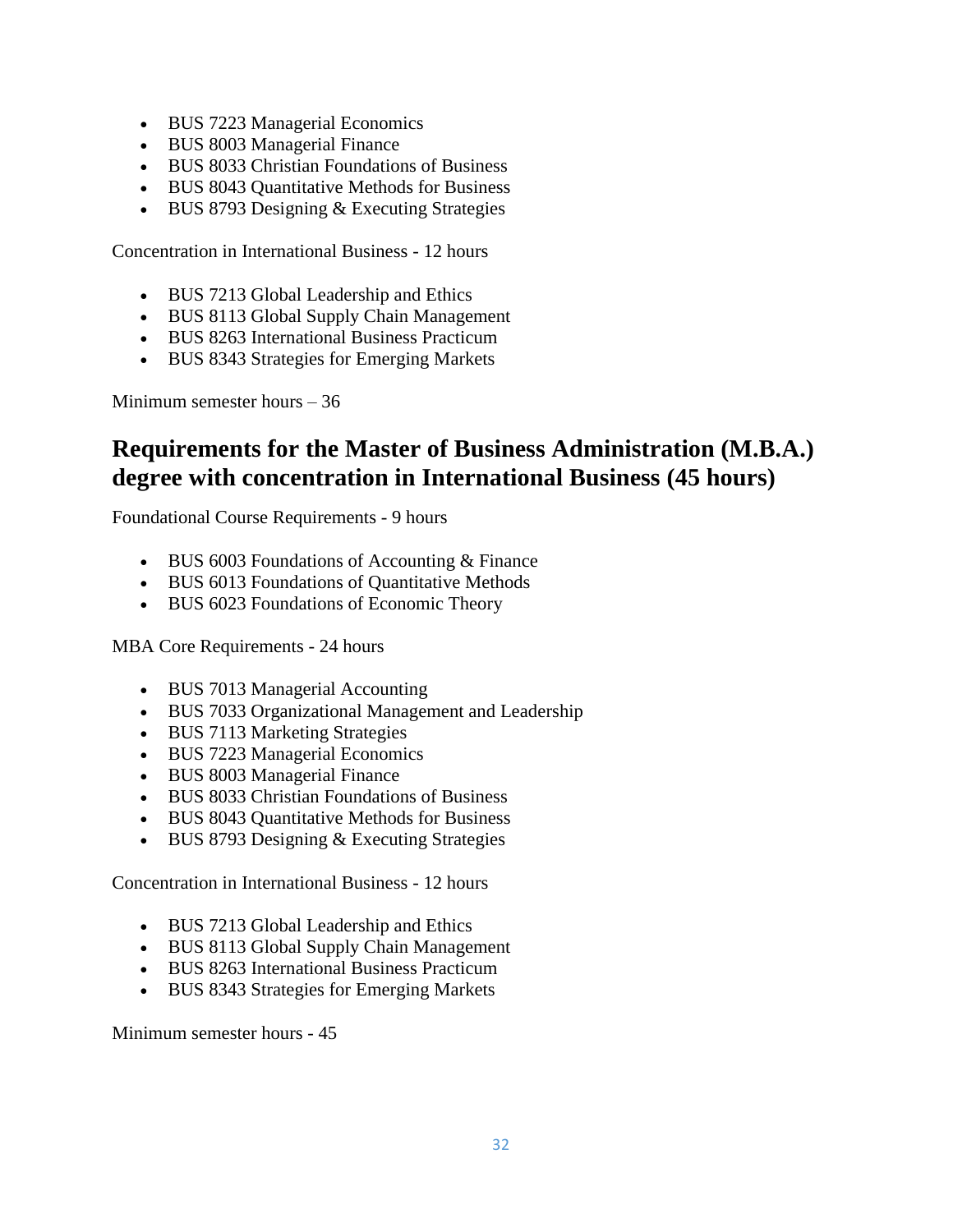# **Requirements for the Master of Business Administration (M.B.A.) degree with concentration in Market Research and Consumer Insights (36 hours)**

MBA Core Requirements - 24 hours

- BUS 7013 Managerial Accounting
- BUS 7033 Organizational Management and Leadership
- BUS 7113 Marketing Strategies
- BUS 7223 Managerial Economics
- BUS 8003 Managerial Finance
- BUS 8033 Christian Foundations of Business
- BUS 8043 Quantitative Methods for Business
- BUS 8793 Designing & Executing Strategies

Concentration in Market Research and Consumer Insights - 12 hours

- BUS 8213 Quantitative Marketing Research
- BUS 8283 Marketing Analytics
- BUS 8373 Consumer Insights & Decision Making
- BUS 8413 Qualitative Marketing Research

Minimum semester hours - 36

## **Requirements for the Master of Business Administration (M.B.A.) degree with concentration in Market Research and Consumer Insights (45 hours)**

Foundational Course Requirements - 9 hours

- BUS 6003 Foundations of Accounting & Finance
- BUS 6013 Foundations of Quantitative Methods
- BUS 6023 Foundations of Economic Theory

MBA Core Requirements - 24 hours

- BUS 7013 Managerial Accounting
- BUS 7033 Organizational Management and Leadership
- BUS 7113 Marketing Strategies
- BUS 7223 Managerial Economics
- BUS 8003 Managerial Finance
- BUS 8033 Christian Foundations of Business
- BUS 8043 Quantitative Methods for Business
- BUS 8793 Designing & Executing Strategies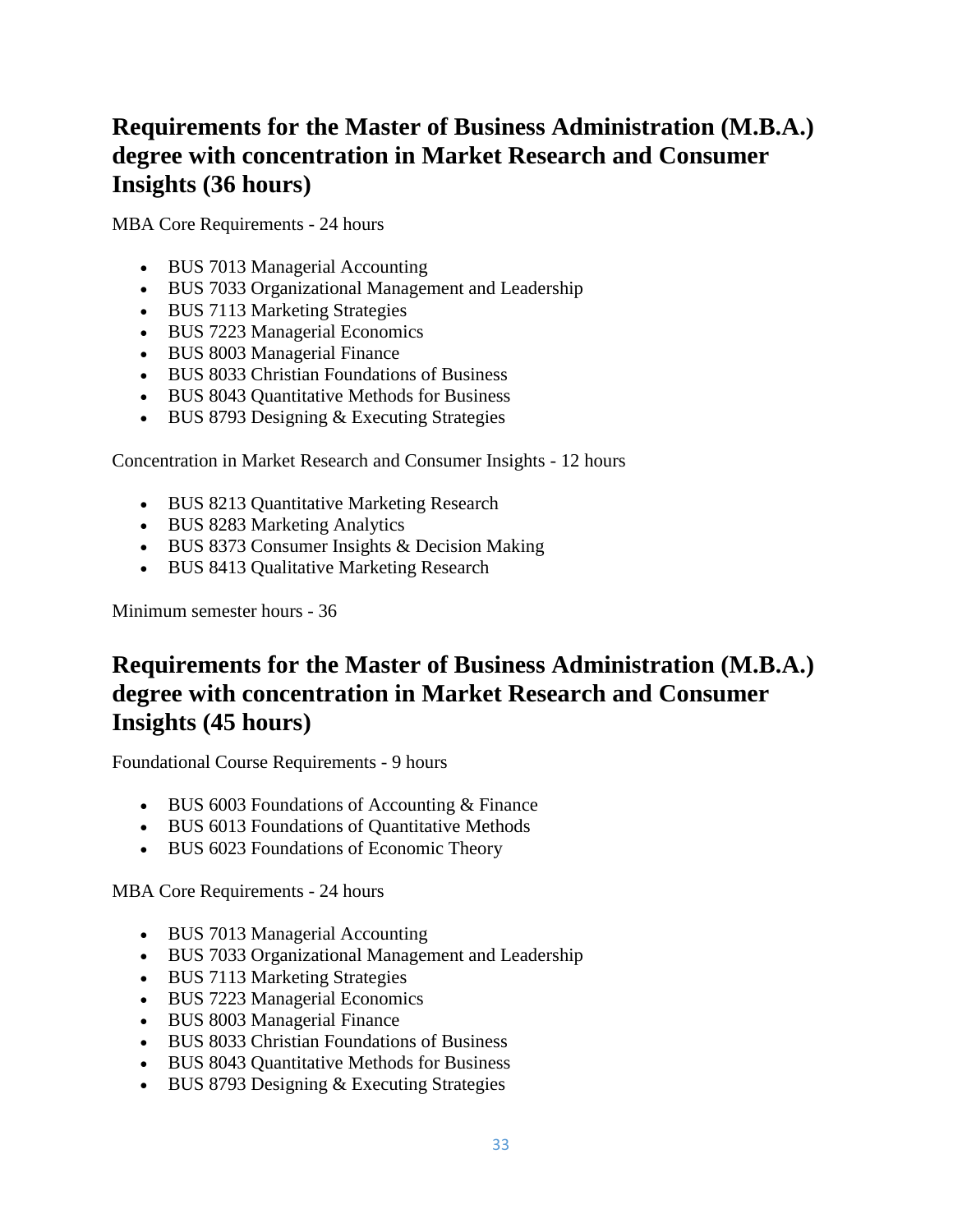Concentration in Market Research and Consumer Insights - 12 hours

- BUS 8213 Quantitative Marketing Research
- BUS 8283 Marketing Analytics
- BUS 8373 Consumer Insights & Decision Making
- BUS 8413 Qualitative Marketing Research

Minimum semester hours - 45

## **Requirements for the Master of Business Administration (M.B.A.) degree (36 hours)**

MBA Core Requirements - 24 hours

- BUS 7013 Managerial Accounting
- BUS 7033 Organizational Management and Leadership
- BUS 7113 Marketing Strategies
- BUS 7223 Managerial Economics
- BUS 8003 Managerial Finance
- BUS 8033 Christian Foundations of Business
- BUS 8043 Quantitative Methods for Business
- BUS 8793 Designing & Executing Strategies

Additional Requirements - 12 hours

Choose four courses (12 credits) from BUS 7000 or BUS 8000 level coursework.

Minimum semester hours - 36

## **Requirements for the Master of Business Administration (M.B.A.) degree (45 hours)**

Foundational Course Requirements - 9 hours

- BUS 6003 Foundations of Accounting & Finance
- BUS 6013 Foundations of Quantitative Methods
- BUS 6023 Foundations of Economic Theory

MBA Core Requirements - 24 hours

- BUS 7013 Managerial Accounting
- BUS 7033 Organizational Management and Leadership
- BUS 7113 Marketing Strategies
- BUS 7223 Managerial Economics
- BUS 8003 Managerial Finance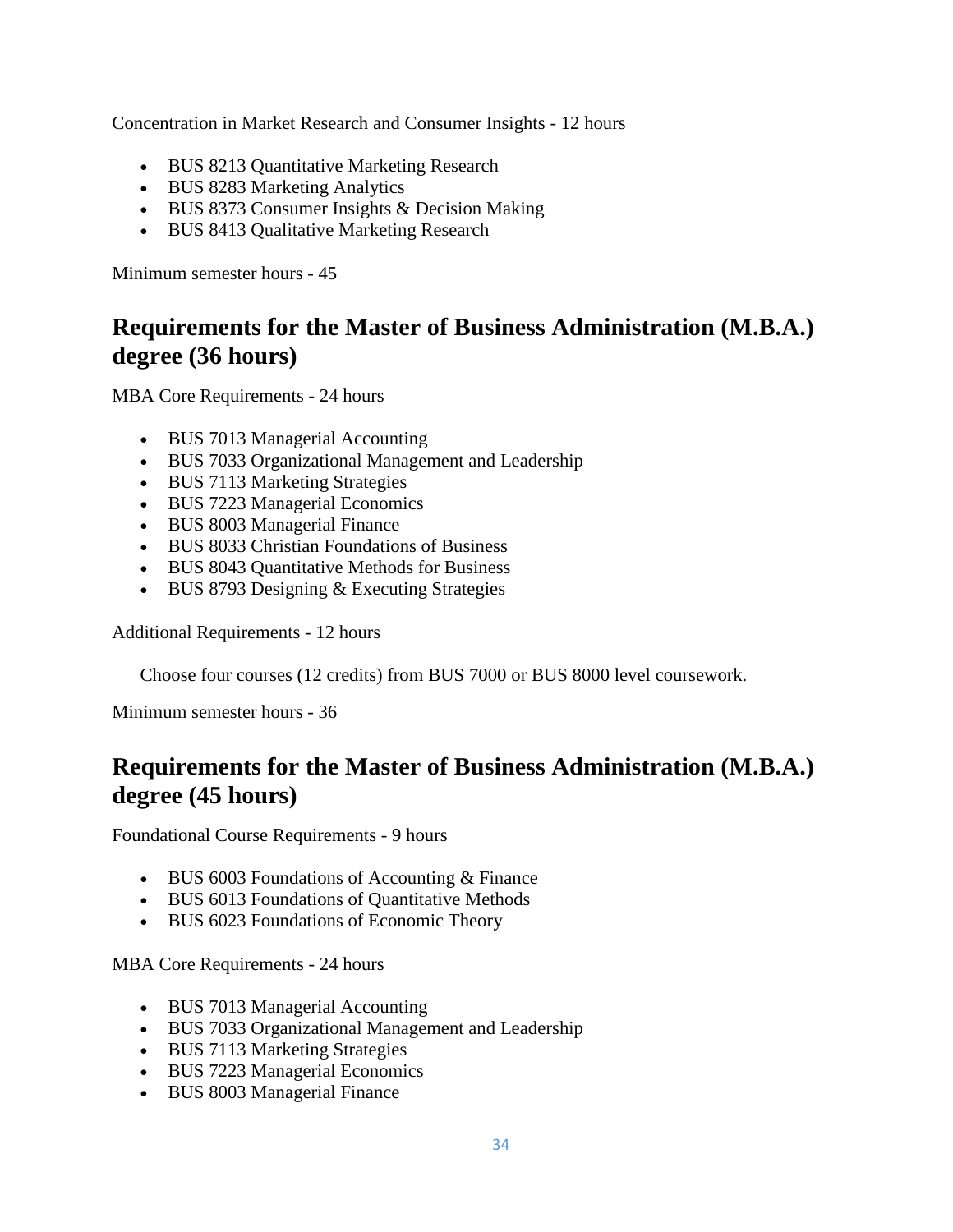- BUS 8033 Christian Foundations of Business
- BUS 8043 Quantitative Methods for Business
- BUS 8793 Designing & Executing Strategies

Additional Requirements - 12 hours

Choose four courses (12 credits) from BUS 7000 or BUS 8000 level coursework.

Minimum semester hours - 45

# **Master of Science in Design Thinking and Innovation**

Design thinking is the study of customer needs and how to eliminate inefficiencies. Businesses need design thinking and innovation because it bridges the gap between the intent of the organization and the actual use and experience of the customer, creating closer equilibrium. Students in the Design Thinking and Innovation program will acquire the tools and knowledge needed to develop innovative products, services, communications, and a business model with an organizational impact. By learning techniques, gaining experience and developing real projects using design thinking methodologies, students will be able to implement new and creative solutions to positively impact the world around them.

## **Requirements for the Master of Science (M.S.) degree in Design Thinking and Innovation**

MS Core Requirements - 18 hours

- BUS 6003 Foundations of Accounting & Finance
- BUS 7033 Organizational Management and Leadership
- BUS 7443 Leading Organizational Transformation
- BUS 7453 Personality and Emotional Health in Organizations
- BUS 8033 Christian Foundations of Business
- BUS 8793 Designing & Executing Strategies

Design Thinking & Innovation Core Requirements - 12 hours

- BUS 7243 Design Research
- BUS 7253 Design Thinking Methods
- BUS 8023 Project Management
- BUS 8613 Seminar in Design Thinking & Innovation

Minimum semester hours – 30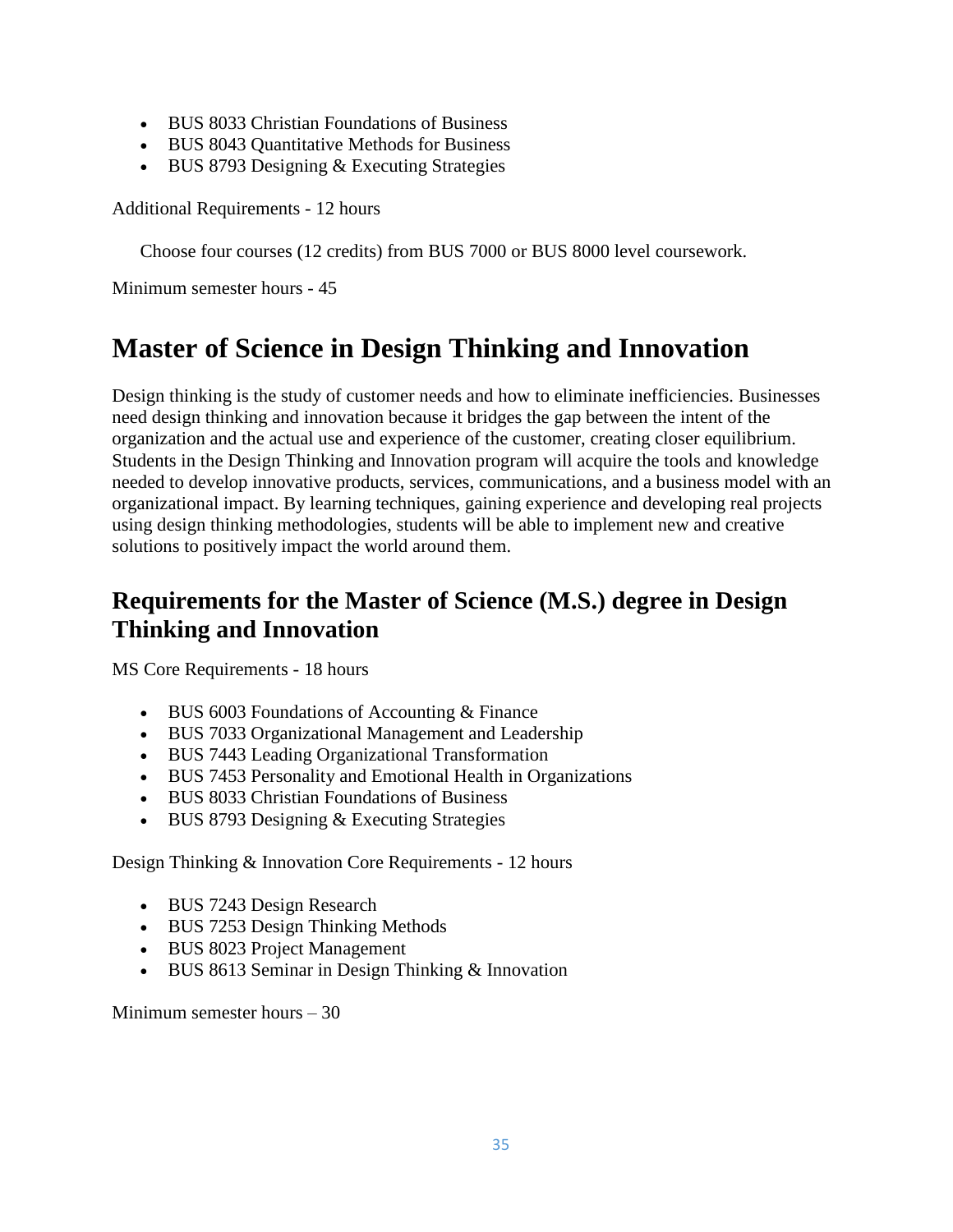# **Master of Science in Leadership**

The M.S. in Leadership Program is for individuals who want to become experts in management and communication processes in public or private organizations. The program focuses on essential skills and knowledge with a balance of practical and theoretical training. Students learn competencies that enable them to understand the tools necessary to inspire, develop, and motivate individuals and teams in support of strategic organizational growth. These skills include developing emotional intelligence, learning how to motivate others, and building consensus.

With more of a focus on people than business, this degree will develop and equip students to lead with excellence using biblically-based models. Students will gain an understanding of how organizations work, how to provide leadership to a company, and how to implement ethical business practices. What students learn will set them apart as leaders with integrity, character, trustworthiness, and excellence in professional training.

# **Requirements for the Master of Science (M.S.) degree in Leadership**

MS Core Requirements - 18 hours

- BUS 6003 Foundations of Accounting & Finance
- BUS 7033 Organizational Management and Leadership
- BUS 7443 Leading Organizational Transformation
- BUS 7453 Personality and Emotional Health in Organizations
- BUS 8033 Christian Foundations of Business
- BUS 8793 Designing & Executing Strategies

Leadership Requirements - 12 hours

- BUS 7213 Global Leadership and Ethics
- BUS 8333 Organizational Effectiveness
- BUS 8443 Ethical Decision Making in Organizations

Choose one of the following:

- BUS 7243 Design Research
- BUS 8023 Project Management
- BUS 8263 International Business Practicum
- BUS 8893 Graduate Business Seminar

Minimum semester hours – 30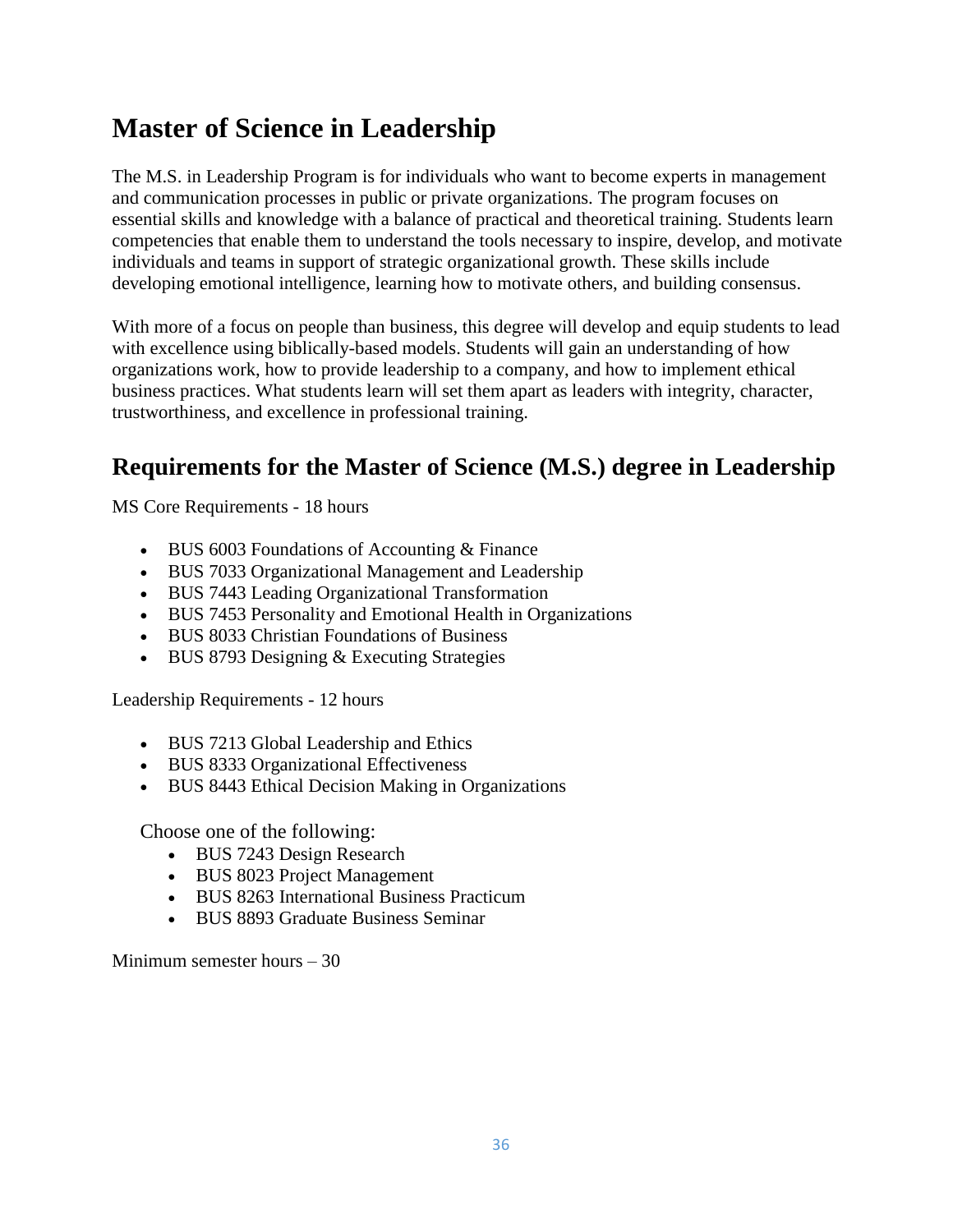# **Master of Science in Outdoor Program Management**

Given the increasing complexity in the outdoor industry as camps are consolidating into larger organizations, outdoor pursuits are being used to enhance education, corporate training, and therapeutic treatment. The M.S. in Outdoor Program Management degree prepares students who see themselves moving toward an executive director or site manager role at some point in their career.

Designed with the working professional in mind, graduate business classes are available in various formats. Students may choose to study online, at one of our physical locations, or in some combination of the two. Most courses are eight weeks in duration. Other program enhancements include studies trips to China and Guatemala. Through our partnership with Milestone Leadership, students also have access to an executive-level leadership development program.

## **Requirements for the Master of Science (M.S.) degree in Outdoor Program Management**

MS Core Requirements - 18 hours

- BUS 6003 Foundations of Accounting & Finance
- BUS 7033 Organizational Management and Leadership
- BUS 7443 Leading Organizational Transformation
- BUS 7453 Personality and Emotional Health in Organizations
- BUS 8033 Christian Foundations of Business
- $\bullet$  BUS 8793 Designing & Executing Strategies

Outdoor Program Management Core Requirements - 12 hours

- BUS 7043 Community Development and Dynamics
- BUS 7313 Outdoor Program Management
- BUS 8143 Development & Formation in an Outdoor, Experiential Context
- BUS 8153 Emerging Models in Outdoor & Experiential Based Programs

Minimum semester hours – 30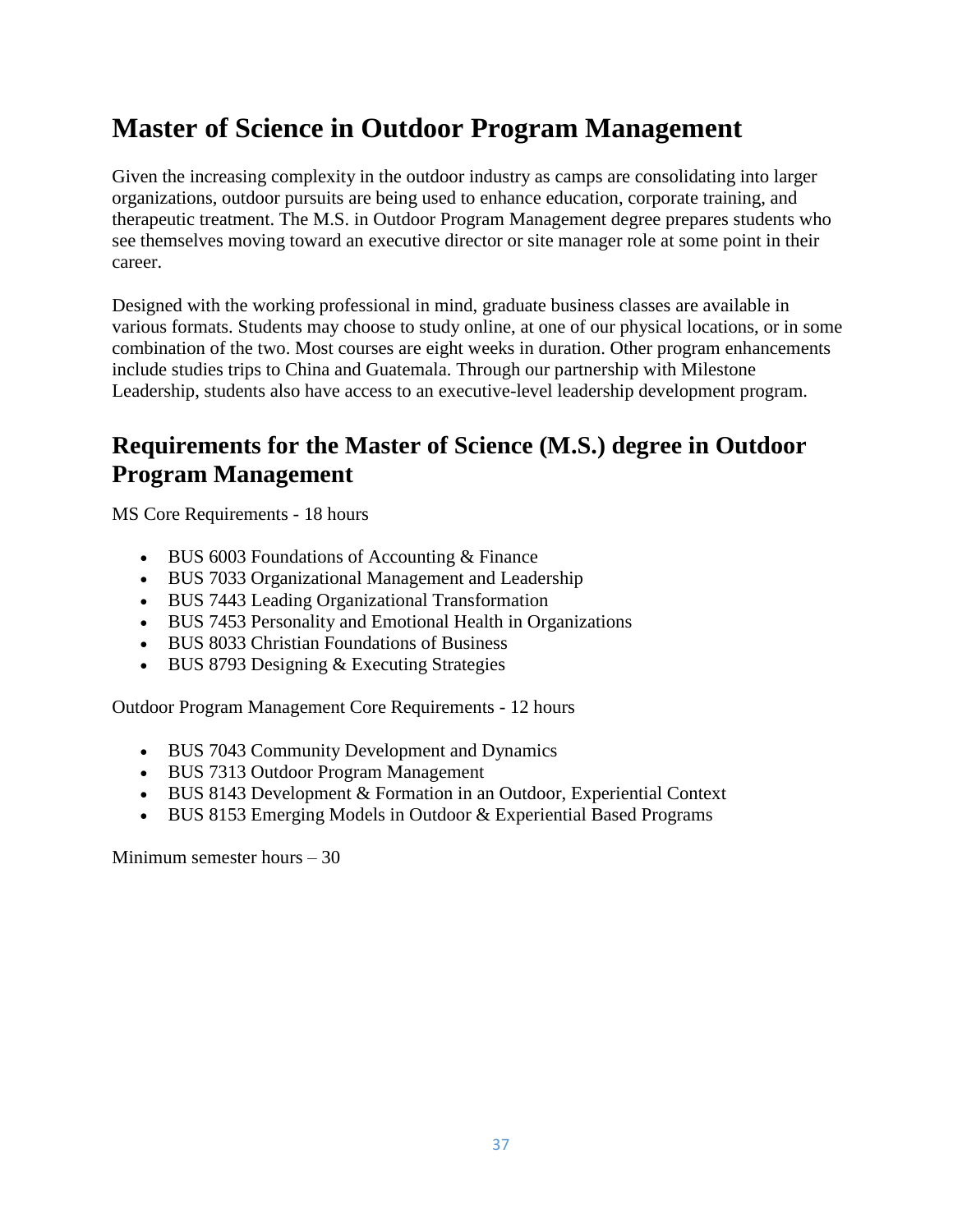# **College of Education and Human Services**

## Ellis (dean)

The College of Education and Human Services encompasses disciplines related to serving and working with individuals, couples, families, groups, and communities. Prospective students desire vocations where they can work with people in various ways, serving the Kingdom by serving others. Disciplines of the college include the undergraduate departments of Family and Human Services, Kinesiology, Nursing, Psychology, and Teacher Education, as well as the graduate departments of Counseling, Higher Education, and Teacher Education.

## **Mission Statement**

The mission of the College of Education and Human Services is to equip servant leaders to pursue scientific understanding and service in the helping fields in response to the great commandments of loving God and loving people.

## **Department of Graduate Counseling**

Cornett, Dinger, Froman, C. Hall, Hull (department head), Lampton, Okai, Phillips, Reddick, Romig, and Satterlee

## **Mission**

The Department of Graduate Counseling provides Christ-centered counselor training that promotes personal development, academic excellence, and clinical competency.

The programs of the Department of Graduate Counseling are designed to prepare professionals for counseling and guidance in public and private elementary and secondary schools, community agencies, private agencies, hospitals, private practice, and ministry settings. Programs are offered in Clinical Mental Health Counseling and Marriage and Family Therapy. The Department of Graduate Counseling prepares men and women to become licensed therapy professionals by equipping them with the knowledge, attitudes, and skills that promote Christ-likeness and clinical expertise.

The Graduate Counseling Program formally assesses student knowledge, skills, and dispositions as part of a process designed to provide formative feedback to students and summative feedback that can be used to evaluate the counseling program. The assessment system is part of on-going quality improvement efforts designed to meet the accreditation requirements set by the Higher Learning Commission mandating that all university degree programs measure student learning outcomes.

The Clinical Mental Health Counseling (CMHC) program is designed to address the eight common core areas of foundational knowledge for counseling program graduates as outlined by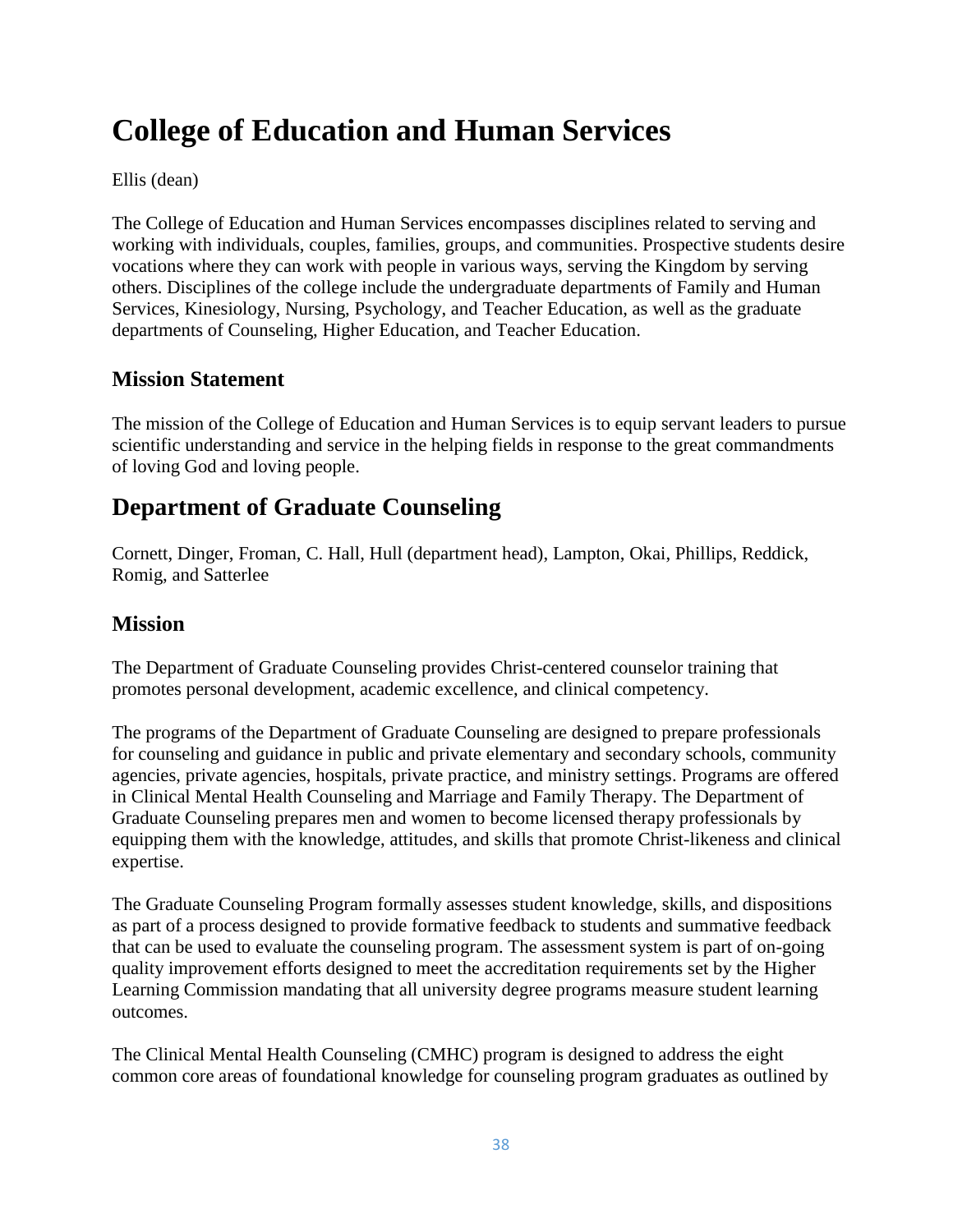CACREP. The CMHC program's clinical requirements related to both student counseling experience and supervision exceed the minimum clock hours outlined by CACREP.

Specific outcomes for the marriage and family therapy degree match standards established by the Commission for the Accreditation of Marriage and Family Therapy Education (COAMFTE). The faculty in the Graduate Counseling Program created a system of five "gates" for formally evaluating students, with formative feedback offered at several of the gates. Aggregated data for each gate is used to evaluate program strengths and areas of improvement

Formal assessments occur at the following five gates:

- Gate 1: Admission
- Gate 2: Completion of 12 hours of course work (dispositions assessment)
- Gate 3: During pre-practicum and prior to entry into practicum 1 (dispositions assessment and basic interviewing skills assessment)
	- Completion of practicum II and prior to entry into internship (dispositions assessment;
- Gate 4: assessment of counseling microskills for all students; assessment of basic marriage and family therapy skills for those in the marriage and family therapy degree) Final semester of the program prior to graduation (dispositions assessment; assessment of
- Gate 5: counseling microskills for all students; assessment of basic marriage and family therapy skills for those in the marriage and family therapy degree)

The Graduate Counseling Program has a formal Remediation, and Dismissal Policy for students who demonstrate a notable area of concern with regards to a disposition or sufficient skill deficiencies that would interfere with effective counseling. The policy is located in the Graduate School Student Guide.

Students who enter the Pre-Practicum class must complete a state and federal background check as part of the requirements of the lab. The results of the background check will be reviewed during the student's faculty interview; any issues pertaining to the results will be addressed by the division faculty. All students must pass the background check prior to entering practicum/ internship in order to begin seeing clients. The results of the background check will remain in the student's academic file. Students will not be allowed to enroll in practicum until the background check has been approved.

As part of the program review process, the Graduate Counseling Program is required to assess students' acquisition of foundational knowledge for the profession. Graduating students will be required to complete exit exams appropriate to their degree. Exams may include any or a combination of the following evaluative tools: comprehensive exams, internship evaluations, portfolio presentation, and exit interviews. For current exit exam information, contact the Graduate Counseling Department.

All students must complete the total required client hours in their respective degree in order to exit Internship II. If the total hours are not completed by the end of the semester then the student will be given an "Unsatisfactory" for Internship II during that semester. They must re-enroll in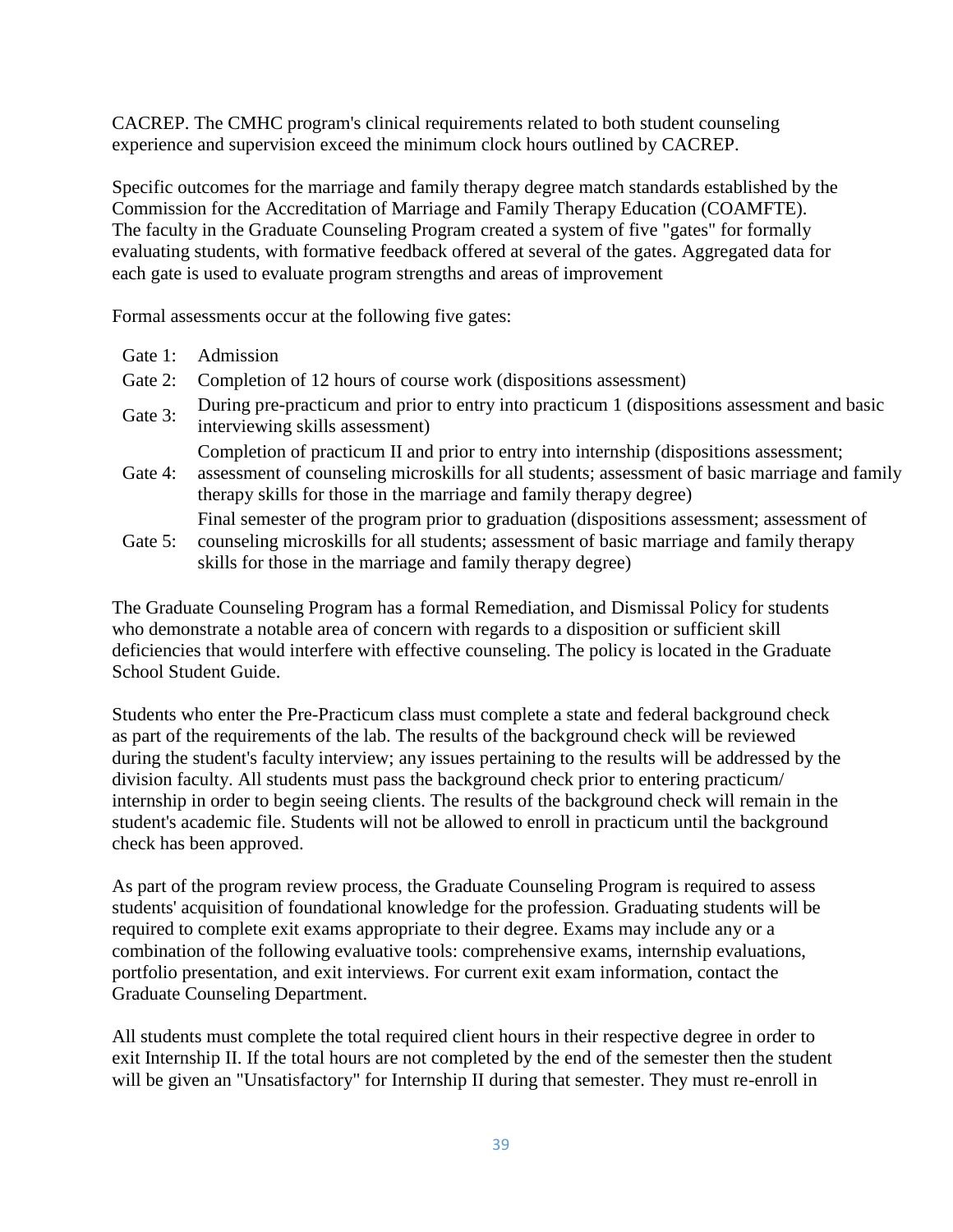Internship II in subsequent semesters until the total client contact hours are completed in order to exit the Internship and graduate.

The Department of Graduate Counseling offers major degree options in Clinical Mental Health Counseling and Marriage & Family Therapy. Students can opt to take one or both majors and upon completion, all majors will appear on the student's diploma.

## **Clinical Mental Health Counseling, M.S.**

The Clinical Mental Health Counseling program is for candidates preparing for a profession as a Licensed Professional Counselor (LPC). A minimum of sixty-four semester hours of credit is required to complete the program. Completion of a minimum of 500 direct client contact hours is required for this major as part of the practicum and internship experience.

The candidates who have completed the Clinical Mental Health Counseling Program will be eligible to "sit" for the National Counselor Examination (NCE) and pursue state licensure as an LPC. This program prepares candidates to test for the National Clinical Mental Health Counselor Exam that is utilized in some states for licensure either as a LCMHC or LPC.

## **Requirements for the Master of Science (M.S.) degree in Clinical Mental Health Counseling**

Counseling Department Requirements - 22 hours

- CNL 7023 Human Development
- CNL 7033 Social and Cultural Foundations
- CNL 7133 Theories and Techniques of Counseling
- CNL 7613 Family of Origin
- CNL 8033 Christian Foundations in Counseling
- CNL 8073 Diagnosis and Case Management
- CNL 8701 Pre-Practicum Laboratory

One of the following:

- CNL 7013 Statistics and Research
- CNL 8313 Applied Research (department head recommendation required)

Clinical Mental Health Counseling Emphasis - 39 hours

- CNL 7113 Principles of Family Therapy
- CNL 7123 Group Theory
- CNL 7313 Career Development Information and Vocational Education
- CNL 7513 Introduction to Clinical Mental Health Counseling
- CNL 8013 Assessment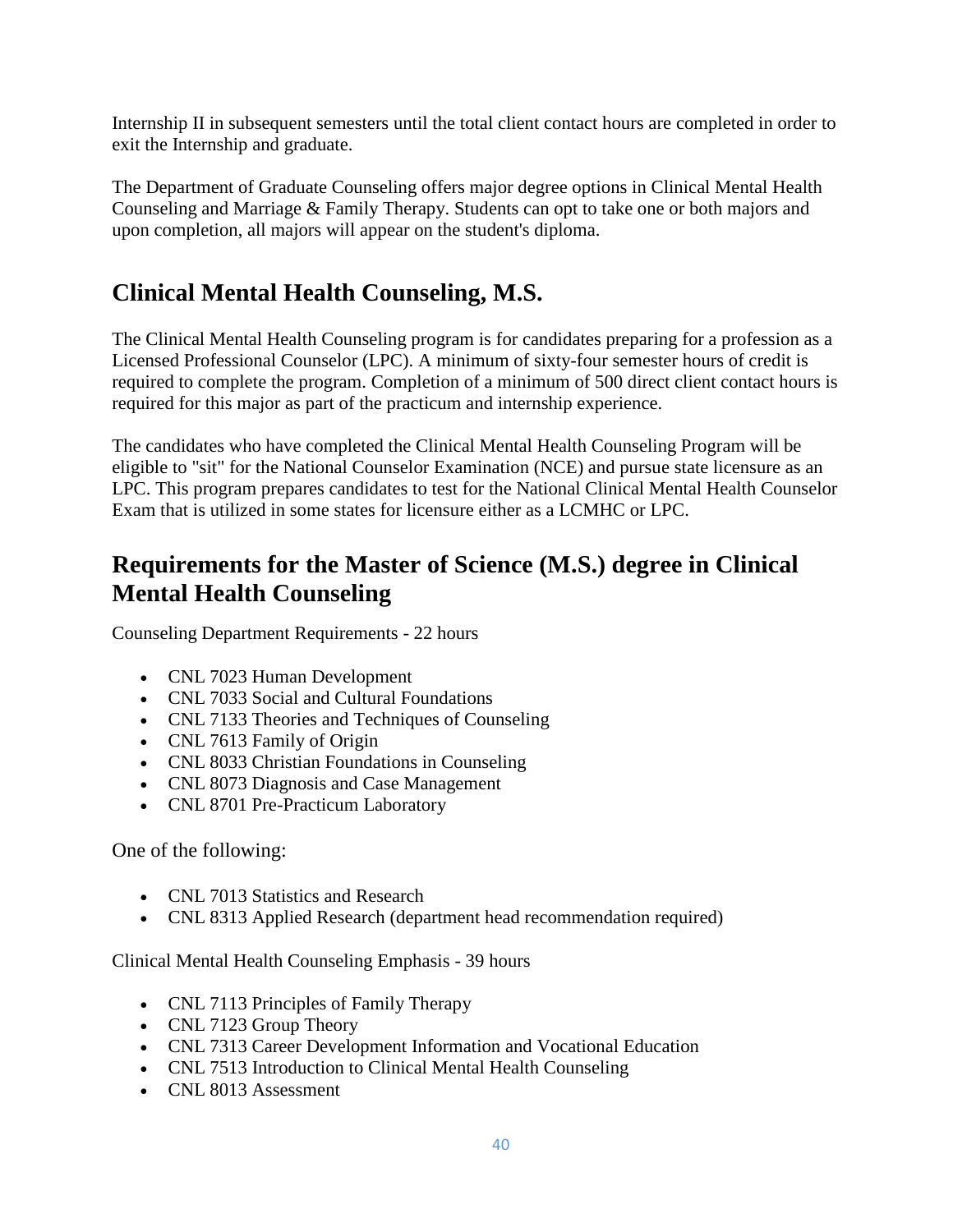- CNL 8053 Crisis Counseling
- CNL 8063 Addictions
- CNL 8133 Advanced Psychopharmacology
- CNL 8433 Professional Development and Ethics
- CNL 8813 Practicum I
- CNL 8823 Practicum II
- CNL 8873 Internship I
- CNL 8883 Internship II

Electives from CNL courses - 3 hours

Minimum semester hours - 64

## **Marriage and Family Therapy, M.S.**

The Marriage and Family Therapy Program is for candidates preparing for a profession as a Licensed Marriage and Family Therapist (MFT). A minimum of sixty-four semester hours of credit is required to complete the Marriage and Family Therapy Program. Completion of a minimum of 500 direct client contact hours, in which 250 hours must be completed in systematic/relational hours, is required for this major as part of the practicum and internship experience.

Upon completion of the program, candidates are eligible to "sit" for the national examinations in MFT and to pursue state licensure.

## **Requirements for the Master of Science (M.S.) degree in Marriage and Family Therapy**

Counseling Core Requirements - 22 hours

- CNL 7023 Human Development
- CNL 7033 Social and Cultural Foundations
- CNL 7133 Theories and Techniques of Counseling
- CNL 7613 Family of Origin
- CNL 8033 Christian Foundations in Counseling
- CNL 8073 Diagnosis and Case Management
- CNL 8701 Pre-Practicum Laboratory

 $\bullet$ 

One of the following:

- CNL 7013 Statistics and Research
- CNL 8313 Applied Research

Marriage and Family Therapy Major Core Requirements - 39 hours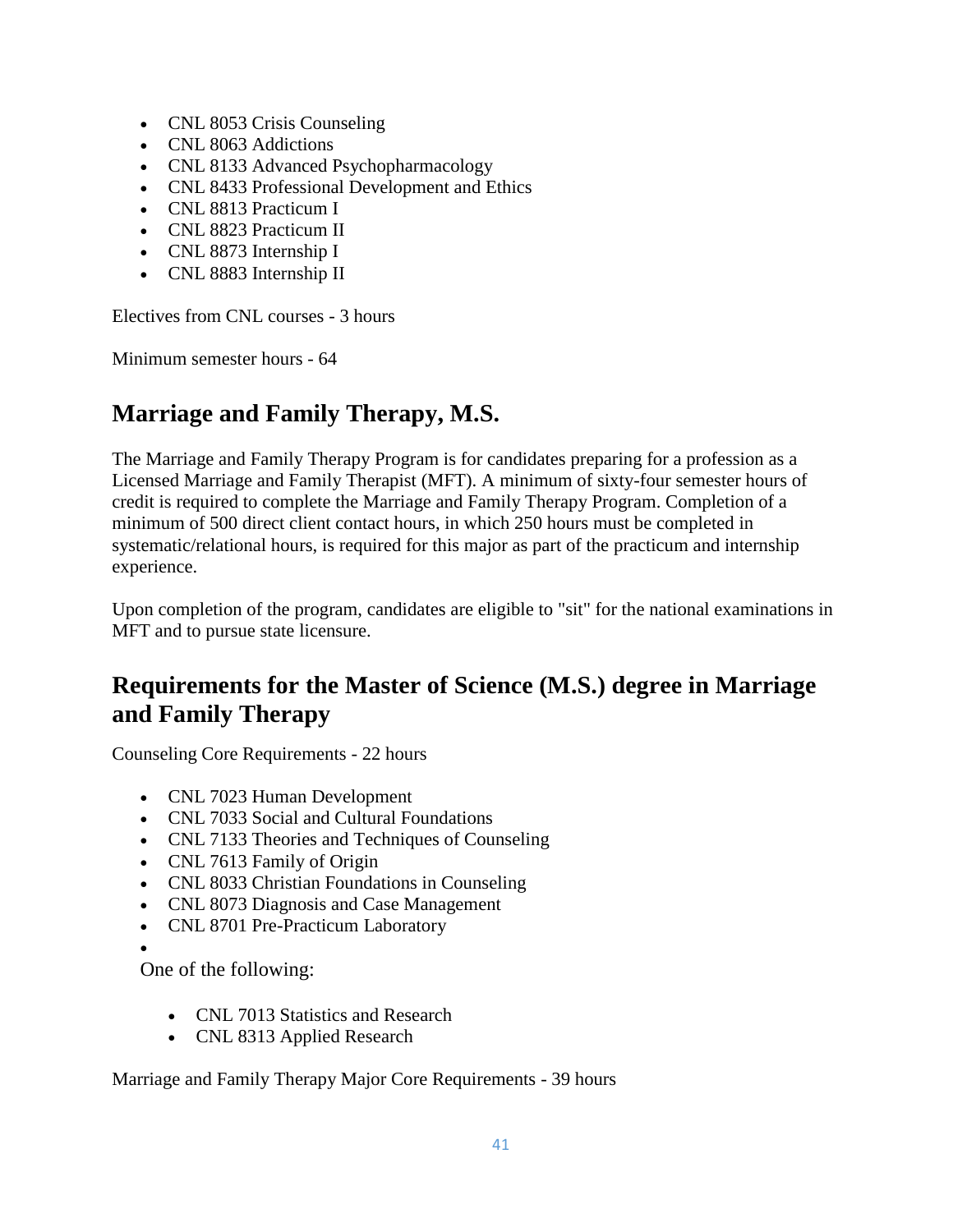- CNL 7113 Principles of Family Therapy
- CNL 7623 Family Systems
- CNL 7633 Principles of Marital Therapy
- CNL 7643 Family Sexuality
- CNL 8043 Relationship Assessment
- CNL 8133 Advanced Psychopharmacology
- CNL 8143 Child and Adolescent Counseling
- CNL 8433 Professional Development and Ethics
- CNL 8613 Brief Therapy
- CNL 8813 Practicum I
- CNL 8823 Practicum II
- CNL 8873 Internship I
- CNL 8883 Internship II

Electives from CNL courses - 3 hours

Minimum semester hours - 64

## **Licensure**

## **Post-Master's Credit Fulfillment Track**

If you hold a master's degree from a regionally accredited university but have licensure deficiencies, the credit fulfillment track will enable you to complete licensure requirements for the State of Arkansas and will be tailored depending on your individual needs. Practicum/Internships are excluded from this option.

## **Admission Requirements**

- 1. Admission to the Graduate School (GRE requirement waived).
- 2. A minimum of a master's degree in mental health field from a regionally accredited university.
- 3. Approval from the Graduate Counseling department head and the Dean of the Graduate School.

Once official transcripts are reviewed, your individual deficiency plan will be created by a faculty member of the department.

## **Academic Standards for Post-Master's Program**

Students in a post-master's program are required to meet the same academic standards as those who are pursuing graduate degrees. Post-master's programs are governed by the same policies and procedures regarding probation, dematriculation, readmission, drop/add, refunds, etc.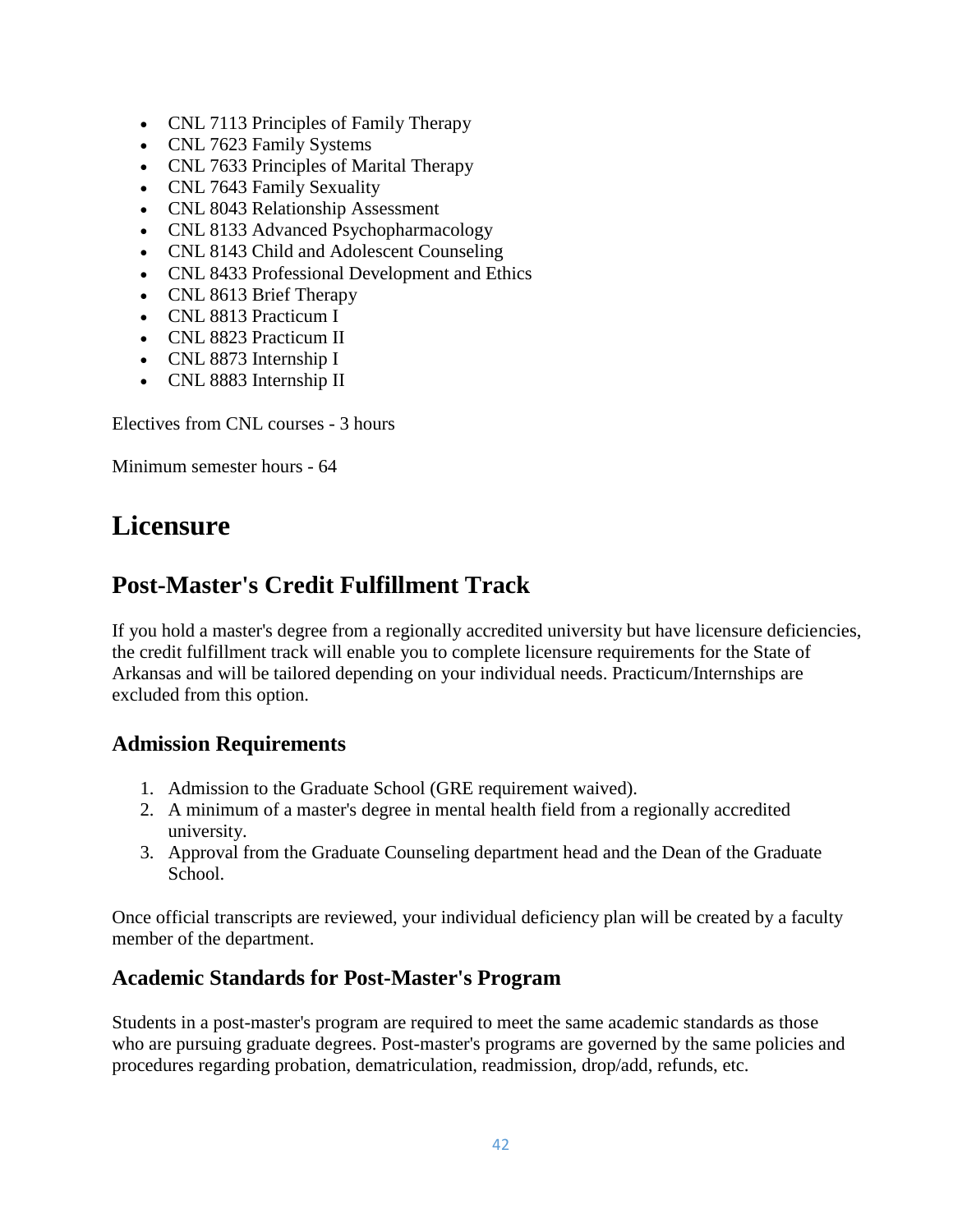# **Department of Graduate Higher Education**

Ellis (department head)

The Master of Arts degree (M.A.) in Higher Education is a graduate program focused on the many facets of American colleges and universities, the history and purpose of higher education in society, current trends and dynamics in higher education, and the role of educational leaders within these institutions. This degree is ideal for individuals seeking to develop a deep understanding of the field of higher education.

The M.A. in Higher Education degree prepares graduates for a variety of higher education careers, including residence life, student development, admissions, financial aid, career development services, intercollegiate athletics, ministry programs, student leadership, student support services, and other areas of university administration.

## **Higher Education, M.A.**

## **Student Learning Outcomes**

Students who complete the M.A. in Higher Education will be able to:

- 1. Apply their understanding of the relationship of higher education to the development of college students of various ages and demographics.
- 2. Evaluate current trends and forces impacting higher education in the United States in light of history and social context.
- 3. Describe the internal and public governance dynamics of colleges and universities.
- 4. Apply legal and ethical principles to decision-making within higher education settings.
- 5. Evaluate and apply research related to the study of higher education.
- 6. Implement responses to problems or opportunities facing higher education institutions.

## **Requirements for the Master of Arts (M.A.) degree in Higher Education**

Higher Education Core Requirements - 21 hours

- HED 7113 History and Philosophy of American Higher Education
- HED 7213 Understanding and Applying Research in Higher Education
- HED 7663 The College Student: Issues, Policies, and Programs
- HED 7993 Administrative Leadership in Higher Education
- HED 8003 Planning and Financial Management of Colleges and Universities
- HED 8033 Christian Foundations in Higher Education
- HED 8443 Law and Higher Education

Leadership Requirement - 3 hours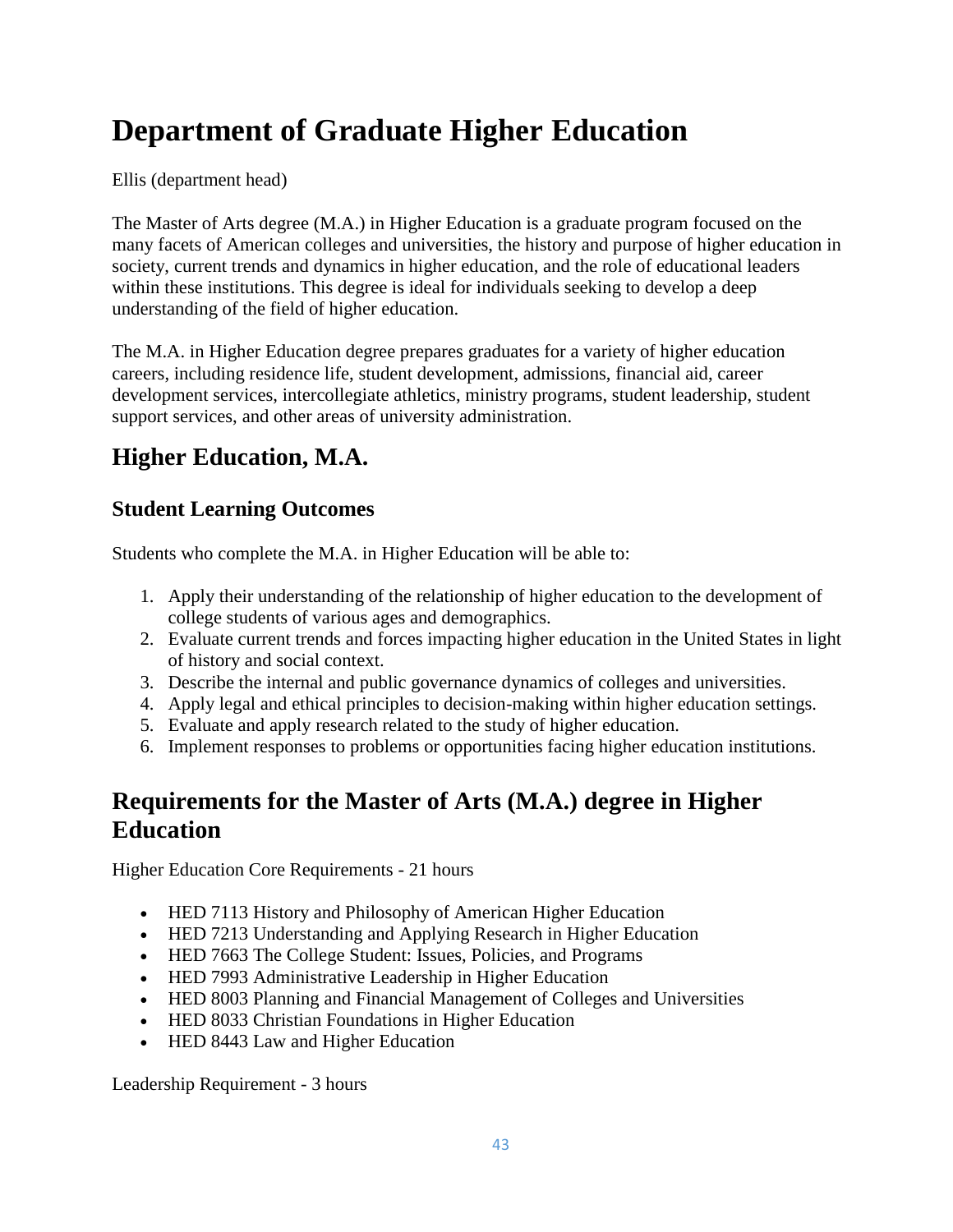BUS 7033 Organizational Management and Leadership

Cognate Requirement - 3 hours from the following

- BUS 7443 Leading Organizational Transformation
- CNL 7313 Career Development Information and Vocational Education
- HED 8263 Higher Education Practicum
- HED 8903 Selected Topics
- Other course as approved by the department head

Capstone - 3 hours

• HED 8913 Higher Education Project

Minimum semester hours - 30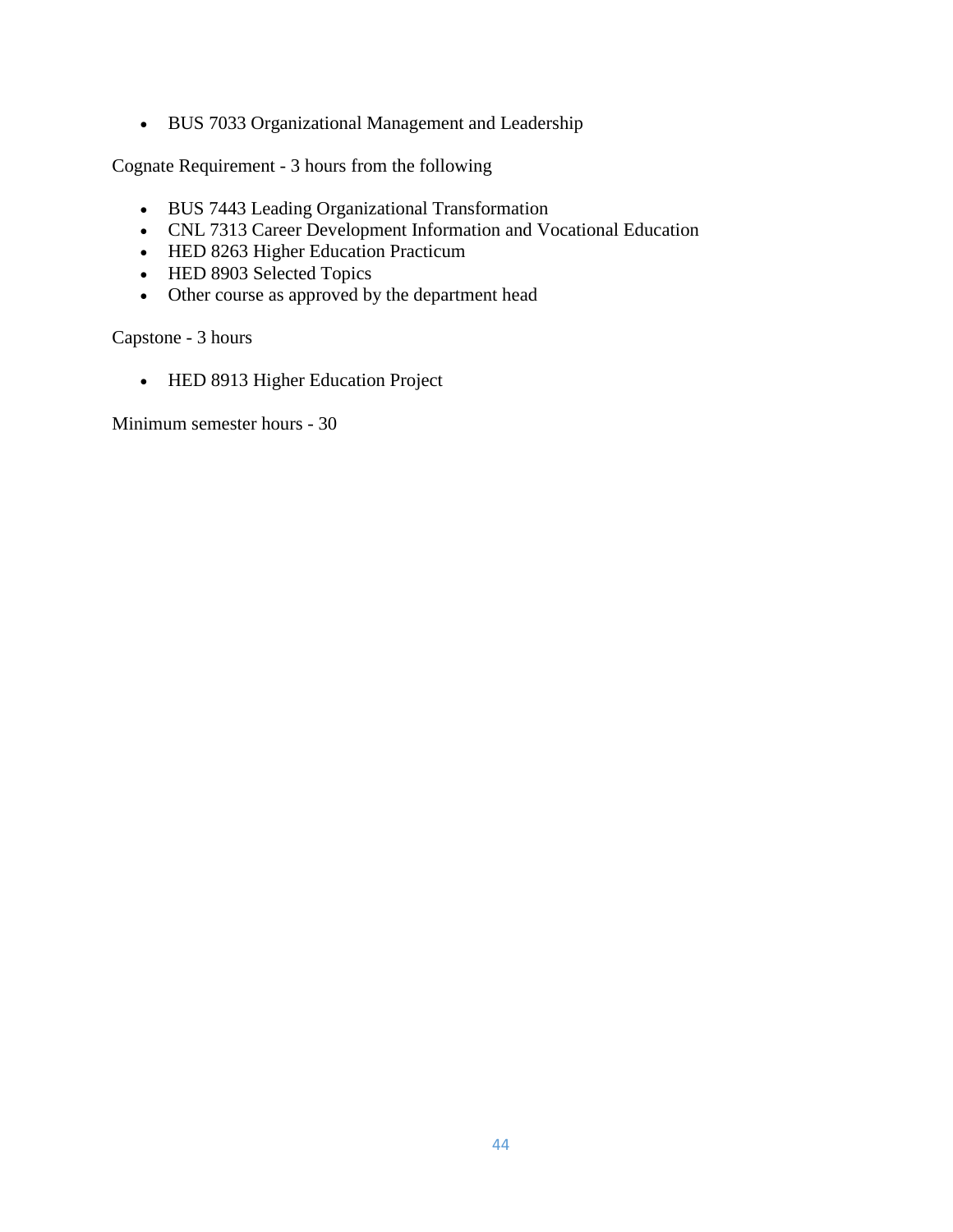# **Department of Graduate Teacher Education**

Cunningham, Herndon, Matchell (department head), Murie, Winslett

John Brown University's Department of Graduate Teacher Education offers master's degrees for those who desire to become licensed teachers, school administrators, or counselors in public and private elementary and secondary schools. The department offers programs in Curriculum & Instruction, Educational Leadership, Special Education (K-12), School Counseling, and Teaching.

- Instructional Specialist
- Curriculum Specialist
- Classroom Supporter
- Classroom Teacher
- Instructional Facilitator
- School Leader
- Building-Level Administrator
- Mentor Teacher

Students in the Master of Education (M.Ed.), the Master of Arts in Teaching (M.A.T.), or the Master of Science (M.S.) programs benefit from these distinctive features:

- Christian values-based learning
- Academically and professionally qualified faculty
- Interactive learning environment
- Online synchronous and asynchronous course designs that include F2F opportunities
- Authentic action research opportunities with public school partners

## **Education Programs**

The M.Ed. and M.A.T programs prepare candidates to improve student performance by analyzing classroom and standardized assessment data to select and implement a differentiated curriculum that meets the needs of today's diverse learners. Students will also develop leadership skills to support and facilitate the development of curriculum and instruction in their schools.

The M.Ed degree in Educational Leadership program prepares effective educational leaders who are visionary, use data to drive decisions, value collaboration, are good communicators, and maintain high ethical standards.

The M.Ed degree in Special Education K-12 prepares licensed teachers to differentiate curriculum to meet the needs of all students, but especially those with special learning needs. The program also prepares students for the paperwork, and legal/ethical issues involved in working with special needs students.

The M.Ed. degree in School Counseling prepares students to become licensed school counselors through the Arkansas Department of Education.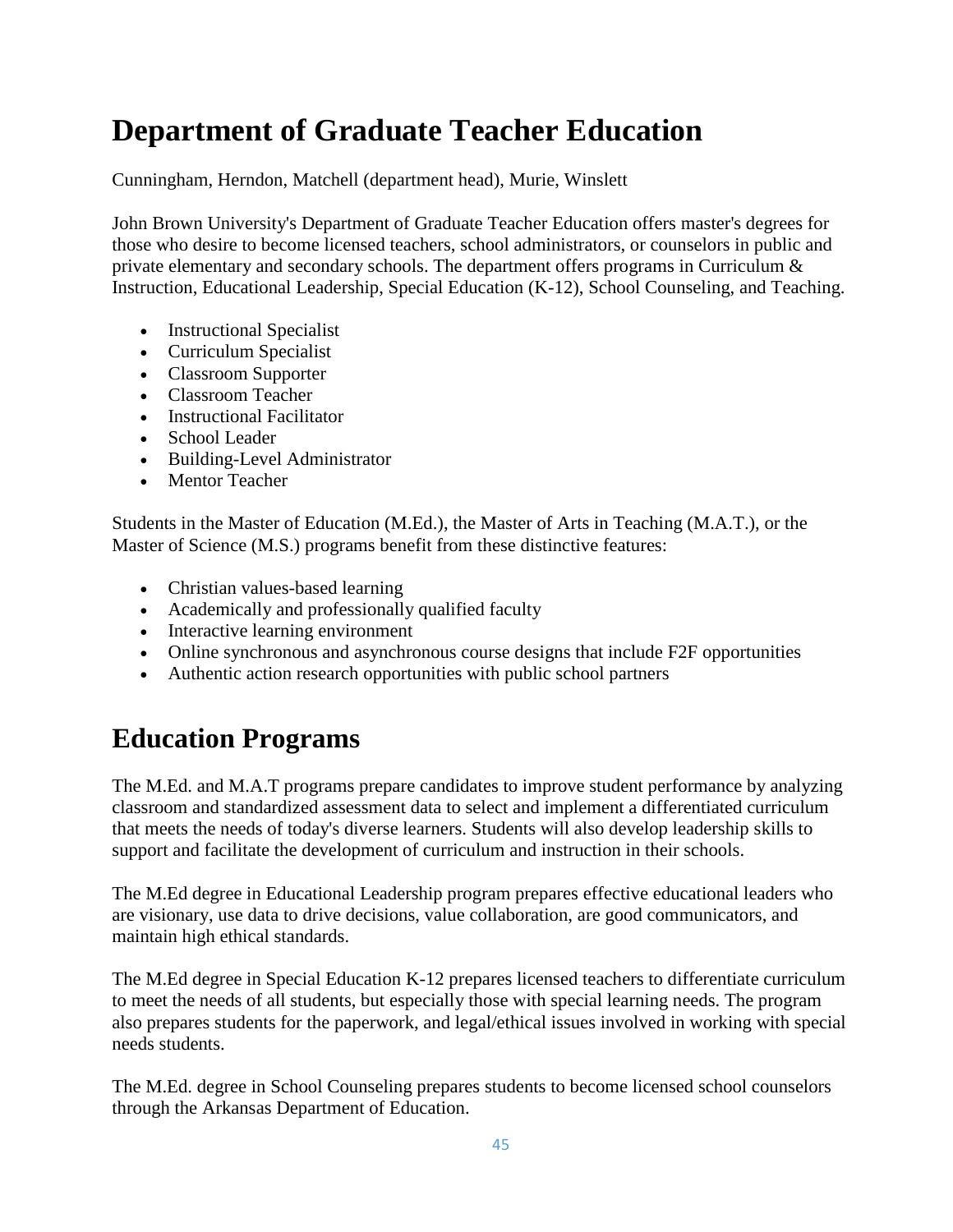The M.A.T. degree in Secondary Education prepares students for Standard Licensure through the Arkansas Department of Education. The M.A.T. program includes three transition points. At each transition point, students meet with a faculty advisor to monitor progress in the program, and to discuss dispositional and professional growth goals.

Transition points occur:

- 1. After the completion of 6 hours in the program.
- 2. After the completion of 18 hours in the program.
- 3. Prior to enrolling for internship

The M.A.T. degree in Teaching is a 36-hour master's program designed for individuals who have a bachelor's degree, can demonstrate content knowledge, and who want to teach. Upon completion of the program, students will earn a Master of Arts in Teaching degree and may apply for licensure through the Arkansas Department of Education. The JBU M.A.T. Program provides preparation for the following Arkansas teaching licensure areas:

- Grades 4-8: Math, English, Social Studies or Science (You must select two content areas)
- Grades 4-12: Computer Science
- Grades K-12: Instrumental Music, Vocal Music, Art, Drama/Speech, Physical Education/ Health, or Foreign Languages
- Grades 7-12: English, Math Social Studies, Biology, Chemistry, Physics, Physical Science, Physics/Mathematics, Drama, or Speech,
- Career Education Grades 7-12: Business Technology, Agriculture Science & Tech, Family and Consumer Science, or Industrial Technology

The Graduate School at JBU also offers an M.A. in Higher Education through the Department of Graduate Higher Education.

As required by the Arkansas Department of Education for licensure, all programs include significant practicum, field experience, and internship hours in the schools. Before working in a school, students without a teaching license must complete a background check. The results of the background check will be reviewed during the student's transition conference, and any issues pertaining to the results will be addressed by the division faculty. All non-licensed students must also pass a state and federal background check, and a child maltreatment check prior to entering internship. The results of the background check will remain in the student's academic file. Students will not be allowed to enroll in an internship course until their background checks have cleared.

The College of Education and Human Services at John Brown University is approved by the Arkansas State Department of Education (ADE), http://www.arkansased.org/. The education preparation programs are accredited by the National Council for Accreditation of Teacher Education (NCATE). On July 1, 2013 NCATE consolidated with the Teacher Education Accreditation Council (TEAC) and formed the Council for Accreditation of Educator Preparation (CAEP) as the new accrediting body for educator preparation http://caepnet.org, (202) 223-0077.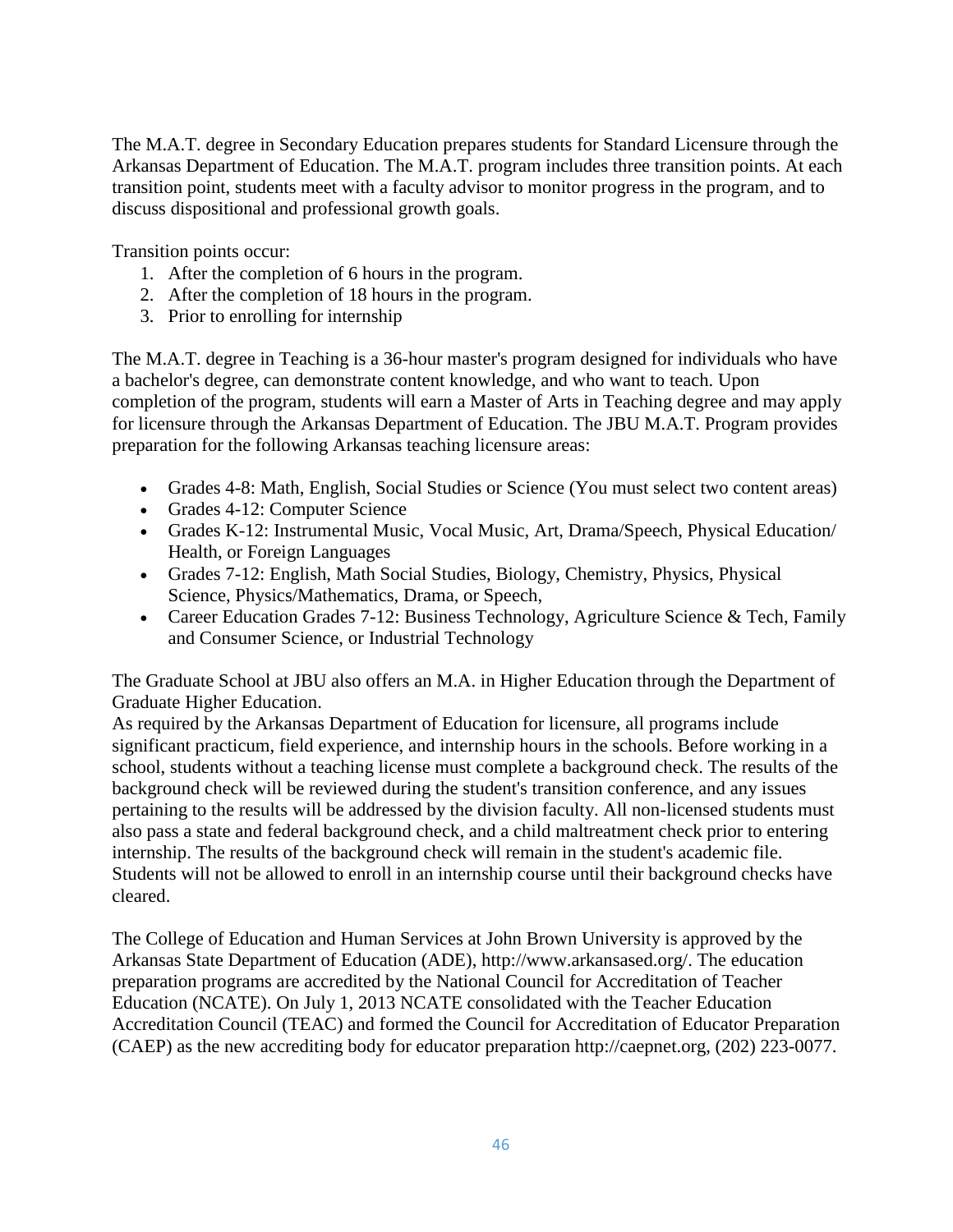## **Master of Arts in Teaching**

The Master of Arts in Teaching degree is a 36-hour master's program designed for individuals who have a bachelor's degree, can demonstrate content knowledge, and who want to teach. Upon completion of the program, students will earn a Master of Arts in Teaching degree and may apply for licensure through the Arkansas Department of Education. The M.A.T. provides preparation for the following Arkansas teaching licensure areas:

- Grades 4-8: Math, English, Social Studies or Science (You must select two content areas)
- Grades 4-12: Computer Science
- Grades K-12: Instrumental Music, Vocal Music, Art, Drama/Speech, Physical Education/ Health, or Foreign Languages
- Grades 7-12: English, Math Social Studies, Biology, Chemistry, Physics, Physical Science, Physics/Mathematics, Drama, or Speech
- Career Education Grades 7-12: Business Technology, Agriculture Science & Tech, Family and Consumer Science, or Industrial Technology

Successful completion of John Brown University's Master of Arts in Teaching prepares the student for licensure in the state of Arkansas. While the teacher education program at John Brown University fulfills Arkansas teacher licensure requirements, John Brown University does not guarantee nor can it confirm that programs that fulfill Arkansas teacher licensure requirements will satisfy the criteria of professional licensure boards in other states. Students interested in obtaining a teaching license in a state other than Arkansas, need to contact the appropriate licensing agency in the state where they expect to teach before beginning a course of study. The majority of states automatically grant initial licensure to graduates of CAEP accredited Education programs. In addition, most states will grant initial licensure to individuals licensed in the state of Arkansas.

## **Requirements for the Master of Arts (M.A.T.) in Teaching degree**

Curriculum & Instruction Core Requirements - 15 hours

- ED 7033 Christian Foundations in Education
- ED 7233 Human Development
- ED 7353 Human Intellect and the Brain
- ED 7513 Action Research and Data Analysis for School and Classroom Use
- ED 7733 Differentiated Learning

Education Major Requirements - 21 hours

- ED 8423 Pedagogy: Classroom Instruction
- ED 8443 Pedagogy: Management and Assessment
- ED 8643 Literacy: Content-Specific
- ED 8711 Practicum I
- ED 8721 Practicum II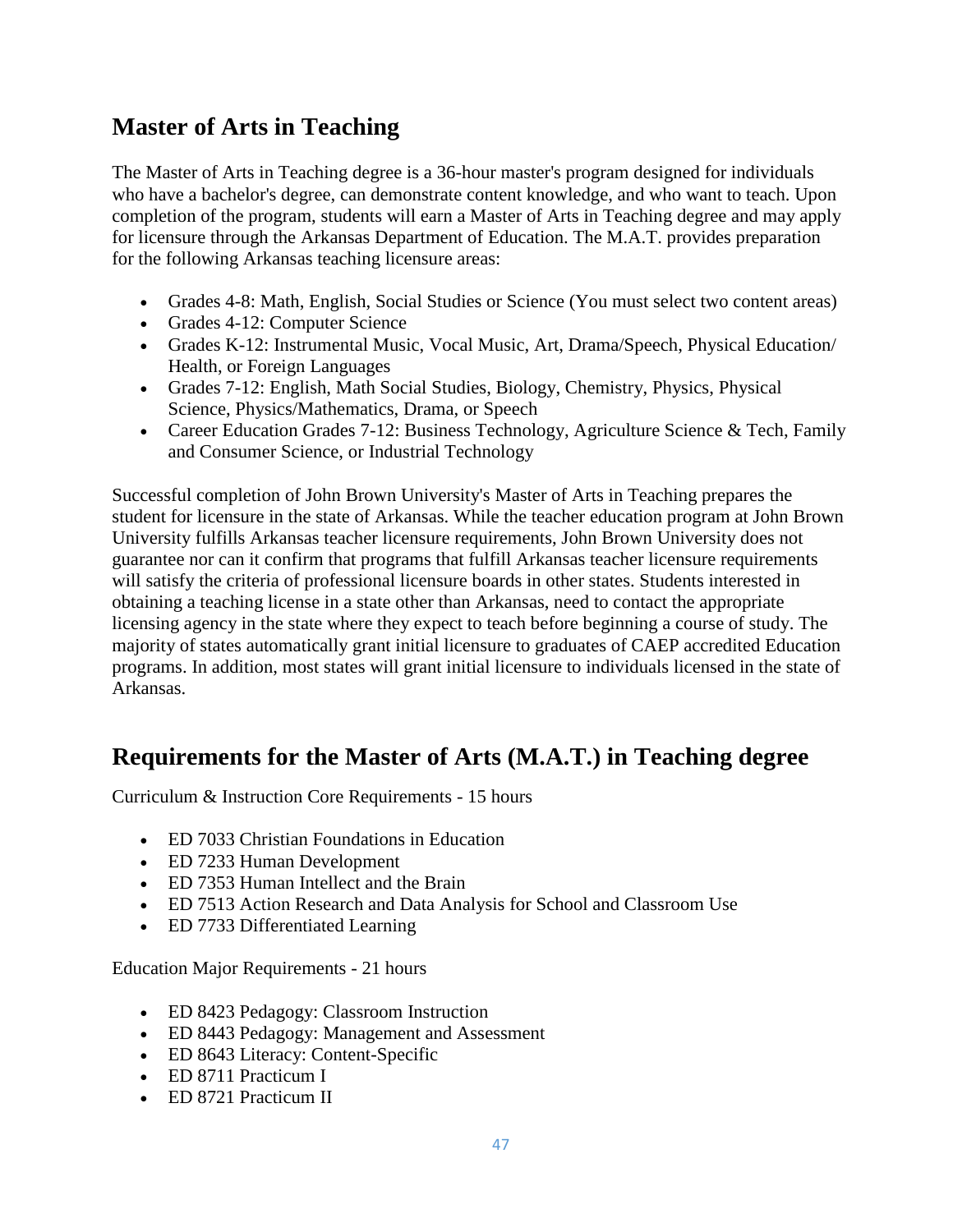- ED 8881 Intern Seminar
- ED 8886 Internship

One of the following:

- ED 8453 Literacy: Reading Pedagogy (4-8 Licensure Candidates)
- ED 8653 Literacy: All Areas (4-12, 7-12, and K-12 Licensure Candidates)

Minimum semester hours - 36

## **Educational Leadership, M.Ed.**

The JBU Master of Education degree in Educational Leadership is a 33 hour program that leads to an Arkansas building-level administrator's license. Included in the 33 hour master's program is a 24 hour building-level administrative licensure only program. All courses are taught in an online format that includes both synchronous and asynchronous meeting times.

This program will provide a solid foundation for licensed educators wanting to become transformational building-level administrators. Using a data-based approach to problem solving, the emphasis will be on developing partnerships with students, faculty, families and the community to support student achievement. Our goal is to develop individuals who are able to address the complex challenges facing today's schools.

Focus of the JBU M.Ed. Educational Leadership program is the development of effective educational leaders who:

- are visionary.
- use data to drive decision making.
- value collaboration.
- are good communicators.
- maintain high ethical standards.

Students must hold a current teaching license and have a minimum of three years of classroom teaching experience to be admitted to the program. Besides course work, students will be required to pass the Praxis Test for School Leaders Assessment for licensure, and present an online portfolio for review at the conclusion of the program.

## **Requirements for the Master of Education (M.Ed.) degree in Educational Leadership**

Course Requirements

- ED 7033 Christian Foundations in Education
- ED 7433 School Law and Ethical Issues
- ED 7513 Action Research and Data Analysis for School and Classroom Use
- ED 7523 Parent and Community Relations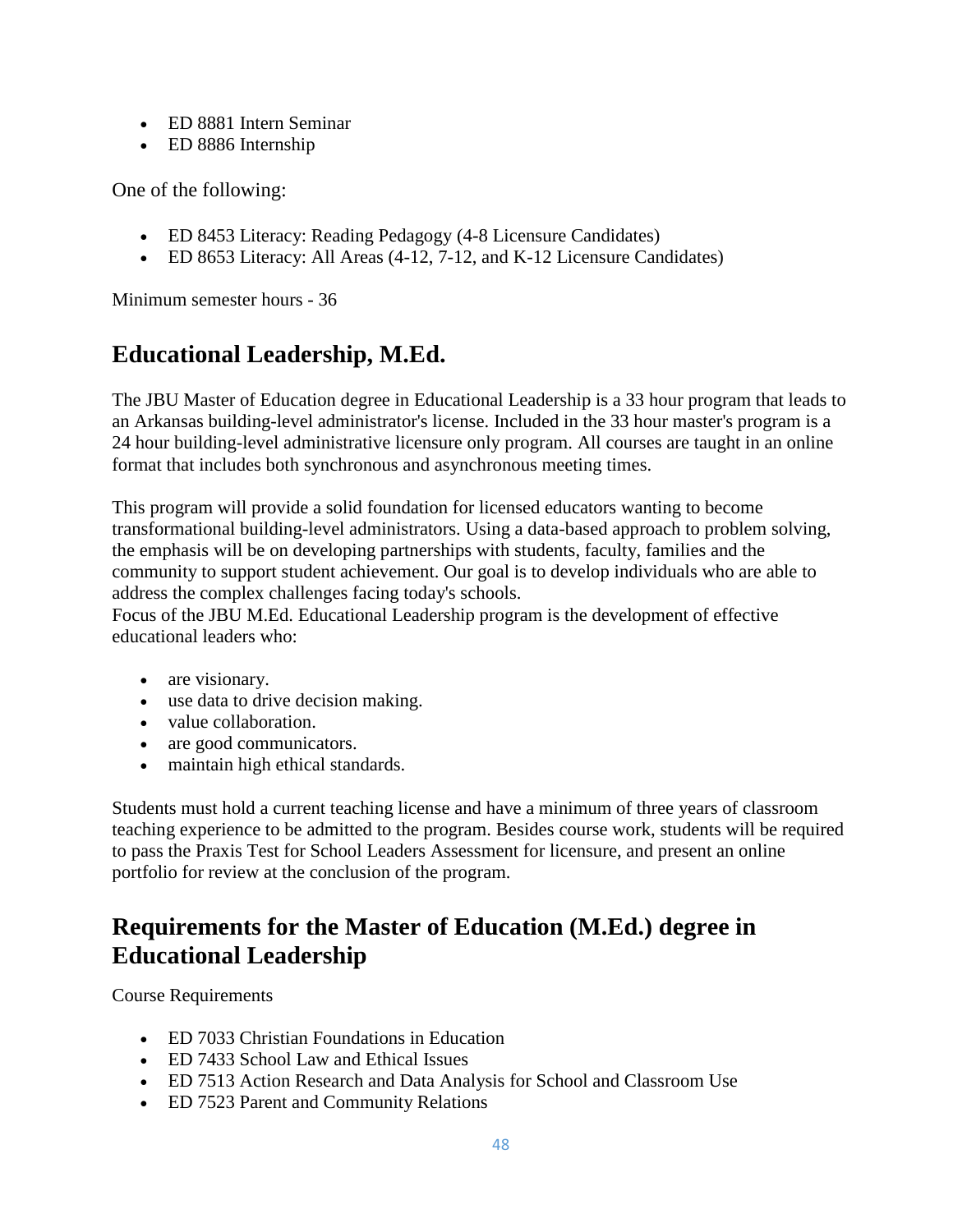- ED 7933 Organizational Dynamics and Change
- ED 8123 Educational Leadership
- ED 8133 Building Learning Communities
- ED 8143 School Finance
- ED 8243 Supervision and Evaluation
- ED 8633 Curriculum Alignment and Assessment
- ED 8731 Educational Leadership K-6 Internship
- ED 8741 Educational Leadership 7-12 Internship
- ED 8751 Educational Leadership Practicum

Note: *An Online Portfolio Presentation and the Praxis Test for School Leaders Licensure Assessment #6011 are needed to fulfill the program requirements.*

Minimum semester hours - 33

## **Building-Level Administrative Licensure Option - 24 hours**

- ED 7433 School Law and Ethical Issues
- ED 7523 Parent and Community Relations
- ED 7933 Organizational Dynamics and Change
- ED 8123 Educational Leadership
- ED 8143 School Finance
- ED 8243 Supervision and Evaluation
- ED 8633 Curriculum Alignment and Assessment
- ED 8731 Educational Leadership K-6 Internship
- ED 8741 Educational Leadership 7-12 Internship
- ED 8751 Educational Leadership Practicum

Note: *An Online Portfolio Presentation and the Praxis Test for School Leaders Licensure Assessment #6011 are needed to fulfill this option.*

## **School Counseling, M.Ed.**

The forty-nine credit hour Master's program in School Counseling exceeds the standards for school counselors in the State of Arkansas. Completion of a minimum of 290 direct client contact hours is required for this major as part of the practicum and internship experience.

The education preparation programs are accredited by the National Council for Accreditation of Teacher Education (NCATE). On July 1, 2013 NCATE consolidated with the Teacher Education Accreditation Council (TEAC) and formed the Council for Accreditation of Educator Preparation (CAEP) as the new accrediting body for educator preparation http://caepnet.org, (202) 223-0077.

Students are required to complete the Praxis II Professional School Counselor Exam prior to exiting the program.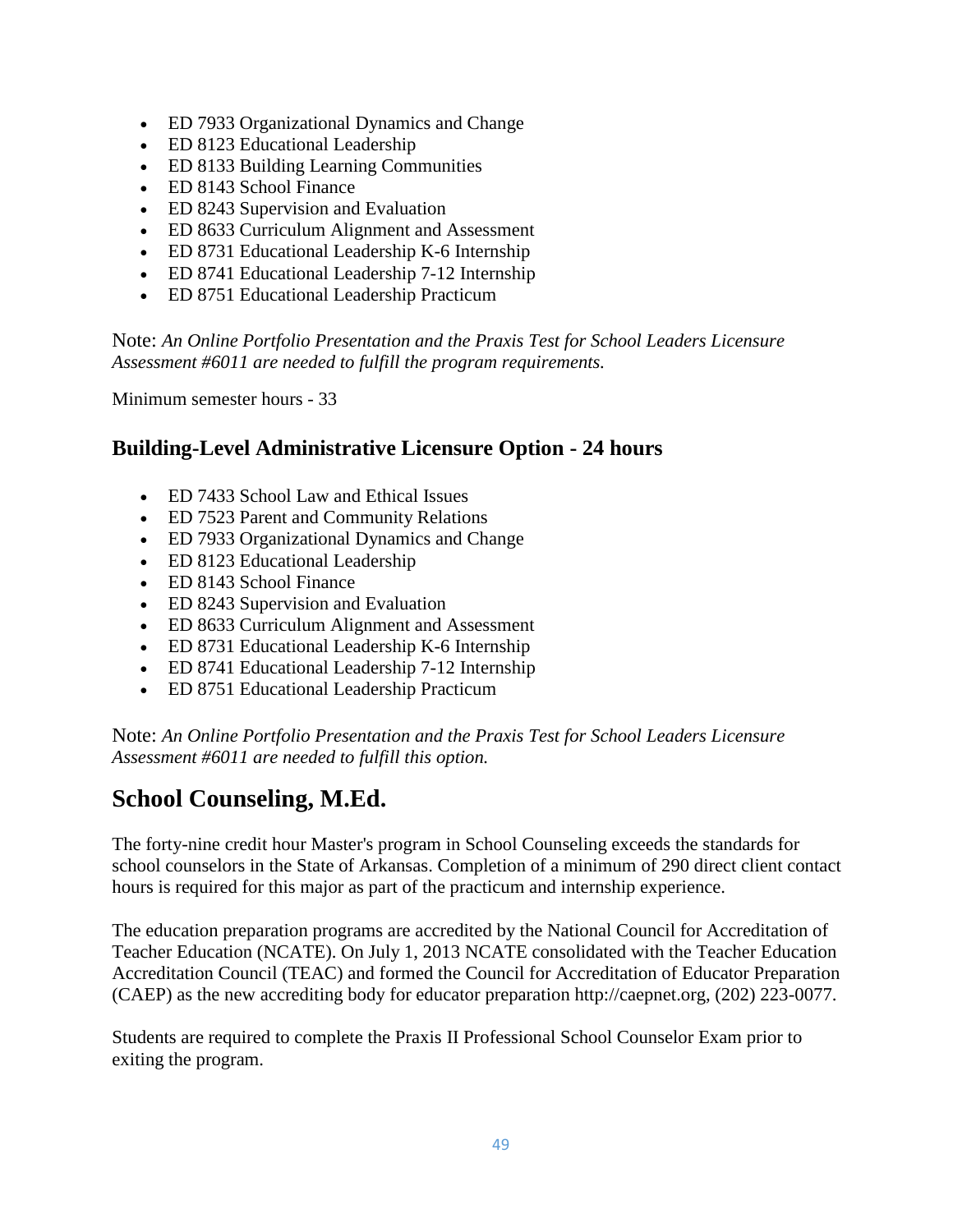Completion of this degree, and passing the required state assessments leads to an initial Arkansas teaching license in the area of School Counseling.

## **Requirements for the Master of Education (M.Ed.) degree in School Counseling**

Education Requirements - 25 hours

- ED 7513 Action Research and Data Analysis for School and Classroom Use
- ED 7623 Special Education Behavior Management/Assessment
- ED 8333 Orientation to Counseling in Elementary & Secondary Schools
- ED 8373 Ethics and School Policies
- ED 8423 Pedagogy: Classroom Instruction
- ED 8701 School Counseling Pre-Practicum Lab
- ED 8763 School Counseling Practicum
- ED 8863 School Counseling Internship I
- ED 8873 School Counseling Internship II

Counseling Requirements - 24 hours

- CNL 7023 Human Development
- CNL 7033 Social and Cultural Foundations
- CNL 7123 Group Theory
- CNL 7133 Theories and Techniques of Counseling
- CNL 7313 Career Development Information and Vocational Education
- CNL 8033 Christian Foundations in Counseling
- CNL 8143 Child and Adolescent Counseling
- CNL 8613 Brief Therapy

Minimum semester hours - 49

## **Special Education, M.Ed.**

The JBU Master of Education degree in Special Education is a master's degree program designed form the post-baccalaureate candidate that will prepare students for an Arkansas Special Education K-12 endorsement. Individuals possessing a baccalaureate degree and holding a current teaching license are eligible to make application to enter the program. The 35 credit hour program includes a 23 hour licensure only option.

In additional to all course work, students must pass the Praxis Test for Special Education: Core Knowledge and Applications #5354 to be eligible for Special Education K-12 licensure through the Arkansas Department of Education.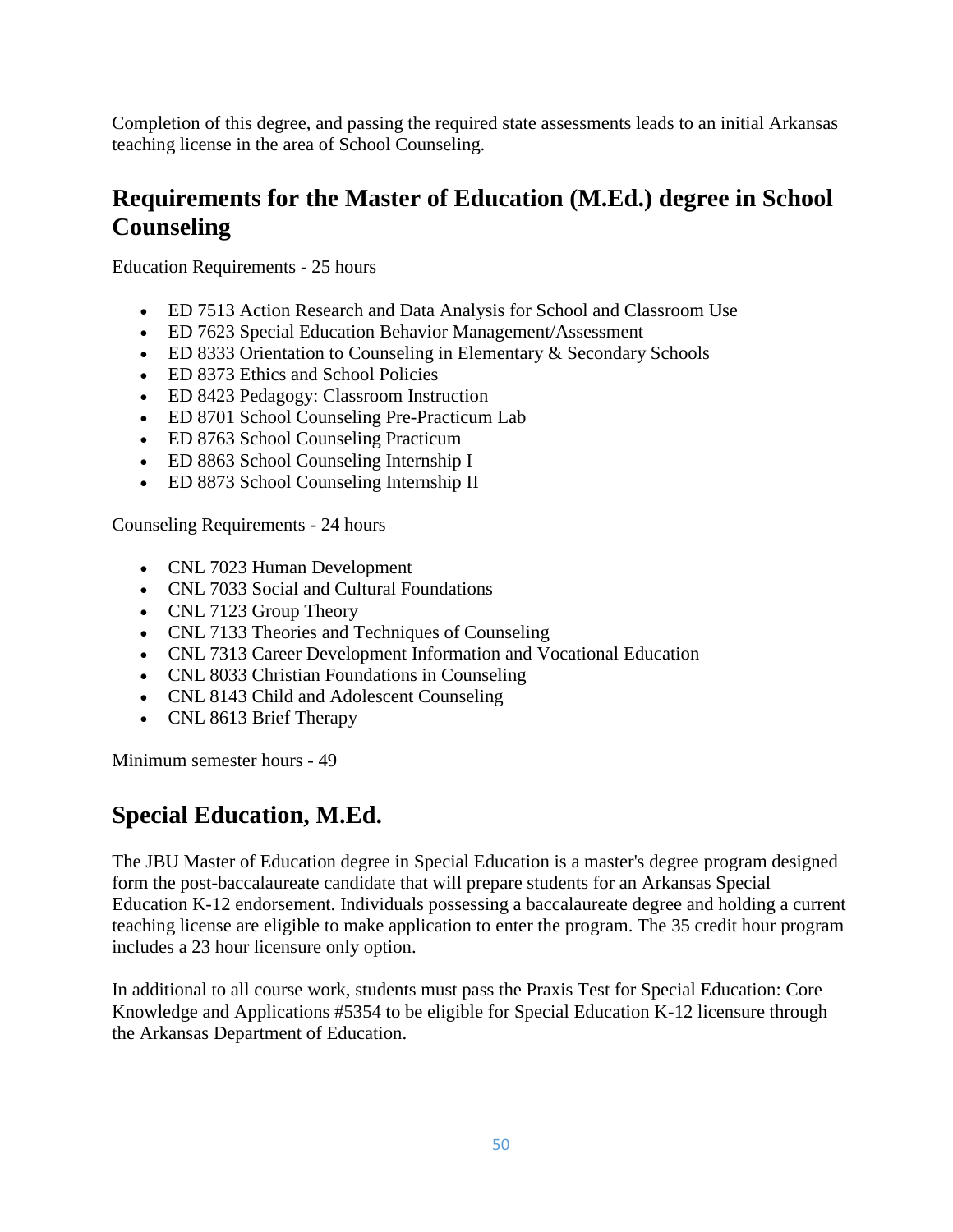## **Requirements for the Master of Education (M.Ed.) degree in Special Education**

Course Requirements

- ED 7033 Christian Foundations in Education
- ED 7433 School Law and Ethical Issues
- ED 7513 Action Research and Data Analysis for School and Classroom Use
- ED 7523 Parent and Community Relations
- ED 7623 Special Education Behavior Management/Assessment
- ED 7633 Special Education Instructional Strategies
- ED 7643 Foundations of Special Education
- ED 8133 Building Learning Communities
- ED 8323 Teaching Literacy in the SPED Classroom
- ED 8343 Programming for Students with Exceptionalities
- ED 8363 Characteristics of Students with Exceptionalities
- ED 8382 Special Education Practicum K-12

Note: *The Praxis Test for Special Education: Core Knowledge and Applications #5354 is needed to fulfill the program requirements.*

Minimum semester hours - 35

## **Special Education K-12 Licensure Option - 23 hours**

- ED 7433 School Law and Ethical Issues
- ED 7623 Special Education Behavior Management/Assessment
- ED 7633 Special Education Instructional Strategies
- ED 7643 Foundations of Special Education
- ED 8323 Teaching Literacy in the SPED Classroom
- ED 8343 Programming for Students with Exceptionalities
- ED 8363 Characteristics of Students with Exceptionalities
- ED 8382 Special Education Practicum K-12

Note: *The Praxis Test for Special Education: Core Knowledge and Applications #5354 is needed to fulfill the program requirements.*

## **Endorsements**

## **Special Education Resource K-6, 7-12 Endorsement**

The Special Education Resource K-6, 7-12 Endorsement program is a 12 hour program designed for individuals currently holding a standard Arkansas K-6 or 4-8 license, or a standard 7-12 license in a content area of English Language Arts, Mathematics, or Science. This program of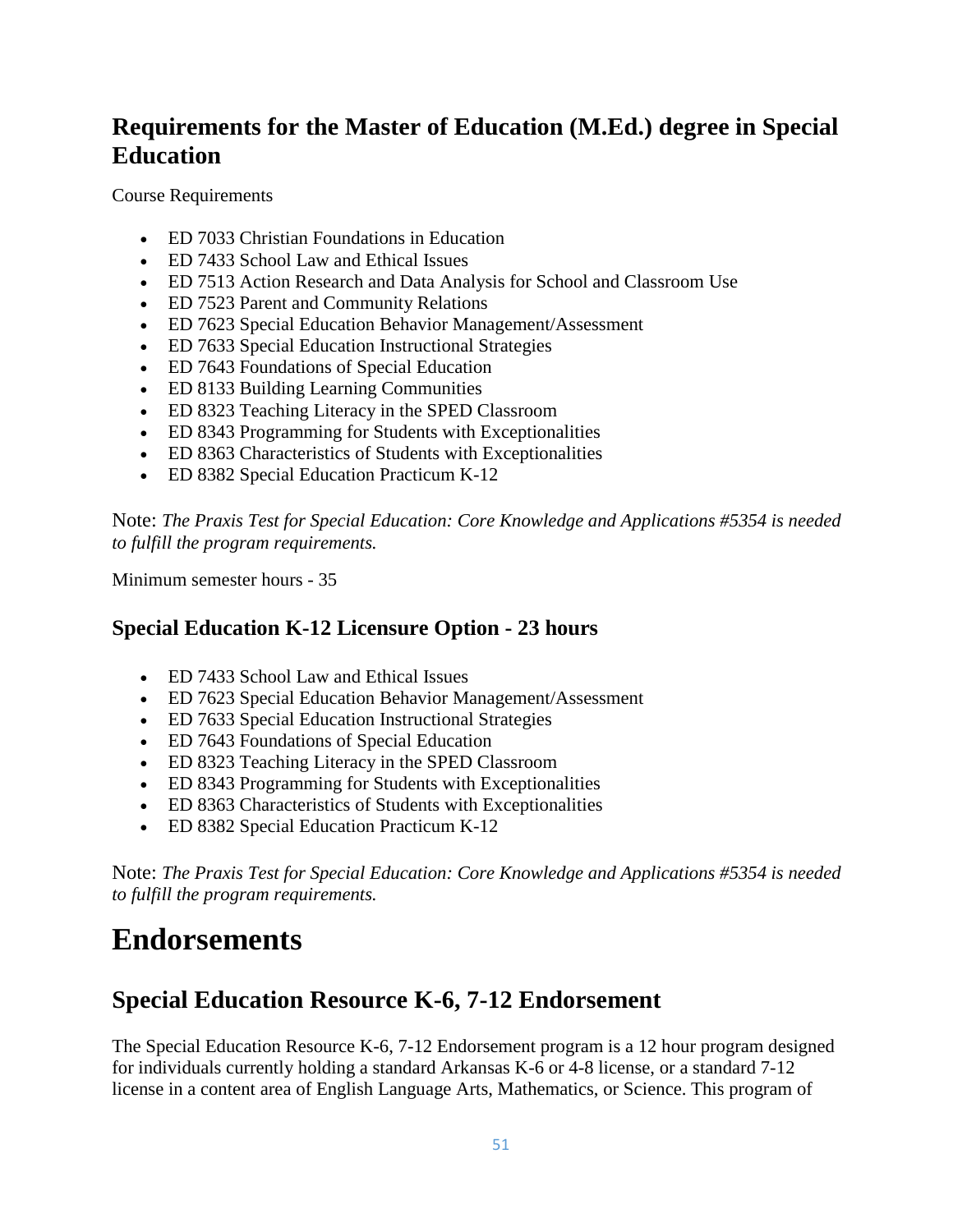study prepares teachers to work with special education students in resource or co-taught classrooms.

Upon completion of the program and passing the Special Education Praxis Exam individuals can add a Special Education Resource K-6 or 7-12 endorsement to their license.

## **Requirements for the Special Education Resource K-6, 7-12 Endorsement**

Course Requirements

- ED 7613 SpEd 101 Academy
- ED 7623 Special Education Behavior Management/Assessment
- ED 7633 Special Education Instructional Strategies
- ED 7643 Foundations of Special Education

Note: Successful completion of an approved special education foundations course in an undergraduate program could substitute for ED 7643 with advisor approval.

## **School Counseling Licensure Endorsement**

Candidates for the School Counseling Licensure only program must hold a master's degree or higher in a license content area or a master's degree or higher in a different area of counseling, and a current teaching license. The program will provide a licensure endorsement addition to an existing Arkansas teaching license. To add this endorsement to a license from another state, candidates must check with the licensure office for the rules and requirements governing licensure in the state where they seek licensure.

Required Courses - 33 hours

- CNL 7123 Group Theory
- CNL 7133 Theories and Techniques of Counseling
- CNL 7313 Career Development Information and Vocational Education
- CNL 8143 Child and Adolescent Counseling
- CNL 8613 Brief Therapy
- ED 7623 Special Education Behavior Management/Assessment
- ED 8333 Orientation to Counseling in Elementary & Secondary Schools
- ED 8373 Ethics and School Policies
- ED 8763 School Counseling Practicum
- ED 8863 School Counseling Internship I
- ED 8873 School Counseling Internship II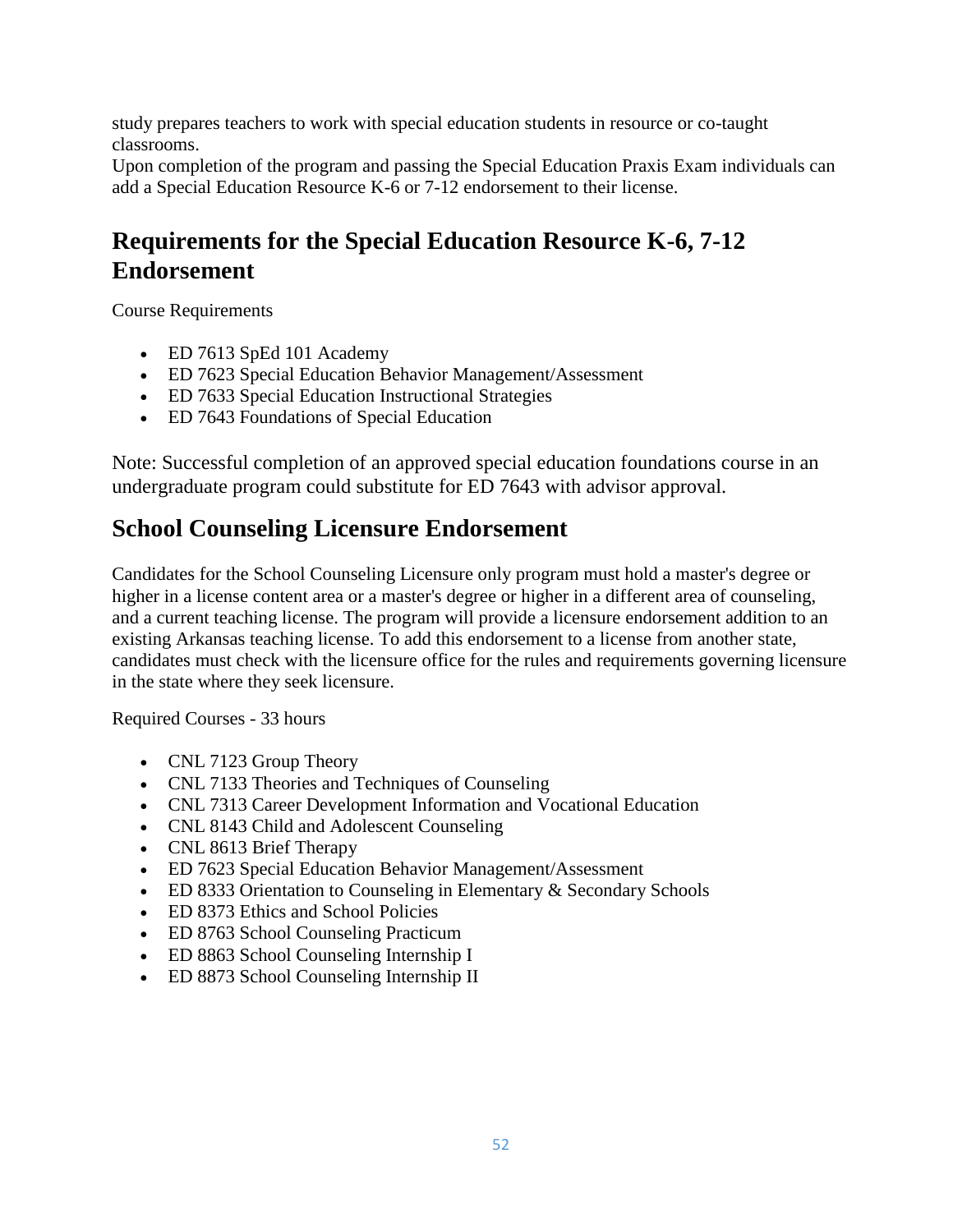# **Division of Engineering and Construction Management**

Macfarland (chair)

## **Department of Graduate Cybersecurity**

Helms (department head)

The M.S. in Cybersecurity program equips students to meet the growing demand for cybersecurity experts across all industries. The program is designed for working professionals seeking to develop an understanding of digital threats, laws, compliance, and securing the assets that guard private information.

## **Cybersecurity, M.S.**

## **Student Learning Outcomes**

Students who complete the M.S in Cybersecurity will be able to:

- 1. Demonstrate technical configuration skills and secure infrastructure design knowledge relevant to cybersecurity necessary for professional growth and success in global and culturally-diverse contexts.
- 2. Conceptualize, create, analyze, and evaluate organizational security policies and laws to limit, mitigate, and respond to security risks created by technology.
- 3. Anticipate, identify, and resolve moral, and ethical dilemmas through their understanding and application of the Christian worldview.

## **Requirements for the Master of Science (M.S.) degree in Cybersecurity**

Cybersecurity Core Requirements - 24 hours

- CYB 7103 Cybersecurity Foundations
- CYB 7113 Legal Issues and Ethics
- CYB 7213 Network Security
- CYB 7233 Information Technology Risk Management
- CYB 8113 Security Policies and Privacy
- CYB 8233 Ethical Hacking
- CYB 8913 Advanced Topics in Cybersecurity
- CYB 8983 Cybersecurity Capstone

Cybersecurity Elective Options - 6 hours

- CYB 7133 Digital Forensics
- CYB 7243 Web Application Security
- CYB 7311 Block Chain Fundamentals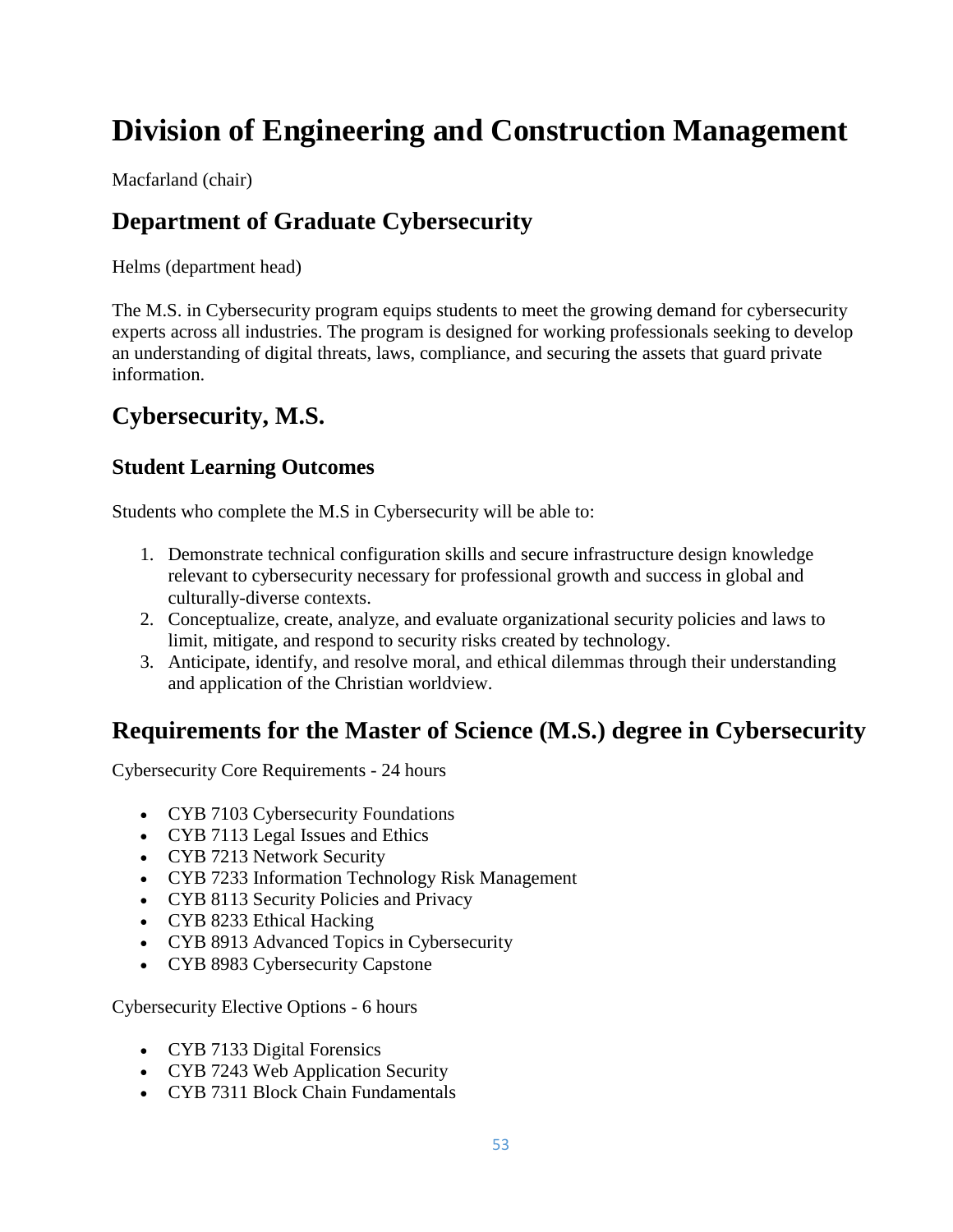- CYB 8313 Secure Software Programming
- CYB 8411 Malware Analysis
- CYB 8421 Secure Software Design

Minimum semester hours - 30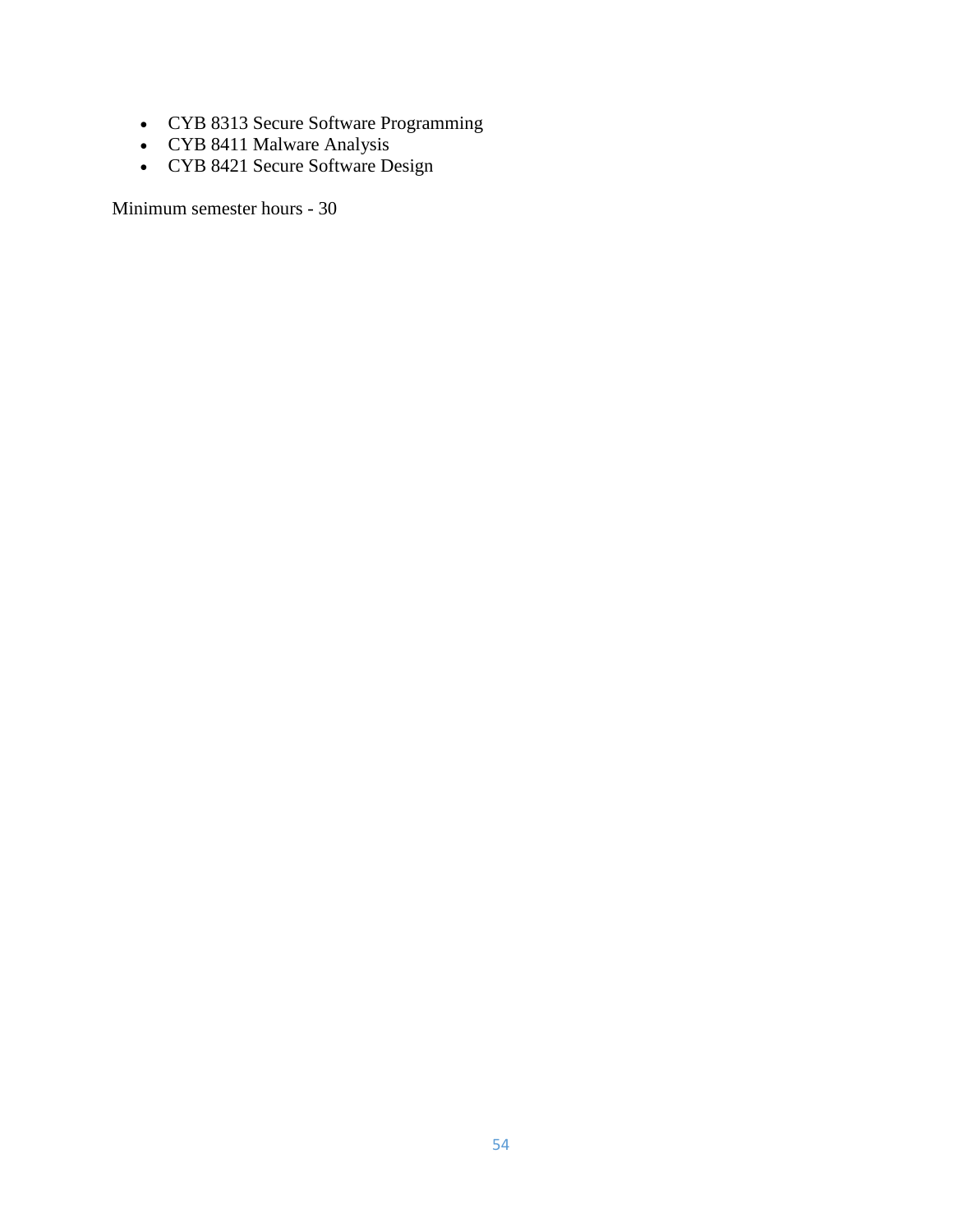# **Course Descriptions**

Course offerings are numbered utilizing four digits, the first indicating college year and the last the number of semester hours credit.

Courses numbered 0001 to 0999 are considered remedial; hours do not count toward minimum requirements for graduation.

Courses numbered 3001 to 4999 fulfill requirements for upper-division credits. Most of these courses have specified prerequisites.

A prerequisite course must have been completed with an acceptable passing grade before enrollment in the given course is permitted.

A corequisite is a course in which a student must be enrolled and satisfactorily participating concurrently with the given course.

## **Business Administration**

## **BUS 5100 Graduate Curricular Practical Training**

**No credit** Alternative work/study, internship, cooperative education, or other type of internship or practicum offered by a sponsoring employer through cooperative agreements with the university.

## **BUS 6003 Foundations of Accounting & Finance**

**Three hours** A discussion of concepts and tools used in financial decision making including the time value of money, an understanding of the financial market and financial statement creation and analysis.

## **BUS 6013 Foundations of Quantitative Methods**

**Three hours** The application of statistical methods to solve business and organizational problems with an emphasis on basic data analysis and decision processes.

## **BUS 6023 Foundations of Economic Theory**

**Three hours** A discussion of microeconomic and macroeconomic theory. Topics include supply and demand analysis, overall market structures, the theory of the firm, the role of profits and incentives, price levels, inflation, unemployment, economic growth, and the business cycle.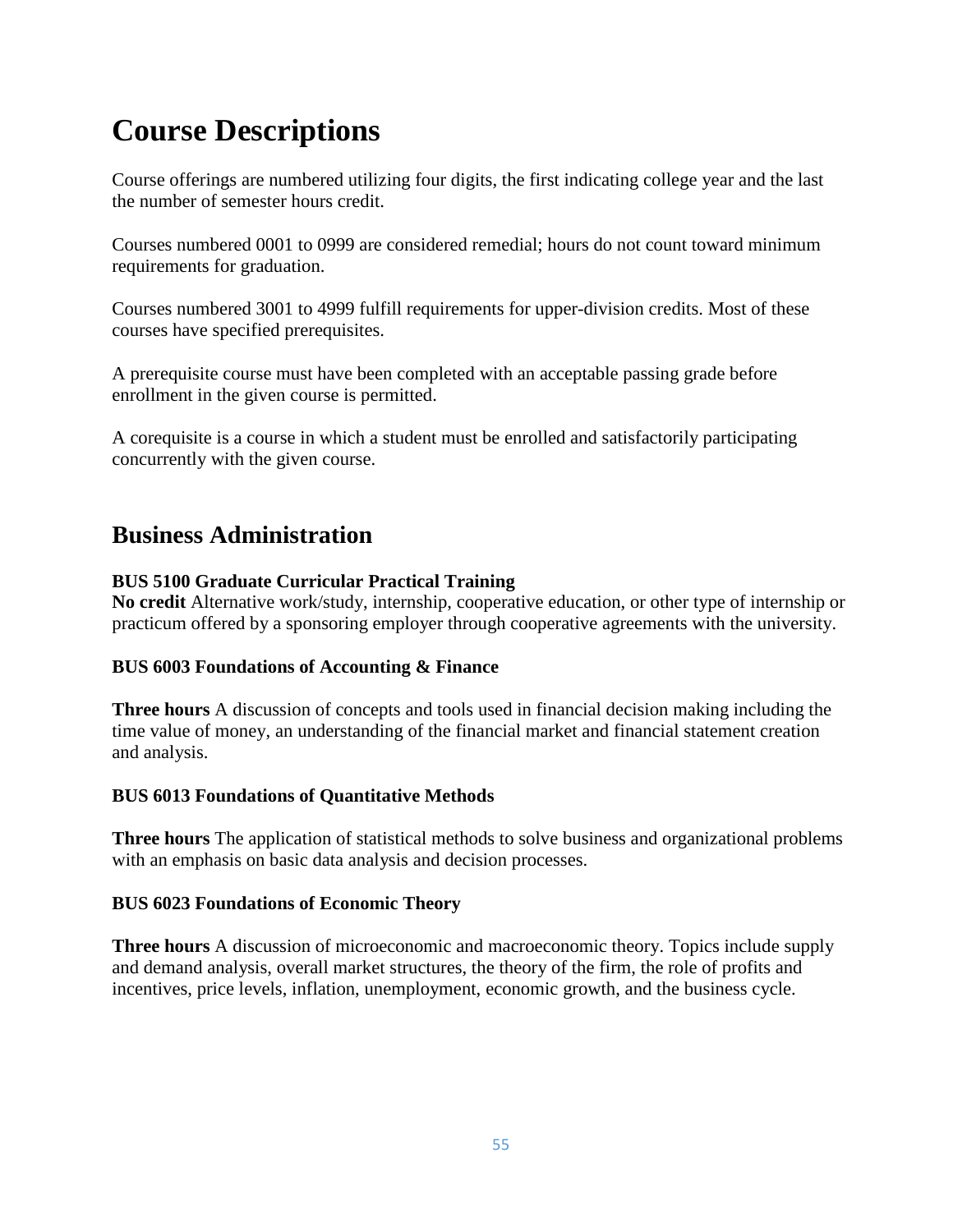## **BUS 7013 Managerial Accounting**

**Three hours** An applied examination of the development and use of accounting information for managerial planning and control, providing insight for strategies designed to maximize organizational performance.

Prerequisite: BUS 6003, or undergraduate accounting course; or enrolled in 36 hour program

## **BUS 7033 Organizational Management and Leadership**

**Three hours** A review of leadership and management theory and practice with emphasis on moral and ethical considerations. Leader competency and management practice are compared and contrasted and students practice effective applications of each to achieve personal and organizational goals. Mission, vision, and values as significant strategic planning and execution mechanisms are explored in relationship to both the organization and the individual.

## **BUS 7043 Community Development and Dynamics**

**Three hours** A study of the principles and dynamics of community development. Particular attention will be paid to the unique characteristics of temporary communities who live in close proximity for specified amounts of time and the leadership necessary to foster health and effectiveness in such communities.

### **BUS 7113 Marketing Strategies**

**Three hours** A study of integrative marketing strategies encompassing consumer behavior and market research, branding and product management, distribution, and promotion.

### **BUS 7213 Global Leadership and Ethics**

**Three hours** An exploration of how cross-cultural and global perspectives highlight competitive advantage through diversity. Application of universal standards of leadership and ethics in multiple organizational settings.

### **BUS 7223 Managerial Economics**

**Three hours** A study of economic theories of the firm and of the market with an emphasis on applications to current business issues, global economic development, and shareholder influence.

Prerequisite: BUS 6023, undergraduate economics course or equivalent; or enrolled in 36 hour program

### **BUS 7243 Design Research**

**Three hours** The course will focus on the research method specifically needed to understand and solve human-centered design problems. Students will learn different research techniques, how to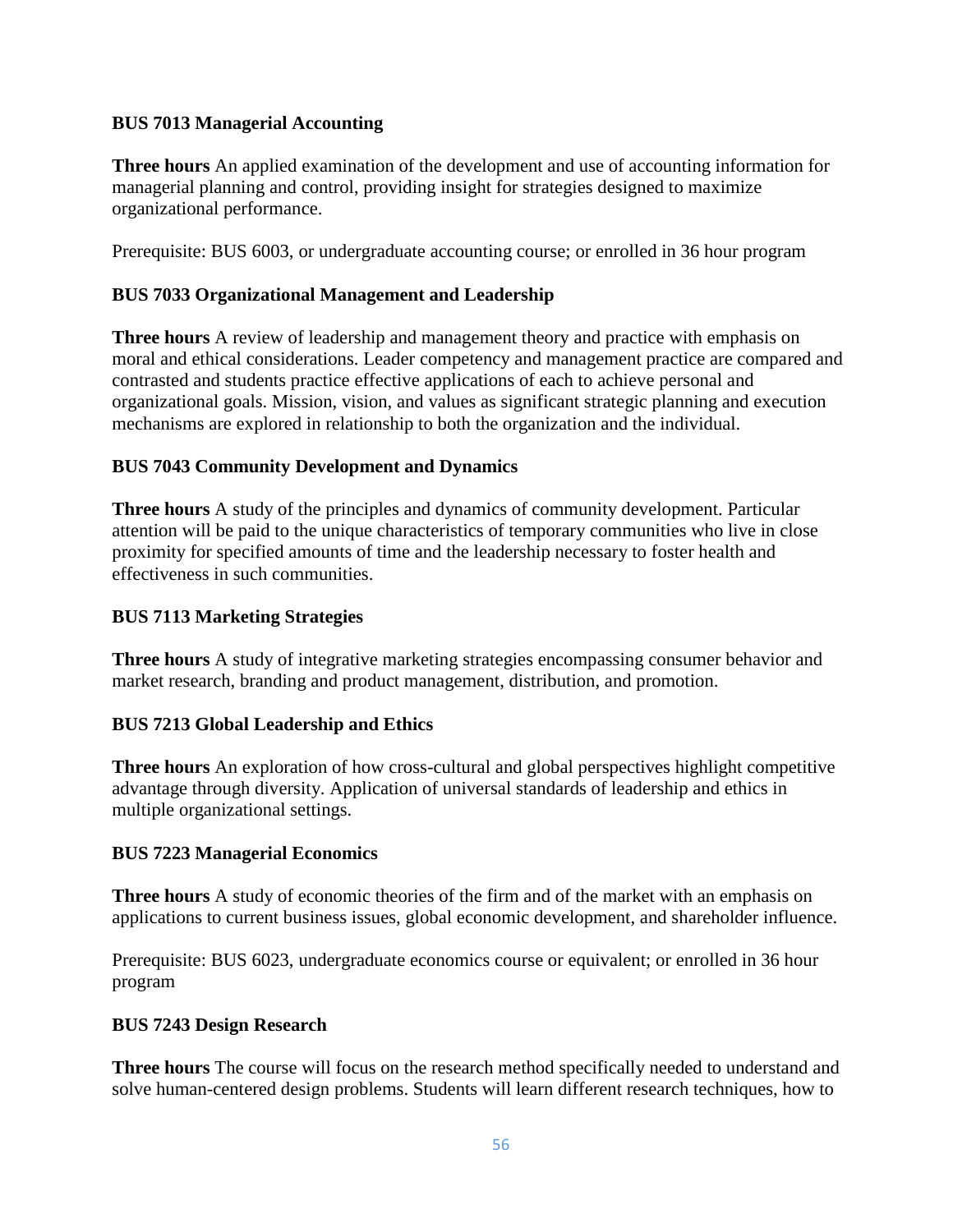interpret the research, and then how to utilize the research to solve complex problems. The understanding of design research is necessary to be successful at design thinking and collaborative design.

## **BUS 7253 Design Thinking Methods**

**Three hours** Through the study of Design Thinking Methods, students will cultivate creative thinking, innovation, and problem-solving skills. Students will research and collaborate on complicated human-centered design problems to develop the skills needed to begin the process of solving complex problems and challenges. Students will study methods developed by Design Thinking and Design Research companies and learn to integrate those methods into their design arsenal.

## **BUS 7313 Outdoor Program Management**

**Three hours** An applied investigation of the processes for operating and maintaining outdoor programming including equipment selection, equipment maintenance, trip logistics and leadership, marketing, skill training, instructor progressions, and program and personnel evaluation.

## **BUS 7443 Leading Organizational Transformation**

**Three hours** A study of when and where transformation models are most effective. Involves the process of assessing organizational readiness for change and forecasting and designing alternative futures.

## **BUS 7453 Personality and Emotional Health in Organizations**

**Three hours** An exploration of emotional intelligence and the development of relationships among various hierarchical work levels. Includes a study of the impact of cultural differences on organizational settings and a review of tools and models related to this process.

## **BUS 8003 Managerial Finance**

**Three hours** An applied examination of financial concepts as a process of acquiring, analyzing, synthesizing, and disseminating relevant insights to facilitate strategies that maximize organizational performance and stakeholder value.

Prerequisite: BUS 6003, undergraduate finance course or equivalent; or enrolled in 36 hour program

## **BUS 8023 Project Management**

**Three hours** A comprehensive study of the role of the project manager and the initiating, planning, executing, and monitoring of organizational projects within the context of business globalization.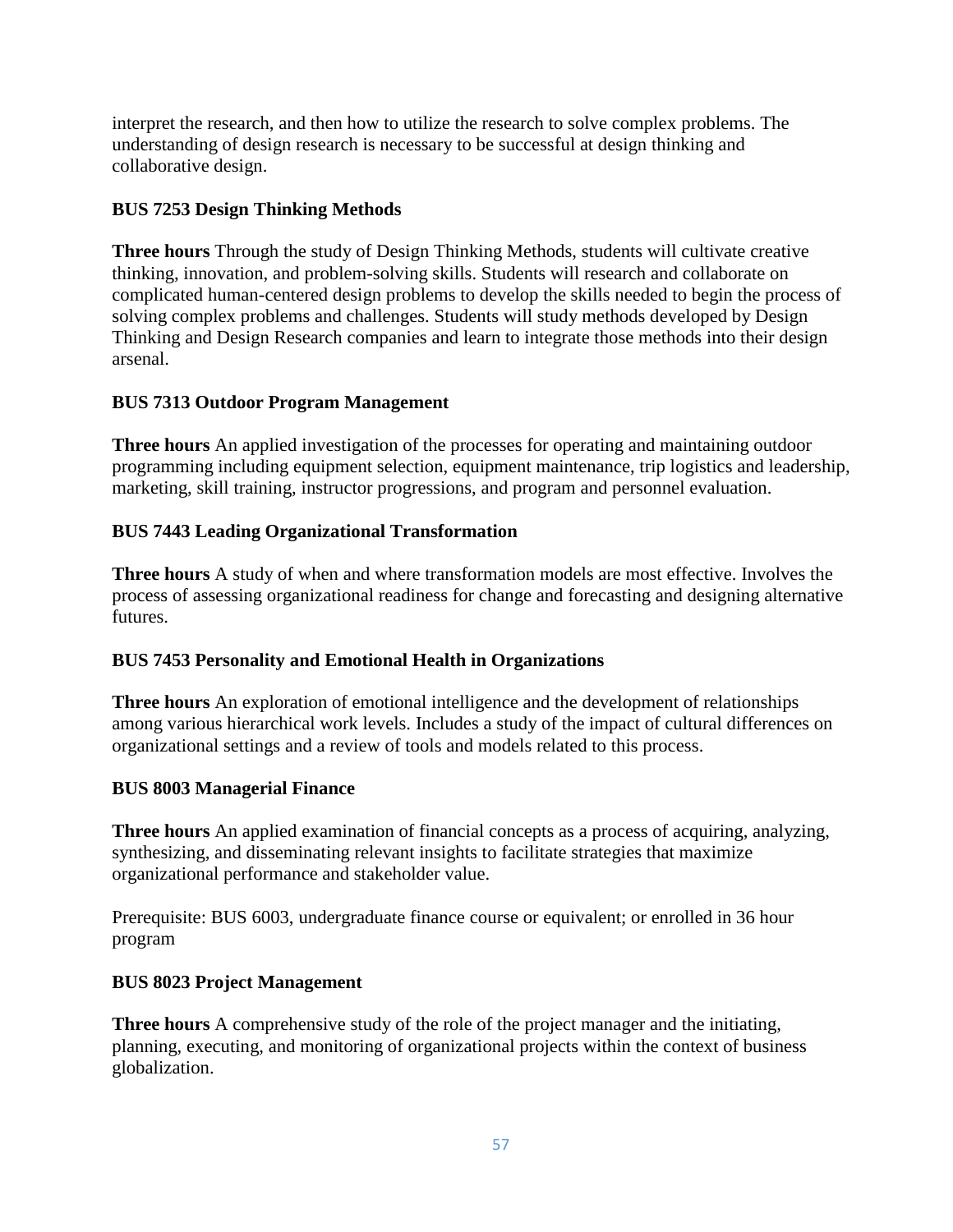### **BUS 8033 Christian Foundations of Business**

**Three hours** An examination of the basic elements of the Christian faith with the purpose of understanding Christian worldview, faith, practice, values, testimony, lifestyle, and the application of those in business and organizational settings.

## **BUS 8043 Quantitative Methods for Business**

**Three hours** The application of quantitative modeling to decision making methods in business.

Prerequisite: BUS 6013, undergraduate quantitative methods course or equivalent; or enrolled in 36 hour program

## **BUS 8113 Global Supply Chain Management**

**Three hours** A study of the application of business management in a global environment and the human resource implications on international operations.

## **BUS 8143 Development & Formation in an Outdoor, Experiential Context**

**Three hours** An exploration of the processes for formation and development of youth and adults utilizing outdoor and experiential based contexts. Specific focus will be given to learning that derives from embodied participation in intentional learning environments.

## **BUS 8153 Emerging Models in Outdoor & Experiential Based Programs**

**Three hours** An examination of program models emerging in the field of outdoor and experience based programming including gap years, college programs, college-camp partnerships, multi-site camp designs and traveling camp programs. Attention will also be given to appropriate program design in the context of emerging program formats.

### **BUS 8213 Quantitative Marketing Research**

**Three hours** The application of research methods to make informed decisions about complex marketing problems.

Prerequisite: BUS 6013, undergraduate statistics course or equivalent; or enrolled in 36 hour program

### **BUS 8263 International Business Practicum**

**Three hours** An 8-week location-specific study experience with a one- to two-week travel component. Class sessions prior to and following the travel component of the class will be used for research, preparation, presentations, and assessment.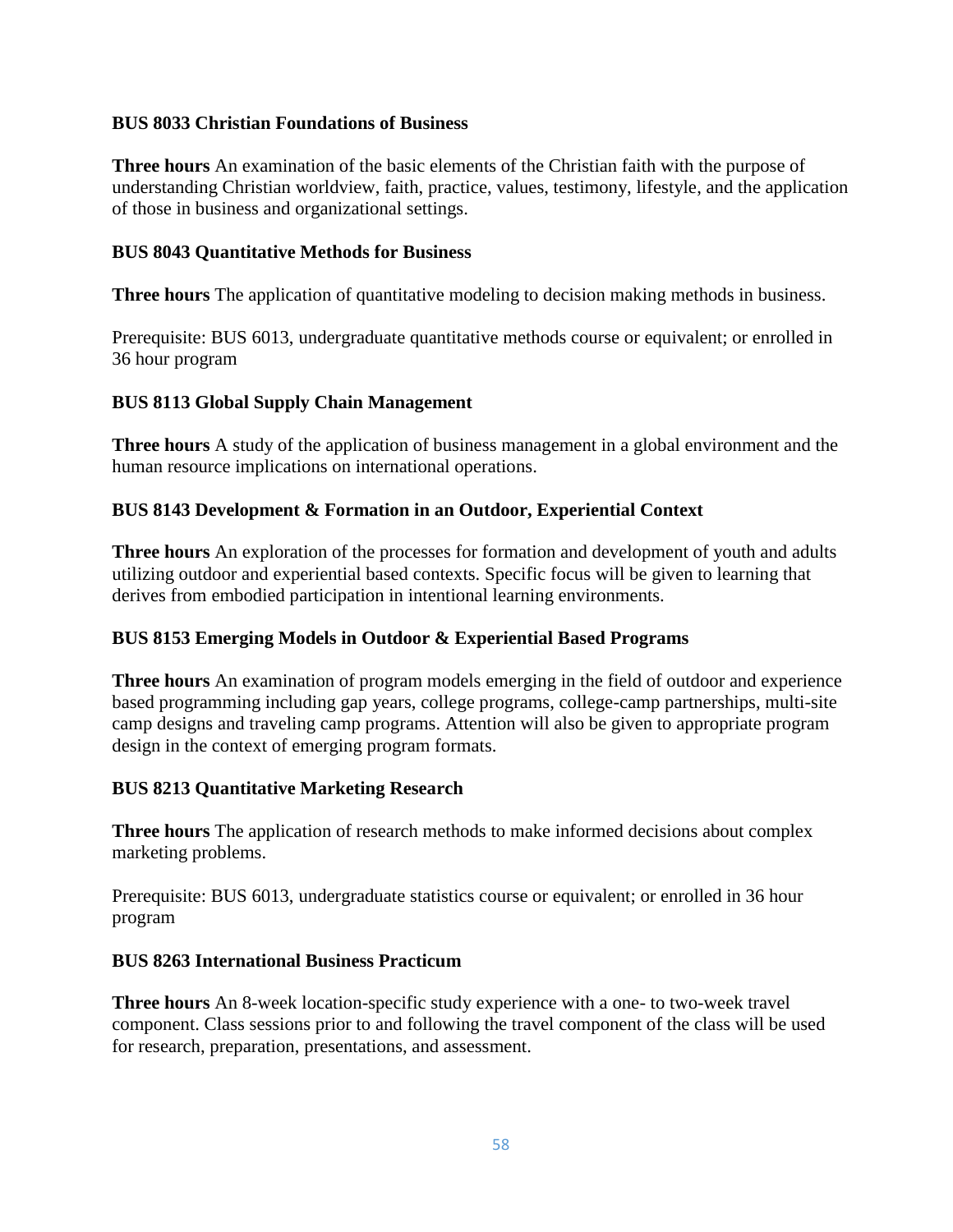## **BUS 8283 Marketing Analytics**

**Three hours** An examination of the creating, collecting, analyzing, measuring, and presenting marketing information and its impact on firm performance.

### **BUS 8333 Organizational Effectiveness**

**Three hours** An exploration of theories, principles, best practices, and skills necessary for organizational analysis and design with a focus on change management skills and the development of high performing teams.

## **BUS 8343 Strategies for Emerging Markets**

**Three hours** A study of strategy development by multinational enterprises as it applies to complex business environments in developing countries.

## **BUS 8373 Consumer Insights & Decision Making**

**Three hours** An in-depth study of use of insights to transform business data related to consumer decision making into useful information to support business decision making.

## **BUS 8413 Qualitative Marketing Research**

**Three hours** The application of qualitative research methods to explore complex marketing problems.

## **BUS 8443 Ethical Decision Making in Organizations**

**Three hours** A study in how decision and actions incorporate perspectives. This course examines, from a Christian perspective, the ethical foundations, responsibilities, and consequences of decisions and practices in our organizational life and in society as a whole.

### **BUS 8613 Seminar in Design Thinking & Innovation**

**Three hours** An intensive discussion of current research and practice of design thinking and innovation with a focus on understanding current methods of solving human-centered design problems.

### **BUS 8793 Designing & Executing Strategies**

**Three hours** The analysis of internal and external structures and forces of organization to determine core competencies and strategies.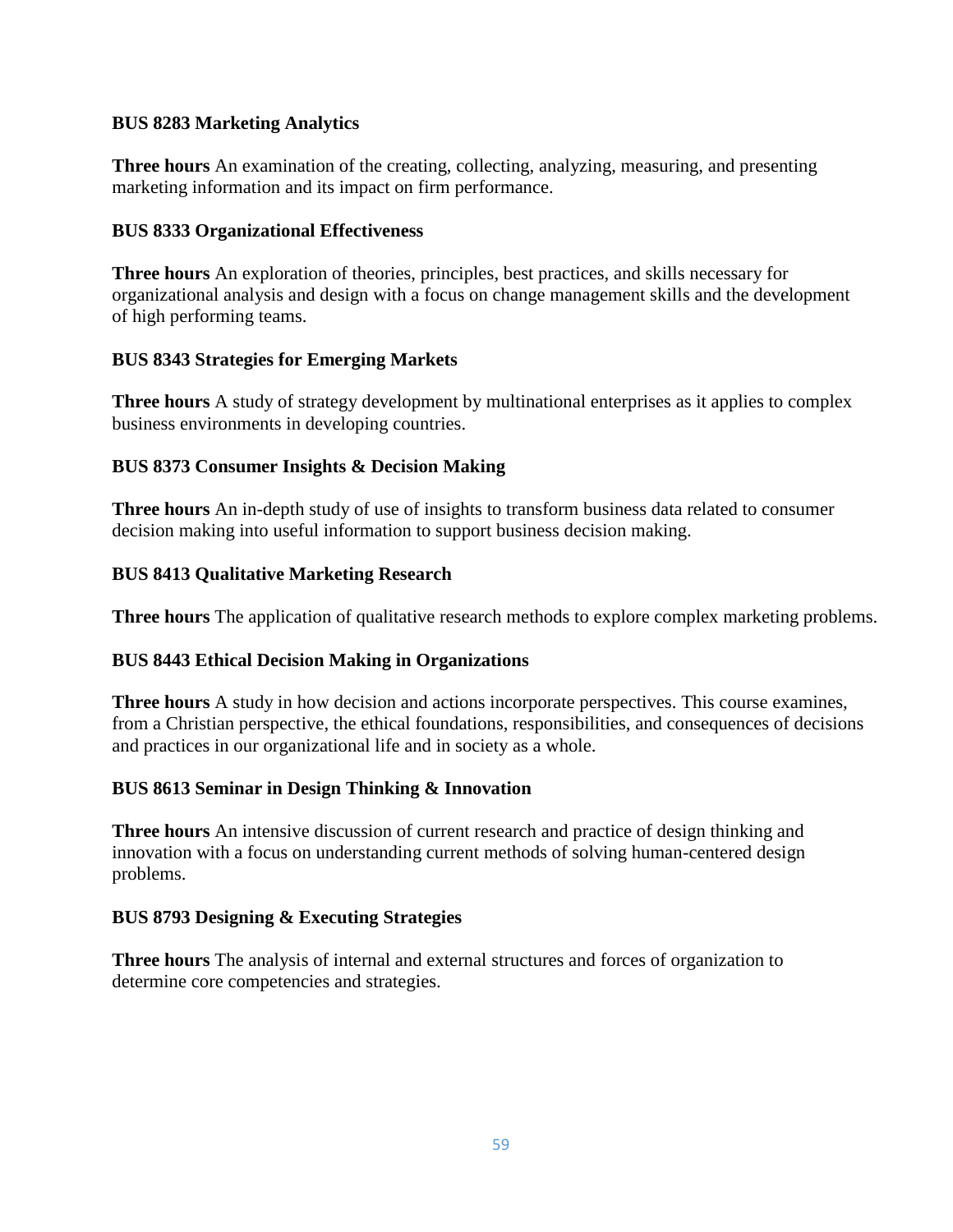## **BUS 8893 Graduate Business Seminar**

**Three hours** An intensive development experience which allows participants to explore, discover, and affirm practices which enable individuals to address personal and organizational challenges. This course must be taken in the last twelve hours of a student's course of study.

## **Counseling**

## **CNL 5100 Graduate Curricular Practical Training**

**No credit** Alternative work/study, internship, cooperative education, or other type of internship or practicum offered by a sponsoring employer through cooperative agreements with the university.

## **CNL 7013 Statistics and Research**

**Three hours** Basic research approaches to solving applied problems with emphasis on gaining a broad understanding of the research process. The course provides an introduction to statistics as well as an opportunity to critique research in an area of study.

## **CNL 7023 Human Development**

**Three hours** An overview of theories of physical, cognitive, spiritual, and social/emotional development and processes throughout the life span. Theoretical and practical instruction is designed for application of developmental research and theory to educational and related mental health settings.

### **CNL 7033 Social and Cultural Foundations**

**Three hours** Study of social, cultural, ethnic, and gender issues related to families, schools, and communities. The impact of special issues (e.g., sexism, gender roles, ethnicity, race, differing lifestyles, discrimination, socioeconomic status, and social and multi-cultural trends) on individual family members, the family as a whole, and organizations such as the school and the church are examined.

## **CNL 7113 Principles of Family Therapy**

**Three hours** An overview of the major theories and their therapeutic implications. Focus is on treatment of problems within a systems framework. Students are given a comprehensive survey of the major models of family therapy that includes but is not limited to the following: Bowenian, Contextual, Experiential, Solution- Focused, Structural, Strategic, and Narrative.

### **CNL 7123 Group Theory**

**Three hours** An introduction to group theory and processes in counseling and guidance. Interaction patterns and dynamics within small groups are considered. Focused on the understanding of individual and group behavior, the course involves didactic and experiential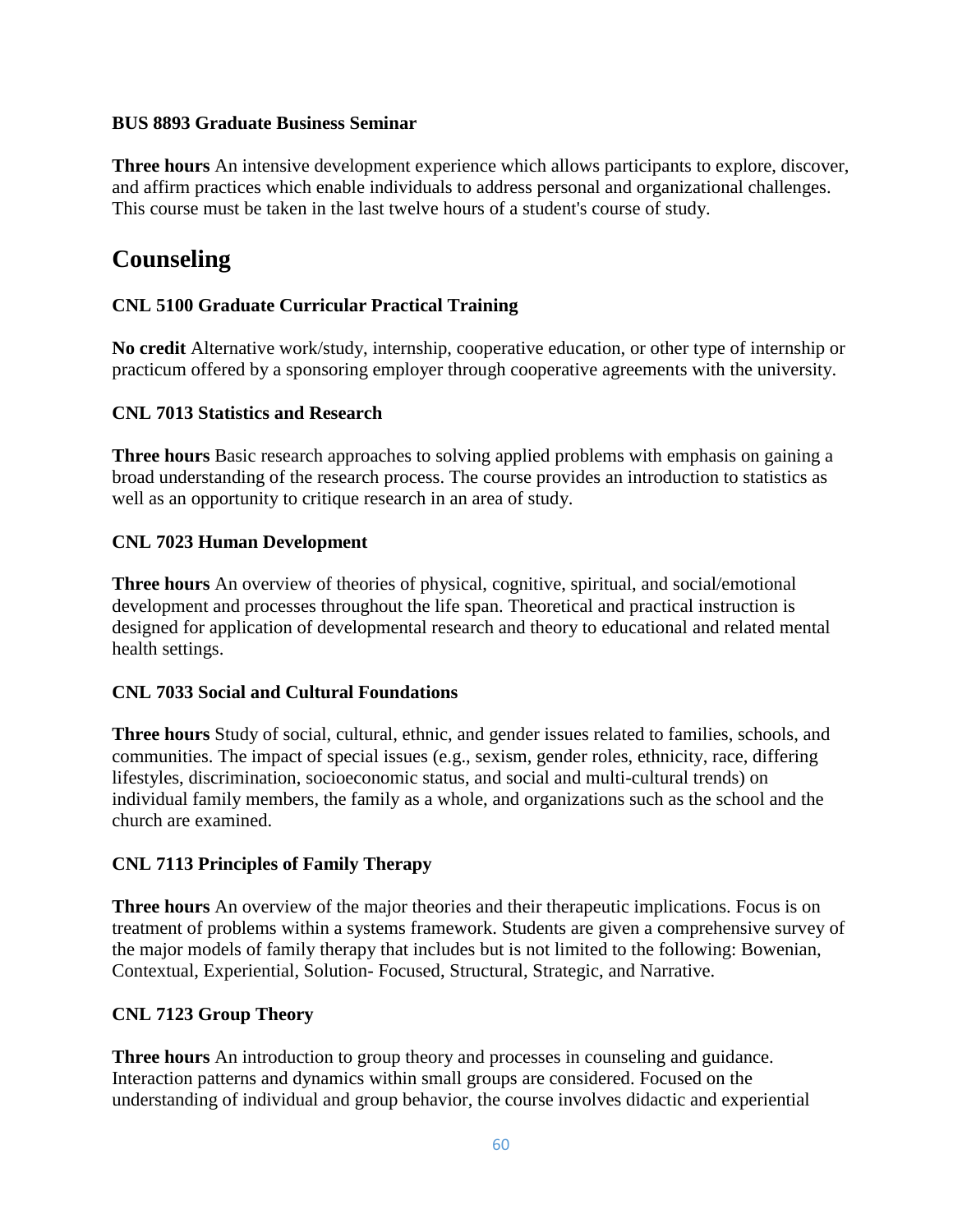learning in group theory and practice. Students participate in a group to develop self-awareness, acceptance, and effective interpersonal skills.

Prerequisite: CNL 7133

## **CNL 7133 Theories and Techniques of Counseling**

**Three hours** Overview of major counseling theories and techniques and a review of historical foundations of mental health care. Social, psychological, and philosophical influences associated with the counseling professions are considered.

## **CNL 7313 Career Development Information and Vocational Education**

**Three hours** An examination of career development theories, the research supporting the theories, and the practical application of these ideas in career counseling. Course work includes information about the development of an educational-occupational library, the classification of the world of work, and the use of occupational data in career counseling and development across the lifespan.

## **CNL 7353 Introduction to Play Therapy**

**Three hours** This course will cover the history, prominent theories, and research support for play therapy, as well as current trends and practices in play therapy. Fundamental play therapy skills will be covered, with a strong emphasis on child-centered play therapy. Implementation of play therapy within a family systems orientation will be a component of the course. Students who successfully complete the course will have sufficient knowledge to begin providing supervised play therapy.

Prerequisite: CNL 7133

## **CNL 7513 Introduction to Clinical Mental Health Counseling**

**Three hours** This course provides an introduction to the history and foundations of mental health counseling. The roles, functions, and context of practicing in a variety of mental health settings will be explored. An overview of the professional issues and scope of practice for mental health professionals will be examined.

## **CNL 7613 Family of Origin**

**Three hours** An explanation of the theoretical bases of family of origin work. Exploration of the student's own family history and family patterns across generations is included. Course includes the review of the basic concepts and therapeutic techniques used in family of origin education and counseling.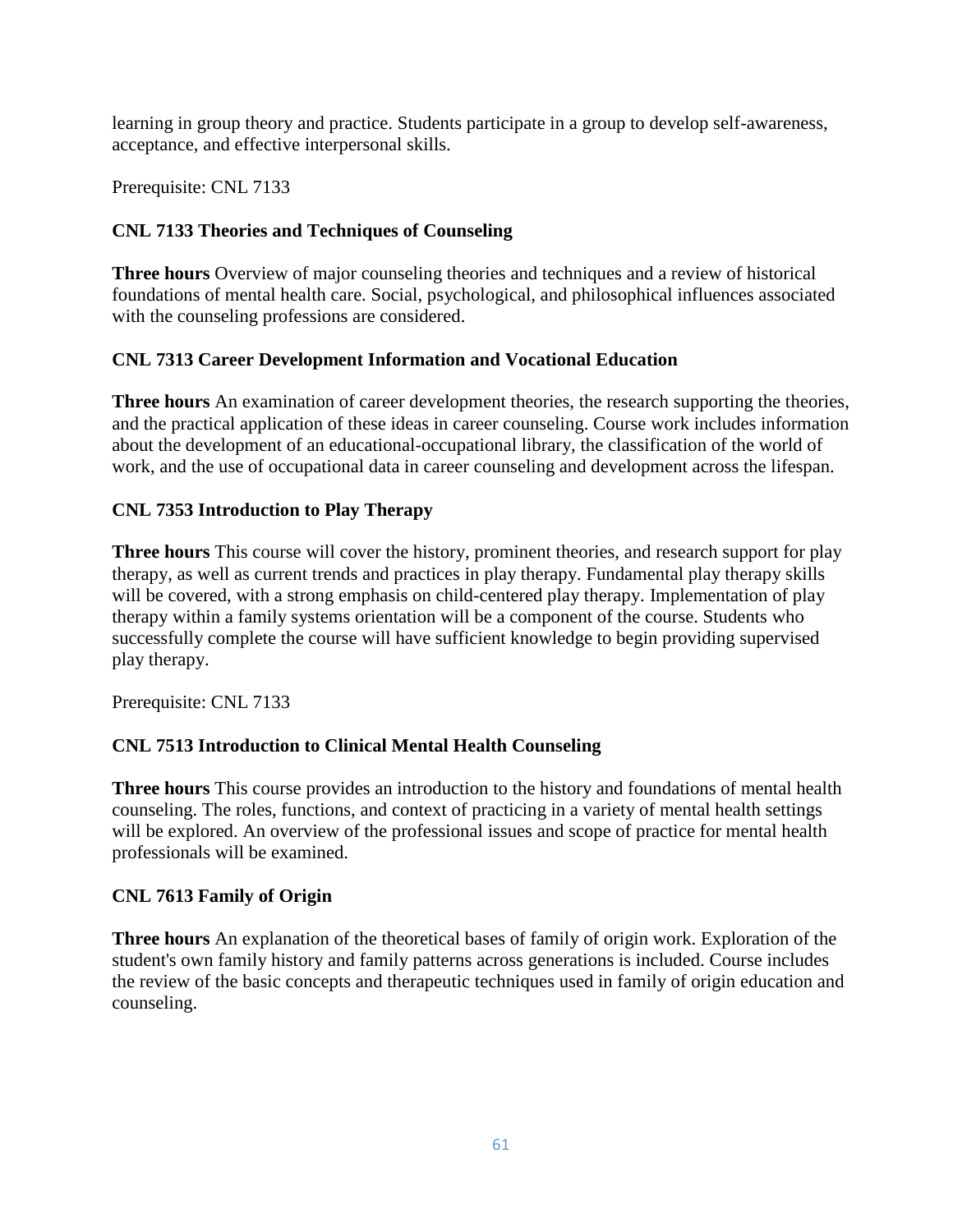## **CNL 7623 Family Systems**

**Three hours** A study of the conceptual and philosophical similarities and contrasts between systems theory and linear psychological theoretical frameworks. General systems theory, cybernetics, family systems, constructivism, and social constructivism are explored. The primary focus is the understanding and development of a family systems conceptual framework.

## **CNL 7633 Principles of Marital Therapy**

**Three hours** A study of the major theories and principles of marital therapy, focusing on the systemic models of marital therapy. Assessment techniques, intervention strategies, and issues common to marital therapy are examined.

Prerequisite: CNL 7113

## **CNL 7643 Family Sexuality**

**Three hours** Examines development of sexuality in the context of the family system including cultural, psychological, biological, and spiritual factors. Special attention is paid to the issues of gender, sexual functioning, and sexual dysfunction from a family systems perspective.

### **CNL 8013 Assessment**

**Three hours** Principles of measurement and assessment. Use of various assessment instruments including achievement, aptitude, intelligence, interests, and personality tests in the processes of counseling and guidance. Supervision in administering, scoring, and interpreting individual evaluation methods is emphasized.

### **CNL 8033 Christian Foundations in Counseling**

**Three hours** Understanding of Christian values and perspectives by examination of basic elements of the Christian faith. Through the study of the literature and theology of the Christian scriptures, candidates explore relationships among Christian faith, values, and practice, pertaining to the field of counseling.

### **CNL 8043 Relationship Assessment**

**Three hours** An examination of various relationship assessment instruments and their role in the assessment, diagnosis, and treatment of couples and families. Assessment of premarital, marital, parenting, and family systems is considered. Participants are trained in the administration and clinical application of standardized inventories. Students also examine how their theoretical orientation forms their assessment methodology.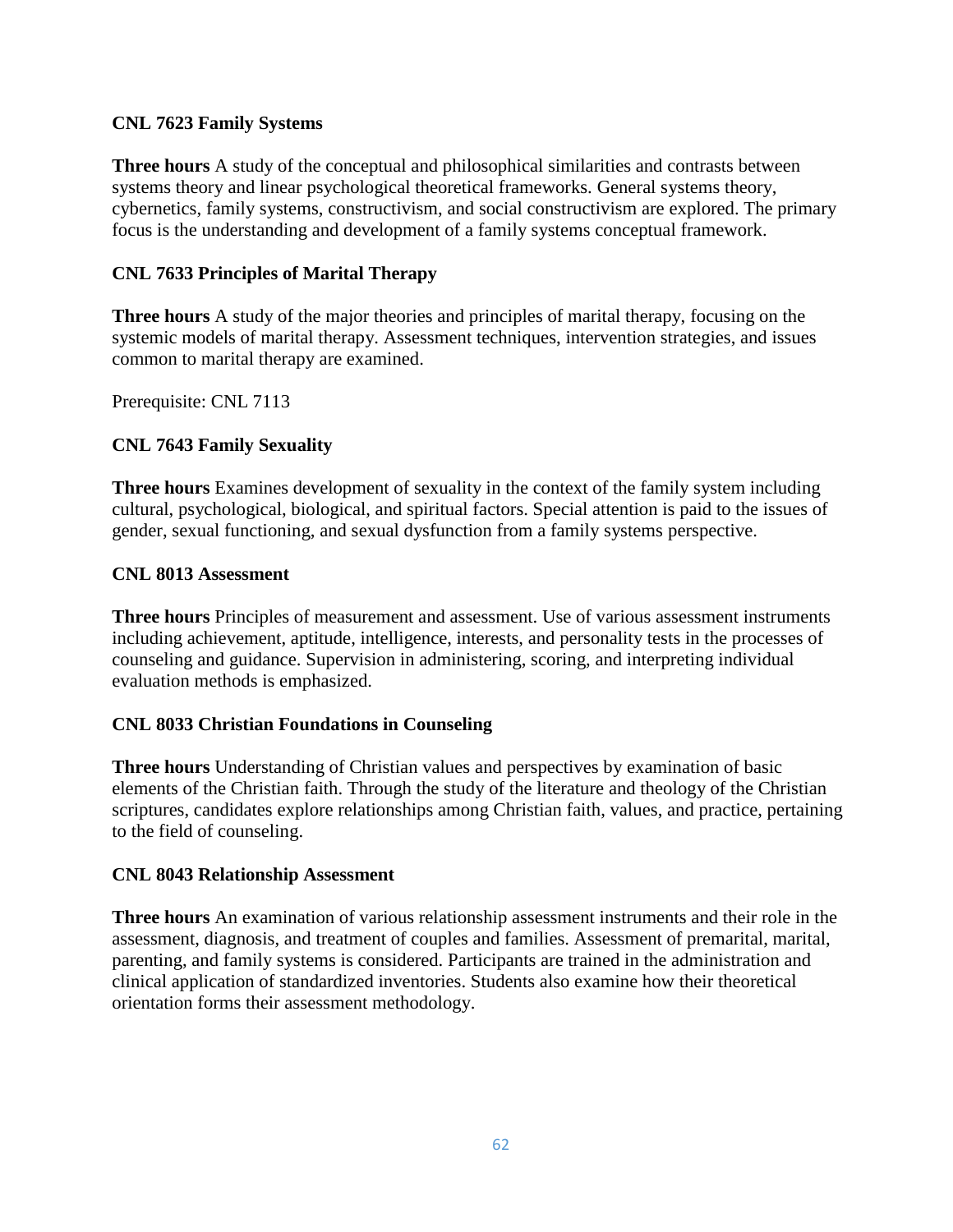## **CNL 8053 Crisis Counseling**

**Three hours** This course provides an overview of the theories, history, and practice of crisis counseling. The examination of the credentialing process and principles in Critical Incident Stress Management will be reviewed. Study of the techniques and interventions used in a variety of crisis settings will be a focus on the course.

## **CNL 8063 Addictions**

**Three hours** This course provides an overview of the essential physiological, psychological, and social effects of drugs, chemical dependency, and other addictive behaviors (e.g. gambling, sexual addition) taught from a general systems perspective. The etiology and history of addictions are discussed, as well as different theoretical approaches and treatment strategies, including outpatient and residential, individual, group, and family therapy.

## **CNL 8073 Diagnosis and Case Management**

**Three hours** This course is a study of the diagnosis and treatment of abnormal behavior and personality and the foundations of case management. The student develops a working knowledge of the diagnostic categories of the current DSM and gains an understanding of the application of diagnosis to clinical practice. Students will also examine different models and strategies of case management, with emphasis on basic interviewing and assessment strategies, case conceptualization, and treatment planning for appropriate and effective intervention strategies; and effective documentation.

## **CNL 8133 Advanced Psychopharmacology**

**Three hours** A basic introduction to psychopharmacology for non-medical counselors. General principles underlying the use of psychoactive medications to treat the major classes of mental illness are covered, with emphasis on practical aspects of pharmacology, including drug selection, dosage, side effects, and toxicity. Basic principles of neuropharmacology are also discussed. The goal is to equip counselors to better understand psychopharmacology and to interact with medical personnel who prescribe medications.

## **CNL 8143 Child and Adolescent Counseling**

**Three hours** This class will provide an overview of the clinical skills used in the practices of child and adolescent therapy. Clinical assessment and treatment of children and adolescents in sociocultural context will be the focus for knowledge and skill development in this class. Multiple therapy perspectives will be utilized with the primary theoretical emphasis being a family systems/therapy framework. Common childhood and adolescent disorders will be reviewed and applied to specific case material.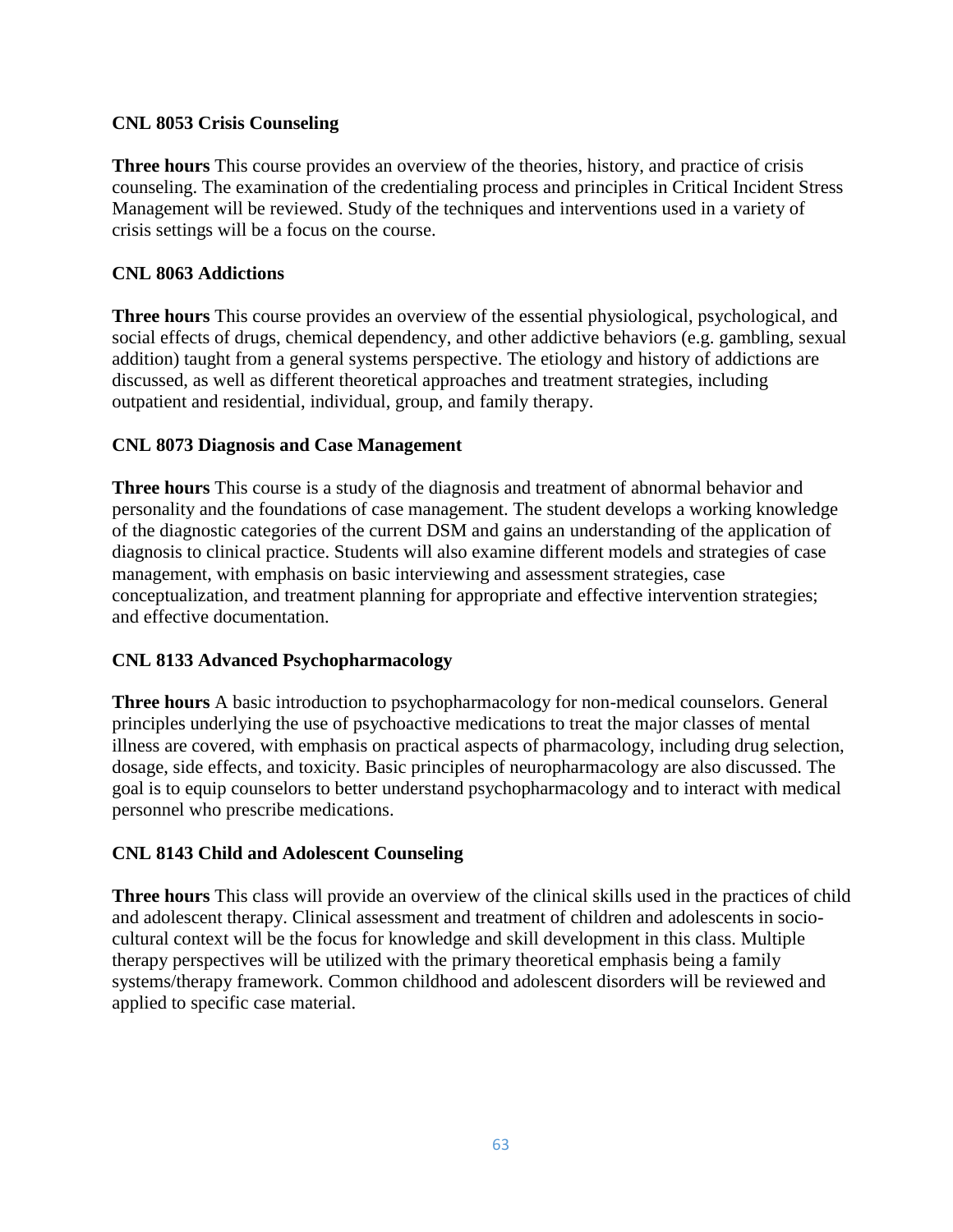## **CNL 8213 Family Play Therapy**

**Three hours** This advanced play therapy course focuses on concepts and skills for working with children and their families using an integration of play therapy and family systems approaches. The class will also focus on learning how to train parents/caregivers to be therapeutic agents in their children's lives through the utilization of filial therapy. Other play-based approaches aimed at improving parent-child relationships will also be reviewed. Students will also learn play-based activities that can be used for assessing and improving family relationships in conjoint family therapy sessions.

Prerequisite: CNL 7353

## **CNL 8313 Applied Research**

**Three hours** Students in this course will learn advanced level research and statistics as applied in the counseling field. Students should have completed introductory level course work in statistics and research methods. Students will develop skills that will enable them to design, conduct, and report applied research. Students will be exposed to the logic underlying the research process, as well as a broad range of research designs. Throughout the course there will be an emphasis on both conceptual understanding and the development of practical skills.

Prerequisites: Upper division undergraduate courses in statistics and research methods in the last five years with minimum grade of 'B' in each course, or CNL 7013 Statistics and Research

### **CNL 8433 Professional Development and Ethics**

**Three hours** Insights into professional roles and functions. Areas of emphasis include professional socialization and the role of professional organizations, licensure and certification, legal responsibilities and liabilities of clinical practice and research, family law, confidentiality issues, marital and family Code of Ethics, and inter-professional cooperation. The content of the course is specific to the practice of marital and family counseling.

### **CNL 8613 Brief Therapy**

**Three hours** A study of time-limited approaches to helping people change in various clinical settings with special emphasis on the Mental Research Institute (MRI), the Solution-Focused and the integrative Solution-Based Brief Therapy models. Content includes a historical and theoretical analysis as well as a review of the research and application to individual, marital, family, and group counseling.

### **CNL 8701 Pre-Practicum Laboratory**

**One hour** An orientation to the requirements of practicum/internships. Students practice basic counseling skills, case management skills, and review the ethical considerations required of practicing counselors. Upon demonstration of a satisfactory working knowledge in each of these areas, the supervising faculty will grant approval for the student to enroll in practicum.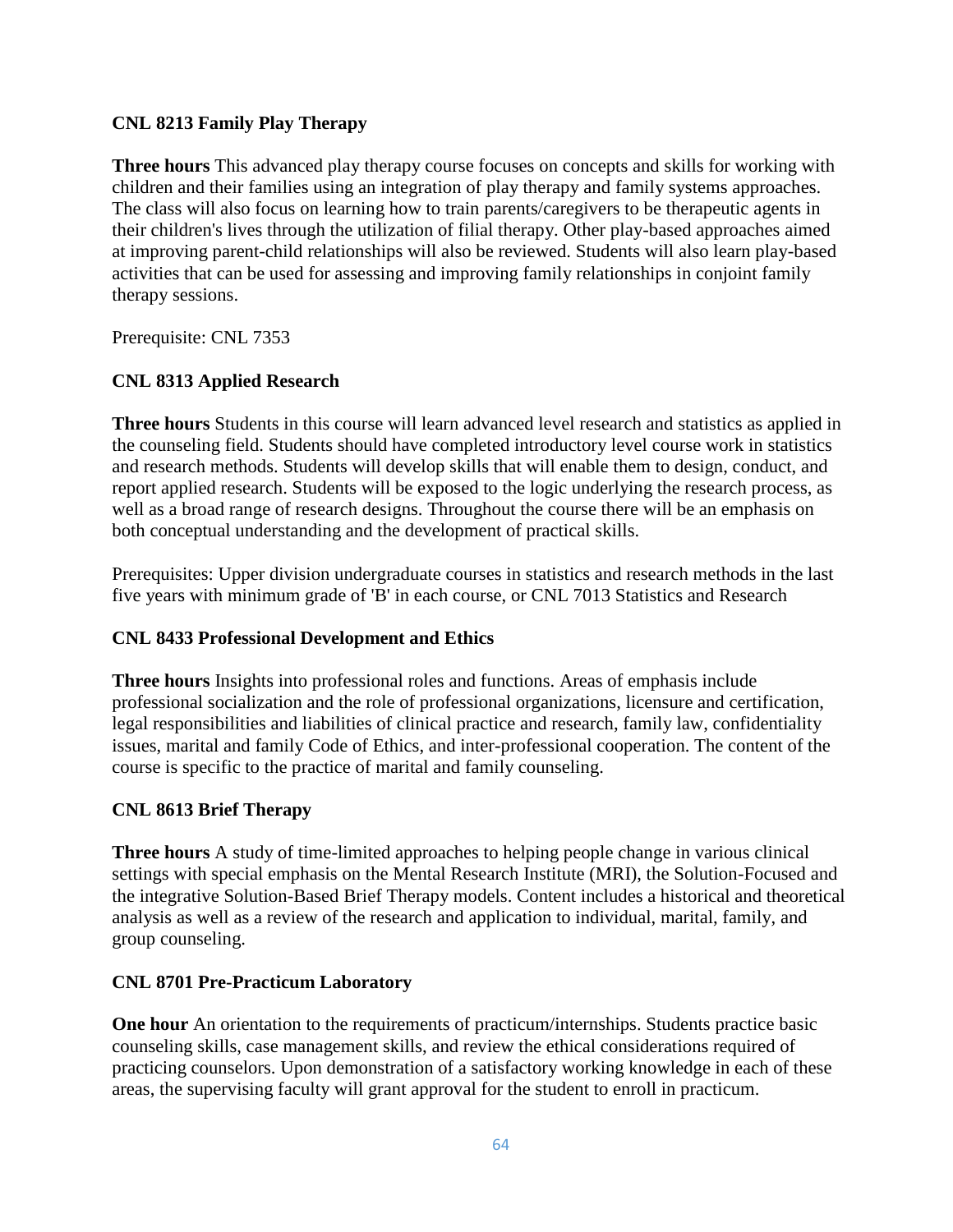## **CNL 8810 Practicum/Internship Individual Supervision**

**No Credit** Individual supervision for clinical experiences for Practicum/Internship.

Prerequisite: Recommendation by Department faculty or Community Counseling Clinic Director

#### **CNL 8813 Practicum I**

**Three hours** A supervised experience for the development of counseling skills. Recommendation by the Department of faculty and admission into candidacy required.

#### **CNL 8823 Practicum II**

**Three hours** A supervised experience for the development of counseling skills and competencies.

#### **CNL 8873 Internship I**

**Three hours** Supervised experience designed to develop competencies necessary for counseling.

Prerequisites: CNL 8823 and recommendation by graduate Counseling faculty

#### **CNL 8883 Internship II**

**Three hours** Supervised experience designed to develop competencies necessary for counseling.

Prerequisite: CNL 8873

### **CNL 8901 Selected Topics in Counseling**

**One hour** An intensive study of a selected area of counseling designed to meet the particular needs of pre-service and/or in-service counselors or administrators.

Prerequisite: instructor consent

#### **CNL 8902 Selected Topics in Counseling**

**Two hours** An intensive study of a selected area of counseling designed to meet the particular needs of pre-service and/or in-service counselors or administrators.

Prerequisite: instructor consent

#### **CNL 8903 Selected Topics in Counseling**

**Three hours** An intensive study of a selected area of counseling designed to meet the particular needs of pre-service and/or in-service counselors or administrators.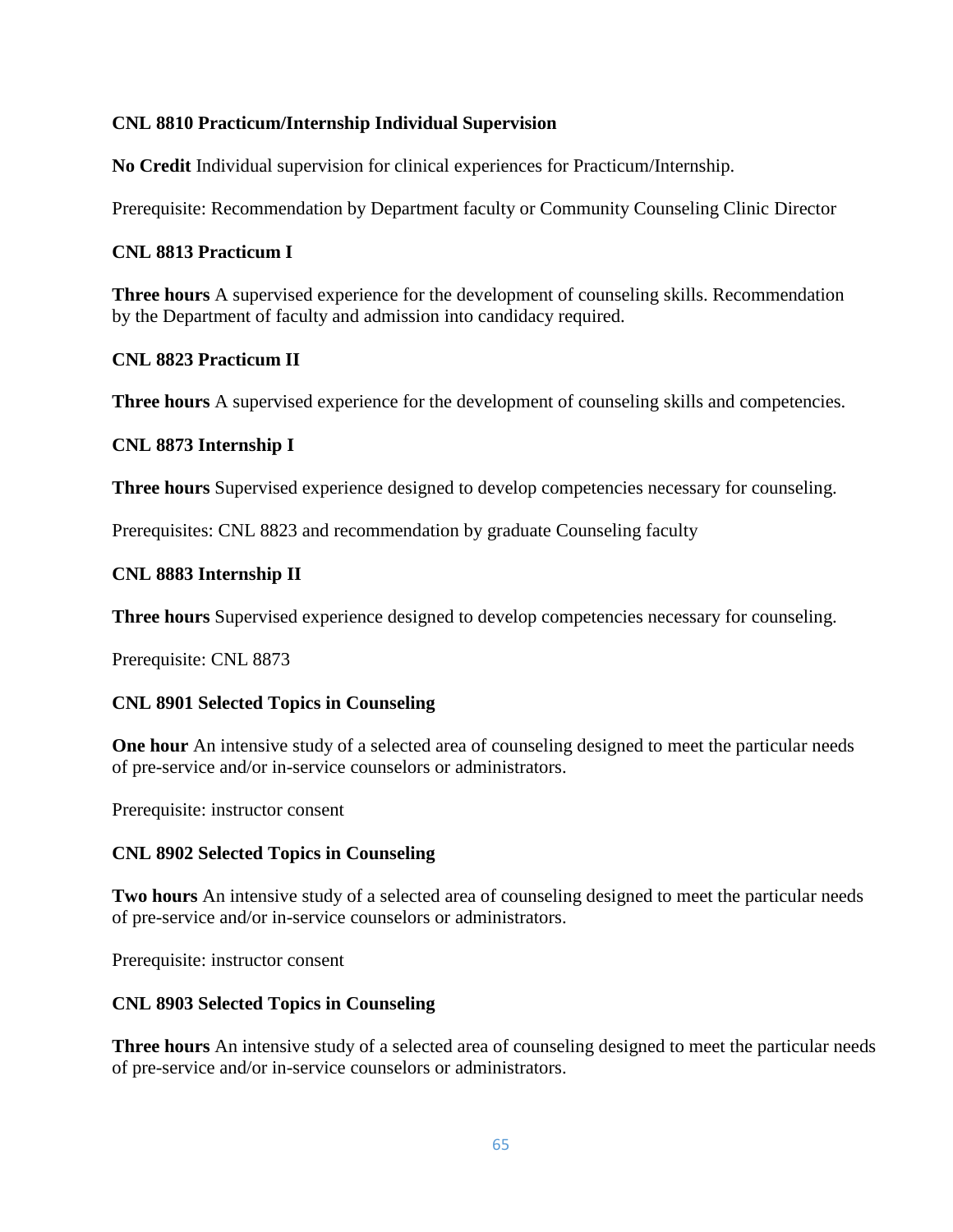Prerequisite: instructor consent

## **CNL 8911 Selected Topics in Play Therapy**

**One hour** An intensive study of a selected area of play therapy designed to meet the particular needs of pre-service and/or in-service counselors or administrators.

## **CNL 8912 Selected Topics in Play Therapy**

**Two hours** An intensive study of a selected area of play therapy designed to meet the particular needs of pre-service and/or in-service counselors or administrators.

## **CNL 8913 Selected Topics in Play Therapy**

**Three hours** An intensive study of a selected area of play therapy designed to meet the particular needs of pre-service and/or in-service counselors or administrators.

Prerequisite: CNL 7353

## **Cybersecurity**

## **CYB 7103 Cybersecurity Foundations**

**Three hours** The course will provide students with an overview of various cybersecurity concepts. We begin by exploring the history, terminology, and need for security, then navigate through ethical, legal and professional issues. We introduce numerous security technologies and their importance. The overview ends with discussions on planning, risk management, and implementing information security.

## **CYB 7113 Legal Issues and Ethics**

**Three hours** This course explores ongoing ethical dilemmas created by technology and the concepts of governance and how it applies to information systems. Discussions deal with topics centered on ethics, regulations, laws, and the importance of compliance to minimize risk.

## **CYB 7133 Digital Forensics**

**Three hours** This course covers the fundamentals of digital forensics covering both theoretical and practical foundations of commonly used techniques and methods. Evidence collection, recovery, extraction, and data hiding are essential topics of the course. The discussion also covers processes and procedures required to comply with legal standards of evidence as well as the legal and ethical implications of forensic methods.

Prerequisite: CYB 7103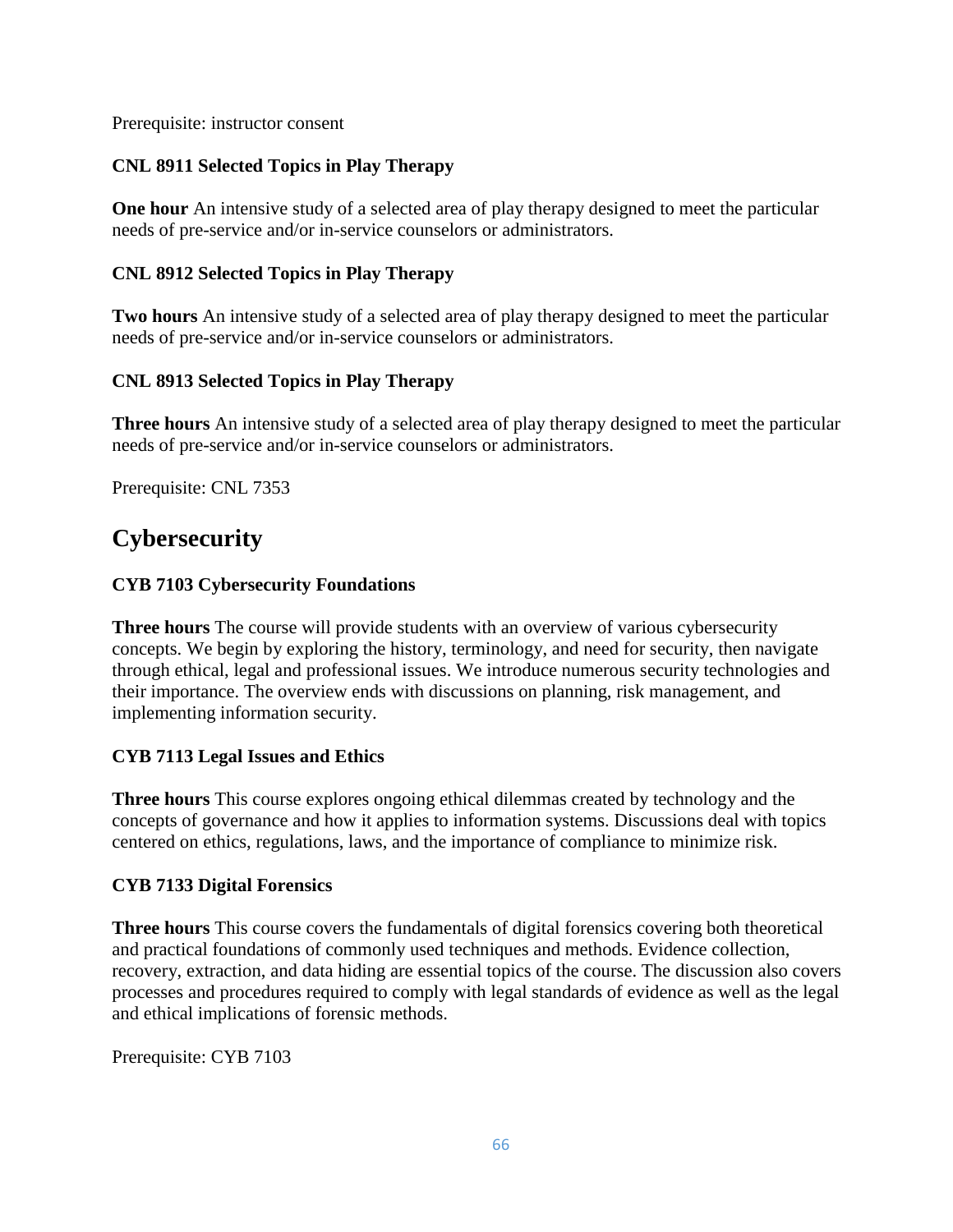## **CYB 7213 Network Security**

**Three hours** This course explores numerous network technologies. We review network fundamentals and topologies before looking into threats, vulnerabilities, cyber crimes, and information assurance. After covering disasters, access controls, and authentication, the course includes cryptography, firewalls, intrusion detection and prevention systems, wireless and mobile networks, anti-virus/antimalware, and other topics. The hands-on focus will give students a substantial knowledge of network security technologies as a result.

## **CYB 7233 Information Technology Risk Management**

**Three hours** This course examines the risks organizations face and how proper planning can reduce those risks. Discussions include threats, vulnerabilities, compliance, security controls, and assets. The course culminates by discussing risk mitigation plans such as business impact analysis, business continuity plans, disaster recovery plans, and incident response.

## **CYB 7243 Web Application Security**

**Three hours** The number of web applications is growing at an exponential rate and security professionals must be able to evaluate, test, and report on weaknesses in these applications. This course focuses on web applications using various tools and techniques with the goal of identifying security flaws and reporting them so businesses can make notable improvements in their applications that reduce business risk and improve the security posture.

Prerequisite: CYB 7103

### **CYB 7311 Block Chain Fundamentals**

**One hour** Block chain is the underlying technology that drives cryptocurrency. It's potential uses are vast and being explored by many industries. This course takes students on a deep dive into block chain and investigates how it works, the peer to peer networking supporting it, and its cryptographic backbone. Students will build and test a basic block chains, implement smart contracts, and investigate node election and block validation processes. Students must have basic programming skills and a working knowledge of network protocols.

Prerequisite: CYB 7103

### **CYB 8113 Security Policies and Privacy**

**Three hours** This course introduces and reinforces the importance of information security policy for all organizations. Topics will include governance, business drivers, types of policies and frameworks, data classification, implementing and maintaining IT security policies. Discussions surrounding privacy and ethics will play an important role in shaping views on policy and their creation.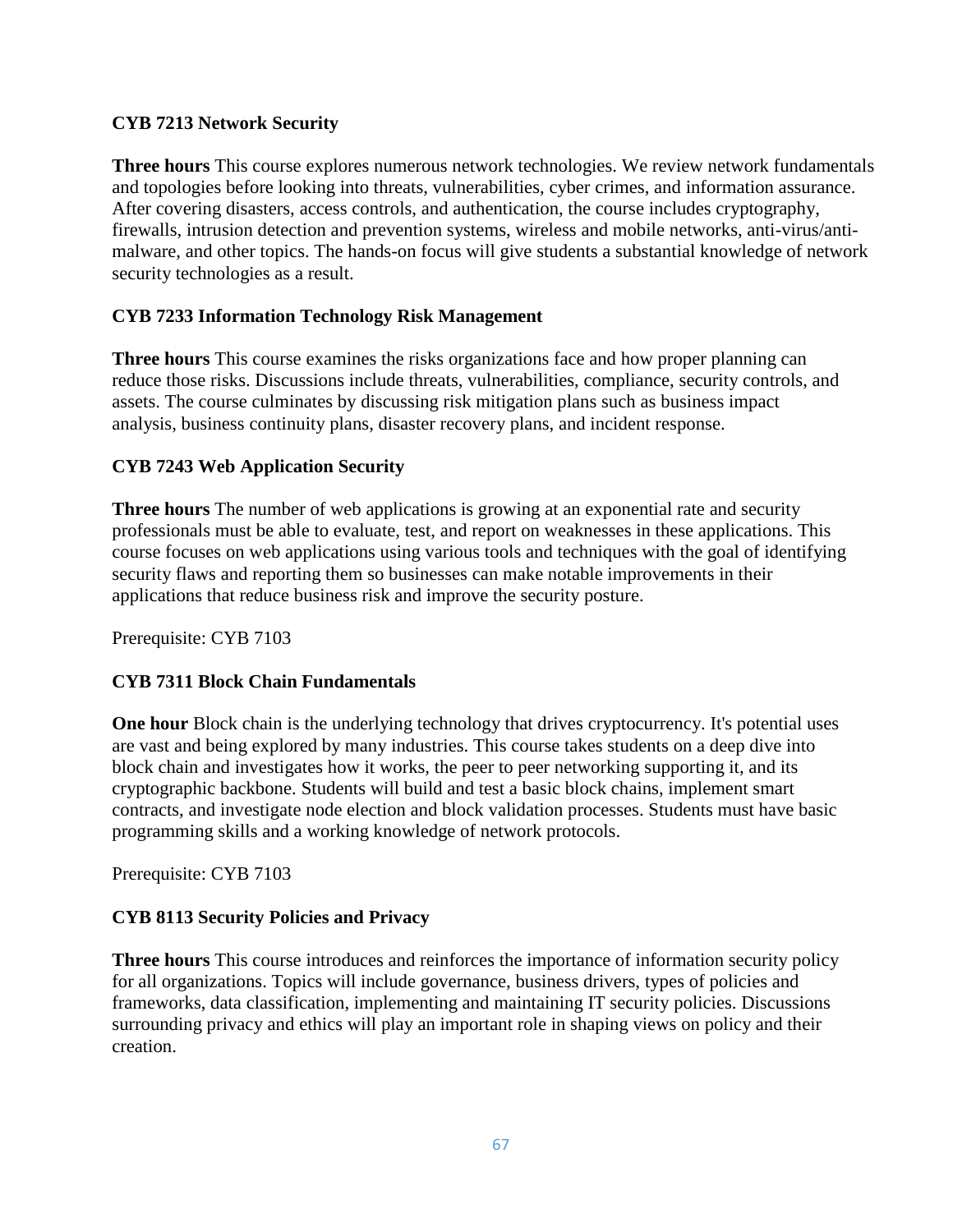## **CYB 8233 Ethical Hacking**

**Three hours** This hands-on course delves into the offensive side of security by examining tools and techniques of hackers and professionals alike to identify system weaknesses. Students will become part of the Red Team and learn how to find weaknesses, exploit them, and pivot their way deep into networks.

Prerequisite: CYB 7103

## **CYB 8313 Secure Software Programming**

**Three hours** This course will equip the students with the knowledge and skills necessary to develop and operate dependable and secure software systems. It covers topics including emerging threats, development and implementation, application review and testing, vulnerability mapping, web application threats, secure data management, and secure software development frameworks. This course is designed for programmers, development team leads, and technical managers.

Prerequisite: CYB 7103

## **CYB 8411 Malware Analysis**

**One hour** Malicious software is on the rise and its use by hackers has no end in sight. Security professionals are called on to analyze the latest threats that are found on their networks. Malware analysis introduces and teaches students the latest tools and techniques necessary to decode the mysteries behind the latest hacks and strengthen the defenses against them.

Prerequisite: CYB 7103

## **CYB 8421 Secure Software Design**

**One hour** As applications become the backbone of business it is important to understand the risks associated with developing in-house software to meet business needs. This course takes a managerial view to understand software development processes and how to build processes that reinforce proper coding, testing, and delivery techniques.

Prerequisite: CYB 7103

### **CYB 8913 Advanced Topics in Cybersecurity**

**Three hours** This course will investigate a variety of topics that are important to understand but are not easily categorized. Topics may include the Internet of Things (IoT), onion routing, SecOps, blockchain, threat modeling, software defined networks, and others as technology evolves. Students will be expected to research the latest threats, technologies, and trends while exchanging ideas with other students.

Prerequisite: CYB 7103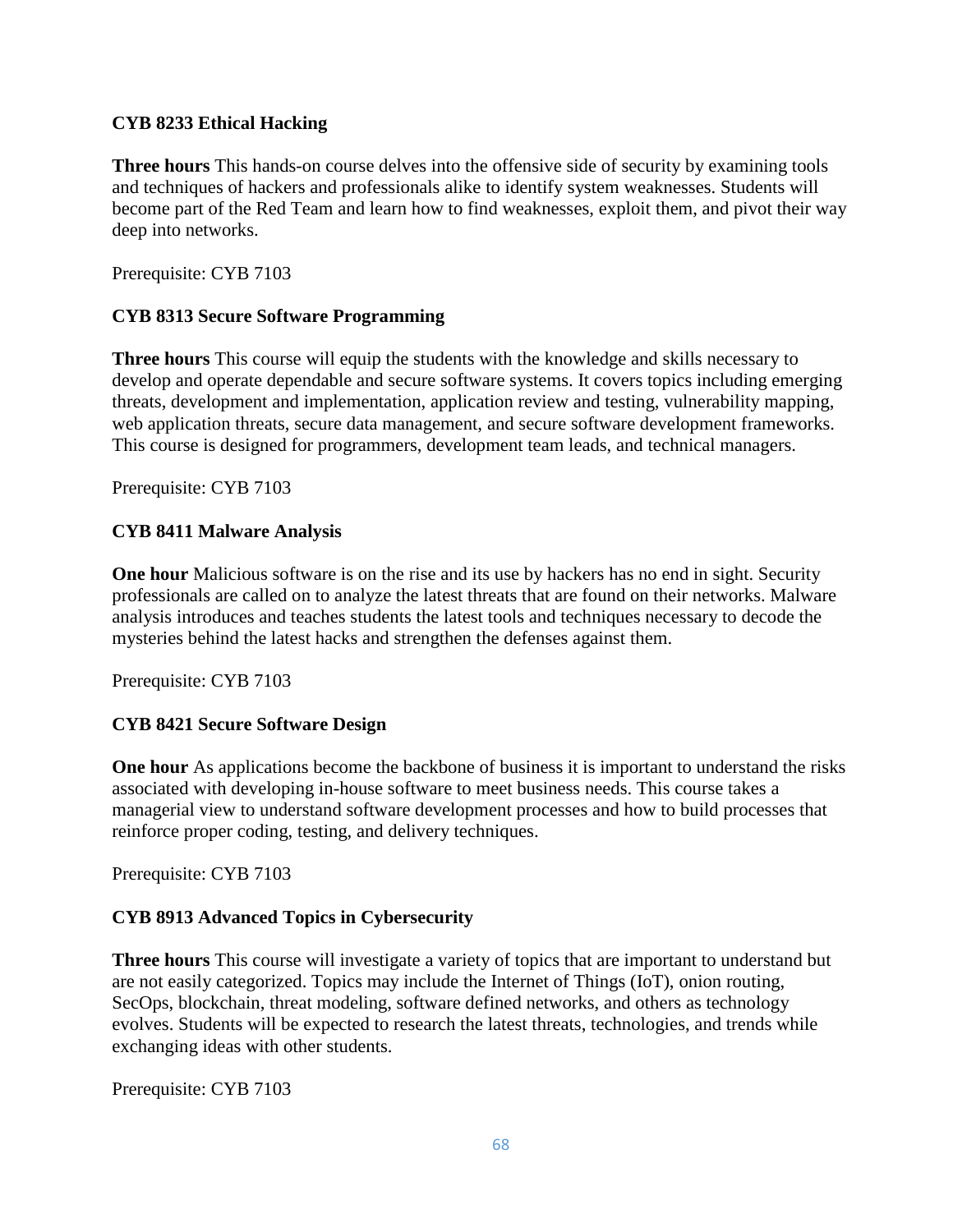## **CYB 8983 Cybersecurity Capstone**

**Three hours** The pinnacle course of the program culminates with a project that integrates all aspects of the program. Students will be required to design policy, model a secure infrastructure, and demonstrate an implementation of technology that complies with both policy and network design for a fictitious company. It will encompass the entirety of the program and ensure students succeed in the workplace. To be taken in final semester and advisor approval required.

## **Teacher Education**

## **ED 5100 Graduate Curricular Practical Training**

**No credit** Alternative work/study, internship, cooperative education, or other type of internship or practicum offered by a sponsoring employer through cooperative agreements with the university.

## **ED 7033 Christian Foundations in Education**

**Three hours** This course challenges individuals to consider the strong connections between a Christian application of life and the field of education. While considering the historical and philosophical foundations of education and current education issues, connections between the role of a teacher/administrator and the role of biblical "shepherding" will be explored and discussed.

### **ED 7233 Human Development**

**Three hours** The course will review the developmental characteristics of children from birth through adolescence in five domains: physical, cognitive, social, emotional, and moral. The developmental characteristics will be investigated in many contexts for infants/preschooler, elementary, middle school, and high school children. Both developmental characteristics and context will be used to understand individual children. Field experience required.

## **ED 7353 Human Intellect and the Brain**

**Three hours** This course will focus on a broad understanding of human intelligence and cognition while exploring answers to the following questions: What is human intelligence? Can we know and measure a person's intellectual capabilities? Can intelligence be increased or improved? How does the brain learn? What do teachers do that affect learning?

### **ED 7433 School Law and Ethical Issues**

**Three hours** This course will provide an analysis of the legal and ethical problems facing school administrators. Case studies will provide material for discussion about current issues that face schools across the nation. Legal issues surrounding special education and ethical decision-making will be a focus throughout this course.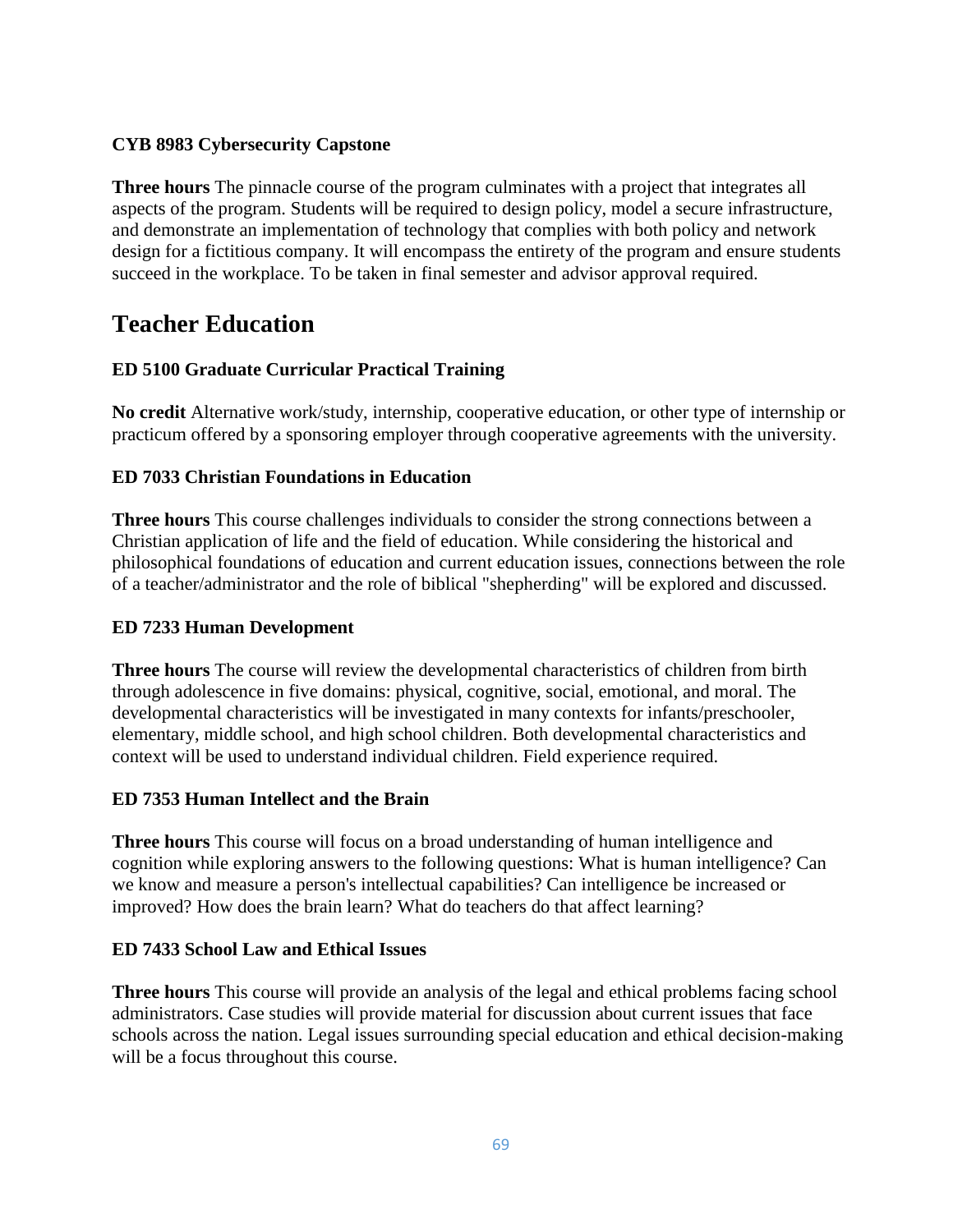## **ED 7513 Action Research and Data Analysis for School and Classroom Use**

**Three hours** This course will focus on basic knowledge of statistics as applied to the field of education (broadly and content-specific); multiple methods of assessment; using assessment to inform instruction; and being advised by school leaders as they create an action research proposal that could benefit a regional school and move students toward established goals.

## **ED 7523 Parent and Community Relations**

**Three hours** How schools and communities relate to one another determines the overall success of an educational program. This course is designed to prepare school administrators to develop the communication and outreach strategies needed to create effective partnerships between the school, families, and the community. Relationship-building strategies will be addressed along with strategies for managing stressful situations. The focus of this course is to view students, teachers, staff, families, and the community as partners in the education process. Field experience required.

## **ED 7613 SpEd 101 Academy**

**Three hours** This course will provide knowledge and practical support for teachers initiating work teaching in the field of Special Education. Various types of exceptionalities in children will be examined including those with pervasive cognitive delays, specific learning disabilities, physical impairments, emotional disturbances, and other health impairments. Also discussed within this course are the legal responsibilities, support systems, and instructional strategies necessary to provide effective instruction for special education learners, including an understanding of Response to Intervention (RTI) and the Individual Education Plan (IEP) process and accommodation plans. The focus will be on the resource room environment and inclusive classroom (co-teaching). Candidates will be equipped to respond to the breadth of needs of children with exceptionalities within the public school system.

### **ED 7623 Special Education Behavior Management/Assessment**

**Three hours** This course will focus on developing an understanding of students with behavioral issues and how to apply appropriate behavior intervention systems based on evidence collections used to identify, understand and work with children that have challenging behaviors. Topics in this course will include: understanding the behaviors, the difference between symptoms and problems, redirection to appropriate behaviors, individual and whole classroom interventions, behavior management strategies, social skills development, and cultural competency. Additionally, this course will focus on available assessments that can support the data collection necessary to identify cognitive and behavioral issues and monitor interventions to support an Individual Education Plan (IEP). Both special education and regular classroom teachers will benefit from the behavior management and assessment tools provided by this course.

### **ED 7633 Special Education Instructional Strategies**

**Three hours** This course will examine research-based instructional strategies that promote student achievement and how these strategies can be used to specifically support academic growth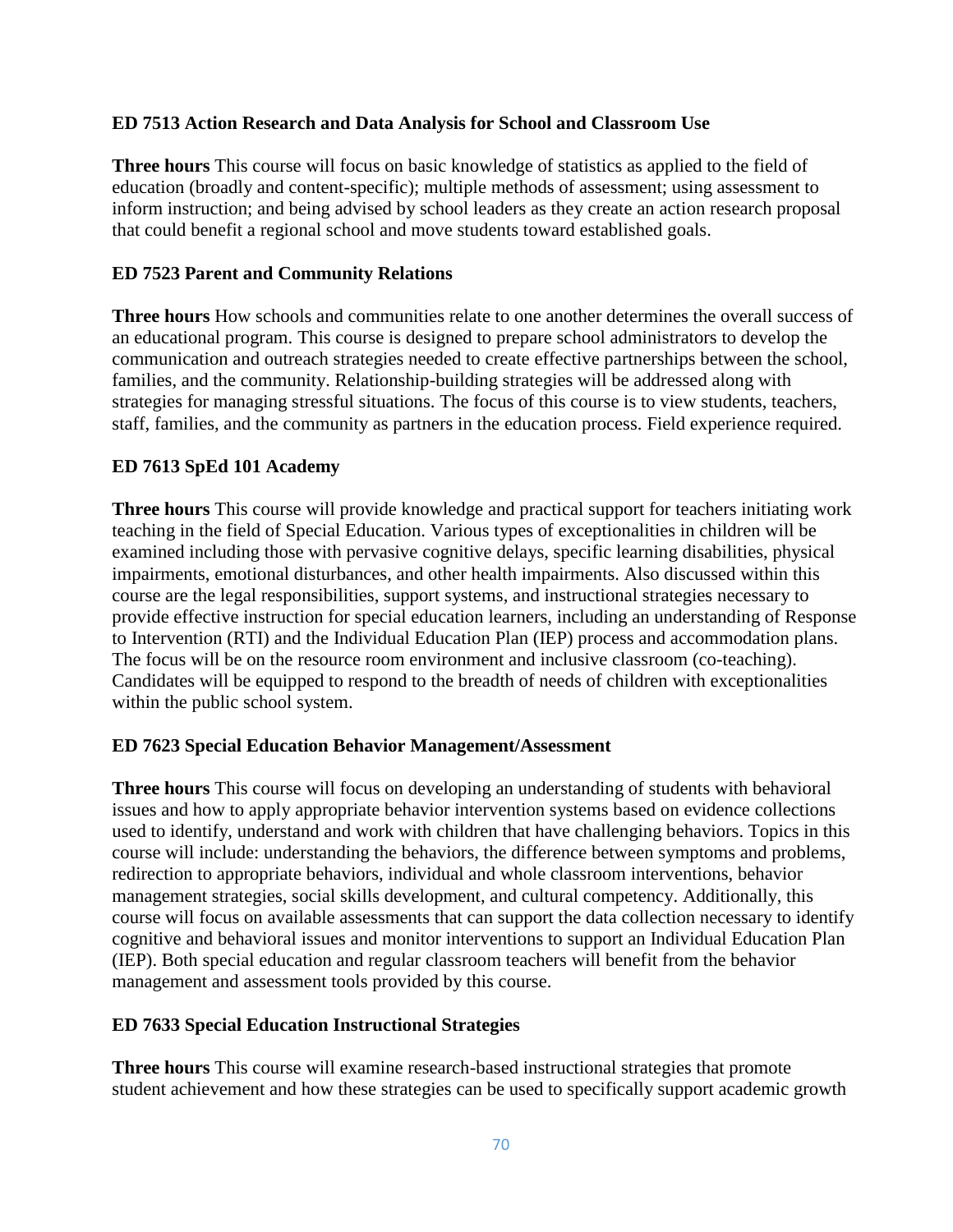for students with exceptionalities. The course will also examine the importance of word study to the development of reading skills, and how the use of multi-sensory techniques can increase reading success rates for students with exceptionalities.

## **ED 7643 Foundations of Special Education**

**Three hours** Examination of the types of exceptionalities in children including those with pervasive cognitive delays, specific learning disabilities, physical impairments, emotional disturbances, and other health impairments. This course covers the legal responsibilities, support systems, and instructional strategies necessary to provide effective instruction for learners in Special Education, including understanding of the Individual Education Plan (IEP) process, as well as awareness of students with Section 504 accommodation plans. This includes the self-contained environment, and inclusive classroom (co-teaching). Designed to equip candidates to respond to the breadth of learners in Special Education needs within the public school system. Field experience required.

## **ED 7733 Differentiated Learning**

**Three hours** Differentiated Learning promotes the value of all learners and their unique contributions to the classroom as individuals. This course encompasses teacher preparation for the diverse learners in their classroom and provides the skills and knowledge necessary to allow for customization of instruction for learners with a range of differences. Learners will develop knowledge about the categories of disabilities under the Individuals with Disabilities Act as well as English Language Learners and gifted learners. Strategies to differentiate instruction, apply modifications and accommodations and incorporate assistive technology will also be emphasized. Field experience required.

## **ED 7933 Organizational Dynamics and Change**

**Three hours** An emphasis on theories of organizational behavior and practices of managing and leading people within the context of the school organization. Students will explore the dynamics of schools and school personnel, including the change processes within school systems as well as the organizational culture that guides and defines public education.

## **ED 8123 Educational Leadership**

**Three hours** This course is designed to prepare individuals with the skills to become transformational leaders with a focus on shaping the school culture by facilitating the development of a shared school mission, vision, values, and goals. The goal is to develop individual who are able to address the complex multidimensional challenges facing school administrators.

## **ED 8133 Building Learning Communities**

**Three hours** In response to known needs, the teacher-as-leader must cast a vision and oversee the construction of a strategic plan in an environment that fosters trust among and between all stakeholders. Taking on the role of Instructional Facilitator, students will work collaboratively to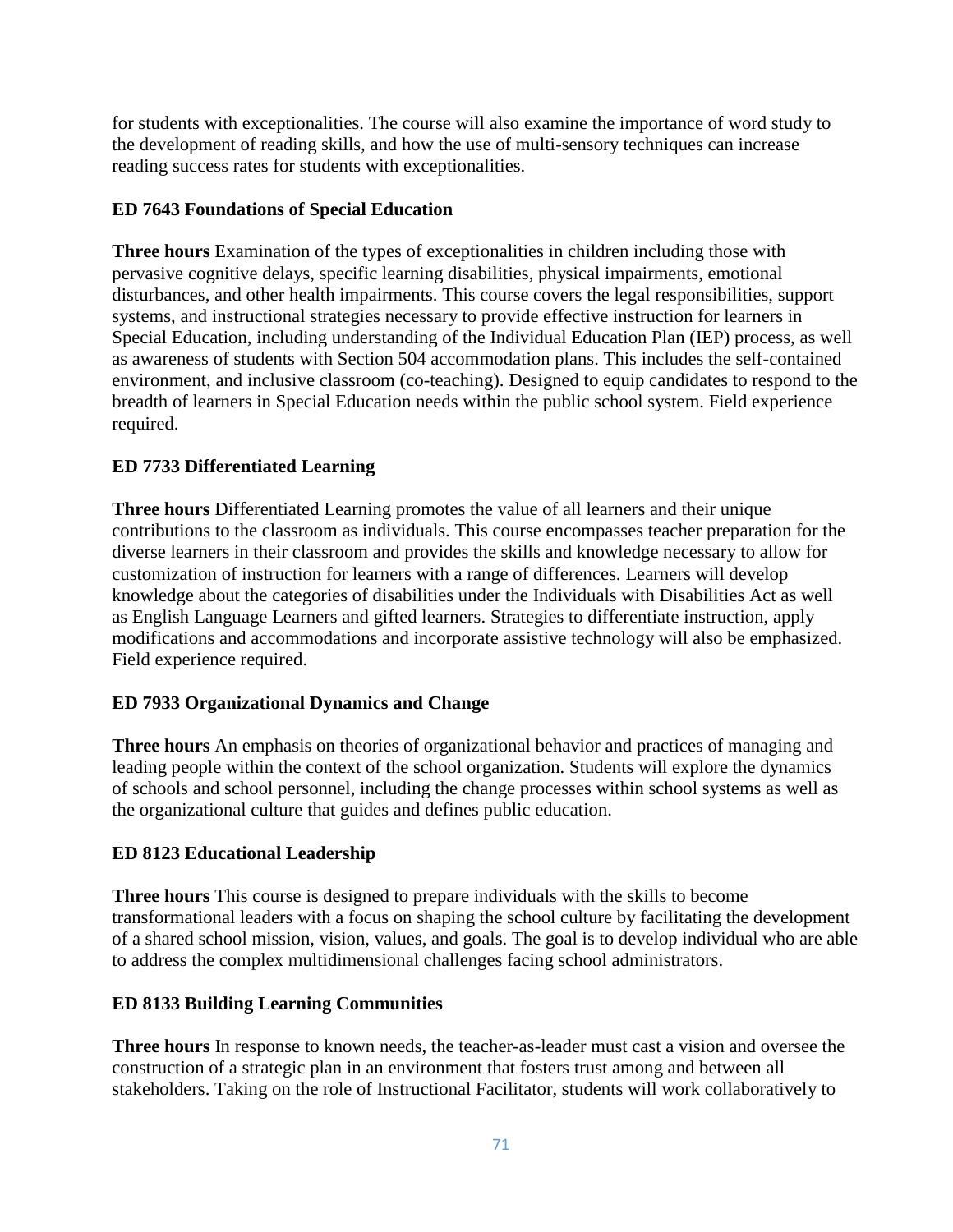analyze data and construct a plan for leading a professional community toward achievement of goals that are aligned with the local institution's school improvement plan. Opportunities and training for planning regular staff meetings and designing professional development geared toward the needs of individual faculty and staff members will be a strong emphasis for this course. Field experience required.

## **ED 8143 School Finance**

**Three hours** This course will provide participants with an understanding of how financial and budgetary issues can support and influence academics within a school setting. The focus of the course is on how to support the school's mission, vision, and values as a budgeting manager through a collaborative decision-making process. Participants will also be provided with an understanding of equity issues and fiscal consequences associated with planning a school budget.

## **ED 8173 Instructional Facilitation/Teacher Leadership**

**Three hours** Emphasis on theoretical foundations for Instructional Facilitators (IF); taking on the role of IF while applying knowledge of adult learning theories and practicing strategies for working with faculty to improve in identified areas of need. Application of good questioning skills for diagnosis and for instruction is an important part of this course; students will work together while experiencing/role-playing leadership aspects of an IF, demonstrating their ability to lead in-service teachers to higher levels of competency related to but not limited to the following: content, classroom management, instruction, and assessment. Field experience required.

### **ED 8233 Advanced Curriculum Design**

**Three hours** Emphasis on mastery of the curriculum development process, along with knowledge of adult learning theories and the dynamics of collaboration between and among colleagues and community members. This course seeks to fine tune the intuitive and informed practice of a teacher who will be facilitating the professional development of colleagues. Field experience required.

### **ED 8243 Supervision and Evaluation**

**Three hours** This course is designed to support the administrator's supervisory role as it relates to teacher evaluation and improvement of classroom instruction. Charlotte Danielson's Enhancing Professional Practice, the Arkansas Teacher Excellence and Support System (TESS), and the Arkansas Leader Excellence and Development System (LEADS) will be used as the basis for instruction. The focus will be on the development of professional practice through the use of goal setting, professional growth plans, and professional coaching models.

### **ED 8323 Teaching Literacy in the SPED Classroom**

**Three hours** This course will examine effective methods for teaching reading to students with exceptionalities. The history and structure of the English language will be covered as well as techniques in teaching encoding and decoding. The course will also examine the importance of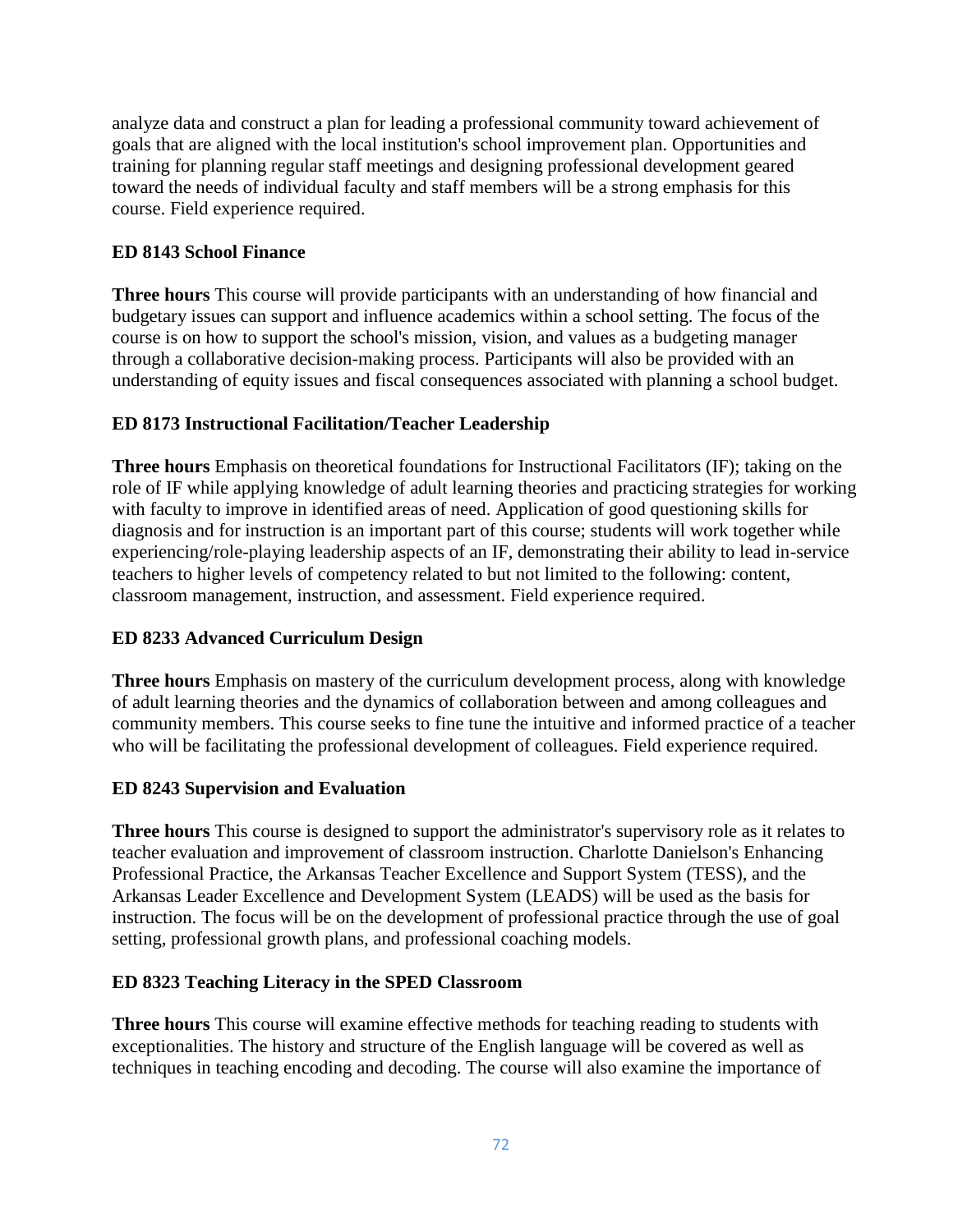word study in the development of reading skills and how the use of multi-sensory techniques can increase reading success rates for students with exceptionalities. Field experience required.

### **ED 8333 Orientation to Counseling in Elementary & Secondary Schools**

**Three hours** An introduction to the application of counseling in an educational environment; this course is designed to familiarize the student with the following content areas: educational terminology, educational process, educational leadership, testing in culture, and structure. It will expose the student to a variety of educational experiences through observational hours in approved school settings.

### **ED 8343 Programming for Students with Exceptionalities**

**Three hours** This course will examine the need to develop and adapt curriculum for individual learners in the general and special education classroom. Individualized Education Programming (IEP) development will be reviewed and discussed at length with clinical experience required. Adaptations in the form of modifications and accommodation will be reviewed. The importance of universal design instruction for all students and response to intervention best practices will be reviewed and discussed. Field experience required.

### **ED 8363 Characteristics of Students with Exceptionalities**

**Three hours** This course will examine the different disabilities under the Individuals with Disabilities Education Improvement Act (IDEA 2004). Characteristics of each disability will be explored through reading assignments, online videos, and classroom observations. In addition, this course will look at how to structure classroom learning and the physical environment in order for students with exceptionalities to learn and succeed in the school setting.

### **ED 8373 Ethics and School Policies**

**Three hours** Study of the principles and models that are the basis for the organization and administration of counseling services in schools. Content includes construction of needs assessments, crisis response, community referrals and empirically sound techniques used to provide counseling services to school aged children. Based on the Arkansas model, course will emphasize the importance of outcome based assessments. Students will receive a variety of educational experiences through observation hours in approved school settings.

Prerequisite: ED 8333

### **ED 8382 Special Education Practicum K-12**

**Two hours** This course is a two-hour course designed to give M.Ed. Special Education candidates the opportunity to practice the skills that they have acquired throughout the program under the guidance of a licensed special education teacher. The goal is to develop individuals who are able to address the complex multidimensional challenges facing special education teachers. Field experience required.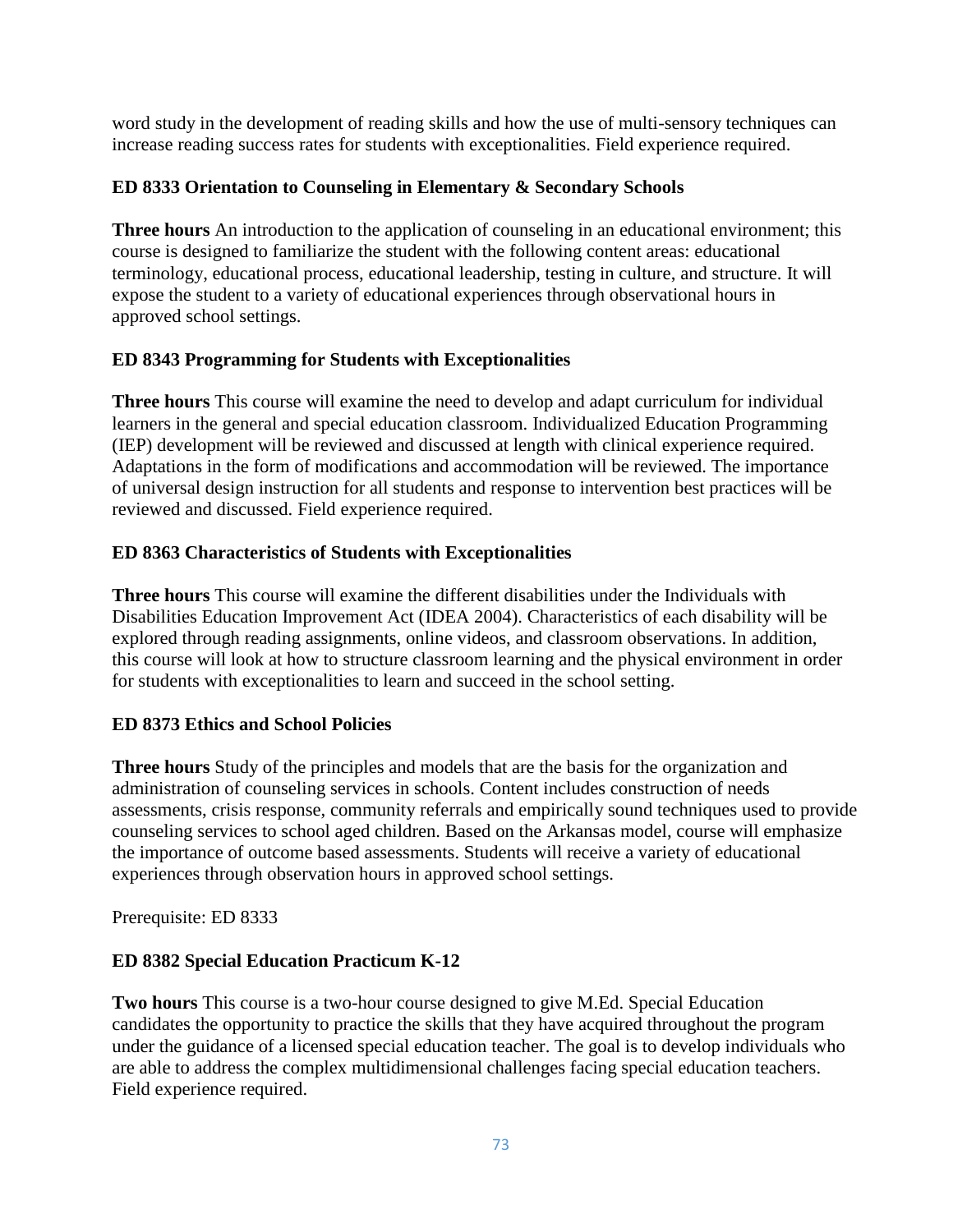#### **ED 8423 Pedagogy: Classroom Instruction**

**Three hours** This course will focus on general pedagogies, strategies, and methodologies that work well with all disciplines; students will learn how to create and select appropriate objective and subjective test items. General behavior management and assessment principles will be integrated into the content area; the students will know and use the Danielson Framework when constructing lesson plans and a unit of study. Field experience required.

Corequisite for School Counseling (MED): ED 8763; Corequisite for Teaching (MAT): ED 8711

#### **ED 8443 Pedagogy: Management and Assessment**

**Three hours** This course will focus on two major professional responsibilities that foster classroom learning: classroom management and assessment. Learners will explore how the assessment system and classroom management system in a classroom work together to create a learning environment marked by high expectations, optimism, responsibility, resilience, and success. Candidates will construct an overall assessment plan and a behavior management plan for their future classroom. Field experience required.

### **ED 8453 Literacy: Reading Pedagogy**

**Three hours** This course provides a balanced overview of literacy theories, instruction, strategies, intervention, and assessment and is designed to encompass both the theoretical and practical aspects of learning how to teach reading, language arts, and writing with an emphasis on guided reading and the Arkansas State Standards for kindergarten-sixth grade.

### **ED 8473 Technology for School Leaders**

**Three hours** Students will take on the role of an instructional leader with regard to use of technology in the classroom and with classroom management. Emphasis on the most important things leaders need to know and know how to do with regard to use of technology, including application of adult learning theories while demonstrating skills related to use of technology. Field experience required.

### **ED 8533 Curriculum & Instruction: TESOL**

**Three hours** The characteristics of English language learners, history, and approaches of TESOL, classroom practice, the development of the four components of language and cultural influences/implications will be presented.

#### **ED 8553 Educational Assessment (TESOL)**

**Three hours** An investigation of the principles of assessment that are of primary importance to educators of students who have a primary home language other than English. This includes relating objectives to assessment constructing tests (e.g., language assessment, designing formative and summative assessments, content area achievement, and diagnostic), interpreting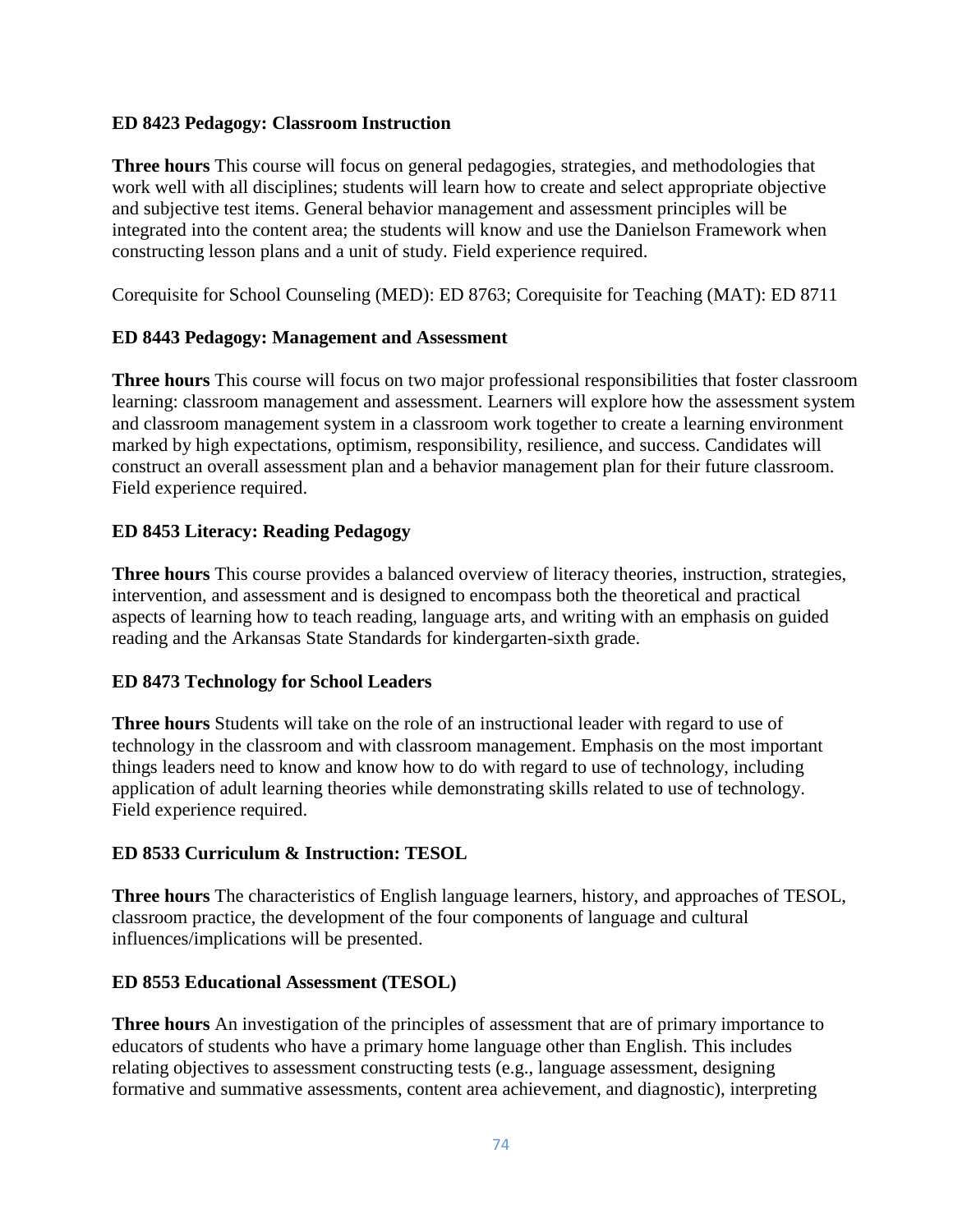and using test results (including modification strategies) and utilizing portfolios and other means of authentic assessment.

### **ED 8623 Literacy and Linguistics**

**Three hours** This course is designed to provide students with a critical understanding of instructional delivery which caters to the linguistic/ bilinguistic and literacy/biliteracy needs of English language learners from diverse language backgrounds. Topics will include linguistics, biliteracy, multilingualism, discourse analysis, and computer mediated communication.

#### **ED 8633 Curriculum Alignment and Assessment**

**Three hours** Application of assessment practices; using assessment for formative and summative purposes; collecting, organizing, and analyzing data for the purpose of program and instructional improvement; using technology for assessment; implementing assessment plans with integrity and fairness. Systematic alignment of curriculum to intentionally reinforce concepts and also to avoid repetition of learning at the same level; responding to diagnostic tools to align sequence of and concept density of content. Field experience required.

### **ED 8643 Literacy: Content-Specific**

**Three hours** Literacy: Content-Specific is a course designed for content teachers (grades 7-12) who will be expected to teach literacy strategies and methods while also teaching content. Learners will write objectives and lesson plans, using the Danielson Framework, Common Core Standards, and the Bloom Taxonomy; they will teach a lesson in a school classroom. Learners will lead a minimum of one class discussion, taking responsibility for content during part of one class session. Field experience required.

Corequisite: ED 8721

### **ED 8653 Literacy: All Areas**

**Three hours** Literacy: All Areas is a course designed to prepare and challenge candidates for the responsibility of meeting the literacy needs of all students in the classroom, regardless of the content area represented. Candidates will understand the main elements of literacy and how these elements affect success at any level and any content area. Candidates will be exposed to the influence of phonemic awareness, phonics, vocabulary, fluency, and comprehension on student engagement; learners will examine the Common Core, the Bloom Taxonomy, and some basic assessment techniques for literacy within the sub-contexts of listening, speaking, writing, and reading. Candidates will create lesson plans, with one JBU classroom "teach." Field experience required.

#### **ED 8701 School Counseling Pre-Practicum Lab**

**One hour** An orientation to the requirements of practicum/internships. Students practice basic counseling skills, and review the ethical considerations required of practicing counselors. Upon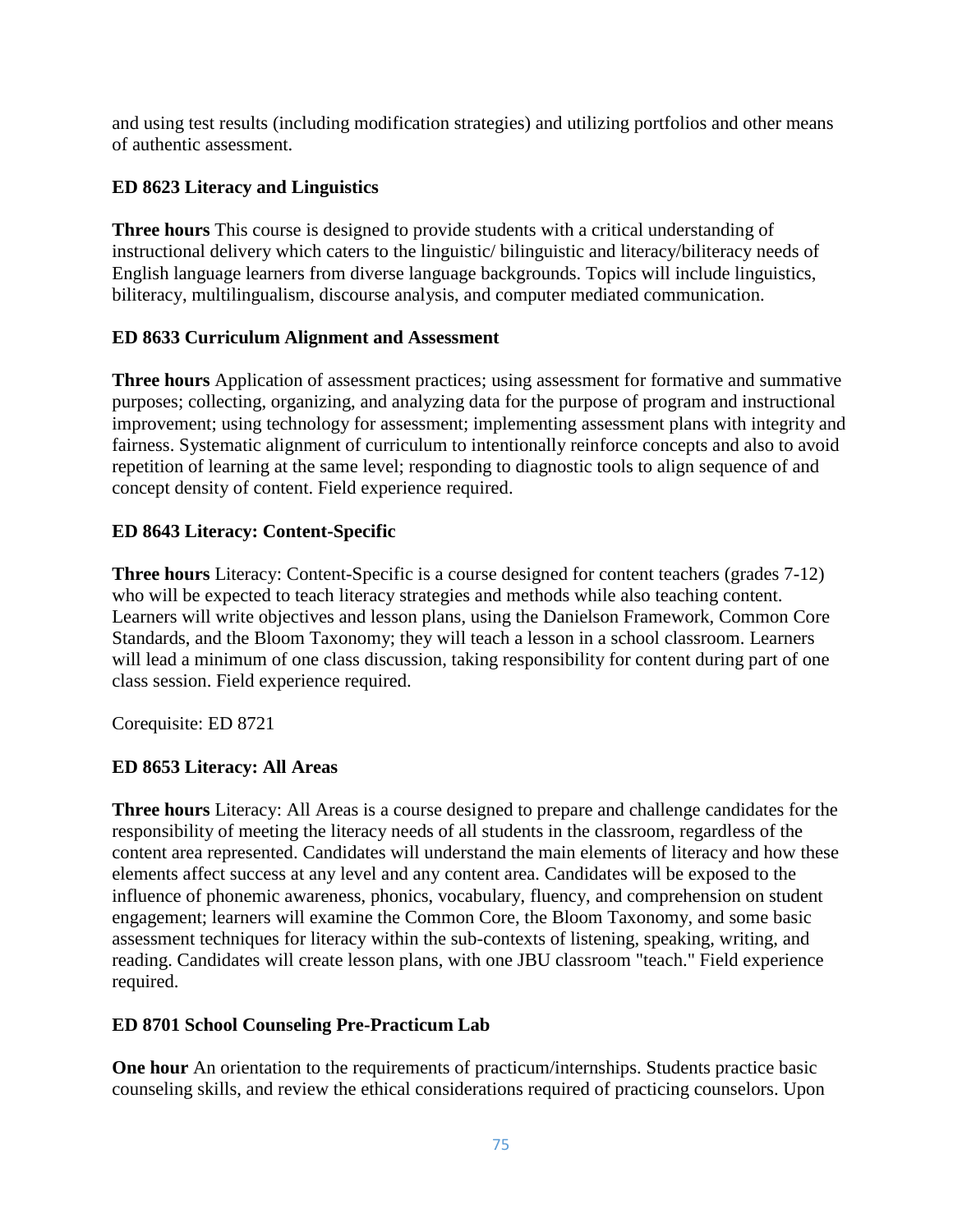demonstration of a satisfactory working knowledge in each of these areas, the supervising faculty will grant approval for the student to enroll in practicum.

### **ED 8711 Practicum I**

**One hour** This course provides an opportunity for the candidate to gain experience in a school setting for a minimum of 15 hours, prior to internship. The candidate will play the role of participant-observer, making focused observations that are intentionally correlated with content learned in Pedagogy: Classroom Instruction and through the post-baccalaureate initial licensure program of study at John Brown University. Field experience required.

Corequisite: ED 8423

#### **ED 8721 Practicum II**

**One hour** This course provides an opportunity for the candidate to gain experience in a school setting for a minimum of 15 hours, prior to internship. The candidate will play the role of participant- observer, making focused observations that are intentionally correlated with content learned in Literacy: Content Specific and through the post-baccalaureate initial licensure program of study at John Brown University. Field experience required.

Corequisite: ED 8643

#### **ED 8731 Educational Leadership K-6 Internship**

**One hour** This course is one of three one-hour courses designed to give building-level administrative candidates the opportunity to practice the skills that they have acquired throughout the Educational Leadership program under the guidance of a practicing building-level administrator. The goal is to develop individuals who are able to address the complex multidimensional challenges facing school administrators.

#### **ED 8741 Educational Leadership 7-12 Internship**

**One hour** This course is one of three one-hour courses designed to give building-level administrative candidates the opportunity to practice the skills that they have acquired throughout the Educational Leadership program under the guidance of a practicing building-level administrator. The goal is to develop individuals who are able to address the complex multidimensional challenges facing school administrators.

#### **ED 8751 Educational Leadership Practicum**

**One hour** This course is one of three one-hour courses designed to give building-level administrative candidates the opportunity to practice the skills that they have acquired throughout the Educational Leadership program under the guidance of a practicing building-level administrator. The goal is to develop individuals who are able to address the complex multidimensional challenges facing school administrators.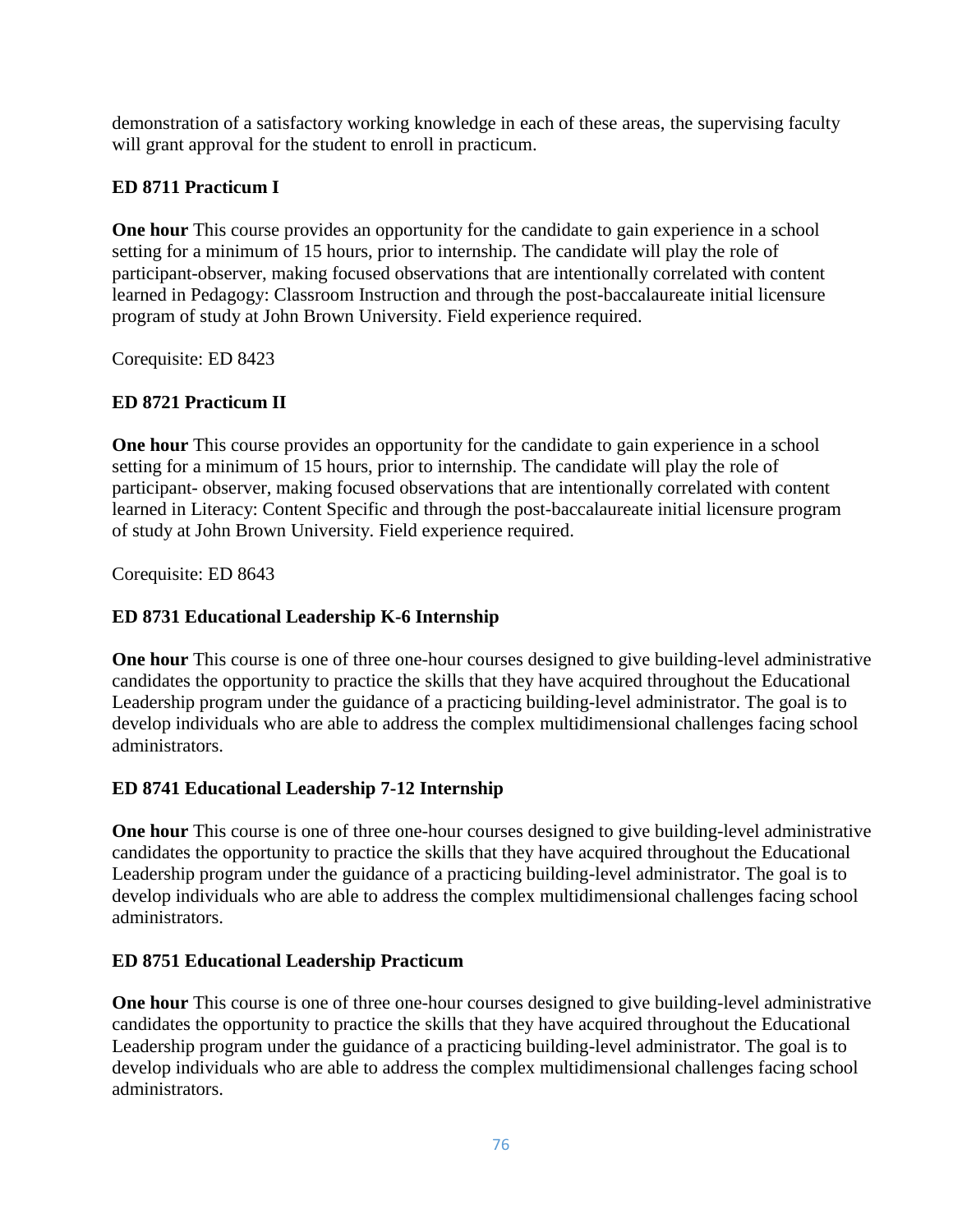#### **ED 8763 School Counseling Practicum**

**Three hours** A supervised experience for the development of school counseling skills. Recommendations by the Department and admission into candidacy required.

Prerequisites: CNL 7123, ED 8373, and ED 8701

#### **ED 8813 Action Research Practicum**

**Three hours** Students take on the role of teacher-as-researcher while constructing, implementing, analyzing, and writing about an action research project in cooperation with a local educational institution. Field experience required.

#### **ED 8863 School Counseling Internship I**

**Three hours** Supervised experience designed to develop competencies necessary for school guidance counseling.

Prerequisites: ED 8763 and recommendation by graduate education faculty

#### **ED 8873 School Counseling Internship II**

**Three hours** Supervised experience designed to develop competencies necessary for school guidance counseling.

Prerequisites: ED 8863 and completion of 425 of the 750 total Practicum and Internship hours

#### **ED 8881 Intern Seminar**

**One hour** Interns meet one hour per week to participate in presentations and discussions focused on issues common to all teachers such as but not limited to: concepts of classroom management, safety, legal, and ethical issues affecting teaching, working with parents, portfolio assessment, current school issues, and cultural diversity. The seminar is also used as a place for groups of interns to meet with their supervisors.

Corequisite: ED 8886

#### **ED 8886 Internship**

**Six hours** Interns complete a full 15 week semester of internship; two placements (different levels and/or courses), with three weeks of full-time responsibility for each placement. Interns work under the joint supervision of an experienced classroom teacher and a university faculty member. An additional fee associated with this course.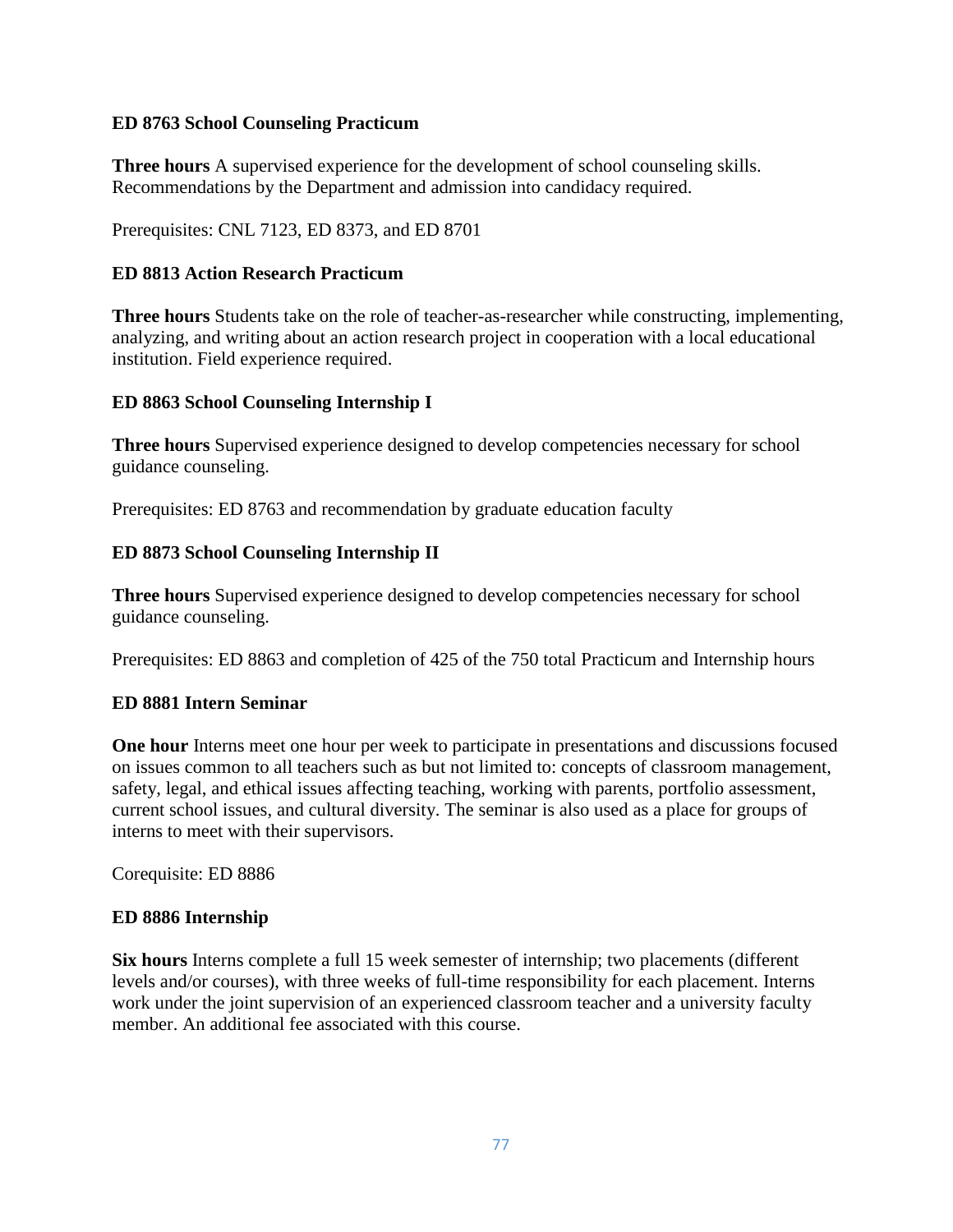Prerequisites: completion of all program course work; completion of required Gate Portfolio and Gate Interview; evidence of passing the Praxis II Content area of exam related to the intern's licensure discipline. Corequisite: ED 8881

# **Healthcare Administration**

### **HCA 7013 Financial Management of Healthcare Organizations**

**Three hours** An applied examination of the accounting, financial, and managerial aspects of financial management within the healthcare industry with a specific focus on using accounting information to make financial decisions that reduce risk and create economic value. Topics include financial analysis and management; methods and techniques for evaluating costs and costeffectiveness of health and medical interventions; and, an examination of third-party payer systems including managed care.

### **HCA 7253 Healthcare Law & Ethics**

**Three hours** An overview of healthcare laws and regulations, how they are enacted, and what their impact is on providers, payers and patients. The course also examines ethical issues specific to the healthcare industry including malpractice, negligence, fraud and abuse, rationing, uninsured treatment, the role of government, and patient consent and rights.

### **HCA 7503 Healthcare Operations & Patient Care Management**

**Three hours** A review of how to effectively design, manage, measure, and improve processes that deliver excellent healthcare to patients in both inpatient and outpatient settings.

### **HCA 8513 Healthcare Analytics**

**Three hours** An introduction to basic economic concepts related to healthcare, the language used to analyze market structure, conduct and performance in healthcare, and the use of business intelligence and decision sciences in the healthcare industry. Students will gain hands-on experience with statistical analysis and linear programming as a way to gain insight into system performance.

### **HCA 8623 Seminar in Healthcare Administration**

**Three hours** An intensive course that focuses on current health care issues.

### **HCA 8993 Strategic Management in Healthcare Organizations**

**Three hours** An analysis of the strategic thinking skills needed to create a sustainable competitive advantage in the Healthcare industry.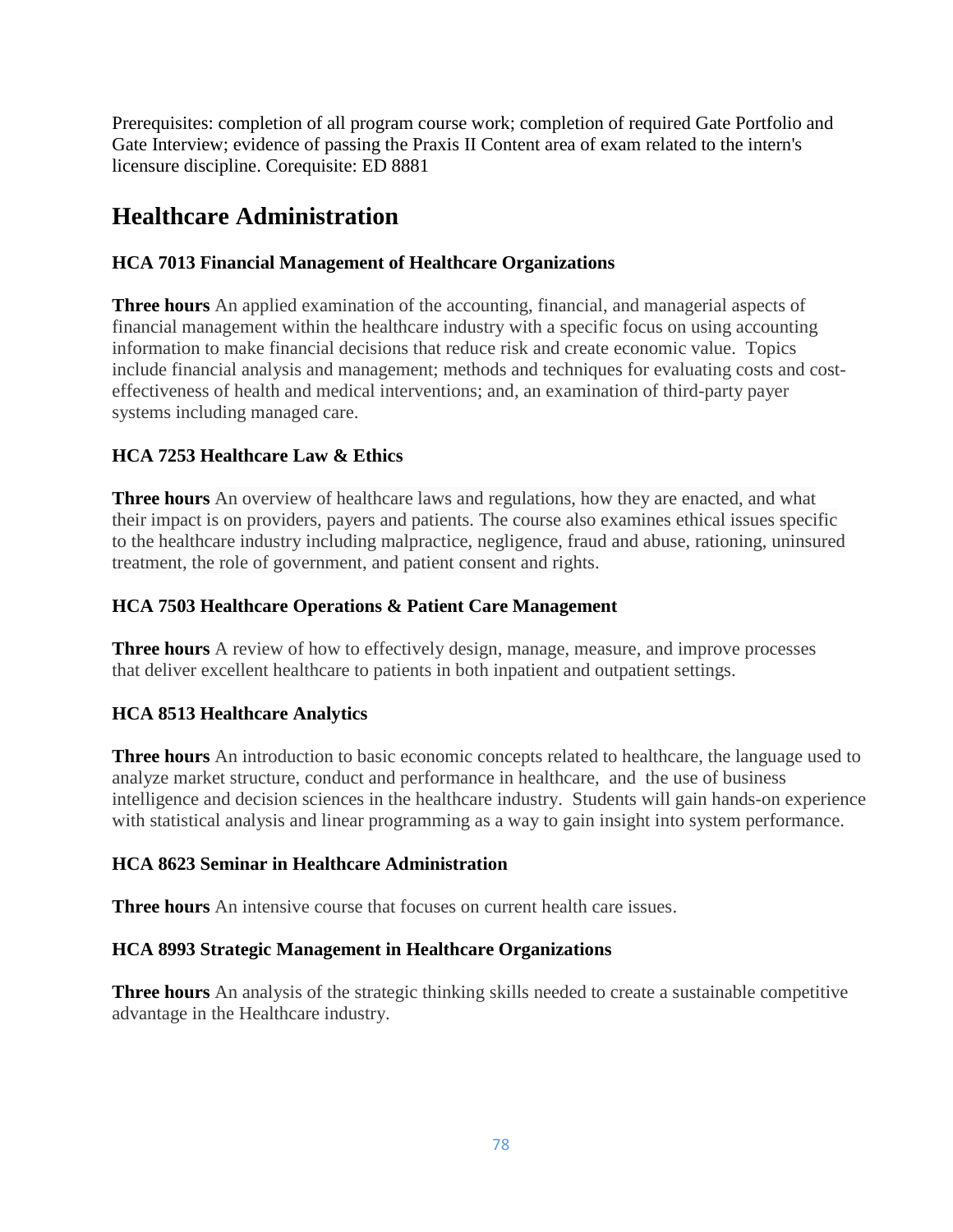# **Higher Education**

### **HED 7113 History and Philosophy of American Higher Education**

**Three hours** A study of the historical development of American higher education. The course reviews significant changes within the higher education system, focusing on higher educational institutional philosophy, objectives, and functions. This serves to lay the foundation for understanding higher educational programs, issues, and trends. Included as a focus of the course is an overview of the development and issues in Christian higher education.

### **HED 7213 Understanding and Applying Research in Higher Education**

**Three hours** An introduction to research design and methodolgy relevant to research in the field of higher education within the contexts of both academic research and applied research.

#### **HED 7663 The College Student: Issues, Policies, and Programs**

**Three hours** A foundational examination of student characteristics, demographics, beliefs, and cultural patterns in North American higher education. Major theories are reviewed that will assist the educational leader in developing policy and programs to maximize learning in the collegiate environment.

#### **HED 7993 Administrative Leadership in Higher Education**

**Three hours** Analysis of leadership theories and concepts as they relate to utilizing higher education resources to manage change. The course incorporates current higher education trends and issues as contexts for inquiry and analysis into leadership of the various functional areas of higher education.

### **HED 8003 Planning and Financial Management of Colleges and Universities**

**Three hours** An examination of the planning and financial management practices internal to colleges and universities, with a primary focus on non-profit private institutions. Provides a working knowledge of budget development, financial management, and fiduciary control in higher education institutions.

### **HED 8033 Christian Foundations in Higher Education**

**Three hours** An investigation of the foundational elements of Christian faith, values, and perspectives and their relationship to principles of higher education and the role of the academic administrator.

### **HED 8263 Higher Education Practicum**

**Three hours** An approved one- to two-week higher education experience in an international or cross-cultural setting. This course will typically include several pre- and post-trip class meetings with specific expectations to fulfill both before and after the travel experience.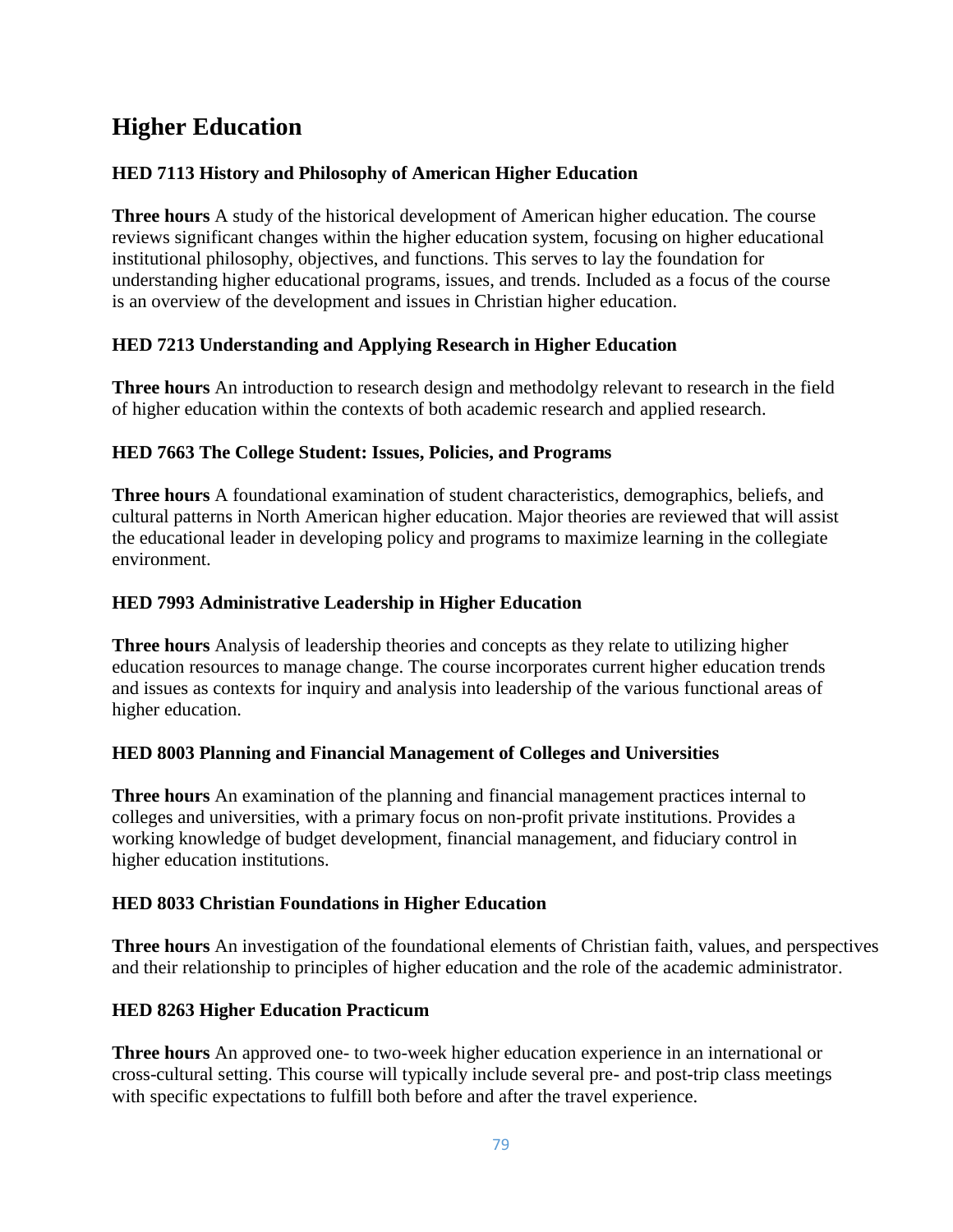#### **HED 8443 Law and Higher Education**

**Three hours** An examination of basic legal theories and their application in higher education and to the various constituencies within colleges and universities, such as students, faculty, administrators, staff, and governing boards. Constitutional mandates of due process and equal protection, nondiscrimination in employment and educational programs, privacy and openness, academic freedom, and contractual obligations are among the topics addressed.

#### **HED 8903 Selected Topics**

**Three hours** A study of specialized topic or area of focus within or related to the field of higher education. May be repeated for credit. Prerequisites (if any) are dependent upon the topic as determined by the instructor.

#### **HED 8913 Higher Education Project**

**Three hours** A robust culminating project or thesis in which the student demonstrates learned skills and competencies of the graduate program. Individual project must be approved by advisor or instructor.

Prerequisites: HED 7213 and instructor consent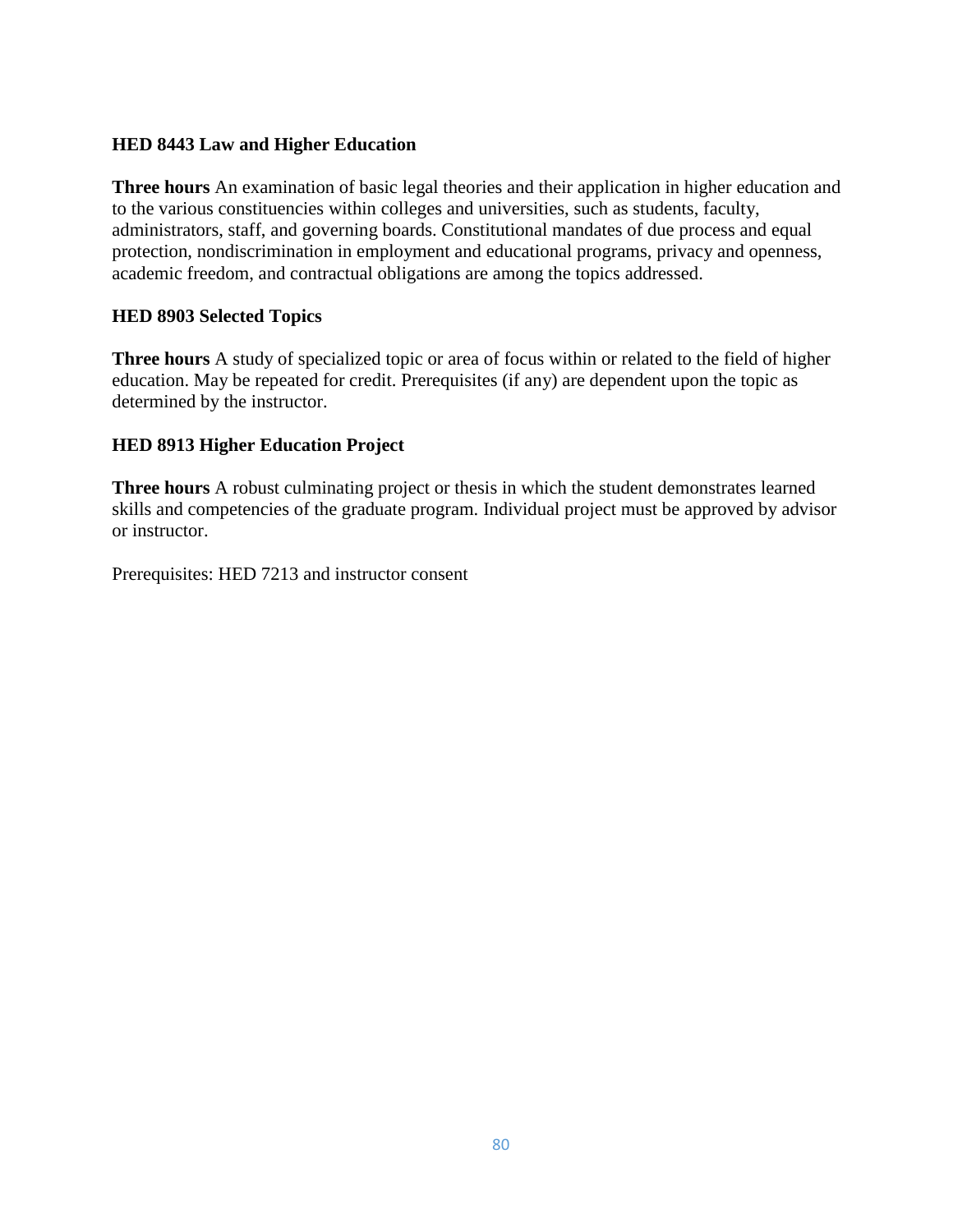# **Academic Policies**

### **Governing Policies for Satisfying Academic Progress**

Policies which apply to all degree programs are set forth in this section. Requirements applicable to specific degree programs are stated in the curricular outlines which appear in the academic program sections of the catalog.

The ultimate responsibility for understanding university policies and meeting all degree requirements rests with the student.

### **Catalog Regulations**

All students are subject to the provisions of the catalog which was in effect at the time of their initial enrollment at John Brown University, with the exception of items that apply for only a specified period of time, such as tuition charges. However, a student may petition the department head and the dean for permission to change to a later catalog.

### **Changes in Requirements and Regulations**

The university reserves the right to make modifications in policies, procedures, and regulations: e.g., grading system, transfer of credit, guidelines for degree requirements, housing regulations and charges, tuition and fees, and admission standards, and to make such modifications applicable to any or all currently-enrolled students. When modifications occur, sensitivity to reasonable dates of implementation and appropriate categories of currently-enrolled students affected will be exercised. Students will be notified of such changes through their advisors, written notices, and campus publications.

### **Course Credits**

The basic unit of course credit is the semester hour.

### **Enrollment Status**

A full-time graduate student is one who is enrolled for six or more semester hours.

### **Prerequisites and Corequisites**

Students are not permitted to enroll in courses for which they have not completed all prerequisites. A prerequisite course must have been completed with an acceptable passing grade before enrollment in the given course is permitted. A corequisite is a course in which a student must be enrolled and satisfactorily participating simultaneously to the given course.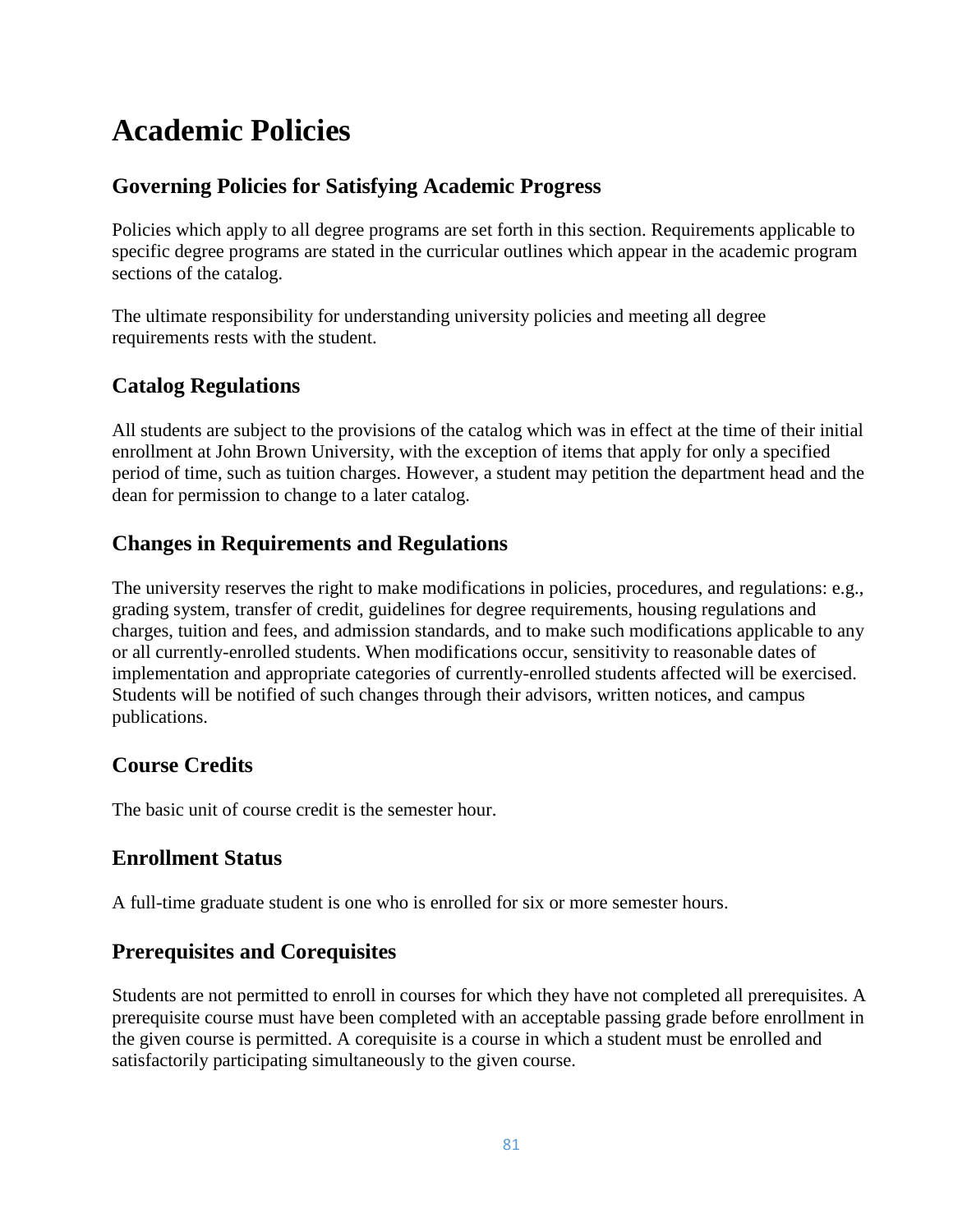### **Graduate Credit Toward Undergraduate Degree**

John Brown University undergraduate students may receive permission to substitute JBU graduate courses for required or elective courses in an undergraduate degree program and then subsequently count those same courses as fulfilling graduate requirements in a related graduate program that the institution offers. Undergraduate students requesting to take graduate courses must have junior or senior standing, possess a cumulative undergraduate grade point average (CGPA) of 3.0 or higher. Applicability of specific graduate courses toward undergraduate degree requirements is determined by the respective undergraduate department head. A maximum of 12 graduate hours may apply toward both an undergraduate degree and a graduate degree.

### **Time Limits**

A student enrolled in a graduate program requiring 40 or fewer hours is allowed a maximum period of four years, measured from the date of first enrollment, to complete the degree under the entering curriculum. A student enrolled in a program requiring 41 or more hours is allowed a maximum of six years to complete the degree under the entering curriculum. Students who do not complete their degree requirements within these time limits are subject to the degree requirements in effect at the time of completing the degree.

### **Recency of Credit**

Credit earned ten years or more prior to admission to a student's current graduate program may not be applied toward meeting graduation requirements without special approval by the department head and the dean. This policy applies to transfer credit as well as credit earned at JBU. Students wishing to apply older graduate credit toward a current degree must submit a petition to the respective department head for acceptance.

### **Adding and Dropping Courses**

Students register for graduate courses during the official published registration time periods. Students may not register for courses after the close of the late registration time period. Course registrations completed during the late registration period are subject to a late fee.

Courses dropped by the approved procedure before the end of the first week of classes will not appear on the permanent record.

Courses dropped after the first week but before the end of the 8<sup>th</sup> week for semester courses, or the 4<sup>th</sup> week for half-semester courses, will receive a grade of 'W'.

Non-completion of a course thereafter will result in a letter grade based upon the student's performance relative to the required work for the entire course.

See the official academic calendar for specific drop deadlines at https://www.jbu.edu/catalog/grad/current/calendar/.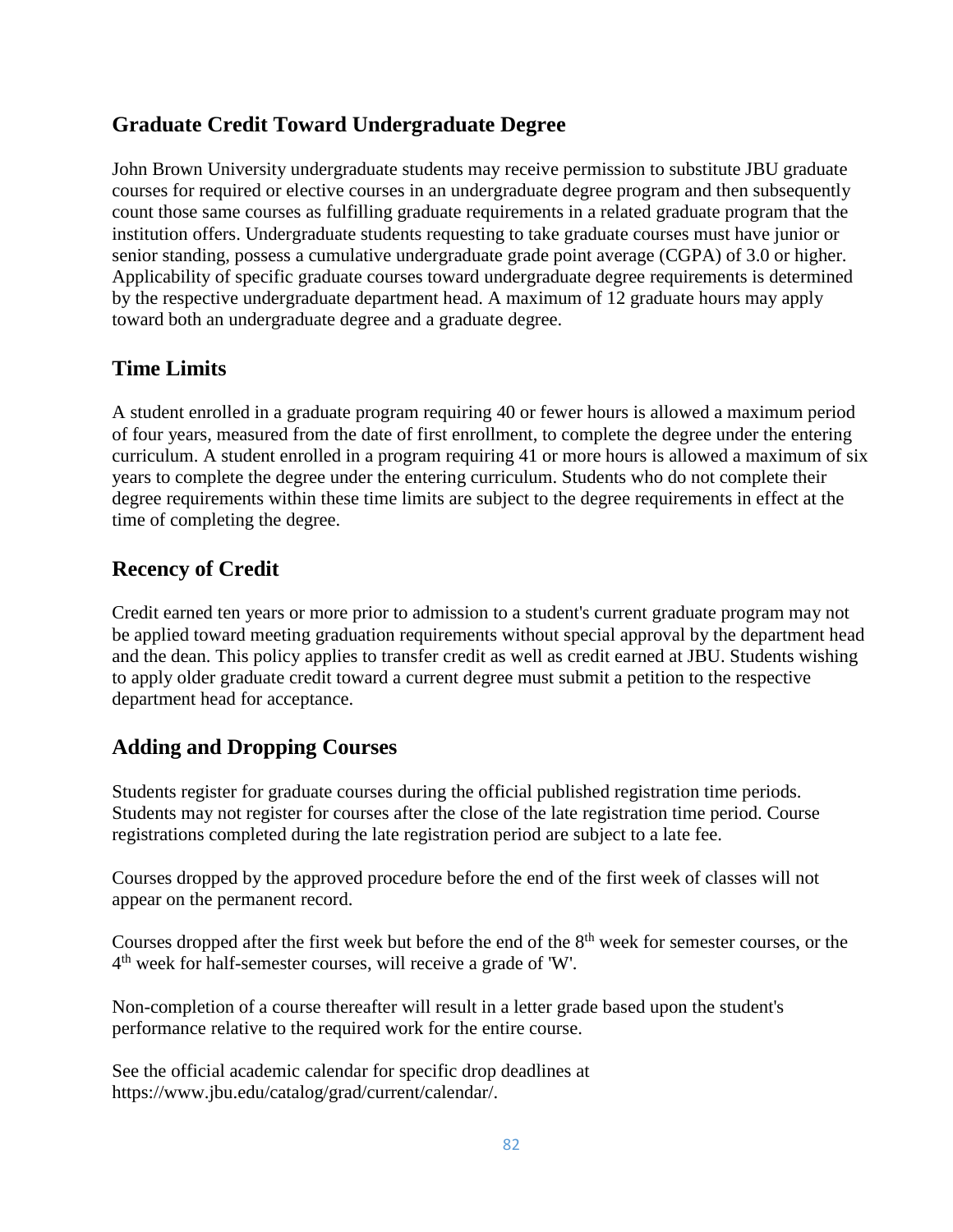### **Refund Policy**

Graduate students who withdraw from the university or drop a course may be entitled to a partial refund of that term's tuition and course fees. The percentage of refund is determined by the official date of withdrawal, according to the following schedules:

#### **If the program follows the traditional semester format (14-16 weeks):**

100% refund before the end of the first week of the semester 80% refund before the end of the second week of the semester 60% refund before the end of the third week of the semester 40% refund before the end of the fourth week of the semester 20% refund before the end of the fifth week of the semester No refund after the fifth week of the semester

#### **For short terms or courses (typically 7 and 8 week terms):**

100% refund before the end of the first week of the term 80% refund before the end of the second week of the term 40% refund before the end of the third week of the term No refund after the third week of the term

#### **For non-sequential weekend courses:**

100% refund before the end of the first week of class, beginning with the start of the first day of class

80% refund before the end of the second week following the first day of class

40% refund before the end of the third week following the first day of class

No refund after the third week of class

For example, for classes that meet Fridays and Saturdays, the first week of class begins the day of the course and ends Thursday of the following week. The second week begins the Friday after the first class meeting and ends Thursday of the next week, even if no further class meetings have occurred.

#### **For 1-4 day seminar courses:**

100% refund if dropped seven or more days before the first class meeting 80% refund if dropped within the seven days before the first class meeting No refund beginning the first day of class or later

Courses that are presented in different formats, such as international study trips and seminars, are not subject to the above refund schedule. Information regarding refund schedules for these types of courses is available upon request from the respective graduate program office.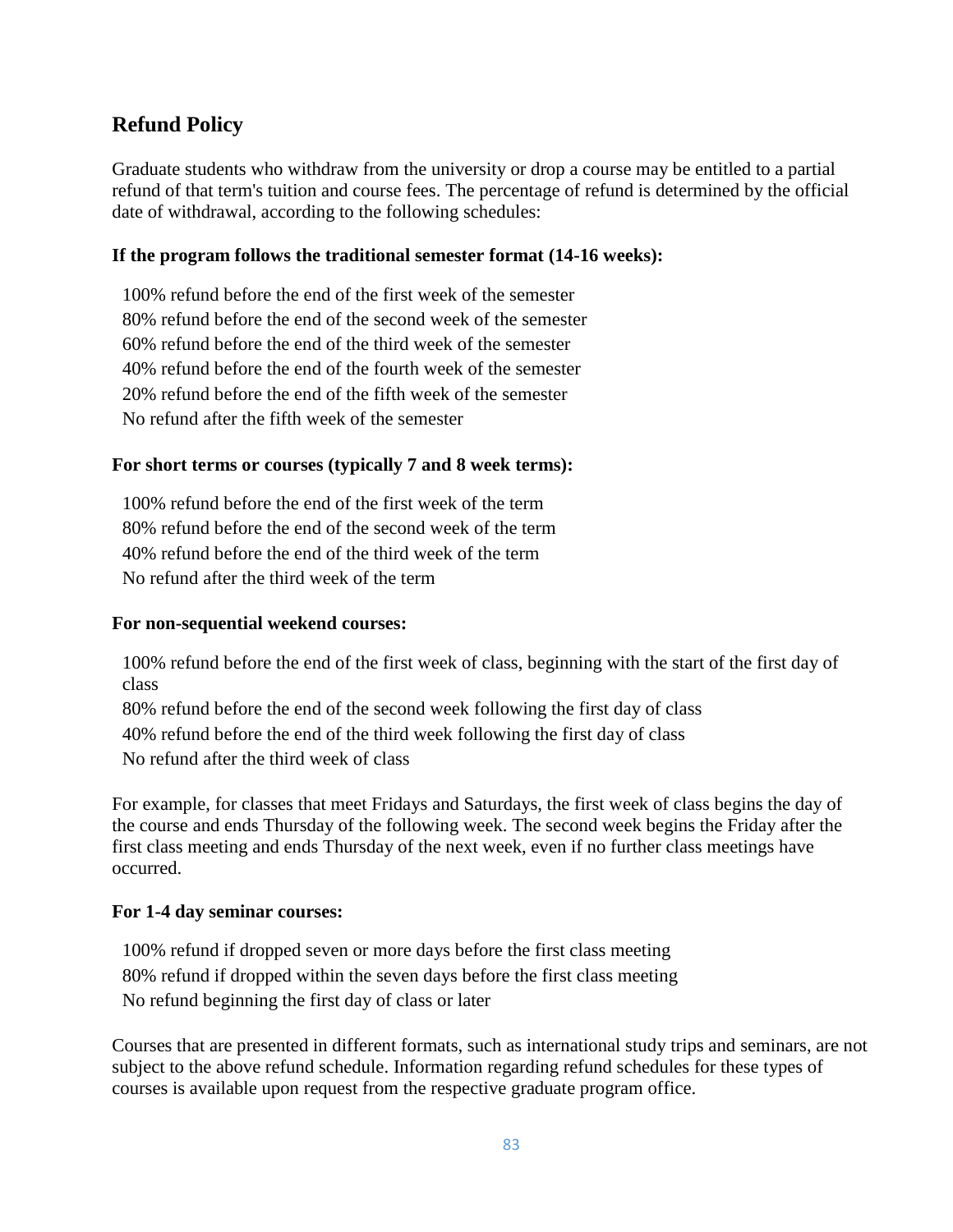Other fees are non-refundable.

In the event of medical withdrawal prescribed by a physician, special consideration will be given to tuition adjustment.

### **Attendance Regulations**

### **General Policy**

A student must be registered for a class and on the official roster in order to attend. This includes students who are attending under audit status. Attendance at and participation in all class sessions, except for times when students are absent for reasons beyond their control, is regarded as essential. Class activities are planned for the benefit of all students.

A student who misses **50% or more** of scheduled contact time for any course will not receive credit for that course. The instructor, at their discretion, may impose a penalty for any absence and/or require compensatory work for some absences. Substantial tardiness, as well as missing an entire class session, may be charged against the 50% limit.

#### **Non-Attendance Resulting in Withdrawal**

Except in cases of extenuating circumstances, students who do not attend any class for ten consecutive days may be withdrawn from John Brown University for non-attendance. It is the responsibility of the student to contact instructors, advisor, Registrar, Student Accounts Services, and Financial Aid if extenuating circumstances exist. If the withdrawal occurs before the mid-point of the term, students will receive a grade of 'W'. Students will have a grade of 'F' recorded if they are withdrawn after the mid-point of the term.

### **Classroom Demeanor**

Students are expected to display classroom behavior that is appropriate to a Christian university. An instructor may remove a student from a class if, in the instructor's judgment, the student displays behavior that is uncivil, defiant, or otherwise disruptive to the classroom learning environment. Students dismissed from a class may not return to the class without the permission of the professor.

### **Academic Integrity**

As a Christian institution of higher education, John Brown University seeks to maintain the highest standards of academic integrity. Violations of these standards will result in substantial penalties. The university is responsible to clearly articulate the Academic Integrity policy to students and faculty by publishing it in the Graduate Student Guide, the Faculty Handbook, and by informing all first-year students of this policy. Faculty are to reference the policy in their course syllabi.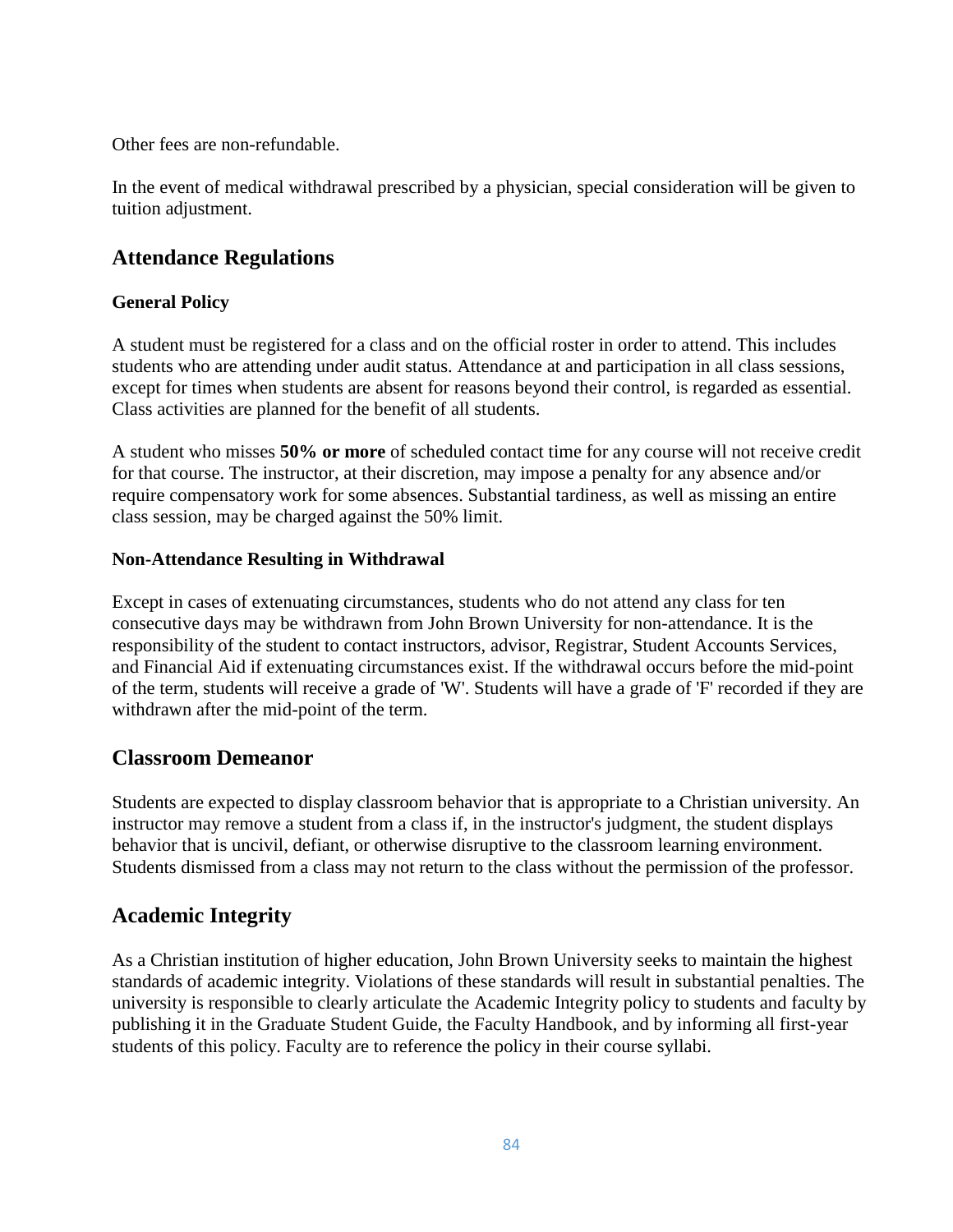However, the primary responsibility for knowledge of and compliance with this policy rests with the student.

### **Grading System**

Indication of each student's progress is reported regularly by instructors. The grading scale used as a basis for letter grades is established by the instructor of each course.

**Grade points per semester hour (in effect as of Fall 1999) are determined as follows:**

A  $4.0 \text{C} + 2.3$ A- 3.7 C 2.0 B+ 3.3 C- 1.7 B 3.0 D+ 1.3 B- 2.7 D 1.0 F 0.0

*Note: A graduate level course in which a grade of 'C-' or lower was received cannot be applied toward a graduate degree.*

The following are not included in grade point average:

| I-Incomplete Work | S-Satisfactory   | NC-No Credit Earned |
|-------------------|------------------|---------------------|
| W-Withdrawn       | U-Unsatisfactory |                     |

All grades of incomplete (T) must be approved by the instructor. An T grade must be made up within a time frame established by the instructor, but no more than 30 days after the end of the term. Upon completion of the course work, the instructor will notify the Registrar's Office to replace the 'I' grade with the earned grade. Otherwise, the 'I' is converted to an 'F' when the deadline is passed.

### **Independent Study**

Independent study courses are those in which students do not meet in a regularly-scheduled course but study independently under the regular supervision of a graduate faculty member. Such arrangements must be approved in advance by the instructor, the student's advisor, the department head, and the dean. A student is limited to three hours of independent study per semester or summer, and a total of six hours per degree program. A non-refundable independent study fee will be charged to the student.

The student will also pay all normal per-credit tuition charges.

### **Auditing Courses**

Because of the participatory nature of most graduate classes, students wishing to audit a graduate class must secure the permission of the instructor and the approval of the department head. The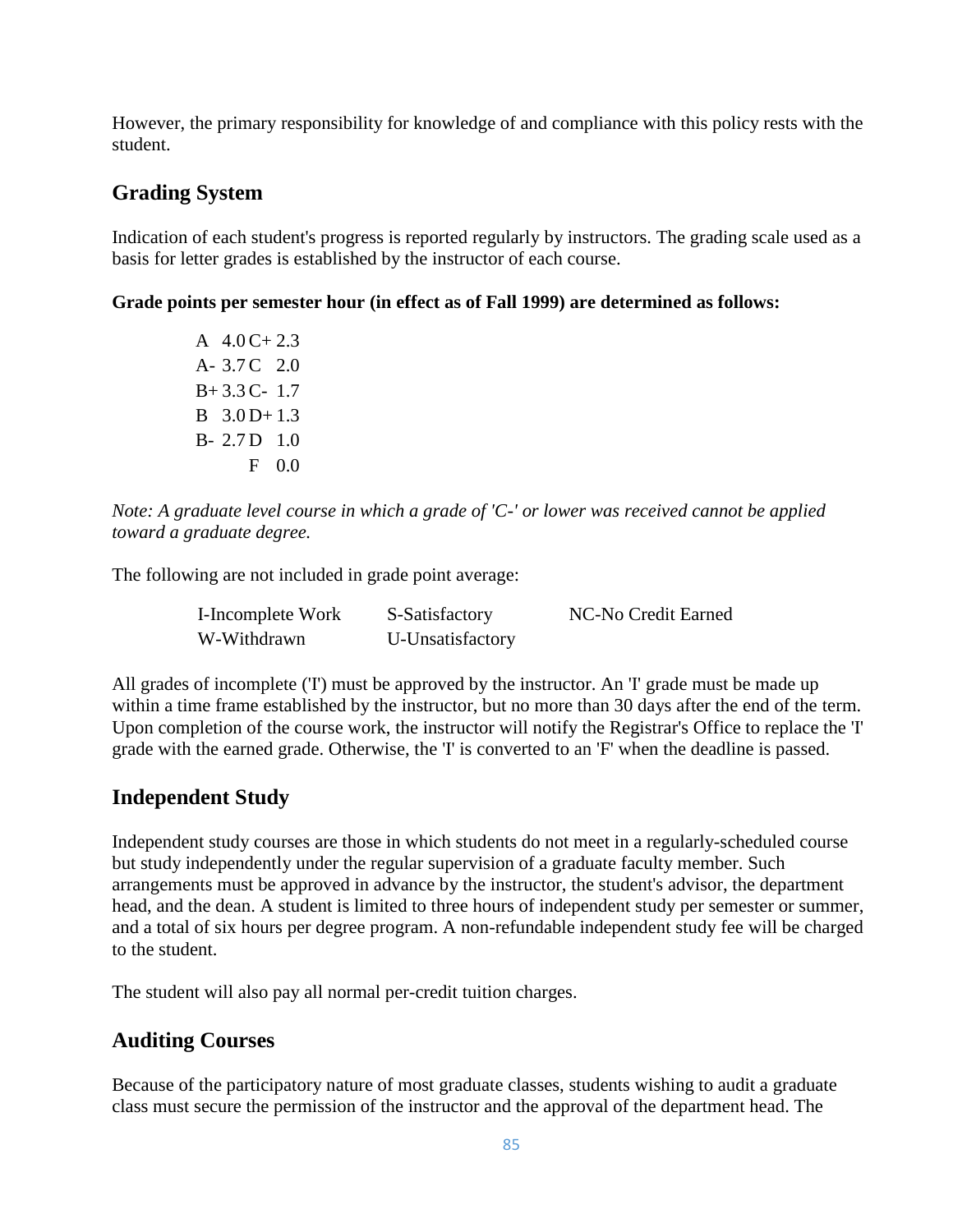student must register as an auditing student. The name of the student will be entered on the class roll, and the course appears on the student's academic record, but without credit and with a final grade of 'AU' for satisfactory completion or 'U' for unsatisfactory completion. Auditing students are subject to limitations on in-class participation and to standards for satisfactory performance established by the instructor. The fee for auditing a graduate class is one-half of the regular tuition.

### **Transfer of Credit**

Applicants who have taken graduate courses at other universities may be allowed to transfer some of their previous courses into their JBU graduate program. Students may transfer up to 25% of the degree program toward fulfillment of a graduate degree. No grade below a 'B-' may be transferred into a graduate degree program at JBU. Transfer of credit must be approved by the department head and the dean. Grades from transfer credits are not included in the calculation of JBU grade-point averages.

### **Additional Master's Degree (after conferral of degree)**

A student desiring to begin an additional master's degree at JBU after having one or more master's degrees conferred by JBU must apply through the admissions process as a degree-seeking student. At the point in time when the first degree is conferred, that degree is "frozen." No additional majors, minors, or emphases will be added to the degree, and the GPA for the degree is final. If a second degree is in progress at the time the first degree is conferred, then the student will be allowed to complete the second degree without readmission.

Students will meet the requirements for the degree in the catalog that is current when they apply for readmission. Students must complete at least 75% of required hours uniquely for the second degree.

### **Late Enrollment**

Any student who enrolls after the close of the regular registration period may be subject to limitations in the course load and a late registration fee.

### **Quality Standards for Continuance in Graduate School**

The grade of 'C' is the minimum passing grade for graduate credit (except for Graduate Counseling students; see below\*); however, the maximum number of credit hours of 'C' or 'C+' that may be applied toward a master's degree is nine semester hours or 25% of the hours required for a degree, whichever is less. A graduate-level course in which the student earned a grade of 'C-' or lower cannot be applied toward a graduate degree.

\*The grade of "B-" is the minimum passing grade for graduate credit in Graduate Counseling degree program courses; courses in which the student earned a grade of "C+" or lower cannot be applied toward a Graduate Counseling degree and must be repeated.

A student admitted under regular status whose cumulative GPA is below 3.0 is automatically placed on probationary status. The department head and the student will be notified in writing by the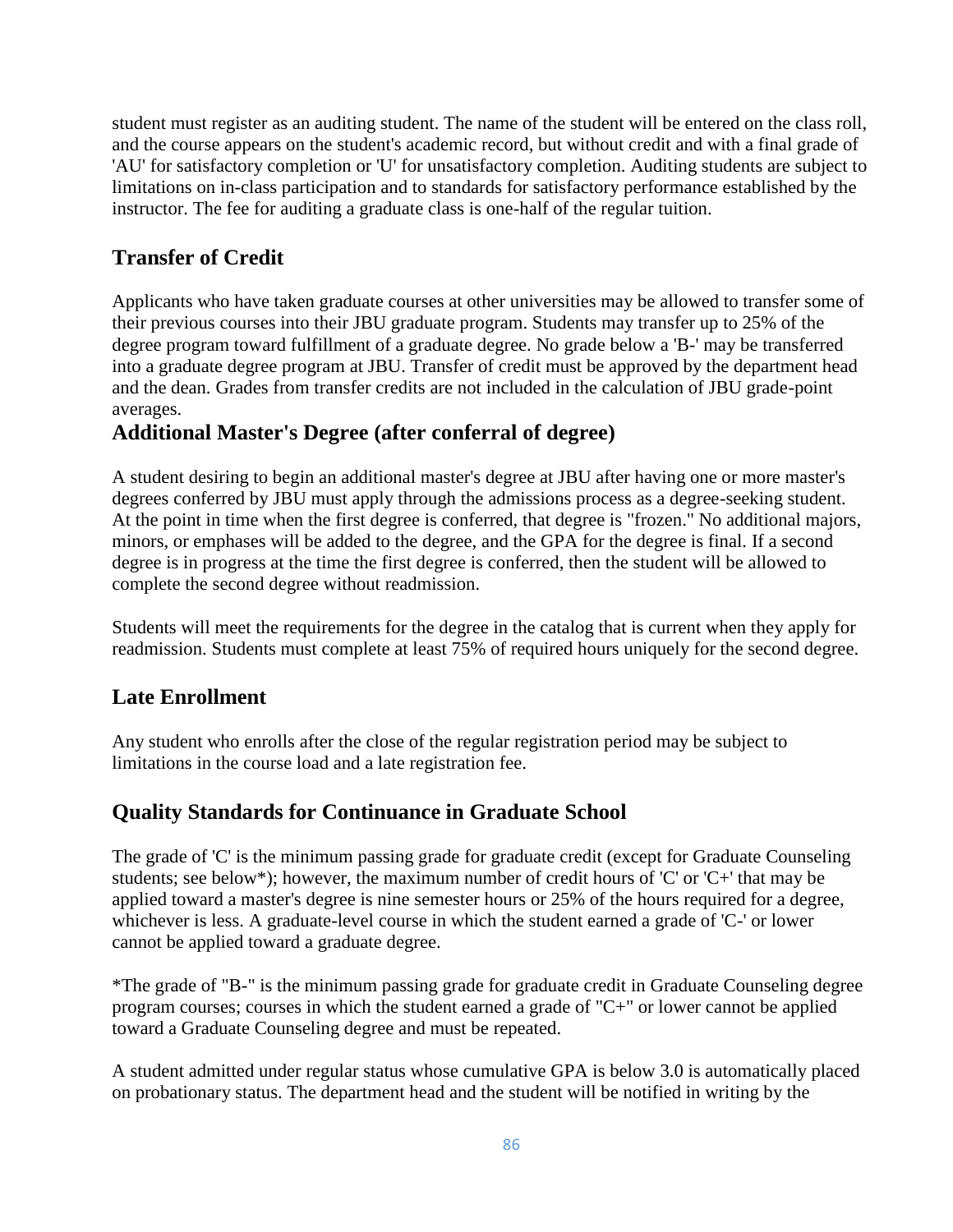Graduate School. Probation becomes effective at the time that a student's grade point average falls below 3.0, not at the time of notification. Students will continue on probationary status until the end of the semester in which the next nine hours of graduate course work is completed. At the end of that period, one of the following actions will be taken:

- 1. a student whose cumulative grade point average is 3.0 or higher will be taken off probation, or
- 2. a student whose cumulative grade point average is still below 3.0 will be dismissed. Students who are dismissed will be informed of this action by the Graduate School. Dismissed students may be readmitted only upon approval of petition for reinstatement.

A student admitted under provisional status who upon completion of 12 hours of graduate course work has achieved a 3.0 GPA will be recommended for regular status in the graduate program. A student admitted under provisional status who upon completion of 12 hours of graduate course work has earned a GPA below 3.0 will be subject to dismissal.

A student on academic probation when last enrolled in the Graduate School who wishes to be readmitted or change degree program must petition the department head and the Graduate School. The petition should provide reasons for the poor academic record; explain how conditions that produced this poor performance have changed; and present specific plans for improvement. The respective department head and the dean must approve the petition before a student can enroll in the program.

### **Academic Suspension**

A graduate student who earns a term grade point average below 1.5 for an individual semester will be placed on suspension at the end of that semester. The student will be required to petition to the graduate dean and department head in order to enroll in courses. The suspension is imposed regardless of the student's cumulative grade point average.

### **Appeal Policy**

Occasionally a student may wish to appeal an academic action such as a grade, a graduation requirement, or a withdrawal penalty. Such appeals should be made in writing to the dean. In most cases the student should first request the support of their advisor or department head. If the complaint is about a faculty member, the following process should be followed.

This process applies to alleged violations of student's rights such as unequal treatment, violation of grading procedures as stated in the course syllabus, disagreements over assigned course grade, disagreements over accommodations given, or other academic matters.

- 1. Any student with a complaint about a faculty person should discuss the complaint first with that faculty person.
- 2. If talking with the faculty person does not bring resolution, or if there is reluctance to approach the faculty person, the student should meet with the appropriate department head and present a concise, well thought out statement of the problem and the desired resolution.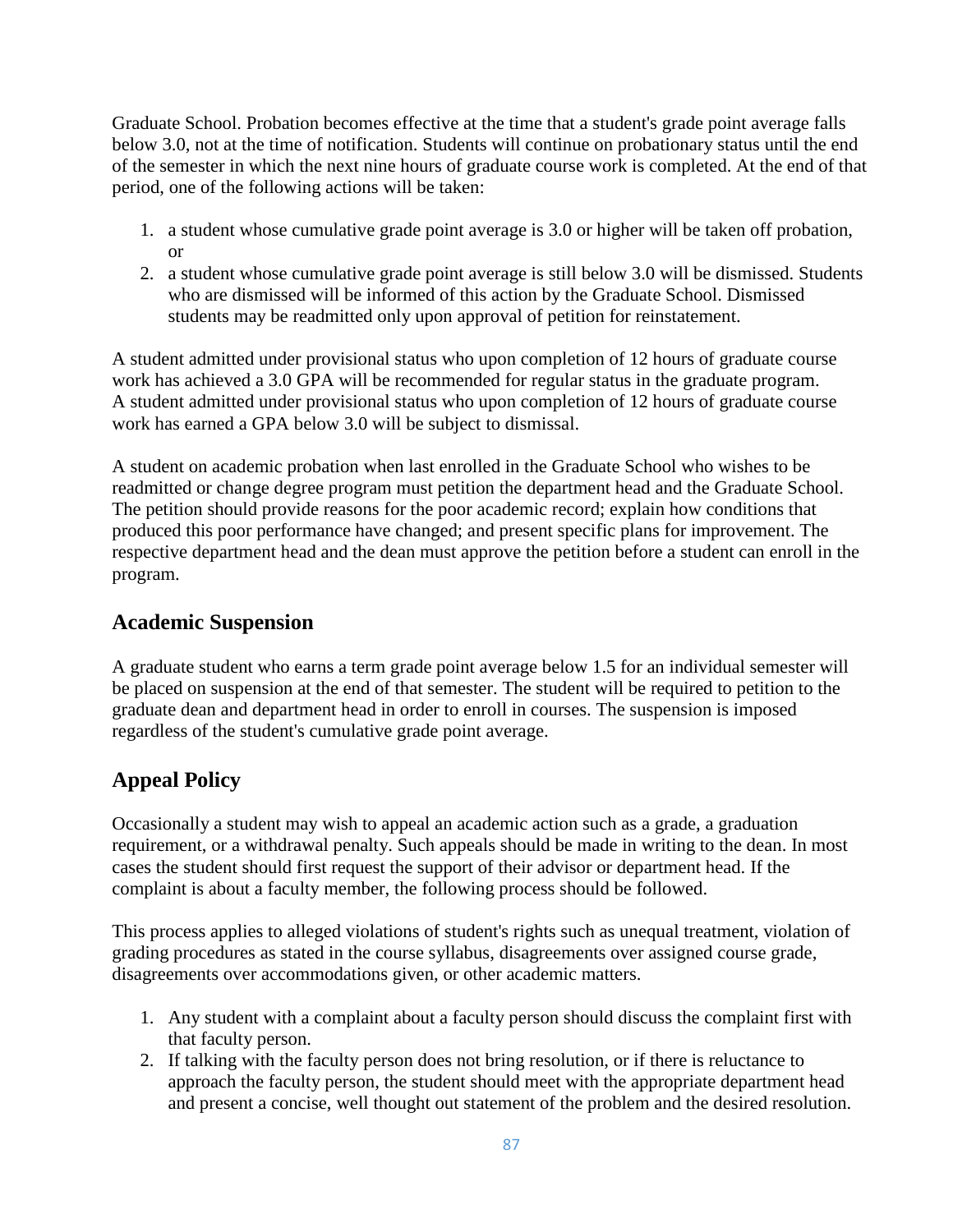- 3. Before officially considering the complaint the department head will offer to meet with the student and the accused faculty person. If the student is unwilling to attend such a meeting, the dean or department head is at liberty to dismiss the complaint at that point.
- 4. The dean, or any other administrator, faculty, or staff person, when approached by a student with a complaint against a faculty person, must advise the student to follow the procedure listed above.
- 5. If the student consents to a meeting with the department head and the faculty person, the complaint will be heard formally in that meeting. The department head will be responsible for documenting the proceedings and outcome of the meeting in writing and for keeping that documentation on file.
- 6. The accused faculty person or the aggrieved student may request a second meeting within seven days to which both the faculty person and the student, within limits set by the department head, may invite colleagues and students. The written documentation of the proceedings and outcome of this second meeting is the department head's responsibility as well.
- 7. If the problem is not resolved to the satisfaction of either party, an appeal may be made to the dean.
- 8. If the problem is still not resolved, a written appeal may be made to the Vice President for Academic Affairs who is empowered to make the final decision and communicate the decision in writing to those involved.
- 9. Any of the above written documentation may be included in the accused faculty member's file only after that person has reviewed the document.

## **Grade Renewal**

A student may repeat any course on their academic record with prior approval of the department head and the Registrar, with the understanding that all courses and grades will remain on the permanent record. However, only one taking of the course may contribute hours to the total for graduation, and only the highest grade received will be included in the calculation of the student's grade point average. If the student receives permission and renews a grade by means of transferring an equivalent course from another institution, the completed course is posted with a grade of 'CR', and any prior attempts are excluded from graduation hours and the grade point average.

### **Graduation Requirements**

All students must complete a program of study that meets the academic policies set by the Graduate School before becoming eligible for graduation. The following graduation requirements apply to all master's degree programs.

Note: particular degree programs may have additional requirements. It is the responsibility of the student to determine and meet all academic and graduation requirements for their degree. In order to graduate, each student must:

1. Satisfactorily complete requirements for the specific graduate program for which the student is enrolled within the time designated in the catalog (refer to Time Limits), following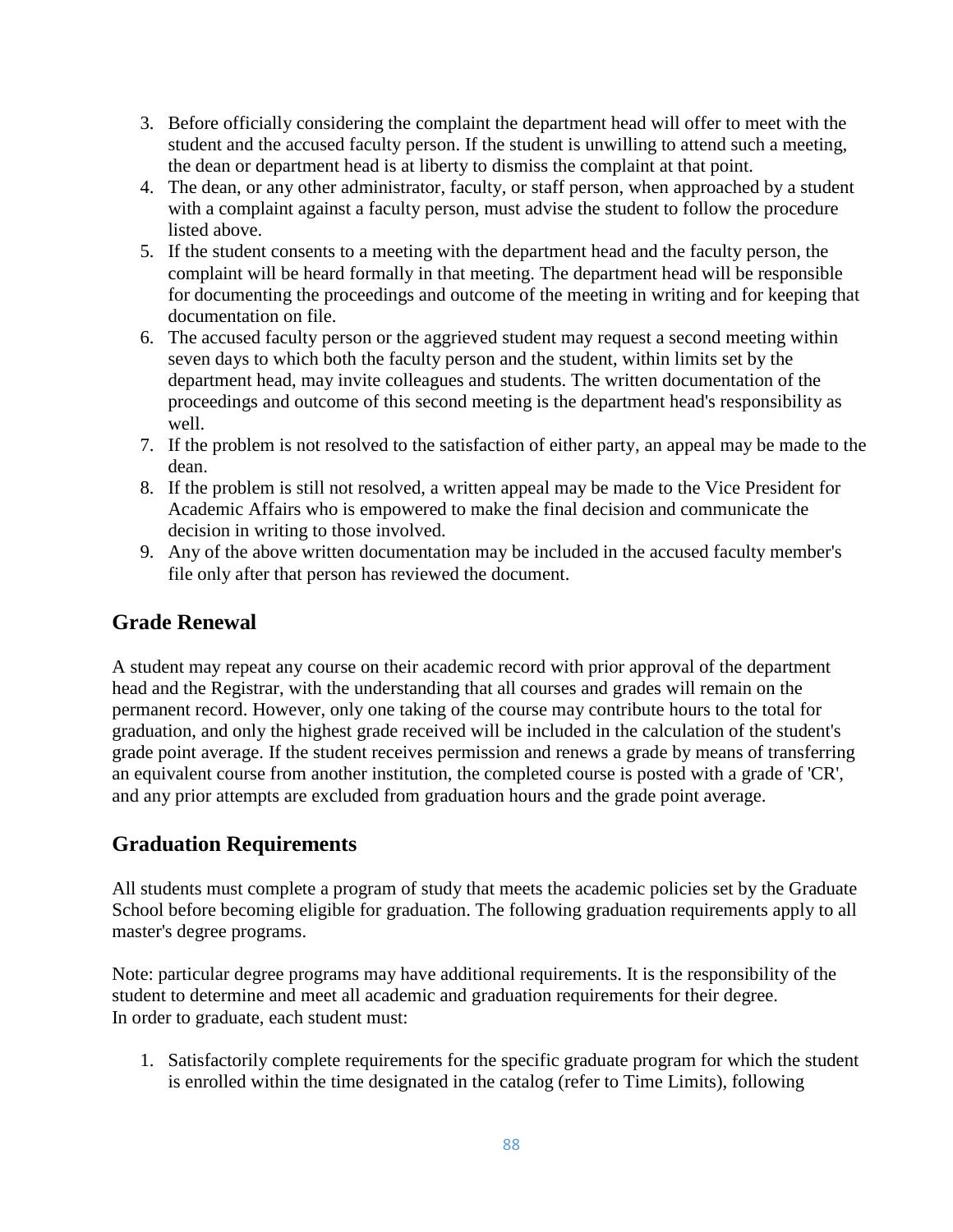acceptance as a graduate student. In the case of extenuating circumstances, a petition for extension of time will be considered by the department head and the dean.

- 2. Achieve a cumulative grade point average of 3.0 or higher. Cumulative GPA is based on all graduate courses completed at John Brown University in the respective discipline. If a student's cumulative GPA falls below 3.0, the advisor will review the student's status and may make appropriate recommendations for continuance in the program or removal from the program.
- 3. Submit an Application for Graduation.
- 4. Pay the required \$35 graduation application fee.

#### **Application for Graduation**

An Application for Graduation form, available on-line during the pre-registration process, should be completed when registering for the final semester or term in residence before completion of degree requirements. This application provides information regarding the graduation fee, exit assessment requirements, and a final check of the student's name as it is to appear on the diploma and in the commencement program.

#### **Participation in Commencement**

Commencement is held in December and May. Two months prior to the intended completion date, each candidate must file an online Application for Graduation. The Registrar's Office will notify students by email of the dates and provide a link to the online application. A graduation application fee of \$35 will be charged to the candidate's account without regard to commencement participation. Degree candidates may participate in commencement only if all graduate degree requirements will be completed no later than the last day of the semester.

Eligibility to participate in commencement is limited to the commencement exercises at the end of the student's final semester in attendance or the commencement at the end of the following semester. Furthermore, participation eligibility is dependent upon compliance with all of the deadlines posted on the JBU commencement web site.

### **Transcripts**

An official transcript of a student's academic record may be obtained by submission of a written request to the Registrar's Office, provided the student has made satisfactory arrangements with the Business and Financial Aid Offices with respect to financial obligations. Transcripts are not released unless the student grants permission through a signed statement.

The first official transcript is issued without charge; a \$5 charge is incurred for each official transcript thereafter. Transcript requests can be found on the JBU web site.

Official transcripts of academic credits are not released while the student's account is in arrears. The university engages professional collection agencies to deal with delinquent accounts, as necessary.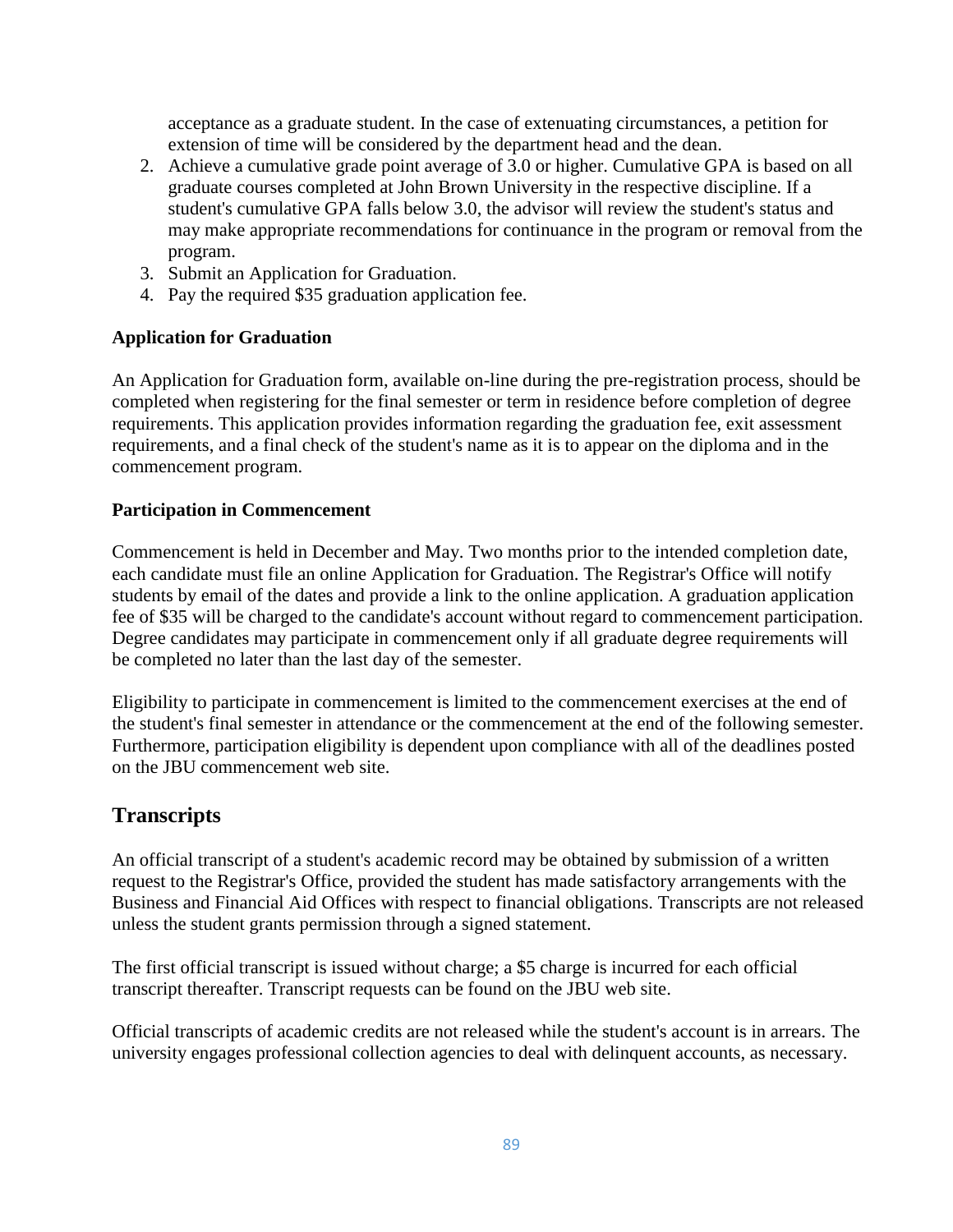# **Student Resources**

## **John Brown University Library**

The two-story John Brown University Library-also known as the Arutunoff Learning Resource Center-is the central location for resources supporting the research needs of the JBU community. The library is an important part of the academic program at JBU and functions as a partner in the teaching/learning process. The main collection consists of over 115,000 items, including books, microforms, and DVDs. In addition, the library subscribes to more than 67,000 periodical titles, nearly all of which are available electronically. The library also subscribes to 144 electronic databases (full-text periodicals, online reference resources, and indexes) and provides access to 330,000 e-book titles.

The professional library staff provides research and reference services to both individuals and groups, and efficient interlibrary loan services to the JBU community. The library facility includes large and small study rooms, a classroom, presentation practice equipment and spaces, quiet and comfortable spaces for reading, and 46 computers for student use. The Writing Center and ITS Help Desk are also located in the JBU Library.

In addition to resources in the main library, a number of materials are housed in two library branches. The Music Library, on the lower level of the Cathedral, contains music sound recordings, scores, and appropriate listening equipment. The Career Development Center Library, on the first floor of the Walker Student Center, houses materials related to vocational counseling and graduate school opportunities. The Film Library is housed in the main library and contains films that have been selected based on their recommendation by the Academy of Motion Picture Arts and Sciences, the American Film Institute, or Arts & Faith.

The gateway to the JBU Library is its web site, www.jbu.edu/library/, where information about all library collections and services may be obtained. The library web site features an online catalog that can be accessed from any computer with an Internet connection. Students can connect to electronic databases through the campus network and via remote access. Reference questions and interlibrary loan requests can be made online or via e-mail at library@jbu.edu.

The JBU Library belongs to several networks and consortia. To provide efficient interlibrary loan services, the library is a member of the Online Computer Library Center (OCLC), which gives our users borrowing privileges to over 250 million items held in over 72,000 member libraries worldwide. The library belongs to ARKLink (a consortium of 47 academic libraries in Arkansas) and AMIGOS (a regional resource-sharing network). The library is a charter member of the Christian Librarian Association Network.

Special collections in the JBU library include the published materials of the school's founder, John E. Brown, Sr., materials of radio evangelist J. Vernon McGee, the Romig Juvenile Literature Collection, and the Gary and Carrie Oliver Marriage and Family Resource Room. In addition, the JBU Archives houses an extensive collection of artifacts related to the history of the university.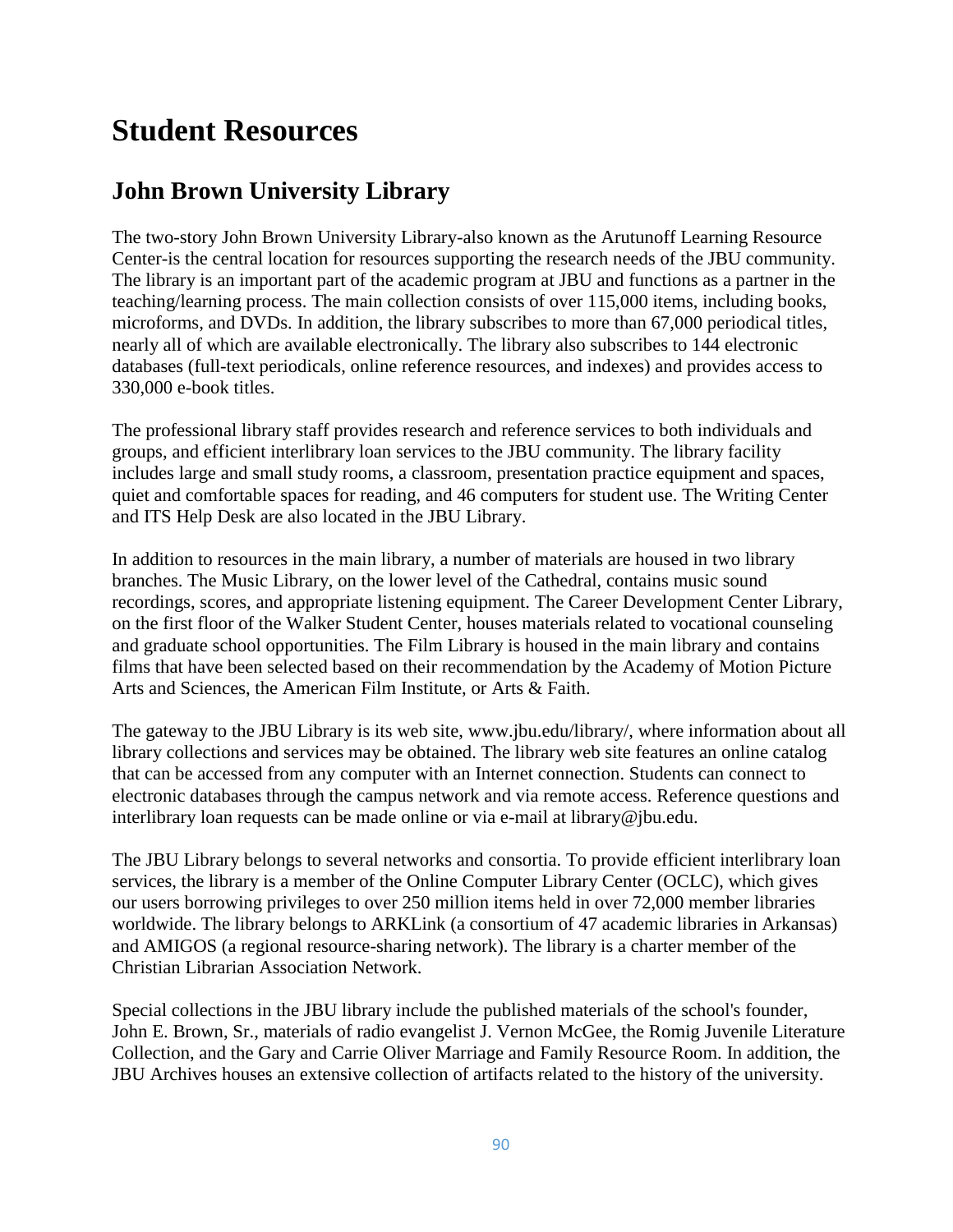#### **Library Hours** *(may vary)*

| Monday - Thursday                   | 7:30am - Midnight   |
|-------------------------------------|---------------------|
| Friday                              | 7:30am - 5:00 pm    |
| Saturday                            | $11:00am - 6:00 pm$ |
| Sunday                              | 3:00pm - Midnight   |
| <b>Library Contacts</b>             |                     |
| Circulation                         | 479.524.7202        |
| Research Assistance                 | 479.524.7153        |
| Interlibrary Loan                   | 479.524.7276        |
| Instructional Services 479.524.7355 |                     |
| Email                               | library@jbu.edu     |
|                                     |                     |

**LIBRARY WEB SITE:** http://www.jbu.edu/library/

**LIBRARY CARD:** Use your JBU student ID card. You may also borrow materials from 27 academic libraries in Arkansas using a free ARKLink card. Contact Beckie Peden (x7202 or bpeden@jbu.edu) for details.

**FIND ARTICLES:** A wide variety of academic journal databases, ebook collections, and other materials are available online through the library web site. Go to http://www.jbu.edu/library, click on "Online Resources" and then select a resource to search from the relevant subject area. If offcampus, when prompted enter your JBU **username** and **password**.

Online resources include:

**ABI/INFORM Complete** (full-text business journals) **Business Source Elite** (full-text business journals) **eBooks on EBSCOhos***t* (scholarly e-books) **ERIC** (comprehensive education literature index) **Gale A***cademic OneFile* (full-text journals in all disciplines) **IBISWorld** (market research and analysis of U.S. industries) **LexisNexis Academic** (business, news, and legal information) **MarketResearch.com** (data and analysis of industries, markets, and products) **ProQuest Ce***ntral* (full-text journals in all disciplines) **ProQuest Education Journals** (full-text education journals and publications) **ProQuest Psychology Journals** (full-text psychology journals) **PsycINFO** (comprehensive behavioral science and mental health literature index) **WorldCat** *(*worldwide book catalog)

**CHECKOUT PERIOD:** 21 days for books. Renewal period is 21 days. May be renewed twice if there is no hold on the book; renewable by phone or email: library@jbu.edu. A student may have up to 20 books checked out at any time.

**Document delivery:** we can email articles or mail books to you from our library; you are responsible for return postage on books.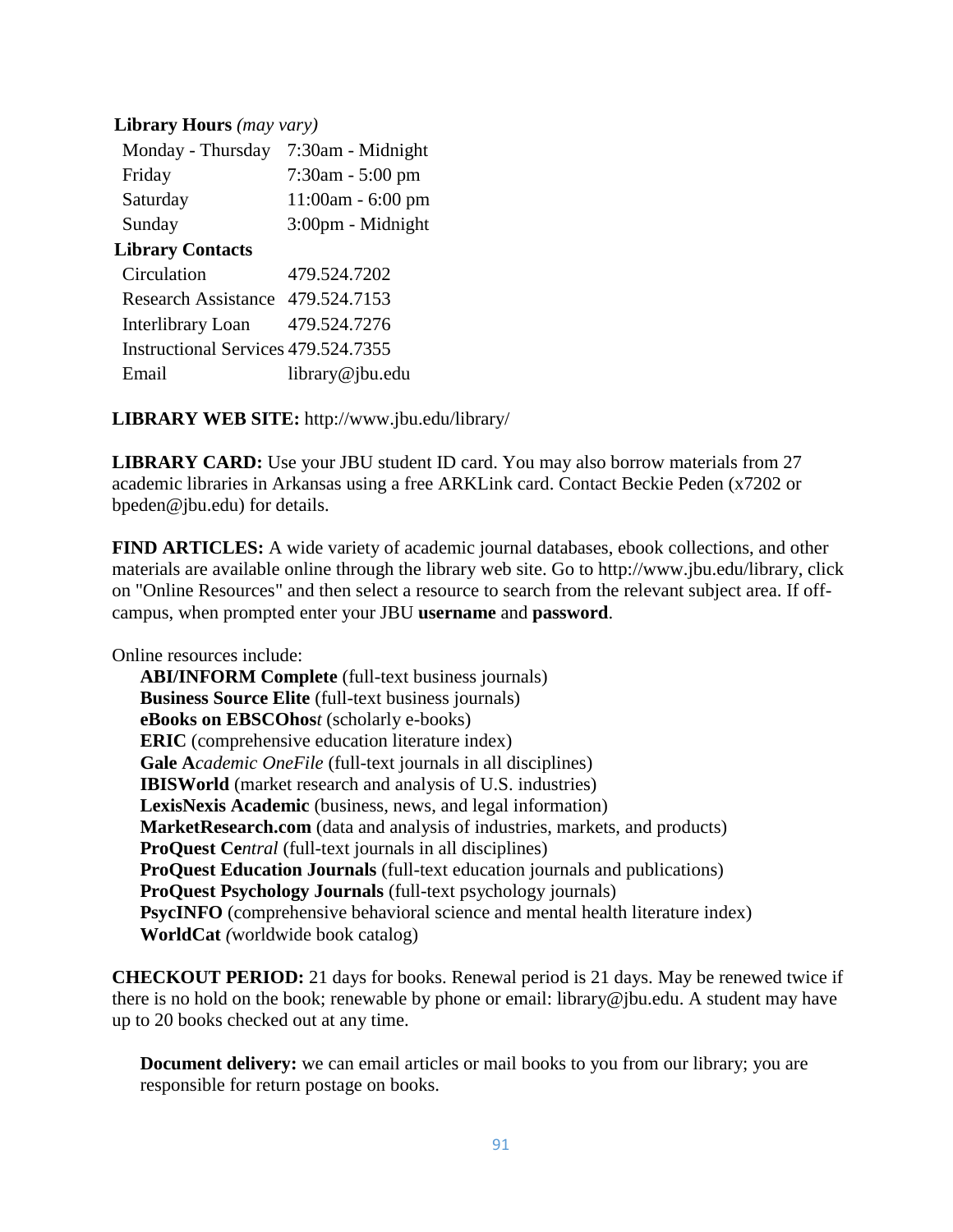**INTERLIBRARY LOANS:** Items not available through the library may be obtained from other libraries through our interlibrary loan service. Request items not available in the library in person or by mail, phone, or email (jposey@jbu.edu) or use the ILLiad form on the library web site (login required). Most books arrive within 1-2 weeks and articles within days. Articles will typically be delivered to you electronically. Books can be mailed to you; you are responsible for return postage.

**RESEARCH QUESTIONS:** Research and other library questions may be asked at the library reference desk, phoned in (x7153), emailed (library@jbu.edu) or texted: 479-310-JBU1 (5281).

**STYLE GUIDES:** Go to "Research Help" at the library home page; select "Cite Your Sources.

**FINES/FEES:** \$.25 per day per book. You will be billed for replacement of missing item(s), plus \$10 processing fee per item.

# **Information Technology Services**

John Brown University has many technology resources available for students. All campus buildings and remote sites are interconnected with a network infrastructure that allows for authorized access from classrooms, laboratories, offices, residence halls, and remote locations. Wireless networking also extends accessibility in most residential and study areas throughout the university.

On the Siloam Springs campus, there are computer labs in each academic building for student use. The Library has general purpose, collaborative computing resources available days and evenings throughout the week. Both black and white and color printing is available for a small fee.

JBU Online Undergraduate students have access to additional computing resources at the Rogers Center and Little Rock Center. Computers with Internet access and laser printing are available for student use in common study areas. Wireless Internet access is also available.

The Media Lab, located in the Learning Resource Center (LRC), offers assistance in specialized printing, provides art and project supplies for purchase, and manages the rental of audio/visual technology used for academics and small events.

The Help Desk, also located in the LRC, is available for assistance with any questions or issues related to technology use on campus, with extended hours throughout the week and weekend. Students who bring a computer to any of the campuses may connect to the campus network using their provided username and password. Once connected, students can access the Internet, EagleNet, the Library, JBU email, and personal network storage.

Policies regarding the privacy of electronic information and appropriate computer use at John Brown University may be referenced in the Information Technology Services *Acceptable Use Policy*. This, and additional information about technology services, may be found through the web via the EagleNet portal or by contacting the ITS Help Desk at 479-524-7256, or email help@jbu.edu.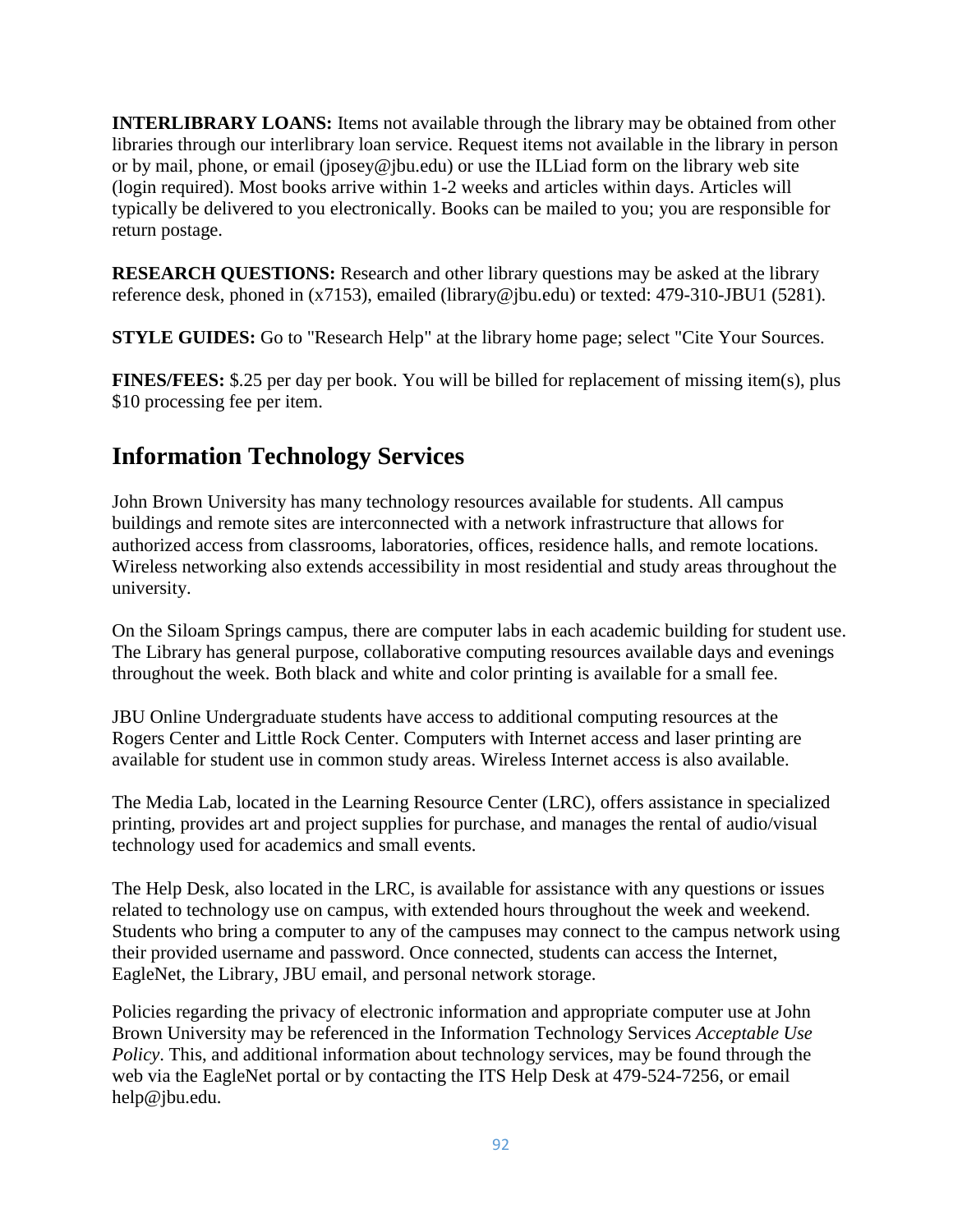# **Office of Academic Assistance & Student Support Services**

Students may contact the Academic Assistance Coordinator for assistance in further developing their academic skills. This includes such areas as study skills, note-taking skills, time management, test-taking skills, and other skills that help students succeed academically. Study skills videos that help improve reading, writing, and math are available. The Coordinator will help a student engage an individual tutor, if one is available, but payment is the responsibility of the student.

The Office of Academic Assistance on the Siloam Springs campus administers the CLEP and proctors tests for correspondence courses. DANTES and MAT testing are administered at the Rogers Center. For general information, fees, or to schedule an appointment at the Siloam Springs campus, call (479) 524-7471. The Rogers Center can be reached at (479) 631-4665.

## **Services for Students with Disabilities**

It is the goal of John Brown University that all enrolled students be given equal opportunity to succeed in their quest for a higher education that is based upon our "Christ Over All" philosophy and that integrates the educational principles of "Head, Heart, and Hand."

In accordance with the Rehabilitation Act of 1973, the Americans with Disabilities Act of 1990, and the ADDA, John Brown University is committed to providing reasonable accommodations to students who are disabled. The Director of Student Support Services works with students and instructors to arrange appropriate assistance in learning and physical access. Students having documented disabilities are encouraged to contact the Director, Jarrod Heathcote, by email to jheathcote@jbu.edu, or by phone at (479) 524-7401.

# **Student Development Office**

### **Counseling Center**

The college experience often entails emotional as well as intellectual challenges. Developing meaningful relationships, changes in one's family, stress, anxiety, and depression are just a few of the issues facing students. The professional staff in the Counseling Center is available to facilitate students' growth while at JBU. Individual and group therapy, couple counseling, and psychoeducational groups are available to students free of charge.

Counseling sessions are confidential, and appointments are scheduled with discretion and respect for the needs and desires of students. To schedule an appointment or inquire about fees, please call (479) 524-7251 or visit our web site [http://www.jbu.edu/campus\\_life/counseling/.](http://www.jbu.edu/campus_life/counseling/)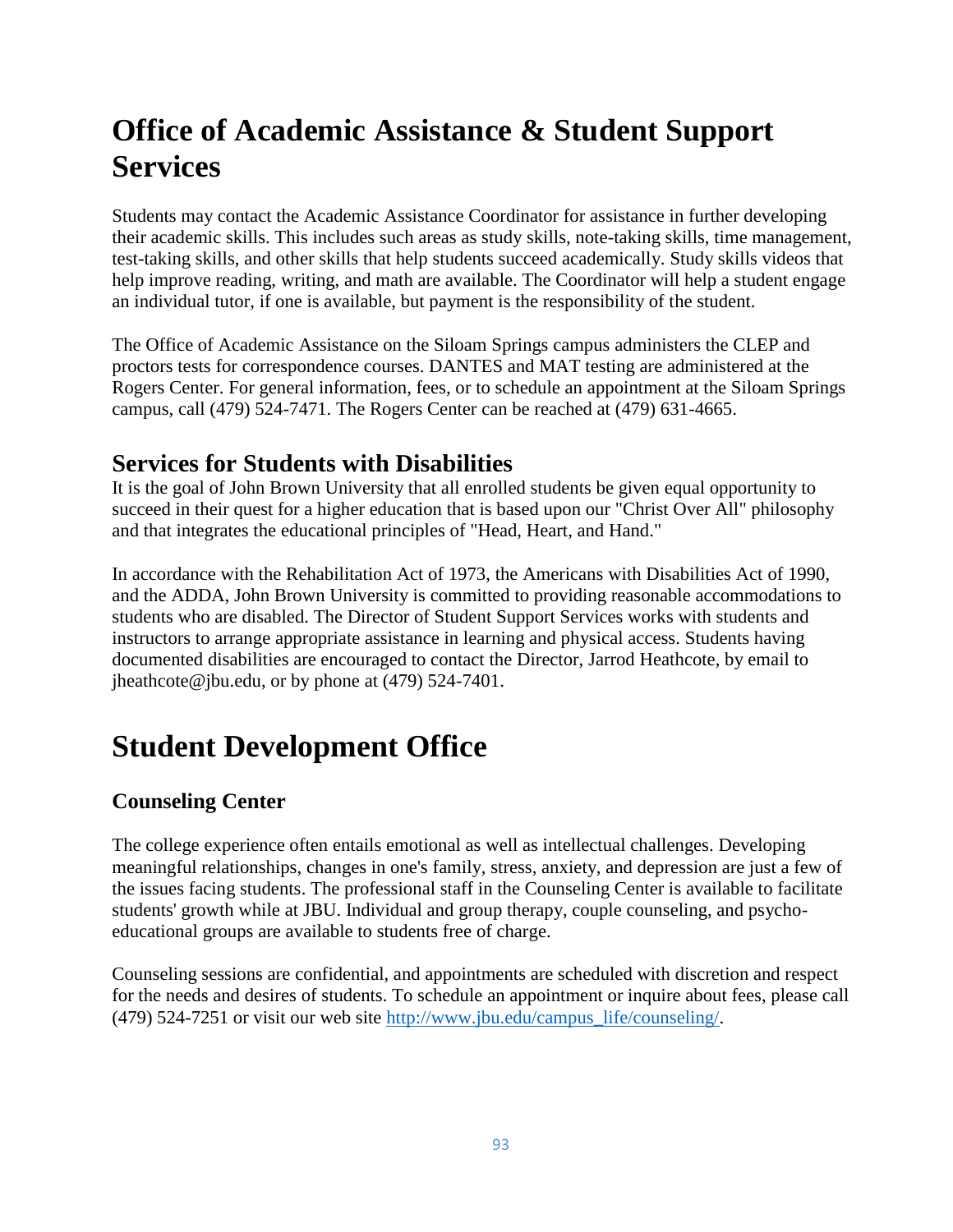### **Career Development Center**

The staff at the Career Development Center (CDC) is concerned with providing a comprehensive career development program for the students of John Brown University.

Students have the opportunity to develop self-understanding through the resources available at the center. Students may participate in individual counseling, personality inventories, and computeraided guidance programs. The varied resources in the CDC Library can be helpful to students in any stage of career planning by helping them understand personal strengths, make wise decisions about majors, and begin to explore career alternatives.

The center also serves as a link between college and the world of work through providing regular workshops on job search skills and strategies. The annual Career Fair brings employers and graduate school representatives to campus to increase awareness and provide information related to future career and graduate education. The CDC also provides information about graduate schools, graduate entrance test materials, job vacancy notices, occupational profiles and descriptions, and potential employers. For assistance, call (479) 524-7282.

### **Office of Christian Formation**

The Office of Christian Formation (OCF) strives to lead the JBU community to become more like Christ throughout all aspects of a student's education. For information, call (479) 524-7213.

### **Graduate Christian Fellowship**

Graduate Christian Fellowship (GCF) provides a variety of opportunities for graduate students to nurture their faith together and develop relationships with one another. The program offers monthly fellowship events including, but not limited to: a bowling night, annual Christmas candlelight dinner, Rogers Center Chapel, homecoming events, hayrides, and so much more! Monthly newsletters and devotionals are sent out to keep graduate students up-to-date on GCF activities and announcements. GCF seeks to invest in the spiritual growth of its graduate students as they continue their education.

### **Health Services**

At the Health Services Office located in the Walker Student Center on the main campus, a registered Nurse is available weekdays for screening acute illnesses and injuries, as well as offering advice for everyday health problems. The nurse works closely with area doctors whose offices are within walking distance of the Siloam Springs campus. Equipment such as crutches and humidifiers can be checked out for short term use.

In order to offer complete care, it is important that the Health Services Office have on file all student medical records pertaining to pre-existing conditions such as diabetes, epilepsy, and malaria. Also, regular updates of family telephone numbers on the JBU web site ensure immediate communication in case of emergency.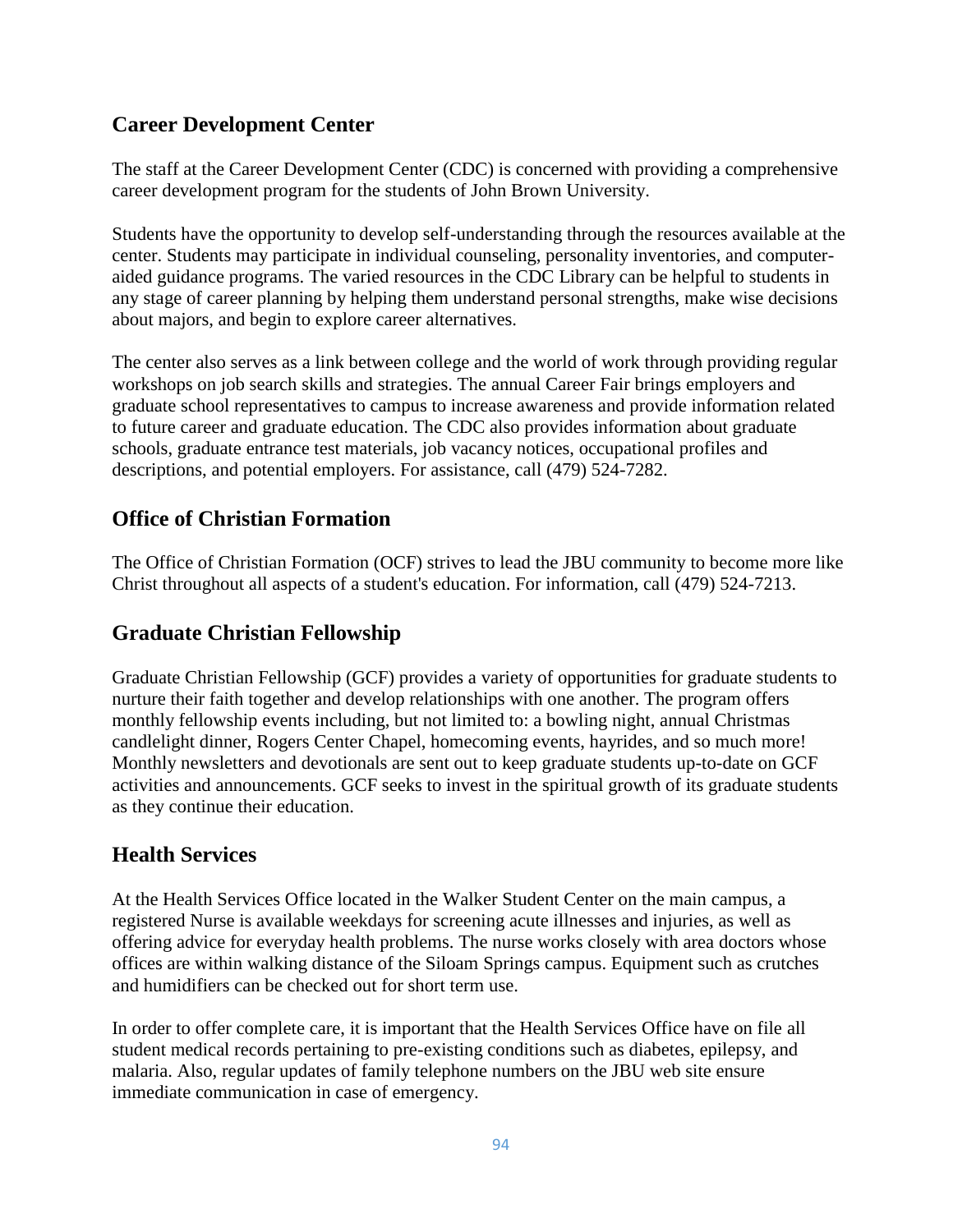Arkansas law of 2009 requires graduate students to provide documentation of two doses of Measles/Mumps/Rubella (MMR) vaccination. Students enrolled only in online courses, or those born prior to 1957 are exempt from this requirement. To receive an application for any exemption, contact the Arkansas Department of Health at (501) 661-2169. You can receive the MMR vaccine on campus.

Arkansas Law regarding Act 96 of 1913 requires all incoming students who were born or have lived for longer than six months in countries where Tuberculosis is endemic to show documentation of a TB skin test administered in the U.S. within six months of classes beginning.

### **International Programs Department**

The International Programs Department (IPD) serves the needs of international students including Walton scholars, MK's and third culture students. The office also offers assistance with international student orientation, immigration regulations, and international education opportunities. IPD sponsors social and cultural activities to promote Intercultural awareness and understanding among the entire JBU community.

**Mission Statement:** The International Programs Department of John Brown University supports students, faculty, and staff who will benefit from and contribute to the intercultural environment of JBU.

**United States Citizenship and Immigration Services.** IPD assists students, faculty, and staff in obtaining and maintaining the proper immigration status. Workshops are conducted on immigration, employment, and U.S. tax issues.

**Walton International Scholarship Programs.** The Walton International Scholarship Program (WISP) awards 60 annual scholarships to undergraduate students from Central America and Mexico. IPD attentively seeks to ensure growth and long-term success for its WISP scholars.

**International Education.** IPD administers, in conjunction with the academic college or division, our Semester in Ireland studies program, and a variety of JBU international summer studies programs. IPD also links students with international and domestic studies opportunities offered through the Council of Christian Colleges & Universities (CCCU). Short-term international mission teams are coordinated by the Office of Christian Formation in partnership with the IPD.

**Friendship Family Program.** This program connects international students with a host family who will help in the adjustment process and contributes to students' success by providing care and support.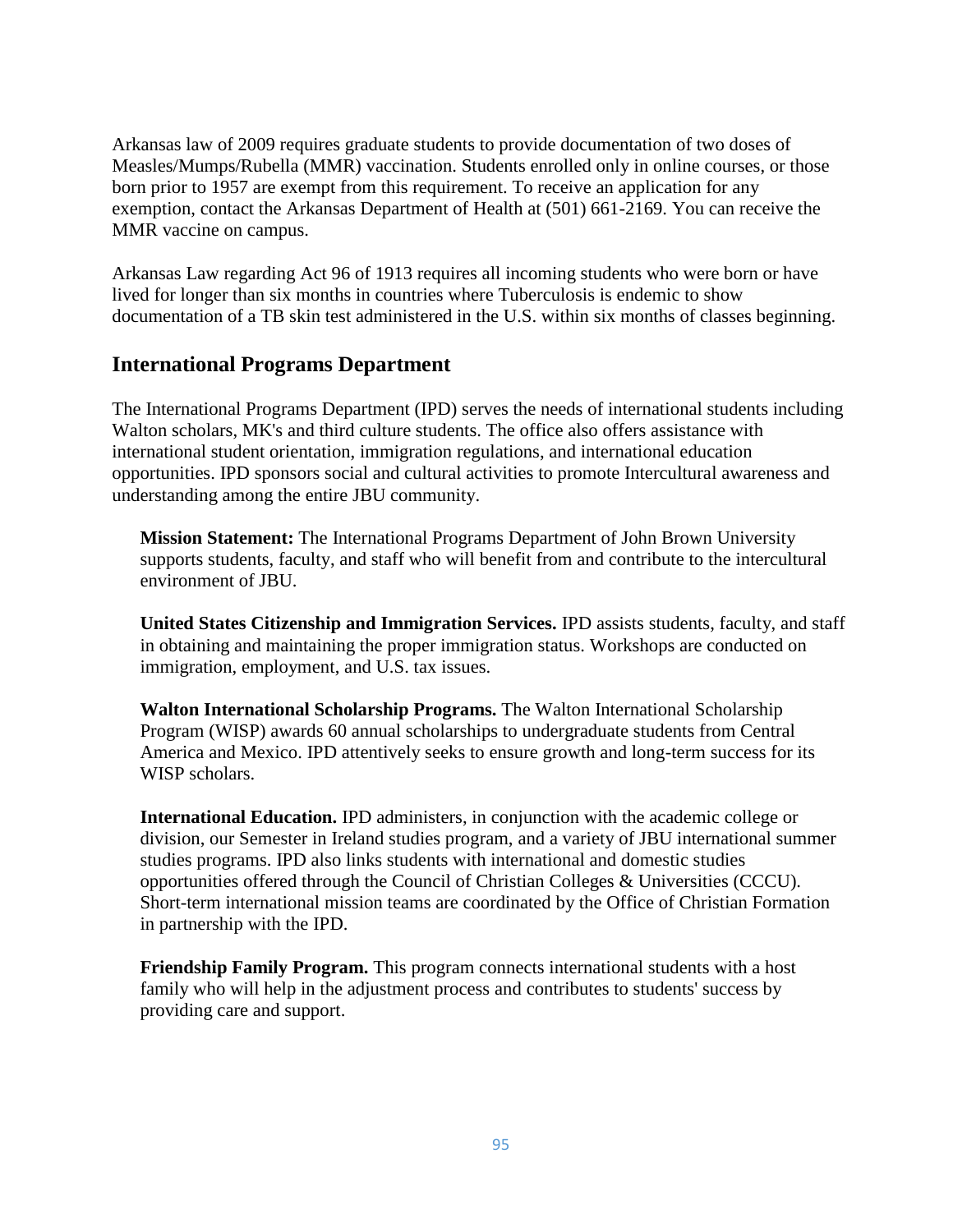### **Resources for Lifestyle**

The Walton Lifetime Health Complex (WLHC) offers students the most modern of health and fitness facilities for a complete daily workout. Swimming, jogging, racquetball, weights, aerobics, and team sports are just a few of the activities available to help reduce health risks and improve one's quality of living. The WLHC services are available to all students and their families at no charge. For information, call (479) 524-7303.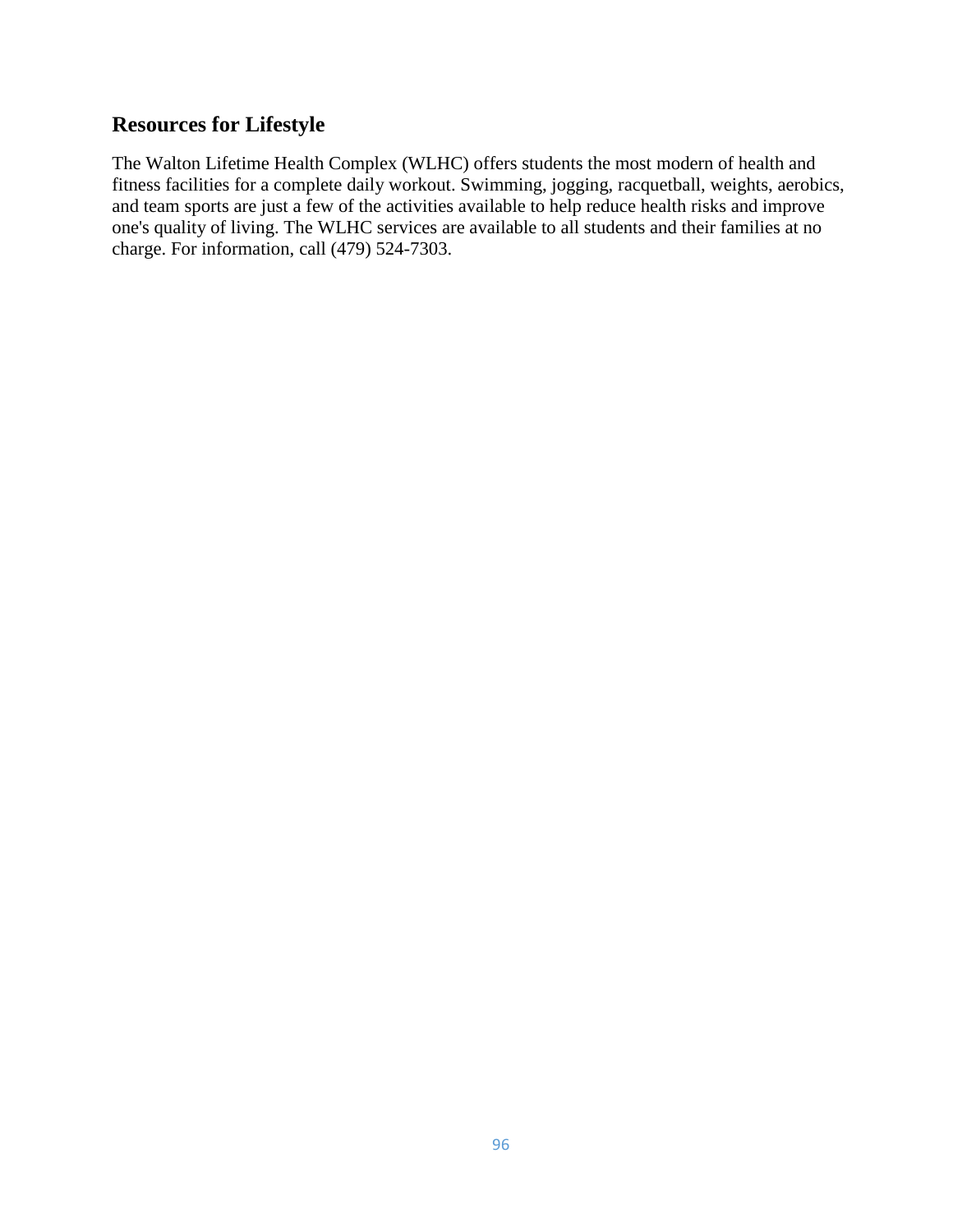### **Board of Trustees 2019-2020**

### **Officers:**

Mrs. Susan Barrett Chairman of the Board Rogers, AR

Mr. Mark C. Simmons Vice Chairman of the Board Siloam Springs, AR

Mrs. Lee R. Sale '68 Secretary of the Board Dallas, TX

### **Members:**

Mrs. Holly Robason Beitel '91 Broken Arrow, OK

Mr. Marc Boatwright Charlotte, NC

Mr. John (Ethan) Brown '95 Broken Arrow, OK

Mr. James (Jim) Congdon Topeka, KS

Mr. Rollin L. Ford Rogers, AR

Dr. Stephen R. Genheimer (Steve) '76 Mustang, OK

Dr. Wayne Hardy Tulsa, OK

Mr. Lawson Hembree, IV Fort Smith, AR

Mr. Keith E. Holmberg '77 Travelers Rest, SC

Ms. Emily Hornok '08 Oxford, MS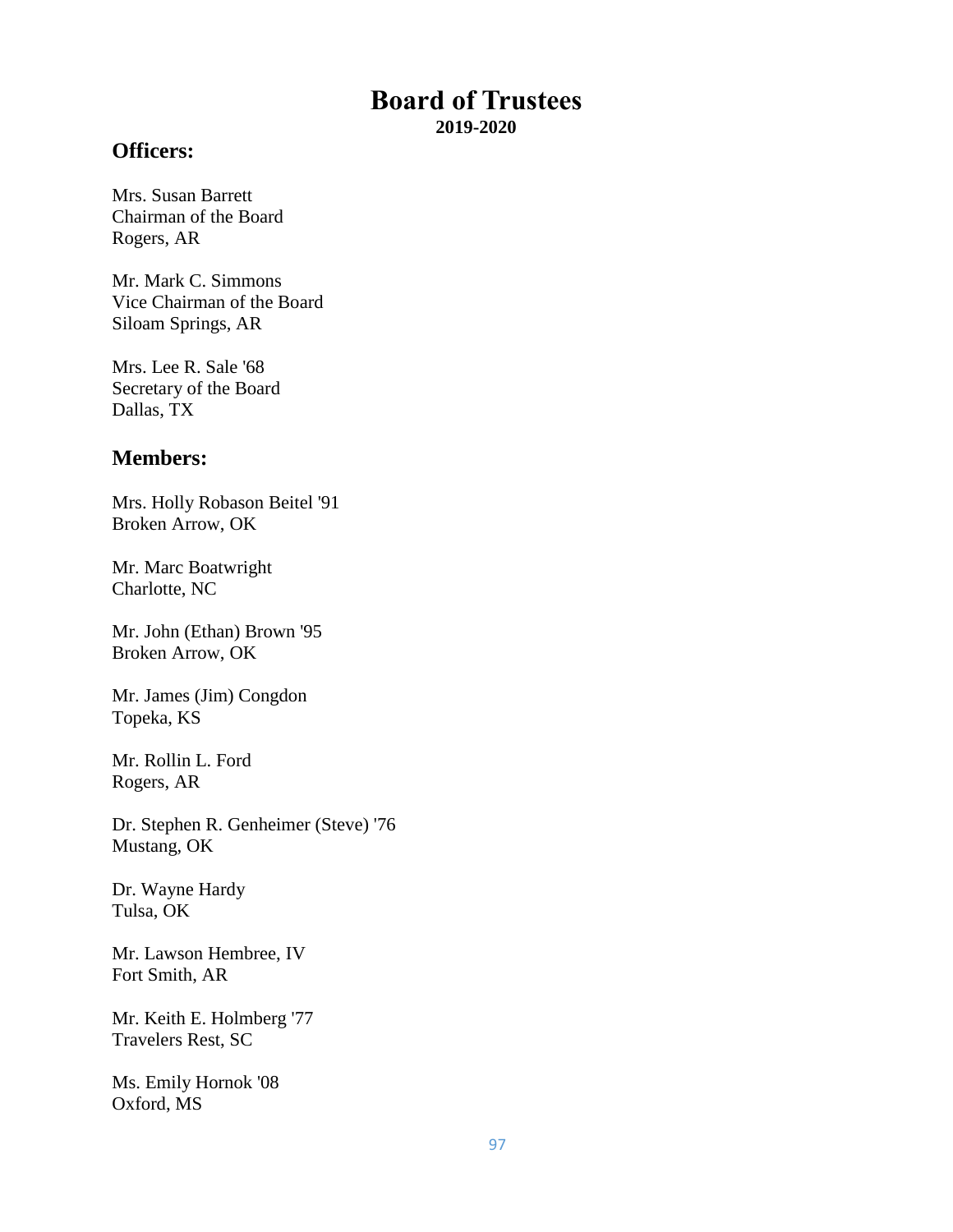Mr. Michael R. Kairis (Mike) '86 Yorba Linda, CA

Mr. Michael S. King '81 Hesston, KS

Mr. Alan L. Lee '90 Oakton, VA

Mr. David H. LeVan (Dave) '87 Bentonville, AR

Mr. Alfonso Mendez '88 San Isidro, Heredia Costa Rica

Mr. Noah Mitchell '05 and '07 Columbus, OH

Mr. William C. Naramore, Sr. (Bill) '70 Dallas, TX

Mr. Doug Neufeld Inman, KS

Mr. Phillip O. Porter Siloam Springs, AR

Mr. W. Mike Ross Yukon, OK

Mrs. April Ryan Tulsa, OK

Mrs. Ruth H. Smith Little Rock, AR

Mr. Marvin G. Spees '80 Topeka, KS

Mr. John P. Spenst '04 Little Rock, AR

Mr. Wendell Stratton Stuttgart, AR

Mrs. Diane N. Willits '78 Siloam Springs, AR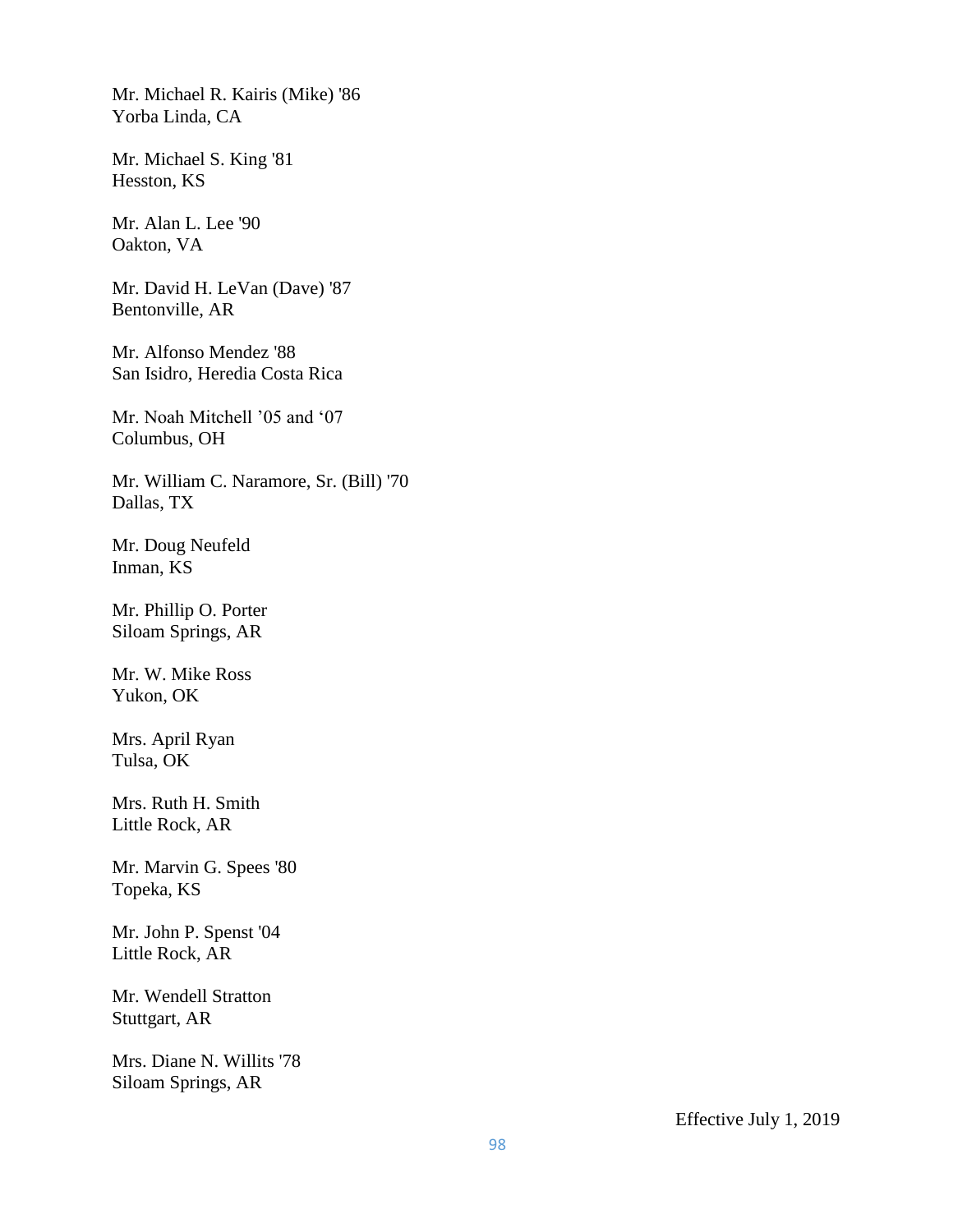## **Faculty & Administration**

S. KYLE AGEE, Assistant Professor of Visual Arts, 2015. M.F.A., B.S., John Brown University

DAVID R. ANDRUS, Professor of Visual Arts, 1983. M.F.A., Syracuse University B.S., John Brown University

AMINTA S. ARRINGTON, Assistant Professor of Intercultural Studies, 2014. Ph.D., Biola University M.A., Johns Hopkins University B.A., Wheaton College

CARY L. BALZER, Professor of Biblical Studies, 1998. Ph.D., University of Manchester M.Div., Asbury Theological Seminary B.A., Seattle Pacific University

TRACY A. BALZER, Assistant Professor of Christian Formation, 1998. M.A., John Brown University B.A., Seattle Pacific University

JANE E. BEERS, Associate Professor of Biology, 2005. M.Ed., Northwestern State University B.A., Taylor University

STEPHEN T. BEERS, Vice President for Student Development; Associate Professor of Higher Education, 1998. Ed.D., Ball State University M.S., Wright State University B.A., Taylor University

DANIEL R. BENNETT, Associate Professor of Political Science, 2016. Ph.D., Southern Illinois University B.A., George Fox University

BRENTON D. BENWARE, Head Men's Soccer Coach; Instructor of Kinesiology, 2017. M.A., Liberty University B.S., Oklahoma Wesleyan University

JASON A. BESCHTA, Head Men's Basketball Coach; Instructor of Kinesiology, 2014. M.S. Baylor University B.S., Bryan College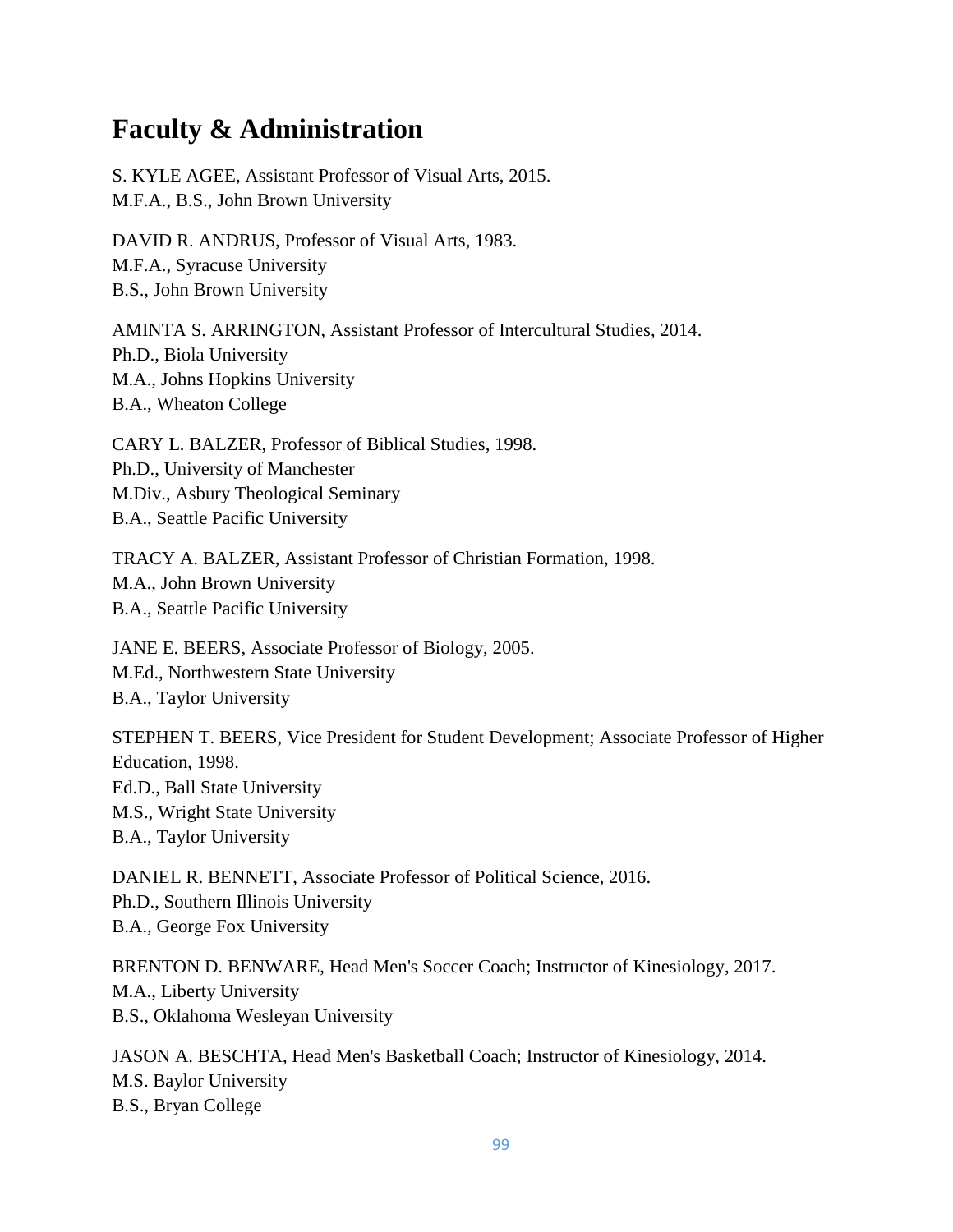JAMES R. BLANKENSHIP, Associate Professor of Biblical Studies, 2002. Ph.D., University of Pennsylvania J.D., Vanderbilt University School of Law M.A., Gordon Conwell Theological Seminary B.A., Indiana University

FRANK BLUME, Professor of Mathematics, 1995. Ph.D., University of North Carolina B.A.C.H., M.S., Technical University of Berlin

H. TODD BOWDEN, Associate Professor of Kinesiology, 1997. M.S., B.A., University of Arkansas A.T.C., National Athletic Trainers Association

ANDRE' G. BROQUARD, Dean of Students; Director of Residence Life; Assistant Professor of Higher Education, 2002. Ed.D., University of Arkansas M.A., Regent University B.A., Taylor University

JAMES E. BRUCE, Associate Professor of Philosophy, 2008. Ph.D., M.A., Baylor University M.A., B.A., New College, University of Oxford A.B., Dartmouth College

MAXIE B. BURCH, Professor of Biblical Studies, 2011. Ph.D., Baylor University M.Div., Southwestern Baptist Theological Seminary B.A., The Citadel

JAMES P. CALDWELL, Professor of Construction Management, 1985. Registered Land Surveyor, Arkansas Certified Professional Constructor M.S., Purdue University B.S., John Brown University

KENNETH D. CARVER, Head Women's Volleyball Coach; Instructor of Kinesiology, 2017. B.A., Malone University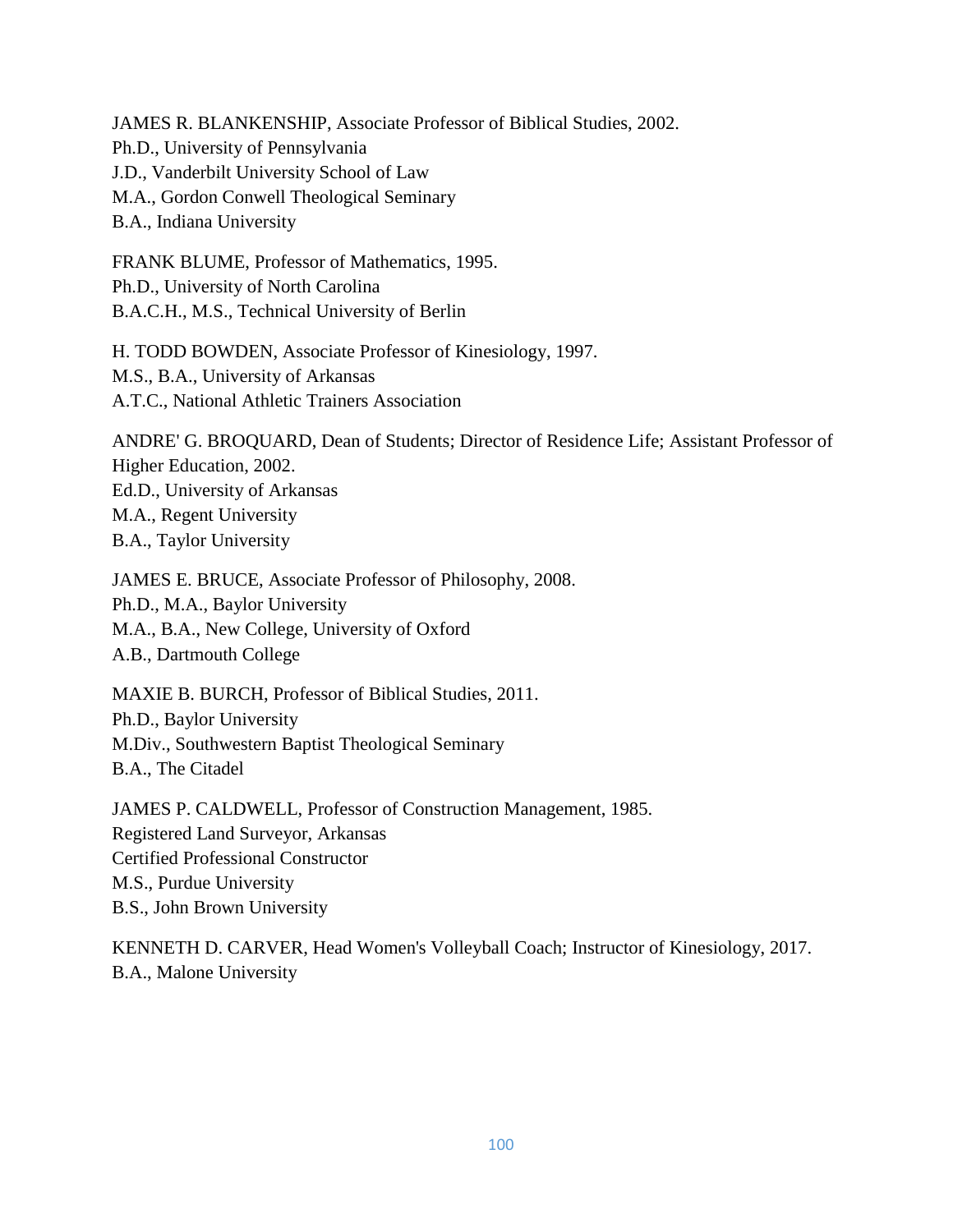LOU Y. CHA, Assistant Professor of Christian Ministry and Formation, 2016. Ph.D., Southern Baptist Theological Seminary M.Div., Bethel Seminary B.S.N., Alverno College B.A., Lakeland College

CHAD J. CLARK, Assistant Professor of Music, 2018 M.M.E., Arizona State University B.A., Georg Fox University

NICHOLAS A. CORNETT, Associate Professor of Counseling, 2012. Ph.D., University of North Texas M.S., B.S. John Brown University

DON W. CRANDALL, Vice President for Enrollment Management; Assistant Professor of Organizational Leadership, 1985. M.S., B.A., Aurora University

CURTIS J. CUNNINGHAM, Assistant Professor of Teacher Education, 2015. Ph.D., University of Arkansas M.Ed., Drury University B.S., Southwest Baptist University

ROBYN D. DAUGHERTY, Director of Athletics; Instructor of Interdisciplinary Studies, 1999. M.A., B.S., John Brown University

CONNOR J. DAVIS, Assistant Professor of Music Theory, 2019. Ph.D., Louisiana State University M.A., Eastern Illinois University M.Mus., Michigan State University B.Mus., University of Arkansas

KIRK W. DEMARAIS, Instructor of Visual Arts, 2018. B.S., John Brown University

TIMOTHY J. DINGER, Executive Director, JBU Community Counseling Clinics; Assistant Professor of Counseling, 2001. Ed.D., B.A., Texas Tech University M.A., Dallas Theological Seminary

LIESL M. DROMI, Assistant Professor of Music, 2014. M.M., Belmont University B.A., John Brown University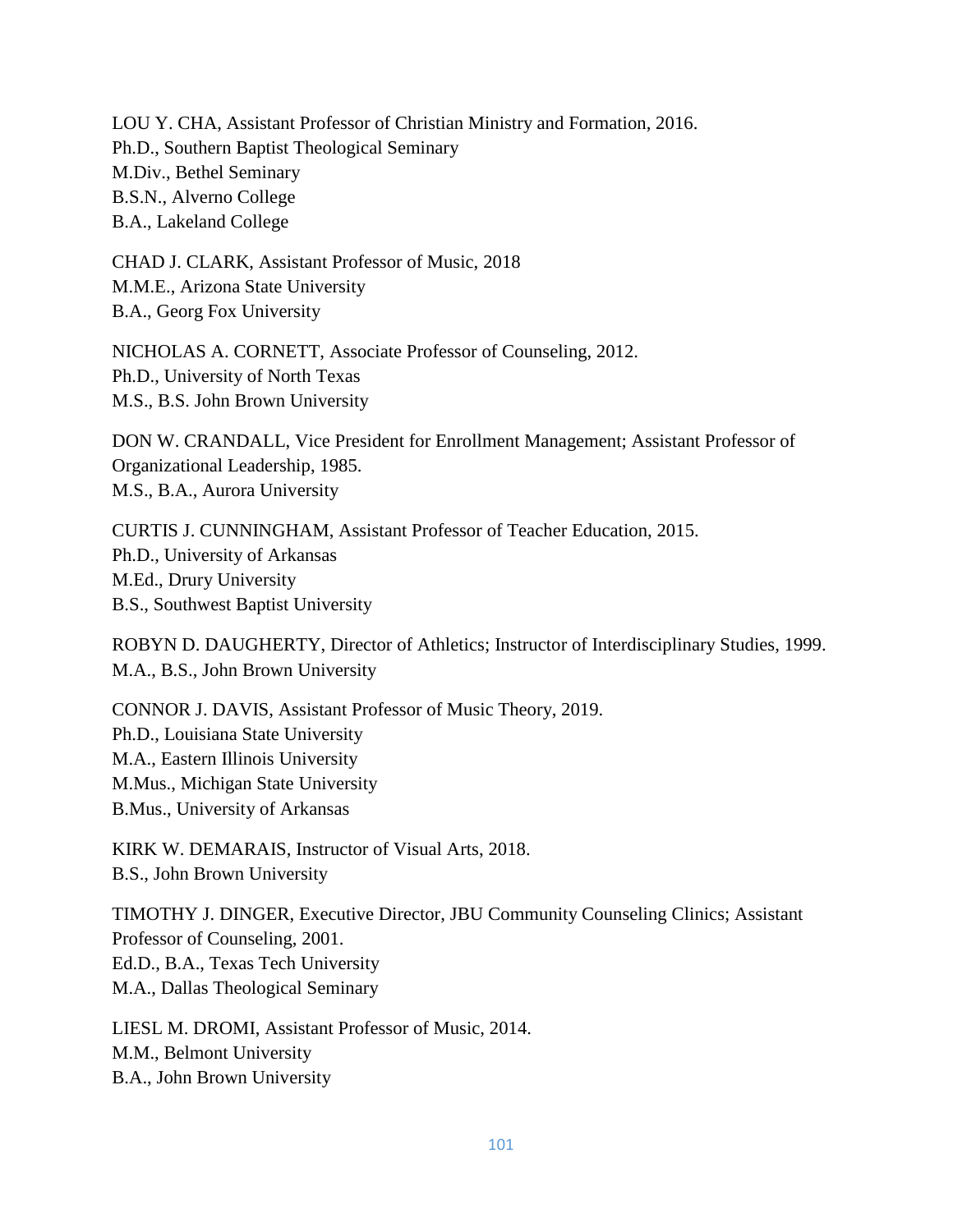STACEY L. DUKE, Dean, Graduate & Online Undergraduate Programs; Assistant Professor of Business, 2016. D.S.L., Regent University M.B.A., Bryan College B.A., Southeastern Louisiana University

JENNIFER R. EDWARDS, Associate Professor of Worship Arts, 2009. M.A., Denver Seminary B.S., John Brown University

JILL F. ELLENBARGER, Assistant Professor of Chemistry, 2016. Ph.D., Texas A&M University B.S., Union University

J. RICHARD ELLIS, Dean, College of Education and Human Services; Professor of Higher Education, 1993. Ph.D., University of Michigan M.Div., Biola University B.R.Ed., William Tyndale College

EDWARD E. ERICSON III, Vice President for Academic Affairs and Dean of the Faculty; Professor of History, 1994. Ph.D., M.A., Indiana University B.A., Calvin College

VON P. ESHNAUR, Instructor of Kinesiology, 2002. M.A., Concordia University B.S.E., University of Arkansas

EVA M. FAST, Assistant Professor of Business, 2011. M.B.A., B.S., John Brown University

RICHARD K. FAUST, Associate Professor of Construction Management, 2009. M.E.T., M.S., Pittsburg State University B.S., Minnesota State University

MICHAEL FRANCIS, Assistant Professor of Biblical Studies, 2016. Ph.D., University of Notre Dame M.Div., Westminster Theological Seminary M.Phil., M.A., B.A., University of Cambridge

RICHARD L. FROMAN, Professor of Psychology, 1994. Ph.D., University of Wyoming M.A., B.A., California State University, Sacramento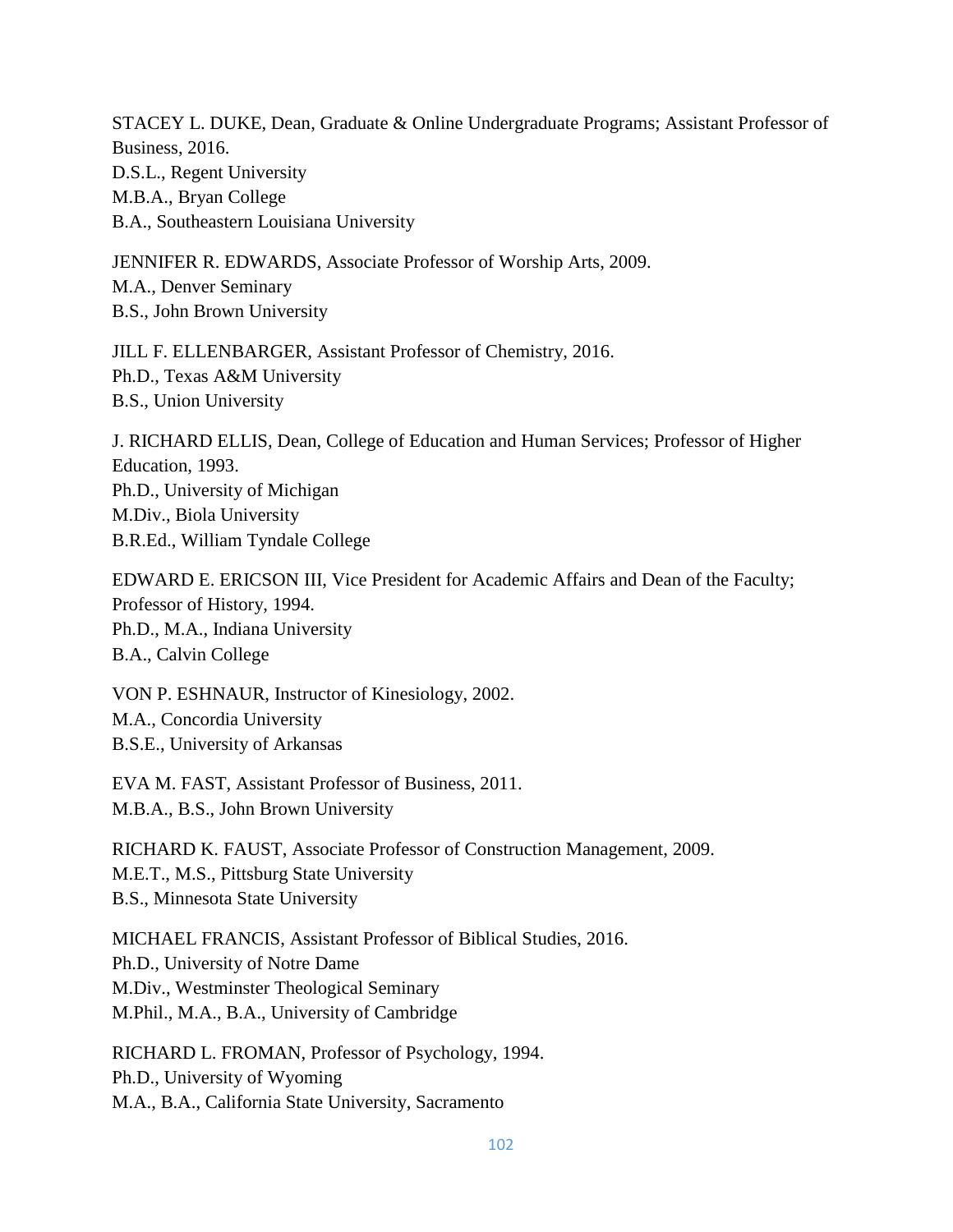C. JOEL FUNK, Associate Professor of Biology, 2009. Ph.D., M.S., Kansas State University B.A., Tabor College

J. BRADLEY GAMBILL, Associate Professor of English, 2005. Ph.D., Oklahoma State University M.F.A., University of Iowa M.A., New Mexico State University

JANET L. GARDNER, Assistant Professor of Nursing Education, 2017. M.S.N., B.S.N., University of Arkansas

J. BRAD GATLIN, Associate Professor of Business, 2016. D.B.A., Anderson University M.B.A., B.S., Bryan College

TIMOTHY P. GILMOUR, Associate Professor of Engineering, 2012. Ph.D., Pennsylvania State University B.S., Cedarville University

TODD M. GOEHNER, Associate Professor of Visual Arts, 2005. M.F.A., University of Idaho B.A., John Brown University

DARREN T. GOULD, Instructor of Broadcasting, 2009. M.A., B.A., Wheaton College

BRIAN T. GREUEL, Professor of Biology, 1997. Ph.D., Washington University M.S., Ohio State University B.S., Wheaton College

DEREK A. GWINN, Assistant Professor of Family Studies, 2012. Ph.D., M.A., University of Minnesota, St. Paul B.S., B.A., University of Kentucky, Lexington

KIMBERLY B. HADLEY, Vice President for Finance and Administration; Assistant Professor of Business, 2004. D.B.A., Anderson University M.B.A., B.S.B.A., University of Arkansas

KENNETH D. HAHN, Professor of Physics, 2014. Ph.D., M.S., B.S., Texas A&M University M.A.B.S., Dallas Theological Seminary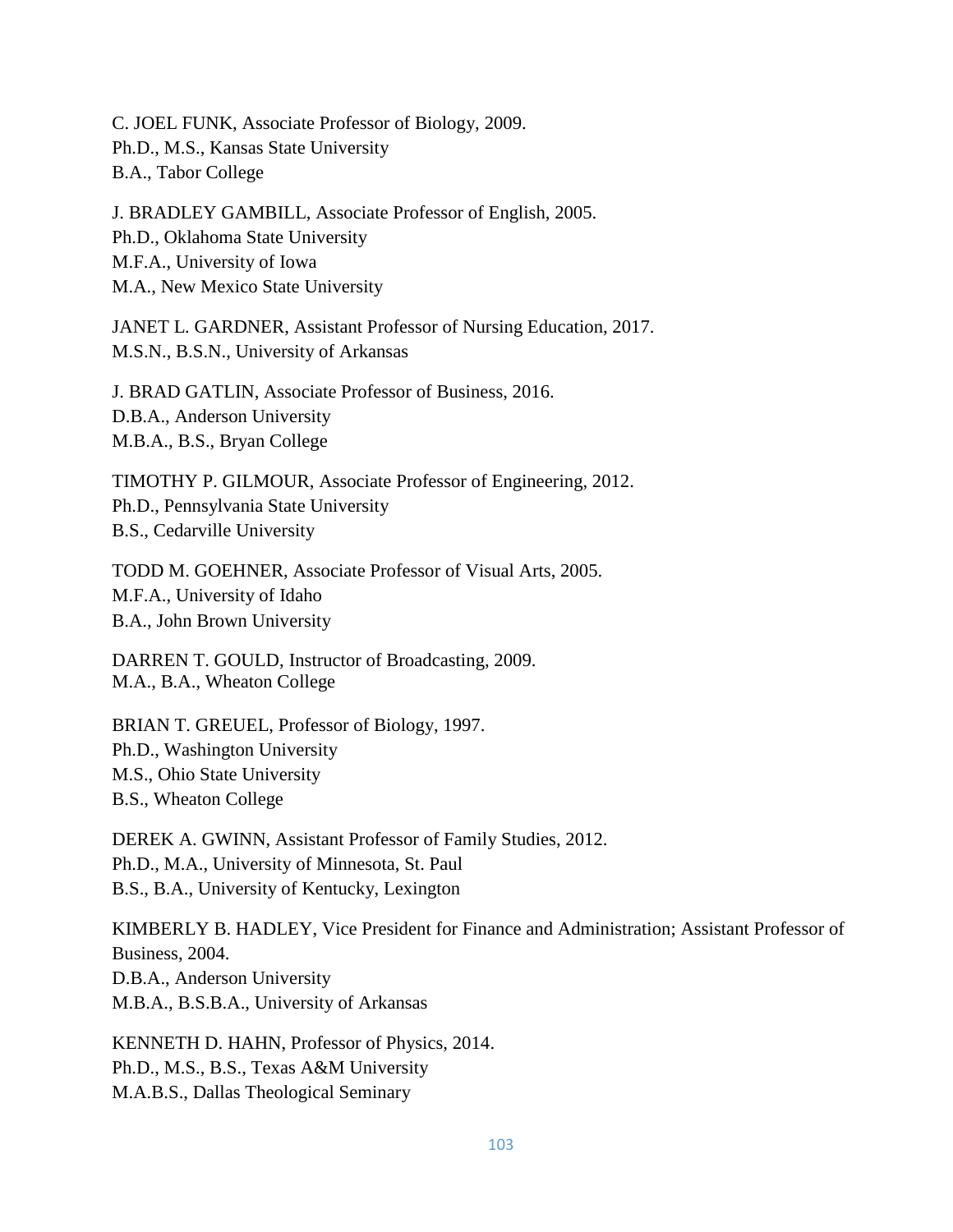CASEY J. HALL, Instructor of Counseling, 2019. M.S., John Brown University B.S., University of Arkansas

MELISSA E. HALL, Associate Professor of Family and Human Services, 2011. Ph.D., University of Arkansas M.Ed., University of Oklahoma B.S., Southwestern Assemblies of God University

SAMUEL J. HEINRICH, Associate Professor of Business, 2014. D.B.A., George Fox University M.B.A., University of Colorado B.S., John Brown University

STEVEN E. HELMS, Director of Cybersecurity Program; Assistant Professor of Cybersecurity, 2017. M.S., Liberty University B.B.A., Texas A&M University

BRIAN C. HERNDON, Associate Professor of Teacher Education, 2018. Ph.D., Ed.S., B.A., University of Missouri M.A., University of Colorado

SHERYL L. HILL, Associate Professor of Nursing Education, 2016. D.N.P., M.S., University of Minnesota B.S.N., Boise State University

AMANDA E. HIMES, Associate Professor of English, 2006. Ph.D., Texas A&M University M.A., Baylor University B.A., East Texas Baptist University

JONATHAN B. HIMES, Professor of English, 2003. Ph.D., M.A., Texas A&M University B.A., Harding University

A. KATHY HOGAN, Instructor of Adult Education, 1998. M.Ed., B.S., University of Arkansas

S. NEAL HOLLAND, Professor of Visual Arts, 1998. M.F.A., National University M.A., Southwestern Baptist Theological Seminary B.A., Ouachita Baptist University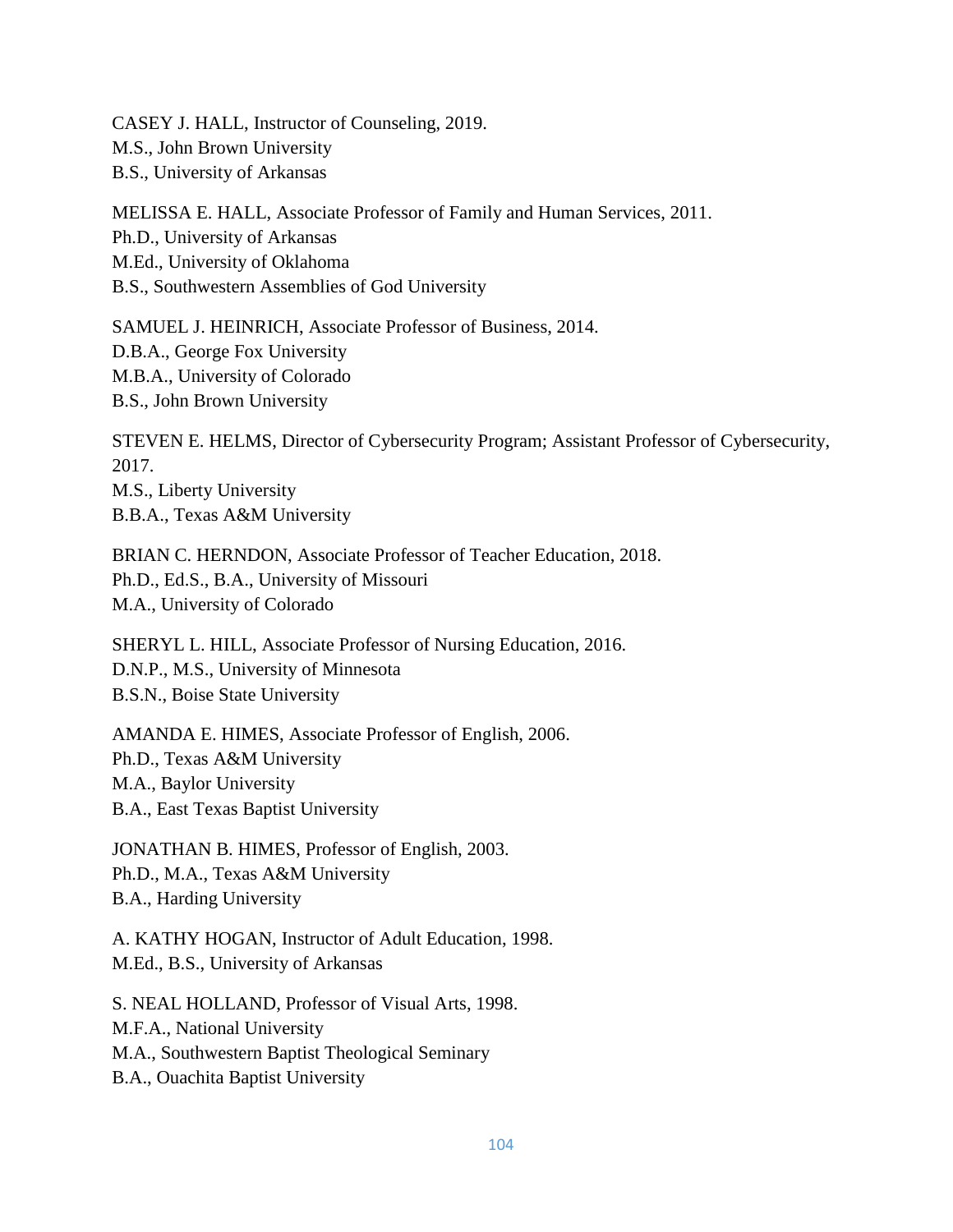CHRISTOPHER E. HULL, Associate Professor of Counseling, 2017. Ph.D., Regent University M.A., Reformed Theological Seminary B.A., Dordt College

IVAN D. IGLESIAS, Associate Professor of Spanish, 2009. Ph.D., M.A., University of Arkansas B.A., Universidad del Atlantico, Columbia

KYLE J. IRELAND, Director of Student Support Services, Assistant Professor of Academic Services, 2015. Ed.D., Liberty University M.A., B.A., Olivet Nazarene University

KIRK A. JACKSON, Associate Professor of Accounting, 2018. D.B.A., Anderson University M.B.A., University of Oklahoma B.S., Southern Nazarene University

PRESTON L. JONES, Professor of History, 2003. Ph.D., University of Ottawa M.A., Sonoma State University B.A., California State University

PATRICIA A. KIRK, Professor of English; Writer in Residence, 1998. M.F.A., University of Arkansas Third year Certificate in Mandarin Chinese, University of Hong Kong M.A., Tulane University B.A., University of California

TIMOTHY R. KISNER, Assistant Men's Basketball Coach, Instructor of Kinesiology, 2018. M.S., Ohio University B.S., Central Michigan University

JAMES L. KRALL, Vice President for University Advancement; Assistant Professor of Organizational Leadership, 1996. Ed.D., University of Tennessee M.A., Ball State University B.A., Taylor University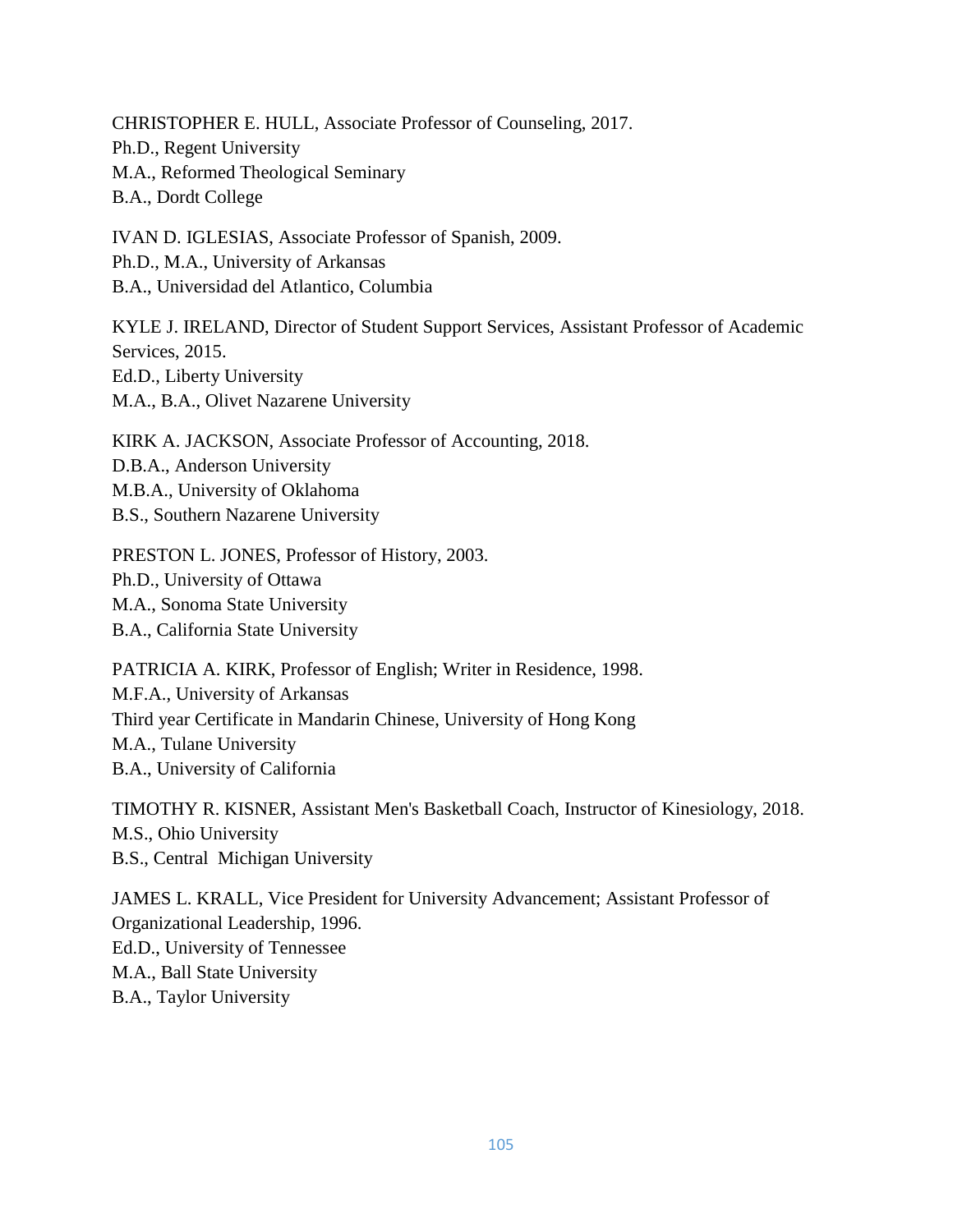RYAN A. LADNER, Dean, Soderquist College of Business; Associate Professor of Marketing, 2015. D.B.A., George Fox University M.A., Liberty University M.B.A., Mississippi College B.S.B.A., University of Southern Mississippi

CHARLES C. LAMPTON, Professor of Counseling, 2001. Ph.D., M.A., Texas Tech University B.A., University of Arkansas

JASON M. LANKER, Associate Professor of Youth Ministries, 2007. Ph.D., M.A., Biola University B.A., The Master's College

JOHN B. LEE, Assistant Professor of Engineering, 2018. Ph.D., University of Arkansas B.S.M.E., Oklahoma Christian University

JOHN D. LENSCHOW, Director, Irish Studies Program; Instructor of Biblical Studies, 2006- 2008, 2017. M.Th., M.Div., Gordon-Conwell Theological Seminary B.A., Oral Roberts University

KEVIN H. MACFARLAN, Professor of Mechanical Engineering, 1993. Ph.D., University of Arkansas M.S., B.S., Virginia Polytechnic Institute and State University

BOB C. MARTIN, Professor of Visual Arts, 2008. M.F.A., University of Arkansas B.A., Northeastern State University

CONSTANCE D. MATCHELL, Professor of Teacher Education, 2015 Ed.D., Harding University M.Ed., University of Arkansas B.S.E., John Brown University

RACHEL E. MAXSON, Instructor of Librarianship, 2015. M.L.I.S., San Jose State University M.Div., Yale University B.A., Wheaton College

M. KRISTIN McCLOUD, Assistant Professor of Nursing Education, 2017. M.S.N., University of Arkansas B.S.N., Arkansas Tech University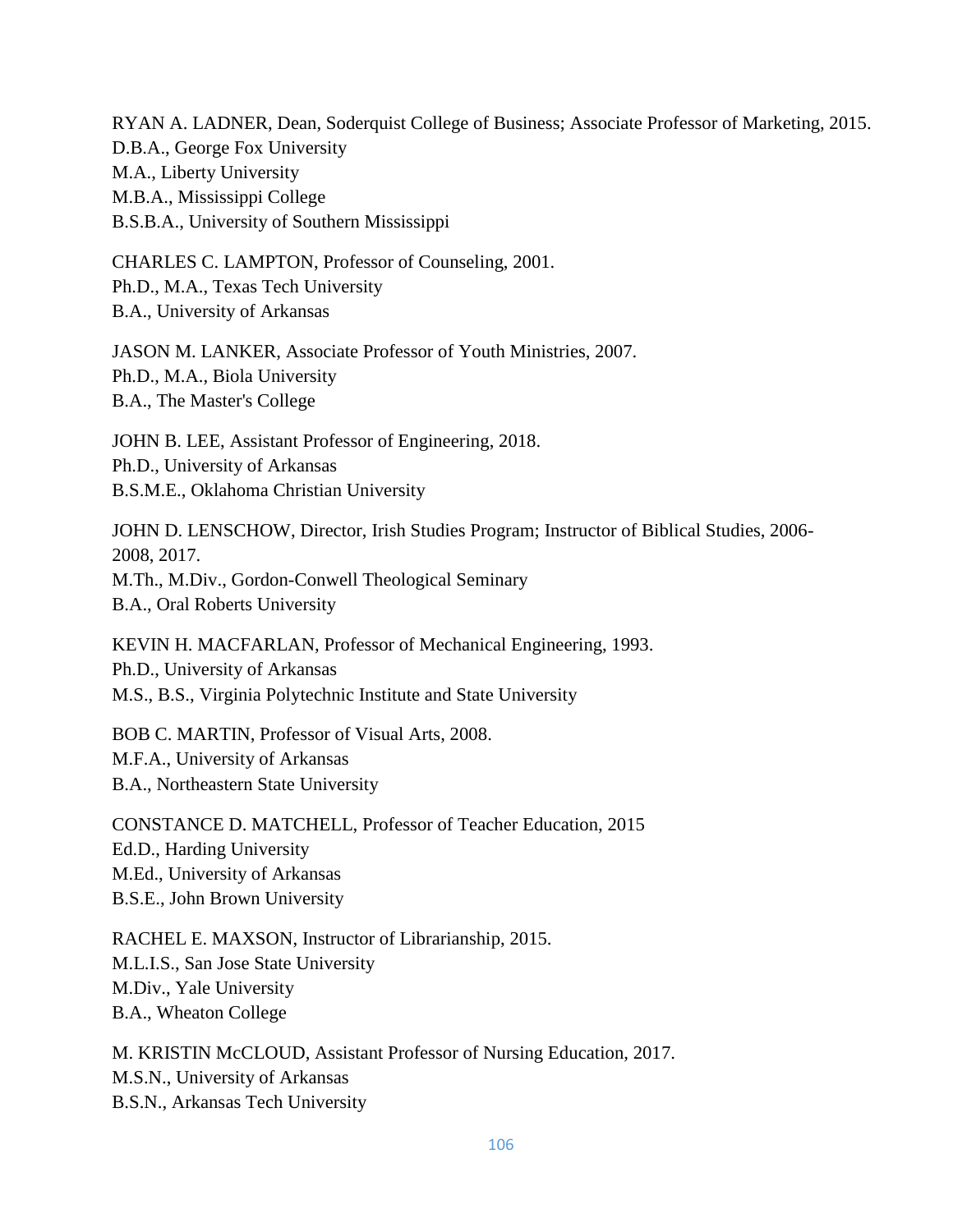DENISHA K. McCOLLUM, Associate Professor of Business, 2007. M.Ed., North Central University M.S.L.E., John Brown University B.A., University of Arkansas

MELISSA L. MICHAEL, Assistant Professor of Math Education, 2014. M.S., B.S., University of Arkansas

ROBERT H. MOORE, Associate Professor of History, 2007. Ph.D., Emory University M.A., B.A., University of Arkansas

KIMBERLY S. MURIE, Assistant Professor of Teacher Education, 2015. Ph.D., M.A., B.S., University of Arkansas

SUSAN Q. NEWTON, Associate Professor of Chemistry, 2005. Ph.D., University of Arkansas B.S., John Brown University

ROBERT B. NORWOOD, Associate Vice President for Academic Administration; Dean of Undergraduate Studies; Director of Assessment; Professor of Electrical Engineering, 1998. Ph.D., M.S., B.S., Stanford University

ELLEN M. ODELL, Director of the Nursing Program; Associate Professor of Nursing Education, 2014.

D.N.P., Case Western Reserve University M.S.N., George Mason University B.S.N., University of Missouri-St. Louis A.D.N., McLennan Community College

BENJAMIN OKAI, Assistant Professor of Counseling, 2019. Ph.D., Regent University M.S., B.Min., Harding University B.A., University of Ghana

GARY J. OLIVER, Executive Director of The Center for Healthy Relationships; Professor of Psychology and Practical Theology, 1998. Ph.D., M.A., University of Nebraska Th.M., Fuller Theological Seminary M.Div., Talbot Theological Seminary; B.A., Biola University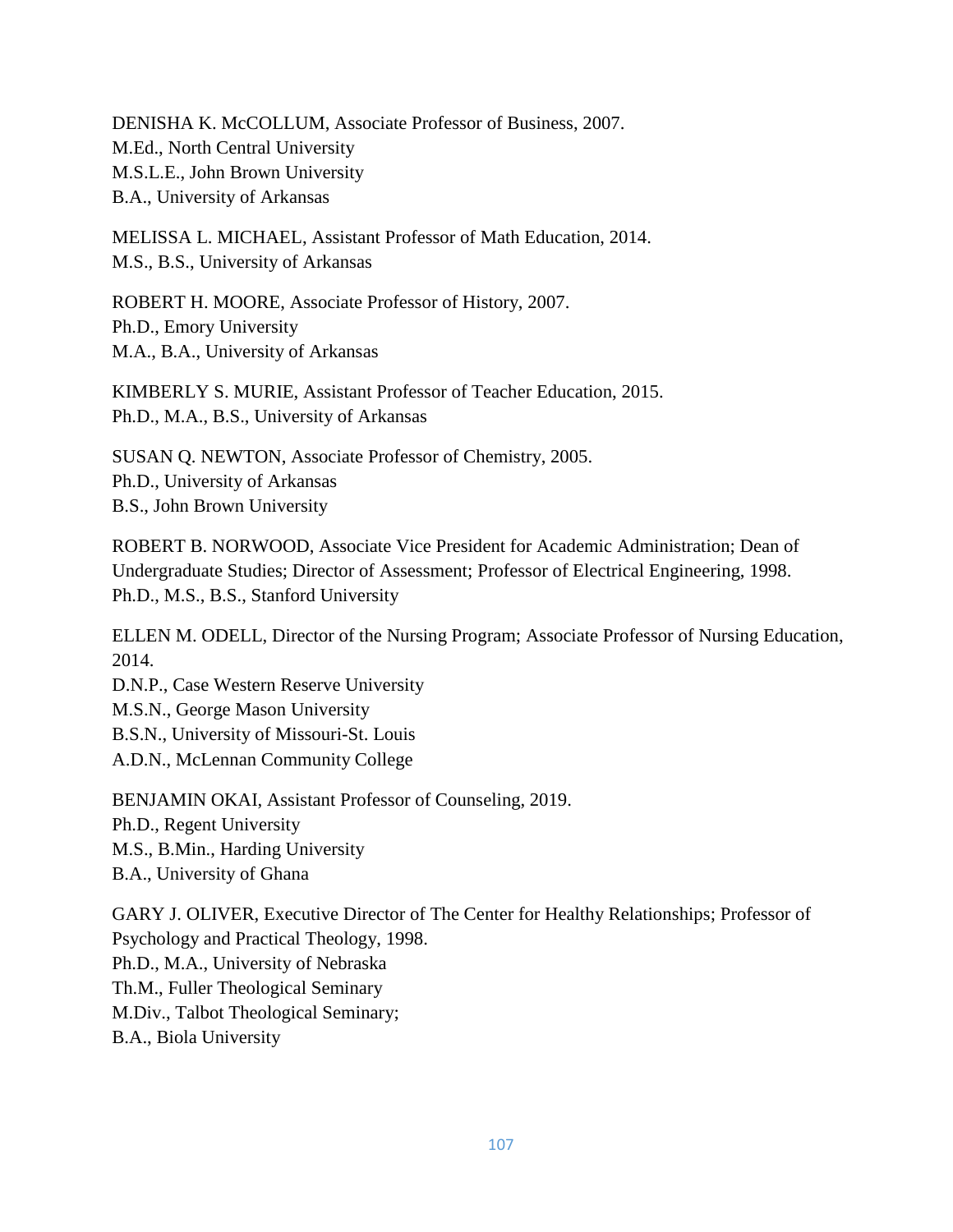CHARLES C. PASTOOR, Professor of English, 2001. Ph.D., M.A., Baylor University B.A., Calvin College

KATHLEEN M. PAULSEN, Head Women's Soccer Coach; Instructor of Kinesiology, 2013. M.S., B.A., University of Arkansas

BONNIE R. PHILLIPS, Assistant Professor of Counseling, 2015. Ph.D., University of Louisiana M.S., B.A., Harding University

TRACI T. PIERCE, Assistant Professor of Marketing, 2018. D.B.A., George Fox University M.B.A., B.A., Harding University

PETER F. POHLE, Professor of Visual Arts, 2001-2005, 2006. M.F.A., Syracuse University B.A. Equivalent, Berlin

CHARLES W. POLLARD, President; Associate Professor of English, 2004. Ph.D., University of Virginia M.A., Oxford University J.D., Harvard Law School B.A., Wheaton College

TRISHA D. POSEY, Director of the Honors Scholars Program; Professor of History, 2007. Ph.D., University of Maryland M.Phil., University of Kent at Canterbury B.A., Grand Canyon University

GEOFFREY T. REDDICK, Assistant Professor of Family & Human Services, 2018. Ph.D Saint Louis University M.S., John Brown University B.A., University of Arkansas

GERALD L. REIMER, Associate Professor of Accounting, 2017. M.B.A., Washburn University B.S., John Brown University

DEANA L. REINHARDT, Assistant Professor of Nursing Education, 2018. M.S.N., B.S.N., Regis University A.S.N., Northwest Arkansas Community College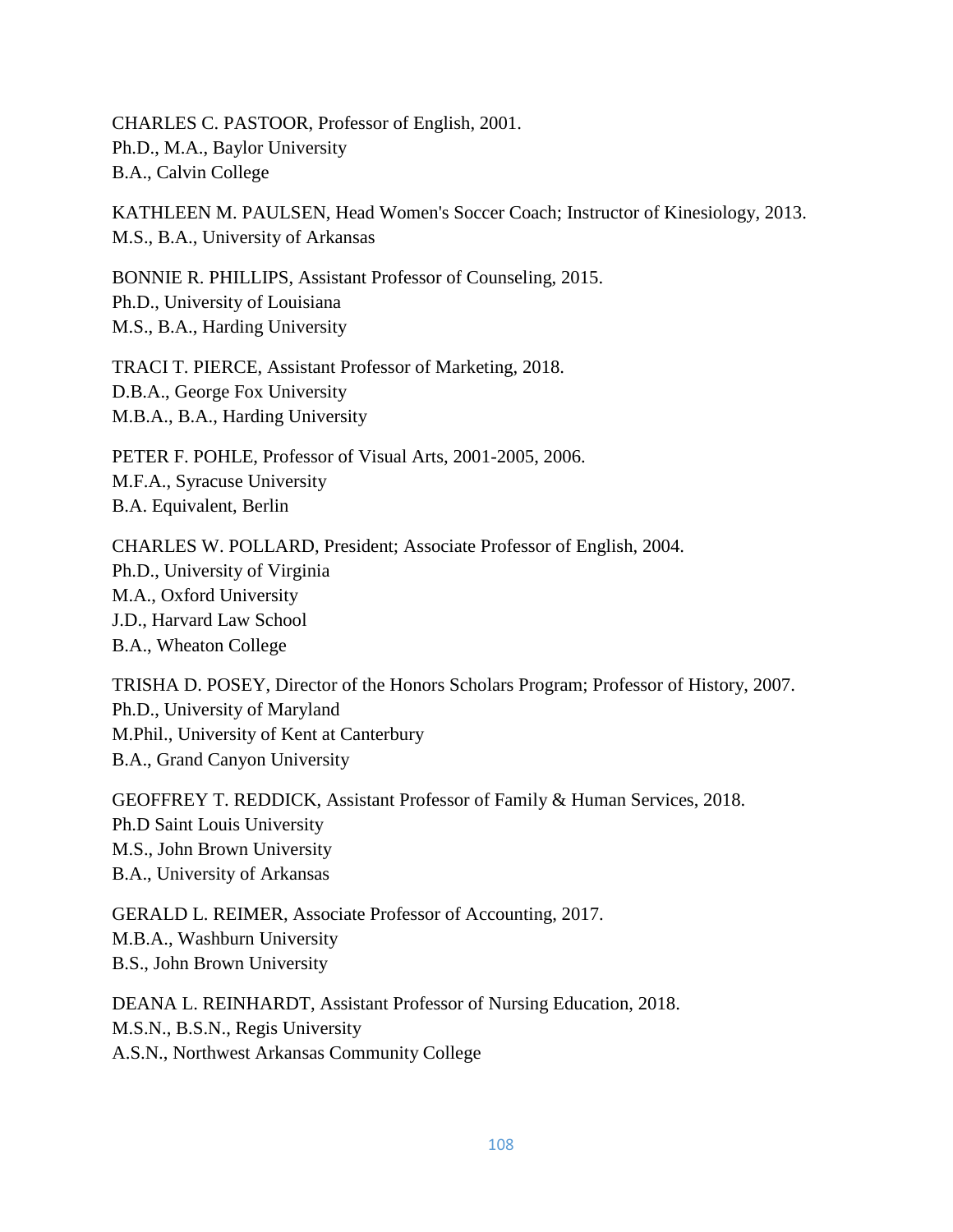GREGORY S. ROBINSON, Associate Professor of Outdoor Leadership Ministries, 2014. Ph.D., The Union Institute & University M.S., B.A., John Brown University

JUAN CARLOS RODRIGUEZ, Instructor of Mechanical Engineering, 2016. M.S.L.E., B.S.E., John Brown University M.S.M.E., University of Tulsa

CHARLES A. ROMIG, Professor of Counseling, 2008. Ph.D., Purdue University M.A., Trinity Evangelical Divinity School B.S., University of Illinois

REBECCA J. ROTHFUSS, Director of the Leader Scholars Institute; Associate Professor of Business, 1994. Ph.D., Dallas Baptist University M.S., Oklahoma State University B.A., Bartlesville Wesleyan

D. MICHELLE SATTERLEE, Assistant Professor of Psychology, 2017. D. Psych., M.A., George Fox University M.A., B.A., MidAmerica Nazarene University

ERIN L. SHAW, Assistant Professor of Visual Arts, 2018. M.F.A., University of Oklahoma B.F.A., Baylor University

KEVIN E. SIMPSON, Professor of Psychology, 2012. Ph.D., University of Denver M.S., University of North Texas B.S., John Brown University

MARQUITA S. SMITH, Associate Professor of Journalism, 2010. Ed.D., University of Arkansas M.A., University of Maryland B.S., University of Tennessee

STEVEN P. SNEDIKER, Associate Professor of Visual Arts, Cinema, 2009. M.F.A., National University B.S., John Brown University

JEFFREY D. SODERQUIST, Head Women's Basketball Coach; Instructor of Kinesiology, 1998. B.S., John Brown University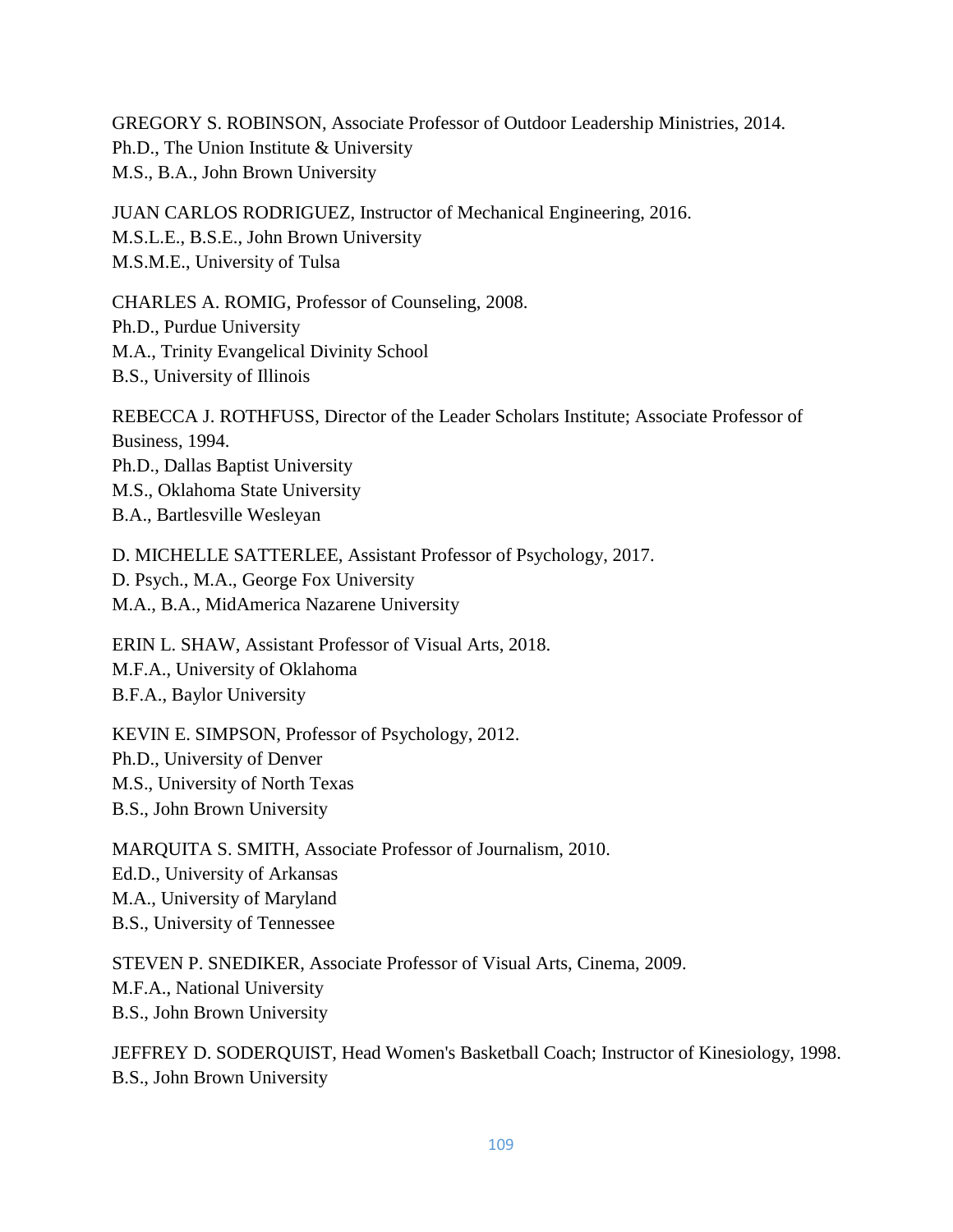TED JUNSEOK SONG, Associate Professor of Engineering, 2012. Ph.D., M.S., The University of Texas at Austin B.S., Hanyang University, Seoul, Korea

WILLIAM A. STEVENSON, III, Director of International Programs; Assistant Professor of Intercultural Studies, 1988. M.A., B.S., John Brown University

JACOB H. STRATMAN, Professor of English, 2007. Ph.D., Marquette University M.A., Missouri State University B.A., William Jewell College

BRENT C. SWEARINGEN, Director of the Library; Instructional Services Librarian; Associate Professor of Librarianship, 2006. M.S., University of Illinois M.Ed., DePaul University B.A., University of Arkansas

CARLA B. SWEARINGEN, Dean of Faculty Development; Professor of Chemistry, 2005. Ph.D., Loyola University B.A., Hendrix College

MARK A. TERRILL, Associate Professor of Construction Management, 2010. M.S., University of Texas M.A., M. Min., Tennessee Temple University B.S., New Mexico Institute of Mining & Technology

T. KAI TOGAMI, Professor of International Business, 2015. M.S., Illinois State University B.S., Wheaton College

GREGORY A. VARNER, Associate Professor of Mathematics, 2012. Ph.D., University of Missouri M.S., University of Arkansas B.A., Hendrix College

DAVID H. VILA, Professor of Religion and Philosophy, 1999. Ph.D., St. Louis University M.Div., M.A., Covenant Theological Seminary B.A., Covenant College

SHANON L. VUGLAR, Assistant Professor of Engineering, 2018. Ph.D., M.S., B.E., B.T., University of New South Wales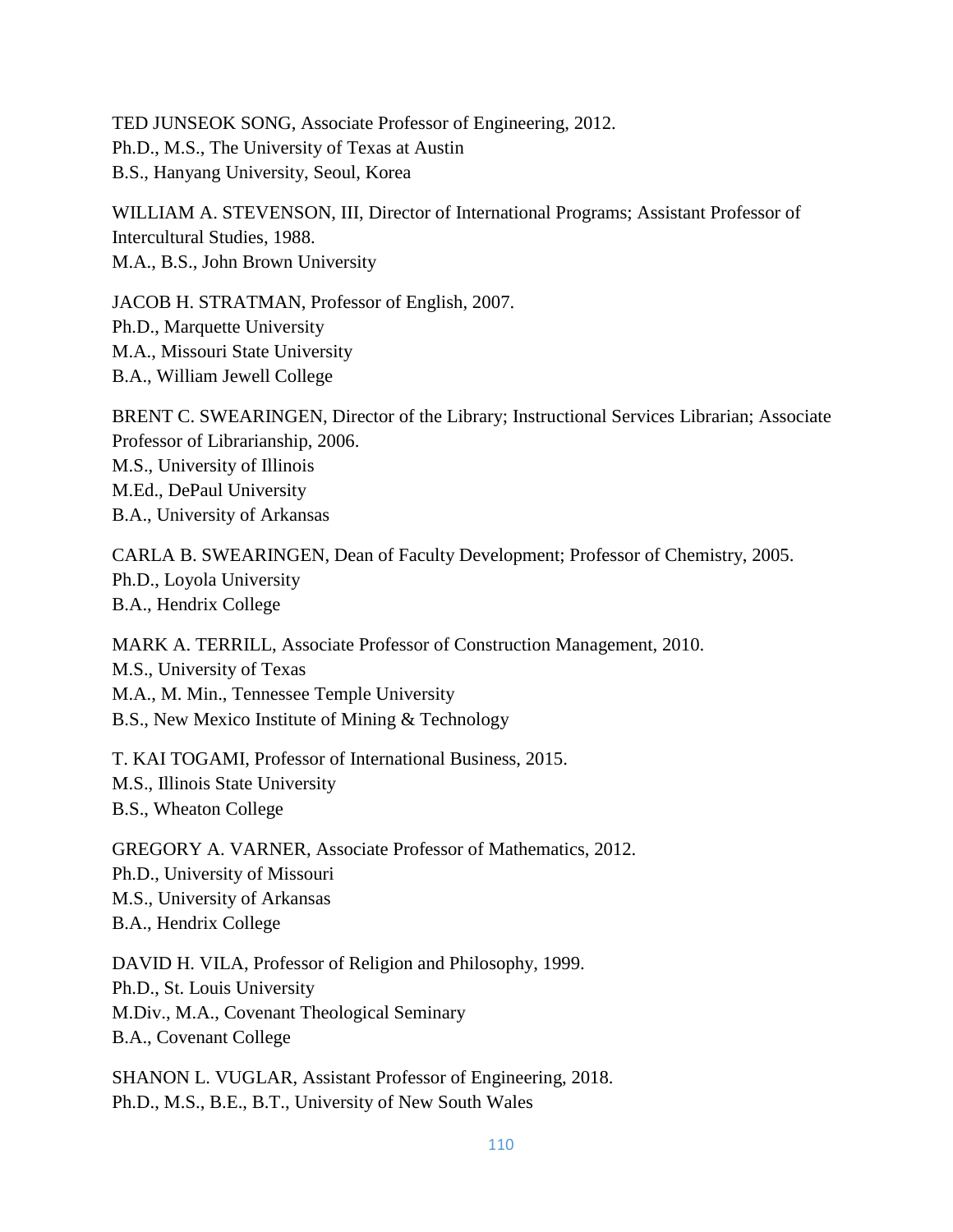TIMOTHY S. WAKEFIELD, Professor of Biology, 2000. Ph.D., Auburn University M.A., University of Missouri B.S., Union University

RANDALL E. WALDRON, Professor of Economics and International Business, 2012. Ph.D., Vanderbilt University B.A., Northwestern University

JOE F. WALENCIAK, Dean of Business Development and Partnerships; Distinguished Professor of Business, 1982. Ph.D., M.B.A., University of Arkansas B.S., John Brown University

JOSIAH S. WALLACE, Associate Professor of Speech and Theatre, 2018. M.F.A., Baylor University B.A., Seattle Pacific University

ANGIE QIAN WANG, Assistant Professor of Biology, 2017. Ph.D., Texas A&M University M.S., B.E., Lanzhou University of Technology, China

REBECCA J. WEIMER, Dean of Academic Services and Registrar; Assistant Professor of Higher Education, 2000. Ed.D., M.S., University of Arkansas B.S., Ball State University

PAUL H. WHITLEY, Associate Professor of Music, 2011. Mus., Northwestern University M.M., New England Conservatory B.M., Wheaton College

JESSICA H. WILSON, Associate Professor of Creative Writing, 2013. Ph.D., Baylor University M.E., University of Dallas B.A., Pepperdine University

JUDY K. WINSLETT, Assistant Professor of School Counseling, 2016. Ed.D., Ed.S., Harding University M.S., John Brown University B.A., Northeastern State University

*Effective July 1, 2019*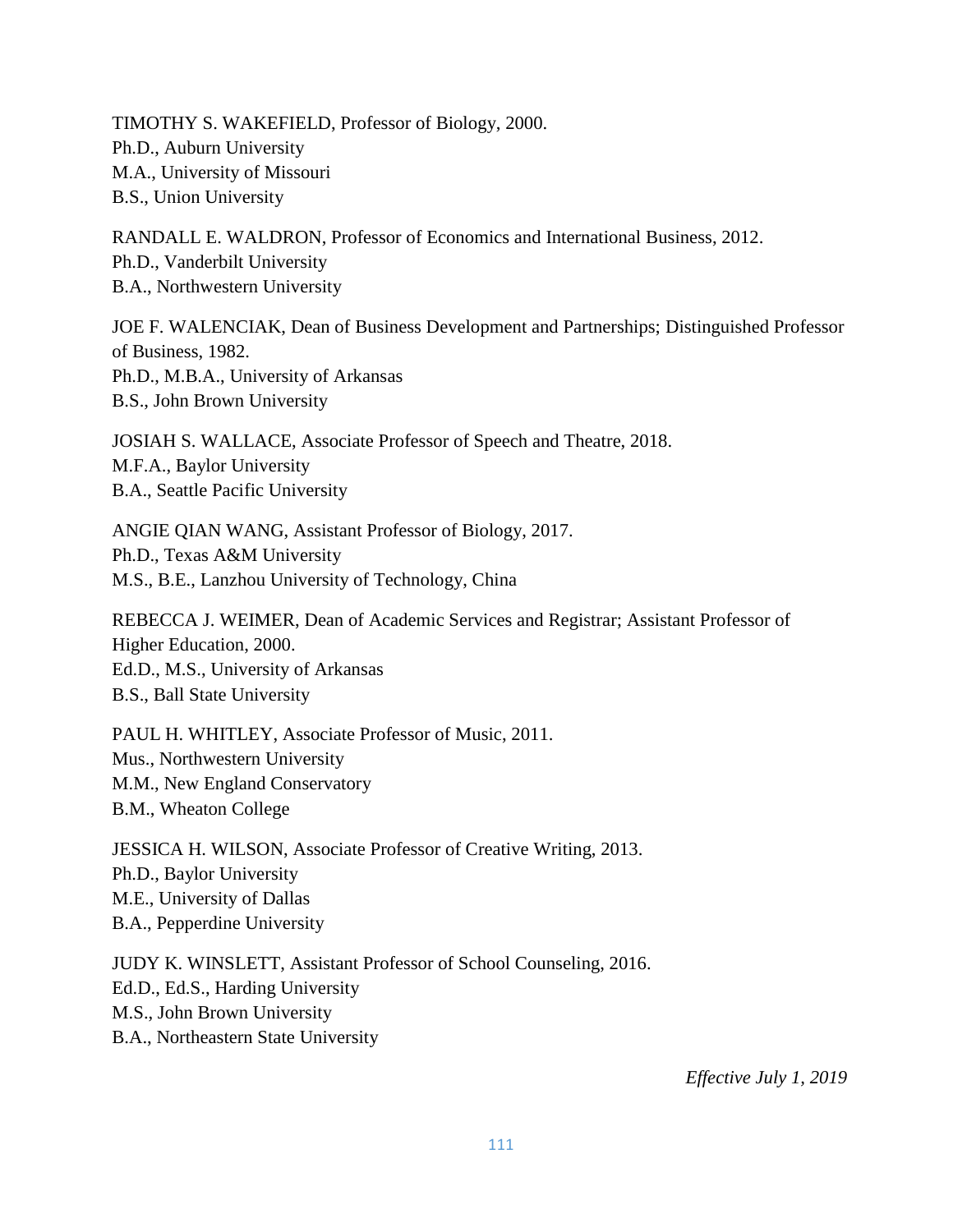## **Faculty Emeriti**

IDA M. ADOLPHSON, Ed.D., Psychology, 1959 - 1968, 1973 -- 1989 JOEL R. ARMSTRONG, M.F.A., Visual Arts, 2003 - 2017 JACK AUGUSTINE, Ed.D., Health Promotion and Human Performance, 1985 - 1997 DONALD P. BALLA, M.S., J.D., Accounting, 1985 - 2014 LeVON BALZER, Ph.D., Administration, 1994 - 2004 LINDA L. BECKMAN, D.Mus.A., Music, 1996 -- 2011 LARRY N. BLAND, Ph.D., Engineering, 2002 - 2018 ANDREW C. BOWLING, Ph.D., Biblical Studies, 1969 - 1999 LISA BRANDOM, Ed.D., English, 1984 - 2006 HARRIET J. BRICKER, M. Ed., Education, 2008 – 2013 DAVID E. BRISBEN, Ph.D., Christian Ministries, 1992 - 2019 WILLIAM H. BURNSIDE, Ph.D., History, 1969 - 1990 G. ROBERT BURNS, Ed.D., Health and Sport, 1975 - 2006 DOYLE M. BUTTS, Ph.D., Economics, 1971 - 2012 JOHN V. CARMACK, Ph.D., Marriage and Family Therapy, 1998 - 2017 ROBBIE F. CASTLEMAN, D.Min., Biblical Studies, 2001-2016 DAVID A.CATER, Ph.D., Psychology, 1993 - 2012 KENT DAVIS, Ph.D., Construction Management, 1969 - 1975, 1977 - 2004 MICHAEL T. FLYNN, M.A., Broadcasting, 1977 - 1999 MEL R. FRATZKE, P.E.D., Administration, 1997 - 2001 KENNETH W. FRENCH, Ph.D., Mechanical Engineering, 1971 - 2009 GARY M. GUINN, Ph.D., English, 1977 - 2012 ROBERT R. GUSTAVSON, Ph.D., Kinesiology, Head Soccer Coach, 1980 - 2009 MARY E. HABERMAS, M.L.S., Library, 1994 - 2015 JOHN C. HILL, M.A., Adult Education and Administration, 1978 - 2012 DAVID E. JOHNSON, Ph.D., Psychology, 1980 - 2017 MICHAEL D. KENNELLEY, Ph.D., Business, 2000 - 2015 PAUL G. KIMBALL, M.B.A., Business, 1981 - 1999 EDWARD C. KLOTZ III, D. Miss., Intercultural Studies, 1996 - 2014 THOMAS R. LAMBORN, Ed.D., Education, 2003 - 2015 FRED P. LOLLAR, M.A., Journalism, 1984 - 1992 CAROLE A. MAINES, Ph.D., Counselor Education, 1995 - 2011 ARNOLD C. MAYER, M.Ed., Communication and Adult Education, 1989 - 2007 JOHN B. McCULLOUGH, M.S., Business, 1974 - 2015

PAT R. O'BRIEN, Ph.D., Business, 2004 - 2014